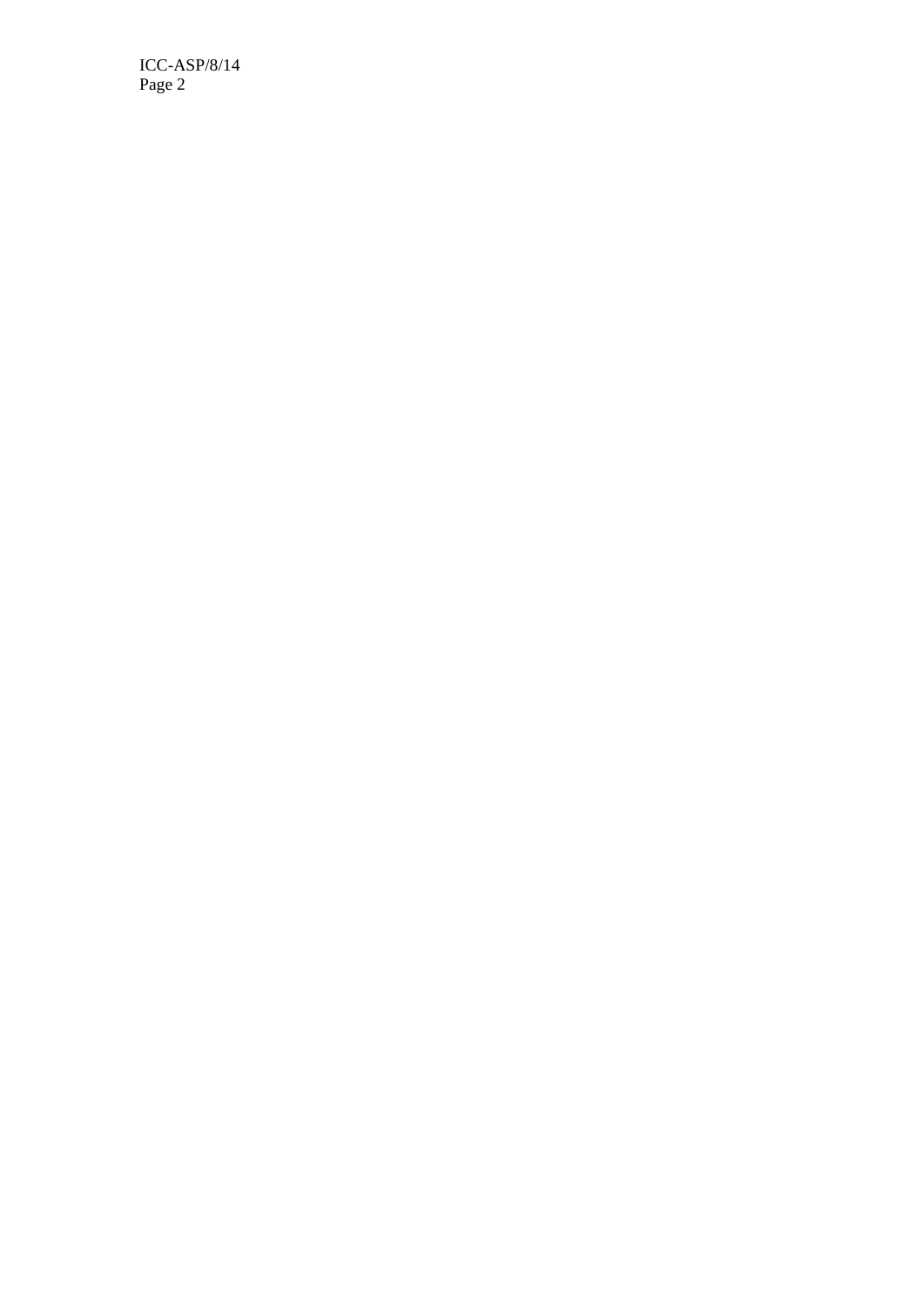|                |                                                                     |                                                                                    | page           |  |  |
|----------------|---------------------------------------------------------------------|------------------------------------------------------------------------------------|----------------|--|--|
|                |                                                                     |                                                                                    | $\overline{4}$ |  |  |
|                |                                                                     | Statement of Internal Control and Report on the 2008 Financial Control Environment | 5              |  |  |
|                |                                                                     |                                                                                    | 17             |  |  |
| Statement I:   |                                                                     | Income and expenditure and changes in fund balances for the period                 | 43             |  |  |
|                | Statement II:                                                       | Assets, liabilities, reserves and fund balances as at 31 December 2008             | 44             |  |  |
| Statement III: |                                                                     |                                                                                    |                |  |  |
|                | <b>Statement IV:</b>                                                | Appropriations for the period 1 January to 31 December 2008                        | 46             |  |  |
|                | Schedule 1:                                                         |                                                                                    | 47             |  |  |
|                | Schedule 2:                                                         | Status of Working Capital Fund as at 31 December 2008                              | 50             |  |  |
| Schedule 3:    |                                                                     | Status of advances to the Working Capital Fund as at 31 December                   |                |  |  |
|                | Schedule 4:                                                         |                                                                                    | 54             |  |  |
|                | Schedule 5:                                                         |                                                                                    | 55             |  |  |
|                | Schedule 6:                                                         | Status of voluntary contributions as at 31 December 2008                           | 58             |  |  |
|                | Schedule 7:                                                         |                                                                                    | 59             |  |  |
|                |                                                                     |                                                                                    | 60             |  |  |
| 1.             |                                                                     |                                                                                    | 60             |  |  |
| 2.             |                                                                     | Summary of significant accounting and financial reporting policies                 | 61             |  |  |
| 3.             |                                                                     |                                                                                    | 65             |  |  |
| 4.             |                                                                     |                                                                                    |                |  |  |
|                |                                                                     |                                                                                    |                |  |  |
|                |                                                                     |                                                                                    |                |  |  |
|                |                                                                     |                                                                                    |                |  |  |
|                |                                                                     |                                                                                    |                |  |  |
| 5.             |                                                                     |                                                                                    |                |  |  |
| 6.             |                                                                     |                                                                                    |                |  |  |
|                |                                                                     |                                                                                    | 71             |  |  |
|                | Table 6: Summary of non-expendable property funded by other sources |                                                                                    |                |  |  |
| 7.             |                                                                     |                                                                                    |                |  |  |
| 8.             |                                                                     |                                                                                    |                |  |  |
| 9.             |                                                                     |                                                                                    |                |  |  |
| 10.            |                                                                     |                                                                                    |                |  |  |
| 11.            |                                                                     |                                                                                    |                |  |  |
| 12.            |                                                                     |                                                                                    |                |  |  |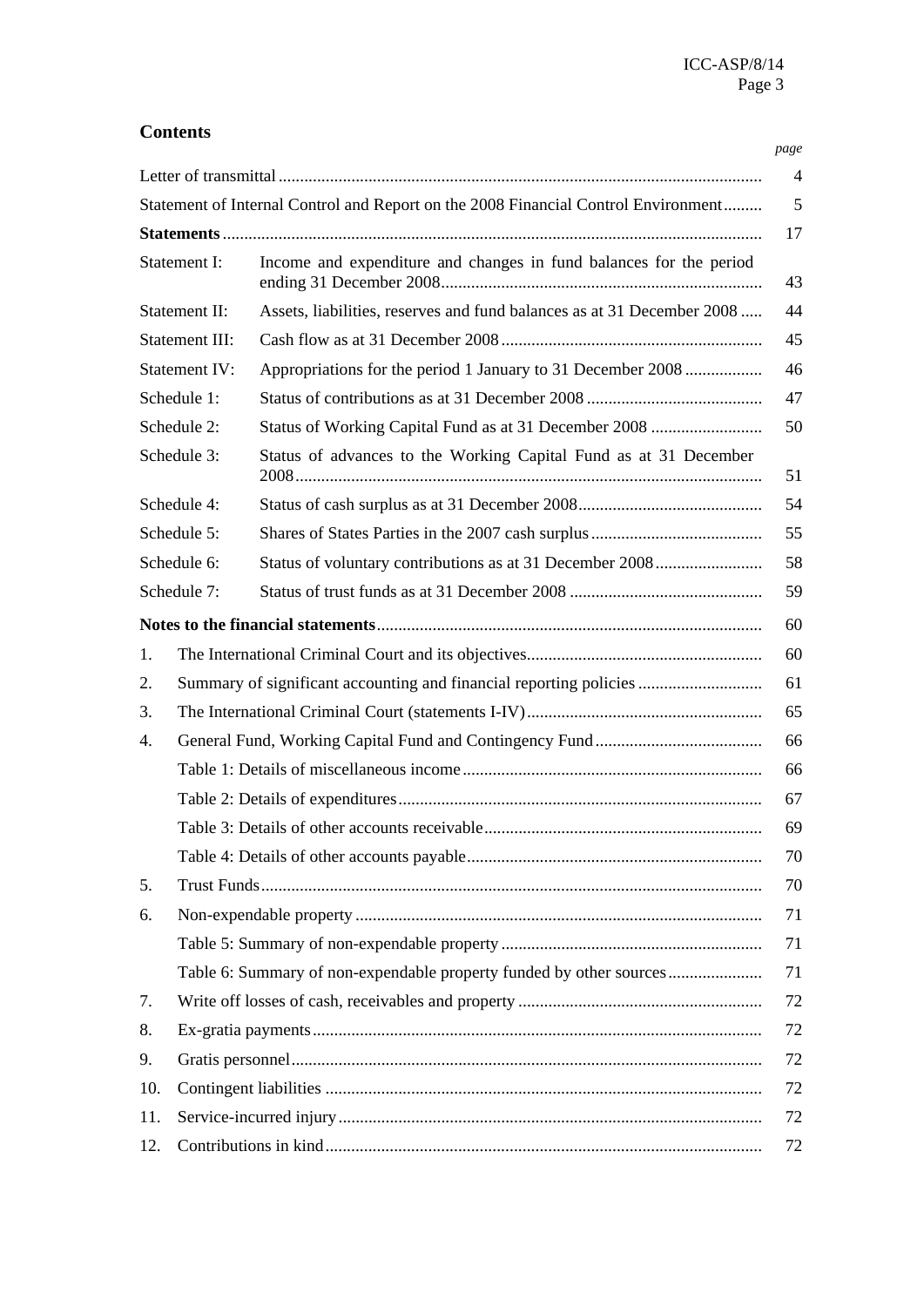### **Letter of transmittal**

30 March 2009

In accordance with Financial Regulation 11.1, I have the honour to submit the financial statements of the International Criminal Court for the financial period 1 January to 31 December 2008.

> (Signed) Silvana Arbia Registrar

Mr Graham Miller Director National Audit Office 157-197 Buckingham Palace Road London SW1W 9SP United Kingdom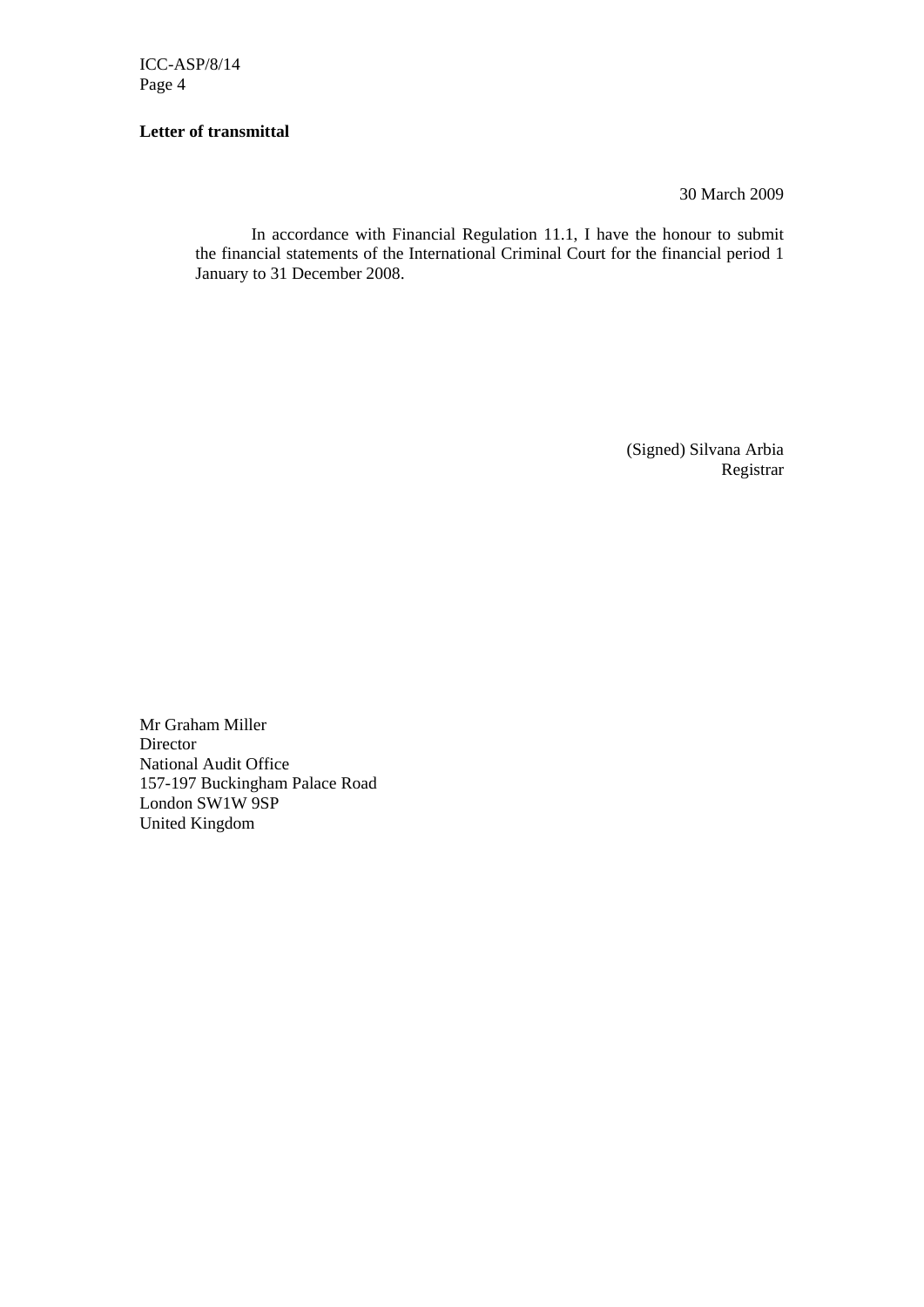## **Statement of Internal Control and Confirmation of Compliance with the Financial Rules and Regulations of the International Criminal Court**

#### **The Registrar's Responsibilities**

In accordance with Financial Rule 101.1, in my capacity as the principle administrative officer of the Court, I am responsible and accountable for ensuring that the Financial Rules and Regulations are administered in a coherent manner by all organs of the Court. Under Rule 111.1 responsibility for the financial statements is assigned to me and I have prescribed and maintained financial and subsidiary records; established appropriate accounting procedures for the Court; and designated officials responsible for performing the accounting functions.

#### **Statement on Internal Control**

As Registrar I have responsibility for maintaining a sound system of internal control that supports the achievement of Registry and Court objectives, and operates as one component of the Court's developing wider governance and audit environment.

The system of internal control is based on an ongoing process designed to identify the principal risks to the achievement of strategic objectives; it can therefore only provide reasonable and not absolute assurance of effectiveness. Key components of the Court's control system established to date include an Audit Committee, chaired by the President and an independent and professional internal audit office working and reporting to international best practice standards. In addition, the Court is in the process of introducing a Court wide enterprise risk management system; further developing the remit of the Oversight Committee to include external members; and expanding the role, reporting arrangements and capacity of the internal audit function.

My review of the effectiveness of the system of internal control and of compliance with the Court's Financial Rules and Regulations is informed by the work of the internal auditors to date; the work of the operational managers within the Registry who have responsibility for the maintenance of the internal control framework; and comments made to date by the external auditors in their management letter and other reports.

### **Confirmation of compliance of the Financial Statements with Financial Rules and Regulations**

I hereby confirm that the following appended financial statements comprising Statements I to IV, schedules 1 to 7 and supporting notes, were properly prepared in accordance with Regulation 11 of the Financial Rules and Regulations, with due regard to the United Nations System Accounting Standards.

(Signed) Ms Silvana Arbia Registrar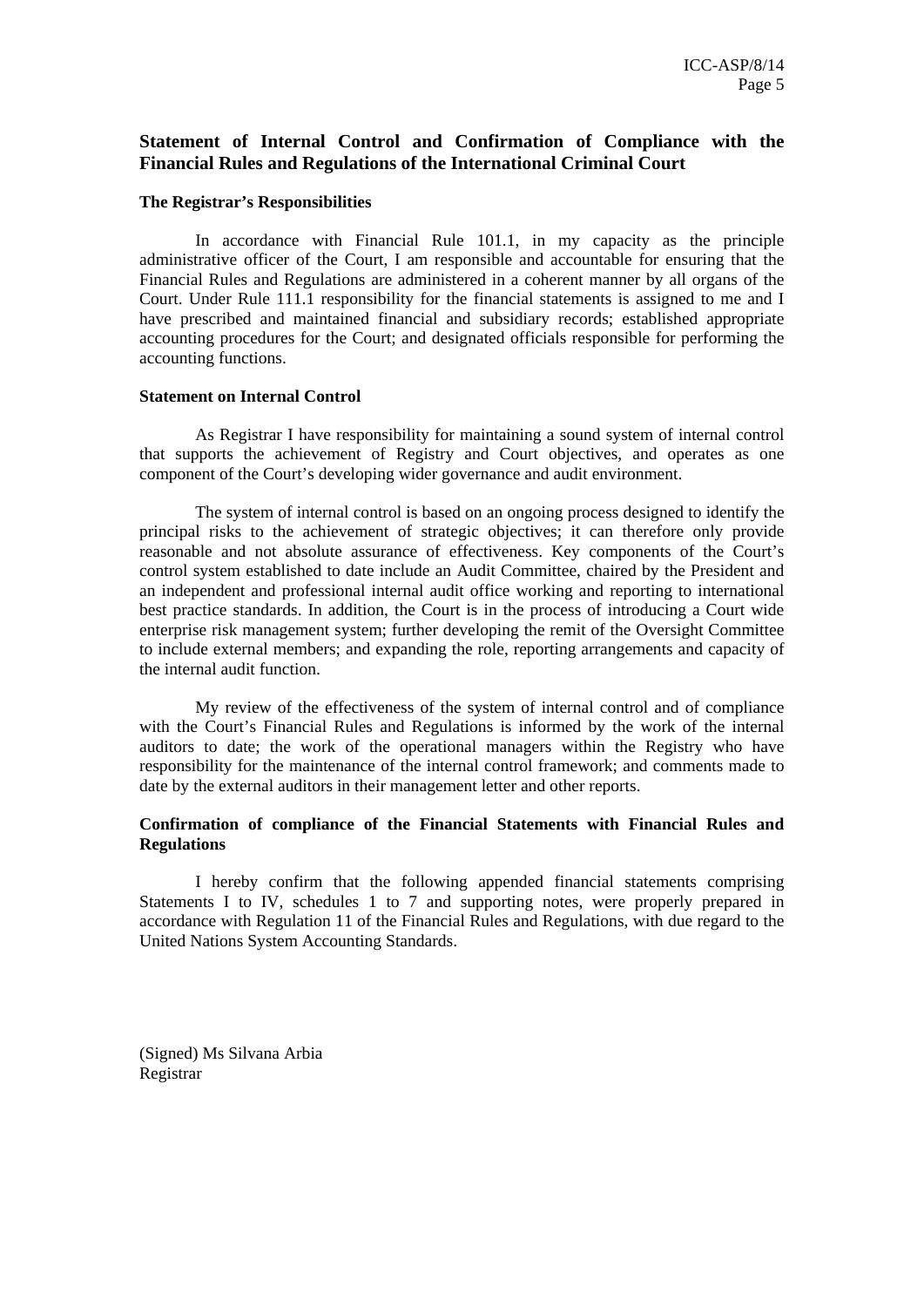## **Report on the 2008 Financial Control Environment of the International Criminal Court**

## **Introduction**

According to the Financial Rules and Regulations, the Registrar is responsible for the management of the ICC finances and therefore the Registrar signs each year the financial statements issued by the Court.

In June 2009, the Registrar will sign, in addition to the financial statements, a statement on the financial internal controls. This document will state that the Court have implemented effective financial internal controls. It will give also to the External Auditors a reasonable assurance that all key elements that contribute to the issuance of financial statements are well controlled by the organisation.

The Statement will be signed each year as this process is directly linked with the Court financial statements issuance.

#### **Approach**

The Court must conduct an evaluation of its internal control framework to identify (and demonstrate) where internal controls have been set up and are effective and where there are areas for improvement.

The following approach was therefore adopted:

- The effectiveness of internal controls was evaluated through a self assessment questionnaire. This standard questionnaire on control environment was provided by the National Audit Office of United Kingdom and was customized by the Office of Internal Audit to fit the particular environment of the Court.
- The scope of the evaluation was limited to the Budget and Finance section and the Procurement section which manage the most significant part of resources of the Court. These sections were sent the questionnaire at the end of January 2009.
- Questions related to governance, audit activities and senior management attitude related to financial internal controls were addressed by the Director of Internal Audit and then validated by the Registrar.
- A first analysis of the answers provided to the questionnaire was made by the OIA and on this basis a sample of questions was selected to be tested. This information was communicated to the External Auditors.
- The testing of the accuracy of the answers provided was performed at the end of February 2009.
- Analysis of the testing results was made and communicated to the different sections involved in March.
- This report will be attached to the statement of internal control signed by the Registrar as an addendum.
- The extension of the self assessment on internal controls could be contemplated for other sections of the Court in a near future but it will require the setting of specific questionnaires.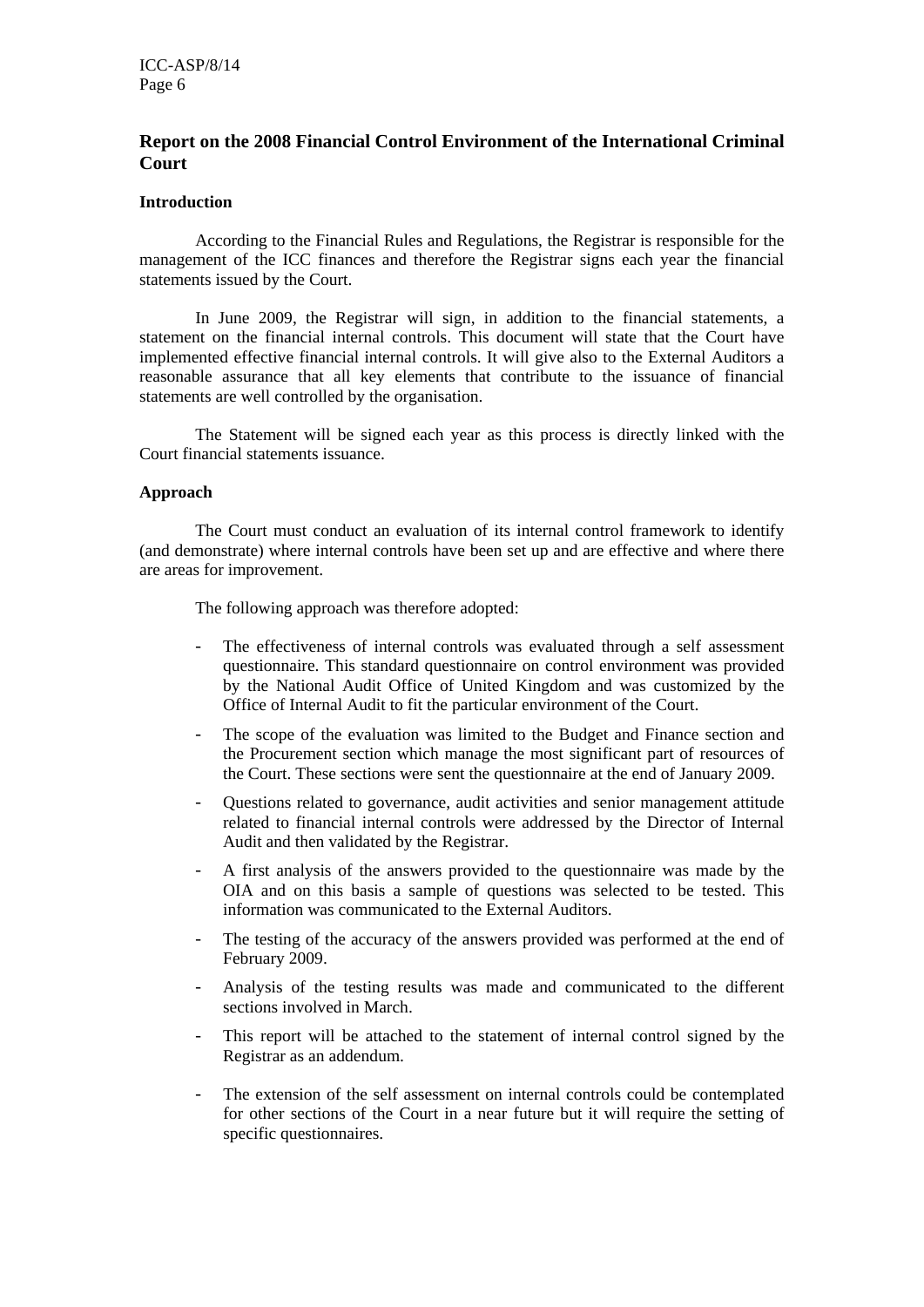#### **Evaluation of the Financial Internal Control Environment**

The questionnaire includes around 60 questions and 40 of them were tested after a risk analysis has been performed by OIA team.

The key controls checked are listed hereafter. An explanation of the controls objectives is given in each paragraph before the analysis of the testing results.

#### Controls objectives

- Senior management attitude towards financial internal controls and governance topics,
- Governance.
- Ethics-Conflict of Interest.
- Organisation-Segregation of duties- Delegations of power and signature,
- Policies, Procedures, Practises,
- Human Resources management,
- Fraud prevention,
- Risk evaluation.
- Information security.

#### **Summary**

The overall conclusion is that the financial control environment within ICC is effective.

The evaluation has shown that ICC senior management regularly examines the effectiveness of internal controls through its communication with external and internal auditors. However there is no systematic approach to documenting and to self testing of internal controls by sections and units.

The governance structure of the Court appears to be effective. The ICC reports on its activities to the CBF and ASP. In addition the CoCo weekly organized by ICC enables a proper balance between decision bodies. Other governance entities have been also set up such as an Audit Committee and an Investment Committee. The activities of this latter are not satisfying and should be reviewed.

Staffs are aware that expected ethical behaviour is mentioned in the staff and financial rules and regulations. There is however no specific code of conduct either for the whole Court or for specific functions (accountability, procurement).

Organisation with reporting lines, segregation of duties and delegations of power and signature are effectively and clearly set up and controlled across the Court with the exception of some operational issues between HR and Finance.

Policies, procedures practises are usually formalized and documented. These procedures and internal controls related could be improved by being more detailed. Practises are nevertheless not always compliant with these practises especially the management of leave data management or the disbursement of travels. The monitoring of policies e.g. budget spending could get better by developing KPIs and following them at section/unit level.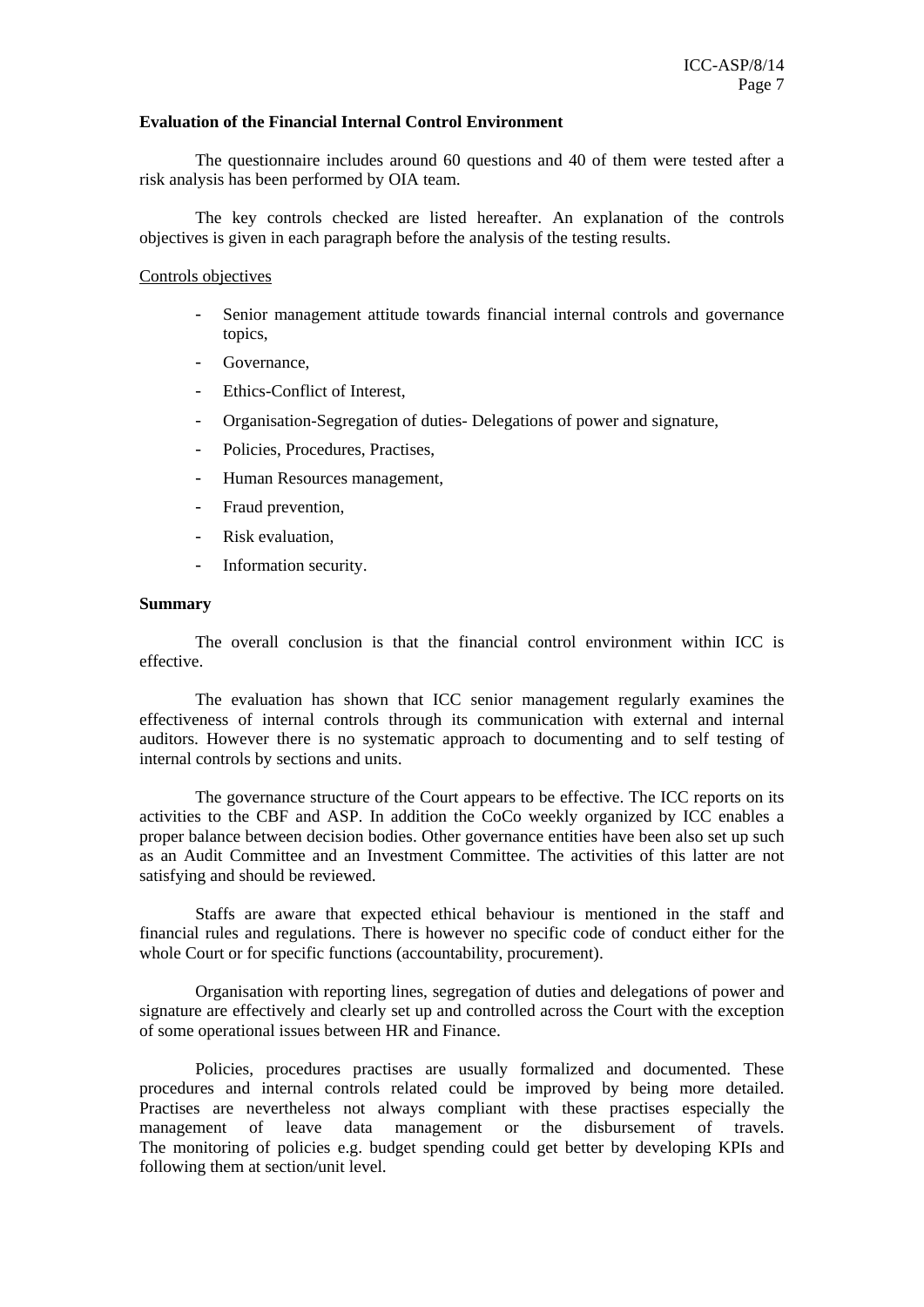Staffs in the evaluated sections have the required skills and experience to perform their jobs properly. They have been recruited through a transparent process and their credentials are systematically vetted. Concerns were nevertheless raised regarding the improvement of technical skills. Outside ICC training programs are rarely followed especially in Procurement area.

The risk of fraud with assets is covered by restricting access to ICC's information systems and physical locations. However the Court has not developed any specific fraud prevention policy.

Court risks identification has been initiated in 2008 with a dedicated project. Results are mainly focused on strategic risks and their declination in operational risks is still to be developed.

Information security is ensured by a Business Continuity Plan but the completion of this plan is still pending the Business Impact Analysis. Regarding the financial information provided by systems especially SAP, the quality and completeness of information could be improved to better meet the needs of Budget & Finance section.

#### **1. Senior management attitude towards financial internal controls**

To ensure that the organisation implement with effectiveness the strategy it has designed, senior management must verify that effective internal controls are set up. The appropriate and regular follow up o f internal control issues by senior management demonstrates that the organisation monitors well its activities.

The evaluation has shown that ICC senior management follows up on internal and external audits and consults internal and external auditors on financial and control issues. Both the Registrar and DASD meet with the external auditors to discuss preliminary and final audit findings in order to promote continuous improvement of financial controls. Examples are consultations on ULOs after the 2007 audit results which have resulted in significant reduction in 2008 ULOs.

Senior management meets periodically with internal auditors to discuss audit findings and agree on management action plans. Internal audit has also been consulted on operational issues related to controls on disbursements.

In addition, senior management makes also recommendations for the internal yearly audit plan that includes financial related audits.

It always takes disciplinary actions following breaches of codes of conduct and law even if it does not communicate the disciplinary actions taken against staff throughout the Court.

Nevertheless some areas could benefit from improvements.

- Even if a self assessment questionnaire was designed for 2009 by OIA for financial internal controls to highlight areas that require improvement in Budget and Finance, and Procurement, there is no systematic approach to documenting and self testing internal controls by sections and units. Some issues related to the leave management were observed which could progress by proper internal controls self-testing.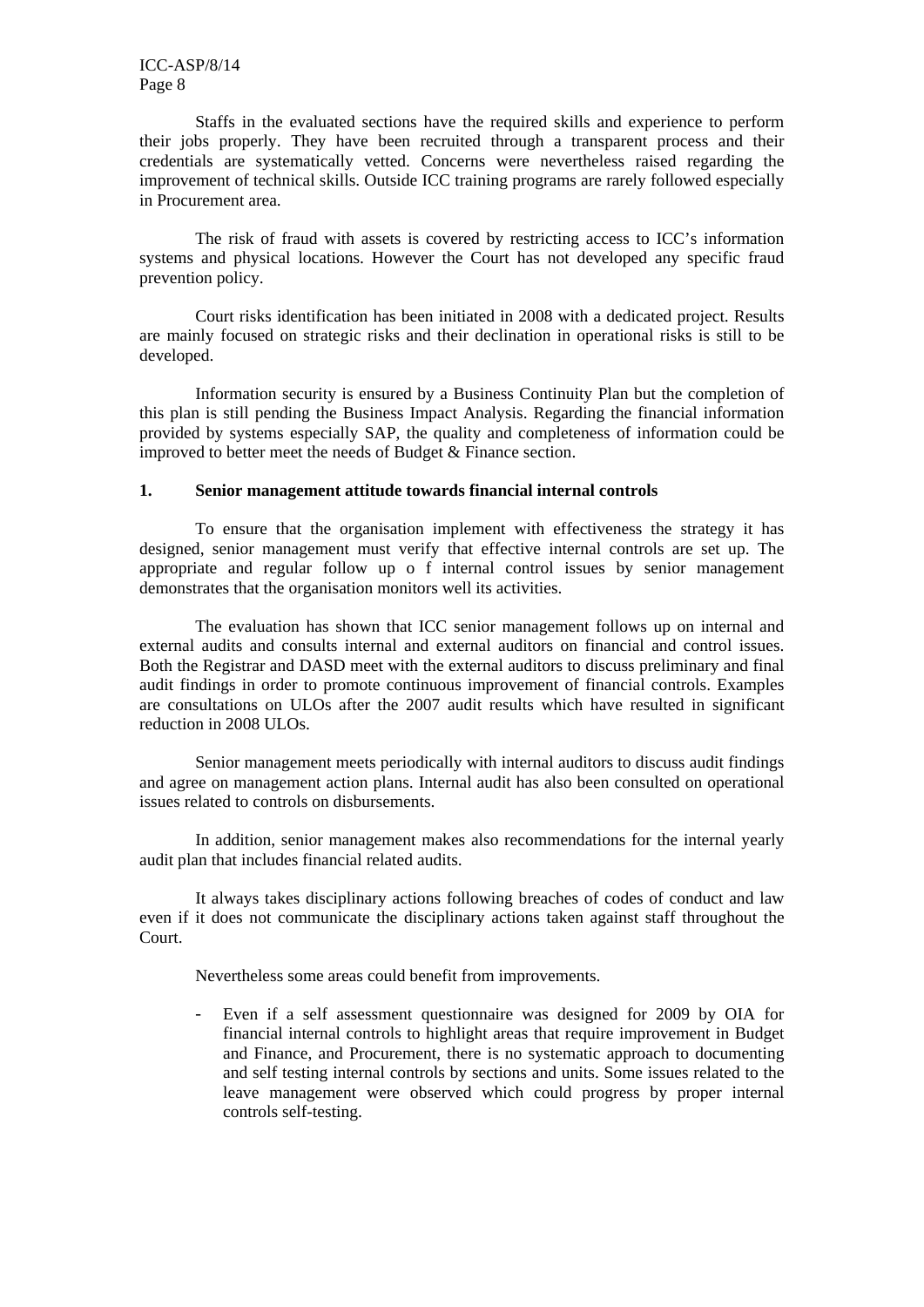#### **2. Governance**

#### **Controls to be tested**:

- Existence of appropriate checks and balances within senior management structure.
- Existence of an Internal Audit and Risk management Committee. One of the members should have financial expertise and experience.
- Existence of an "Investment Committee" to examine investment plans and controls.
- Suitable and adequate information given to Senior Management to enable them understand and approve the accounting choices and the information integrated into the financial statements.
- Communications between the Heads of Organs and the internal and external auditors compliant with recommended practices.

#### **Controls analysis**

#### Management structure

The governance structure of the Court and its administrative functioning enable a proper balance between decision bodies. There is a decision board, COCO, which includes members from the different

Organs and therefore ensuring that decisions are taken after each Organ has been consulted. In addition, ICC reports twice per year to the CBF on budget& finance matters.

#### Audit Committee

An Audit Committee has been implemented by the heads of Organs: terms of reference were established in 08/08. This document defines the object and rules of the AC.

Risk management is a new concept within the Court and it has been addressed through a specific project on strategic risks. Operational risks and deficiencies in internal controls are communicated to the Audit Committee but also along the year according to the audits performed

#### Investment process

There is an Investment Committee that was set up through Administrative Instruction but this Committee is not operational and has therefore never taken any decision. Procurement actions above 50,000 Euro are nevertheless reviewed by the Procurement Review Committee and recommendations provided to the Registrar.

#### Communication

Senior management is correctly briefed when accounting questions arise. For example when external auditors raised the issue of booking ULO's to expenditure the issue was discussed at length with DASD and the Registrar prior to changes being made to the accounting records.

External Auditors have meetings with the Registrar about the results of their financial auditing.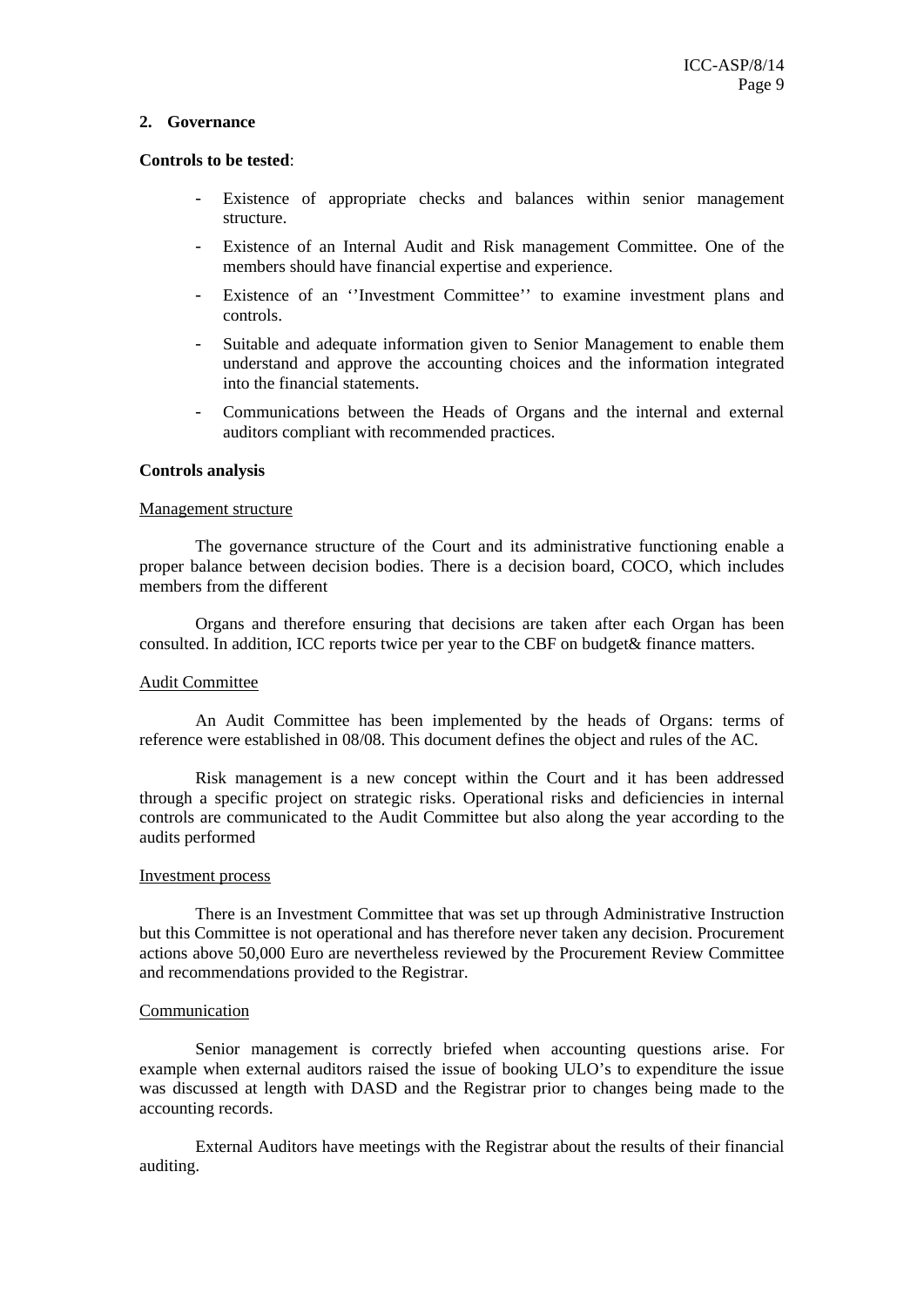Regular meetings are also held between the Heads of Organs and Internal Audit about internal control deficiencies or projects set up to ensure effectiveness of controls (this is done also through the Audit Committee).

#### *Areas for improvement*

- Improve Investment Committee operational activity by amending its current terms of reference: The B&F section chief has already presented a paper to CBF on this issue.
- Until now, External auditors have not attended the Audit Committee but this point should be addressed in a near future.

#### **3. Ethics-Conflict of Interest**

#### **Controls to be tested**

Behaviours expected from staff in their professional practises must be clearly established and communicated to prevent initiatives which could go against the organisation's objectives. Ethics rules or codes of conduct are part of an effective internal control framework.

#### **Controls analysis**

The answers provided to the self assessment questionnaire show that staff are aware that the Staff Rules and Regulations define Duties, Obligations and Privileges (including rules on Gift and Hospitality) of all staff members.

All staff members acknowledge the receipt of Staff Rules and Regulations through sign off at the beginning of their engagements.

#### *Areas for improvement*

The Court has not yet developed an overall code of ethics/conduct or specific code of conduct for some business areas such as accountability or procurement.

There are no requirements in the Staff Rules and Regulations pertaining to Procurement section.

Penalties for breaching Staff Rules and Regulations on these specific issues are not defined and communicated throughout the Court.

However mitigating controls in procurement activities are achieved through:

- International tendering of vendors
- Technical and commercial evaluation are performed by staff members independent of Procurement functions
- All large contracts are reviewed and approved by an independent Committee with none of the members from the Procurement Section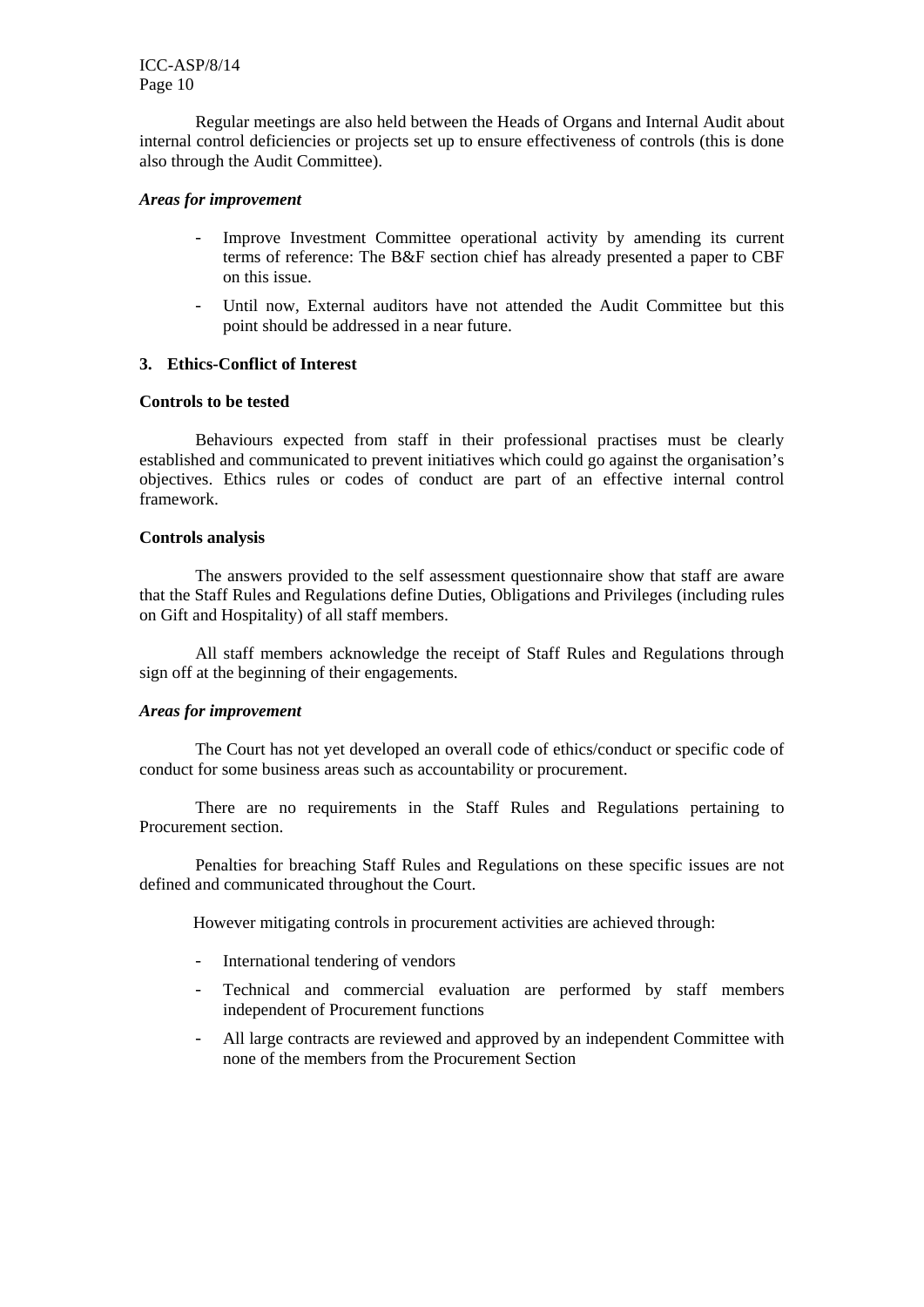#### **4. Organisation-Segregation of duties-Delegations of power and signature.**

#### **Controls to be tested**

Roles and responsibilities of staff must be clearly defined through a structured and transparent organisation of the sections/functions.

Controls being only effective when functions are not performed by the same organisation or people, an appropriate segregation of duties should also be set up.

Delegations of power and signatures must be formalized, updated and changes communicated when needed.

#### **Controls analysis**

#### **Organisation**

Budget and Finance section, Procurement section, Audit section are well organized with clear reporting lines.

#### *Areas for improvement*

Job descriptions are either not maintained or not updated when a staff member is assigned with new responsibilities

#### Segregation of duties:

Procurement Section is part of General Services Section but is independent from other functional Sections like Budget and Finance. There are clearly segregated duties / access rights in SAP for Finance Section and Procurement.

Only procurement section can create a PO but they cannot create a PR

Budget and Finance section only reports to the CASD and the Registrar and is not involved in operations. Segregation of duties is effective either through SAP access rights (Payroll Unit) or through the organisation of tasks (Disbursement Unit).

The Director of OIA reports to the Audit Committee whose membership includes the Heads of Organs and not to Section/Unit heads. The Director reports only administratively to the Registrar.

#### *Areas for improvement*

The HR action to create a Personnel Action takes effect into the Payroll even before being approved by the Payroll Unit. Payroll is concerned that there could instances where errors are committed in the process but cannot be detected. The issue is still pending after being reported to SAP Support due to financial constraints. However, Payroll performs a number of checks during every monthly payroll run that are geared towards identifying any such errors.

#### Delegation of powers and signature

The delegation of authority with spending thresholds is defined in an Administrative Instruction. Certifying Officers are appointed by the Registrar. The list of Certifying Officers is communicated to all staff when updated. The status of Certifying Officer gives access rights to SAP for spending operations. Segregation of duties is built into SAP access rights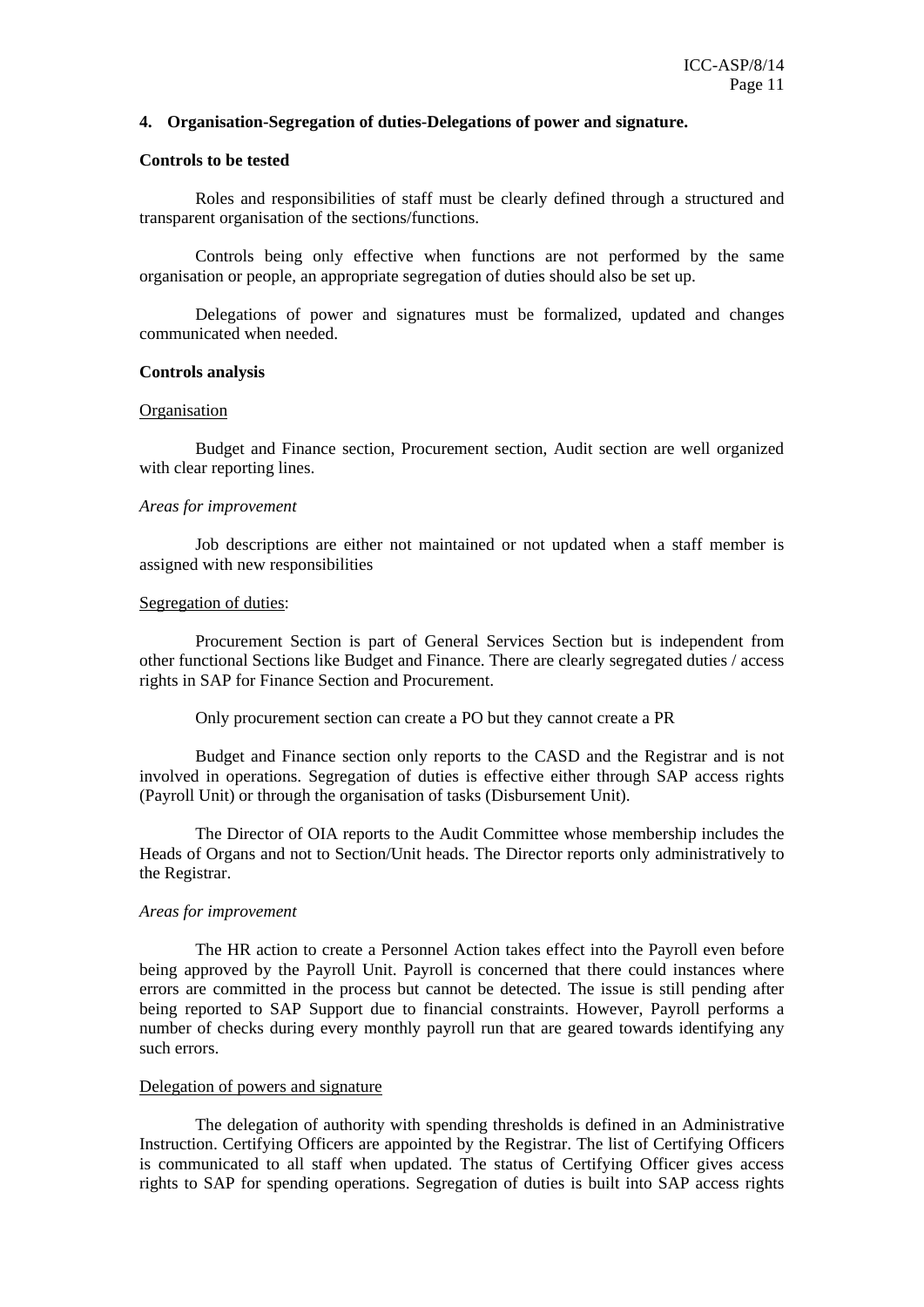granted to staff members to ensure a transaction initiation, modification and approval are carried out by separate staff members/units/sections.

#### **5. Policies, Procedures, Practises**

#### **Controls to be tested**

Policies, procedures and practises have to be formalized to ensure that they are applied with consistency by staff. Documenting policies and procedures enables also new staff to learn and understand rules and regulations easily.

#### **Controls analysis**

Staff members of Budget and Finance section and Procurement section are well informed of the operating rules in the Financial Rules and Regulations.

In addition each section operates according to Standard Operating Procedures or Administrative Instructions.

#### Procurement Section

The Procurement SOP is very elaborate on financial procedures

There is an Administrative Instruction and a Memo on approved financial obligations / limits of staff members in Procurement Section and they are all in compliance with the new changes.

#### Budget and Finance Section:

#### *Budget process*

The Section has devised procedures with key steps to follow for the budget setting and these instructions are properly communicated to budget managers.

#### *Budget monitoring*

The Section has KPI's that are somewhat relevant and reliable. They can be improved, but in order to improve the quality of KPI's relevancy and reliability, dedicated resource/s need to be in place for Performance Measurement Tracking. The Senior Management reviews KPI's performance once a year through a report to CBF (global level). However, the section chief didn't know to what extent, Divisions, Sections and Units use KPI 's for performance management.

#### *Account Unit*

Financial rules and regulations define the key processes. Additional guidelines are found in presidential directive, ASP Resolution, approved budget document and task list.

#### *Treasury Unit*

In addition to FRR, there are defined process covering Treasury and disbursement Units. This information is documented on the Intranet and consolidated in a binder. Field Office staff is regularly updated on relevant procedural change.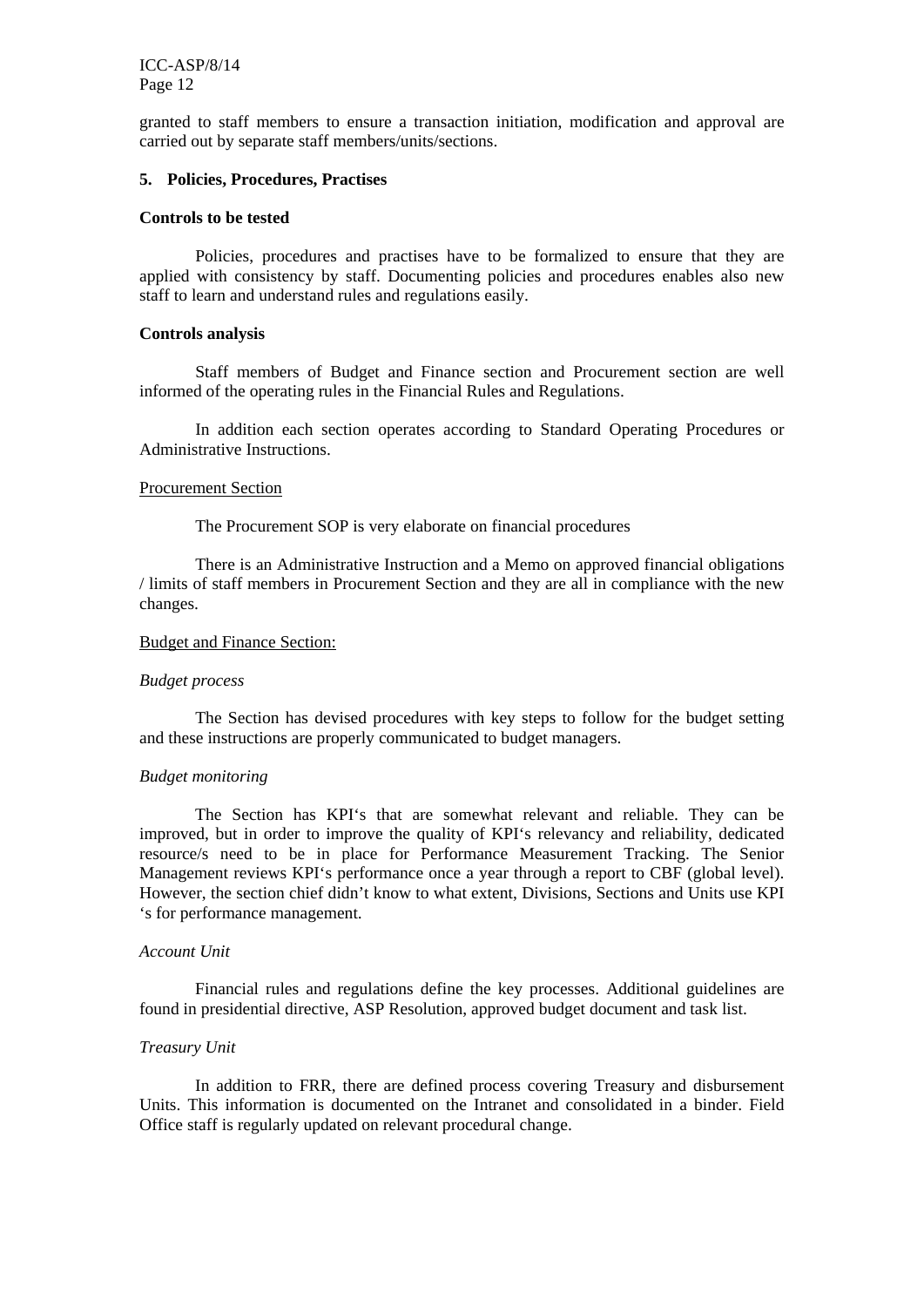#### *Payroll Unit*

A number of processes/procedures have not been documented. However some standards have been defined which are known to Payroll Staff members and other user department Units/Sections. These include the cut off date to process payroll changes & salary payment.

#### *Disbursement Unit*

Disbursement procedure manuals, as well as Travel Unit manual, are used for daily operations and posted on the Intranet. An Info Pack jointly prepared with other units in B&F is given to new staff members.

#### *Areas for improvement*

- Improve internal controls related to leave data in SAP as the data input process is not well controlled.
- Review the process and preparation of the Year End Inventory Report
- Improve disbursement process for travels: this problem does not stem from Disbursement Unit but from management which should stress to travellers the need for presenting boarding passes. This would mitigate risks of errors in calculating correct DSA rates, would not create bottlenecks in the disbursement process and would limit ULOs due to travel.
- Develop Key Performance Indicators (KPI) to ensure reliable performance measurement tracking on a monthly or quarterly basis. These KPI should be used by managers of sections/units to monitor their budgets. This should be a long term project, set up in cooperation with each section to select limited but appropriate KPIs.
- Review and update some SOPs which could be more precise e.g. budget setting and control procedures (periodical budget review) and monthly closing process (to include a list of specific reconciliation statements required and their deadline).

## **6. Human Resources Management**

#### **Controls to be tested**

The organisation's strategy and objectives are properly implemented only if the organisation's staffs have the right skills to perform tasks efficiently and effectively. These skills can have been developed through previous professional experience or through training.

Units/sections have also to be correctly staffed.

#### **Controls analysis**

#### Qualifications, experience and recruitment process

Staff members in the B&F, Procurement, and Audit sections have the required qualifications and experience to perform their jobs adequately.

Staffs have been recruited according to a transparent process in compliance with HR policies.

All staff members have the requisite years of experience.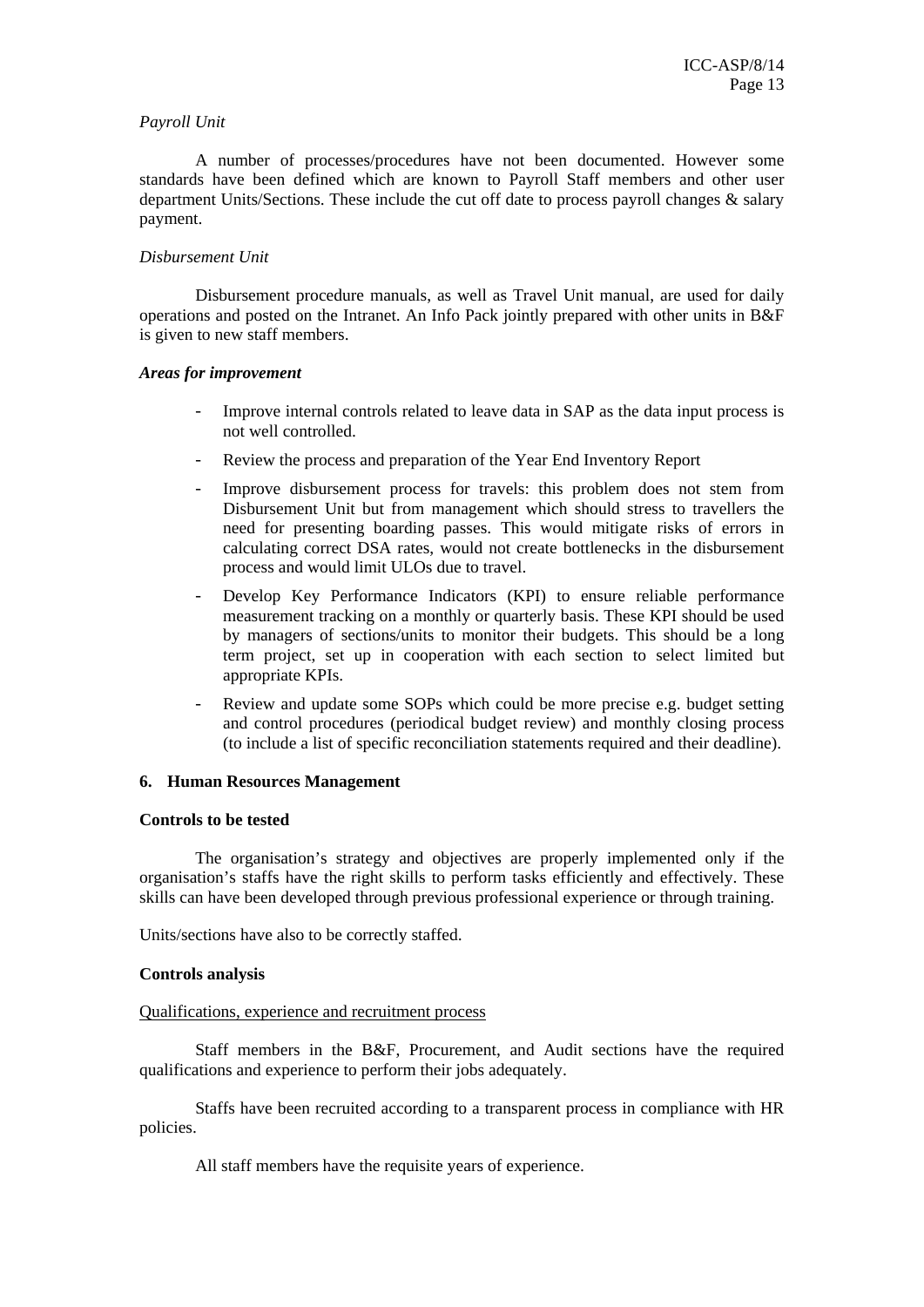Technical questions were asked during job interviews to verify that the potential staff member had the relevant experience and skills.

A vetting is made of staff members credentials (required qualifications and experience)

Recruited staffs are provided with reasonable length of contracts.

#### *Areas for improvement*

- A 3 year contract is not applied to all Heads of Units in Budget and Finance Section.
- Operations in B&F are currently affected by low staffing levels (Head of Budget Unit & Deputy Section Chief positions are currently under recruitment. Staffing levels in Procurement will be completed with the recruitment of a buyer. Senior auditor position in Audit Section has been vacant for almost one year. Recruitment is in progress.

#### Performance appraisal

Performance appraisal is done once or twice a year. In addition there is ongoing feedback provided to staff members. SMART objectives are set usually for one year.

## **Training**

Long term career training/developmental needs are identified during performance appraisals.

There are in-house training opportunities e.g. in languages within the Court.

In B&F section, Units have developed cross training to ensure that knowledge is shared within or across Units and key tasks can be performed when some staff members are not present. There is no documented training program for new staff, but new staffs are trained on the job. In addition there is a general 3 day SAP training but it does not cover specific financial modules.

In Procurement, every staff member gets orientation / training from the Chief of Section / Procurement Coordinator.

In Audit, one staff member prepares examination for professional certification and a training program for each staff has been discussed during performance appraisal included training outside the Court.

#### *Areas for improvement*

- Limitation on time and financial resources is a general constraint for the staff to attend training provided outside the Court. Nevertheless training delivered outside of the Court should be encouraged as a way to get access to new approaches in professional practises, additional or more specialised skills and benchmarks with other organisations.
- Induction training programs should also be developed as a way to speed up the understanding of the rules of the section/unit.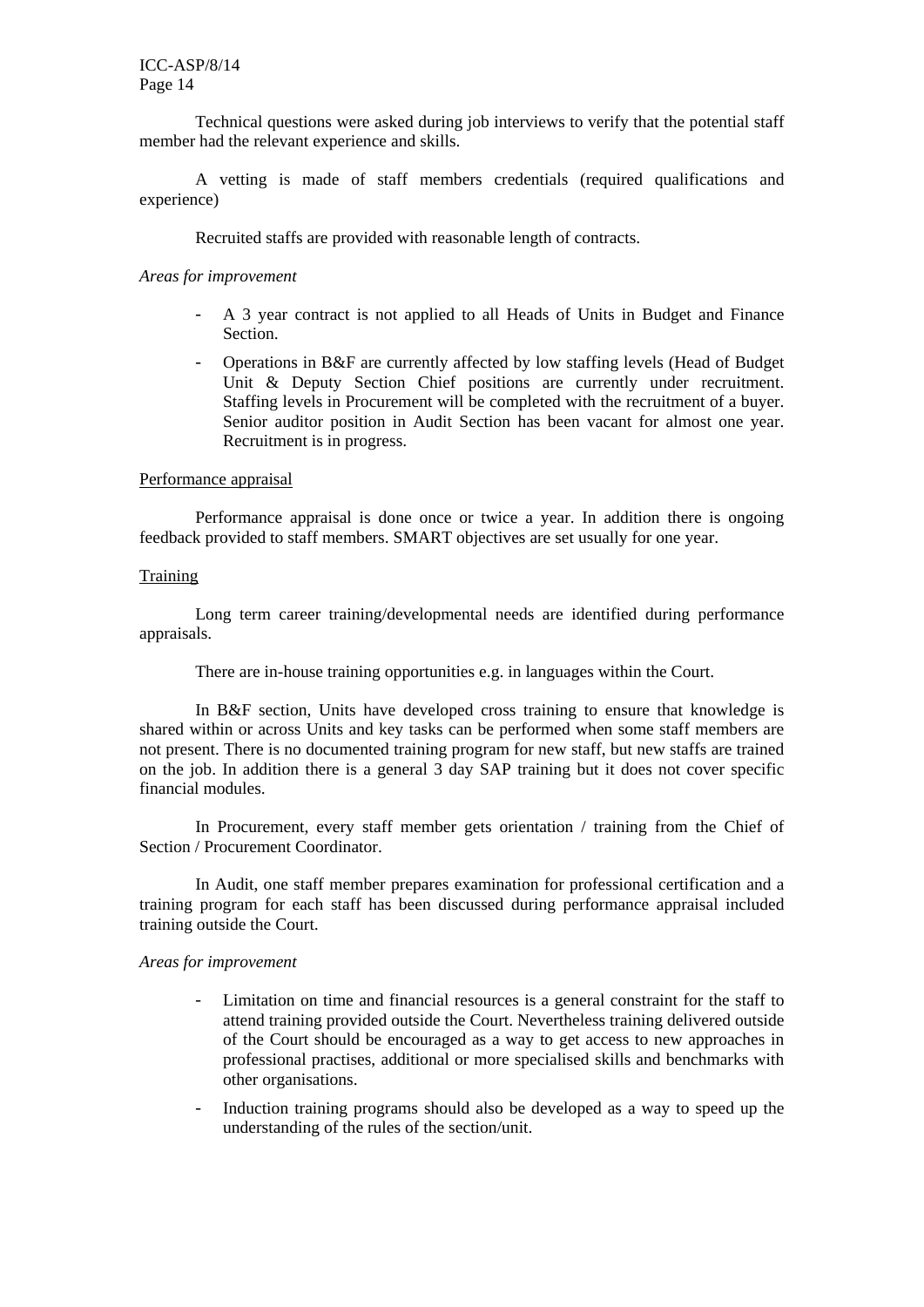#### **7. Fraud prevention**

#### **Controls to be tested**

Any organisation can be exposed to a risk of fraud. The type of fraud will differ from one organisation to another and should be address through customized fraud prevention programs.

#### **Controls analysis**

ICC's assets are secured through restricted access to ICC's information systems and physical locations.

In addition advice is sought from in house legal advisor for specific project such as the permanent premises project. The legal advisor is a member of the implementation team. His advice is sought as the project framework and management mechanisms are put in place.

#### *Areas for improvement:*

The Court has not developed any specific fraud prevention program.

Staffs are supposed to abide by SRR and FRR which define the behaviour expected from ICC staff members and address indirectly the risk of fraud.

#### **8. Risk evaluation**

#### **Controls to be tested**

The risks of the organisation should be identified in order to ensure that proper internal controls have been implemented to mitigate them. Strategic risks must be declined in operational risks to enable managers to take actions in their areas of responsibilities to reduce or control risks.

#### **Controls analysis**

The Board (Coco) has undertaken a risk management project in 2008. Strategic risks have been identified with a limited number of operational risks.

The preparation of the Audit Plan includes also a risk analysis on finance issues.

Actions on financial risks are addressed through budget and finance reviews in the related section.

#### *Areas for improvement*

- There is no risk map of the potential operational financial risks
- Apart of the project mentioned hare above there are no periodic reviews of the risks which could affect the organisation

#### **9. Information security**

A Business Continuity Plan has already been developed but the completion is pending the Business Impact Analysis.

Systems privileges and access are periodically tested by IT Security.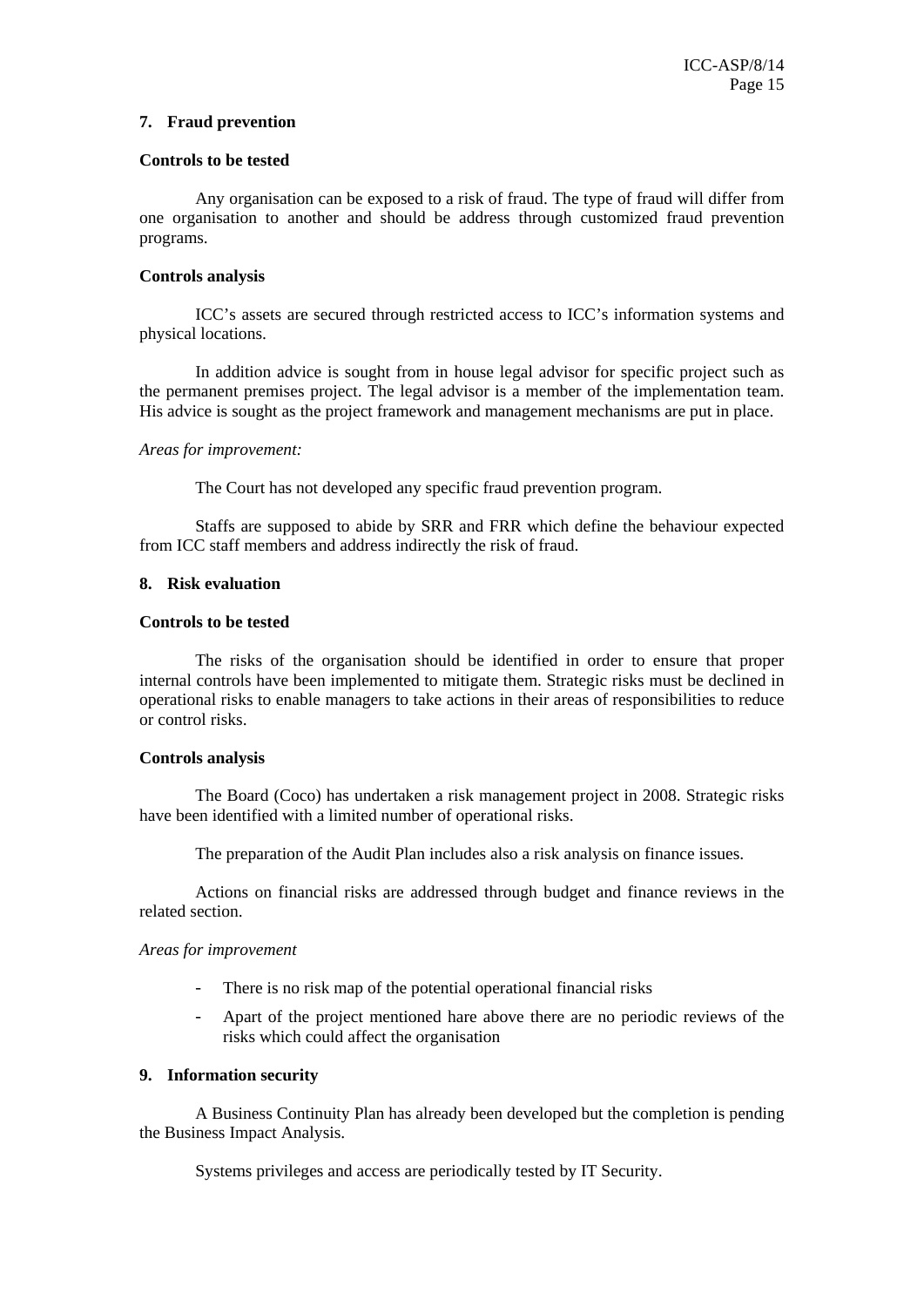Every two weeks different users of SAP in Budget and Finance Section meet with IT through FACTS group to discuss any SAP reporting /functionality issues.

#### *Areas for improvement*

Management information and reports provided by SAP should be improved by ICT:

Balance sheet and income statement is directly available for ICC globally but should also be directly available by Funds code in SAP (General Fund, Trust Funds and Victim Trust Funds). Trial balance presentation in SAP could be improved to separate by fund code. Budget and performance reports need improvement and expansion to limit amount of excel reports required. Contributions reports from SAP are also not adequate and require extensive excel usage and manipulation to provide adequate management information. No action has been taken yet by ICT.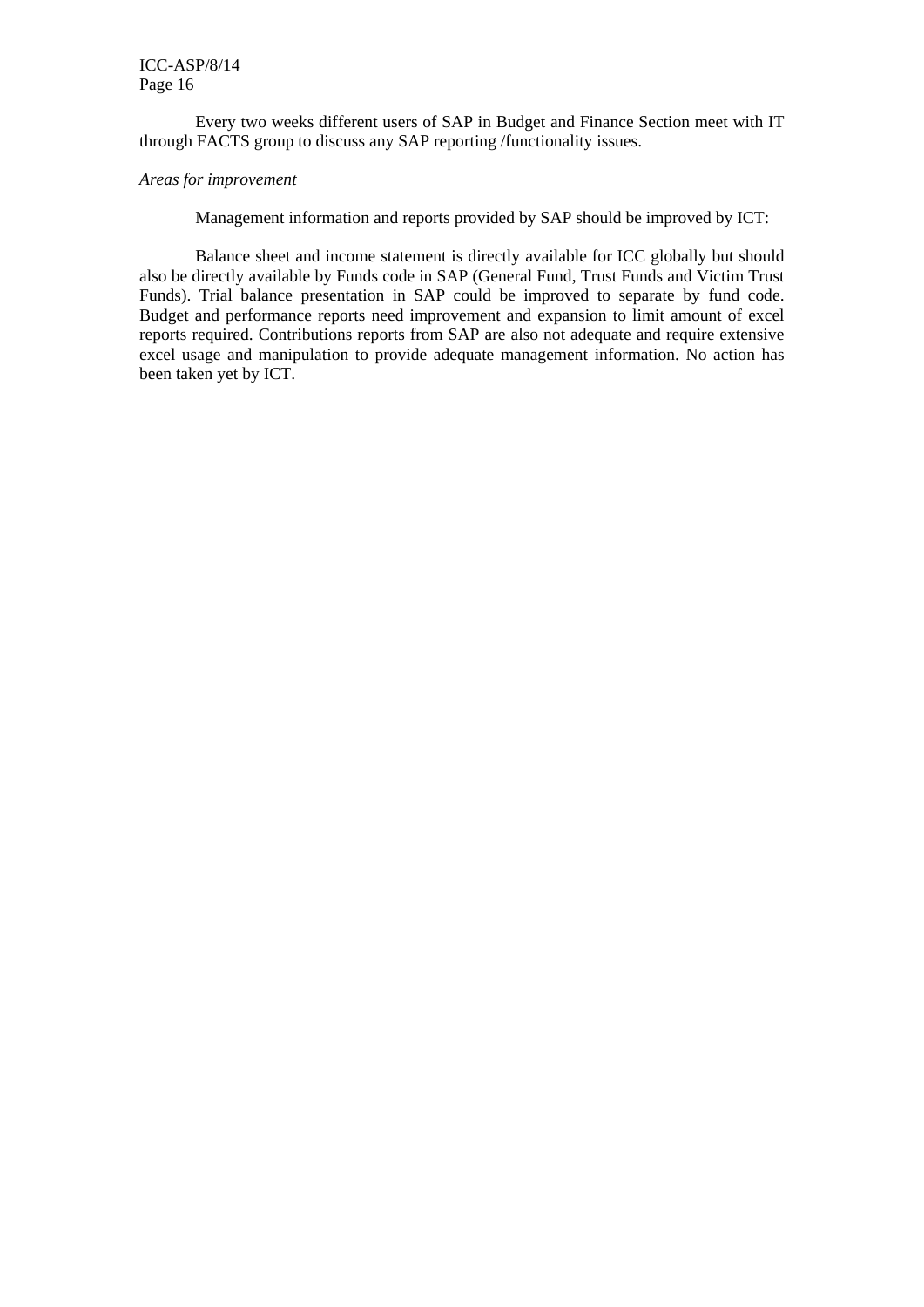## **Financial statements of the International Criminal Court for the year ended 31 December 2008**

## **External auditor's report**

#### **To the Assembly of States Parties of the International Criminal Court**

I have audited the accompanying financial statements of the International Criminal Court for the financial period ended 31 December 2008. These comprise Statement I, Income and Expenditure and Changes in Fund Balances; Statement II, Statement of Assets, Liabilities, Reserves and Fund Balances; Statement III, Statement of Cash Flow; Statement IV, Statement of Appropriations for the period; Schedules 1 to 7 and the supporting Notes 1- 12. These financial statements have been prepared under the accounting policies set out within them.

#### **Respective responsibilities of the Registrar and Auditor**

The Registrar is responsible for the preparation and fair presentation of the financial statements, in accordance with requirements of the Financial Regulations as authorised by the Assembly of States Parties. This responsibility includes: designing, implementing and maintaining internal control; the fair presentation of financial statements that are free from material misstatement, whether due to fraud or error; selecting and applying appropriate accounting policies; and making accounting estimates that are reasonable in the circumstances.

My responsibility is to issue a report on the audit of the financial statements, in accordance with Financial Regulation 12 and the additional terms of reference governing external audit. I am required to express an opinion as to whether the financial statements present fairly the financial position at the end of the period and the results of the operations for the period; and that the financial statements were prepared in accordance with the stated accounting policies. I also report to you whether, in all material respects, the transactions have been made in accordance with the financial regulations.

I read the other information attached to the financial statements and consider whether it is consistent with the audited financial statements. This other information consists of the Statement on Internal Control. I consider the implications for my report if I become aware of any apparent misstatements or material inconsistencies with the financial statements. I am not required to consider whether the statement covers all risks and controls, or form an opinion on the effectiveness of the International Criminal Court's corporate governance procedures or its risk and control procedures. My responsibilities do not extend to any other information.

#### **Basis of audit opinion**

I conducted my audit in accordance with International Standards on Auditing issued by the International Auditing and Assurance Standards Board. My audit includes examination, on a test basis, of evidence relevant to the amounts, disclosures and regularity of financial transactions included in the financial statements. It also includes an assessment of the significant estimates and judgments made by the Registrar in the preparation of the financial statements, and of whether the accounting policies are most appropriate to the International Criminal Court circumstances, consistently applied and adequately disclosed.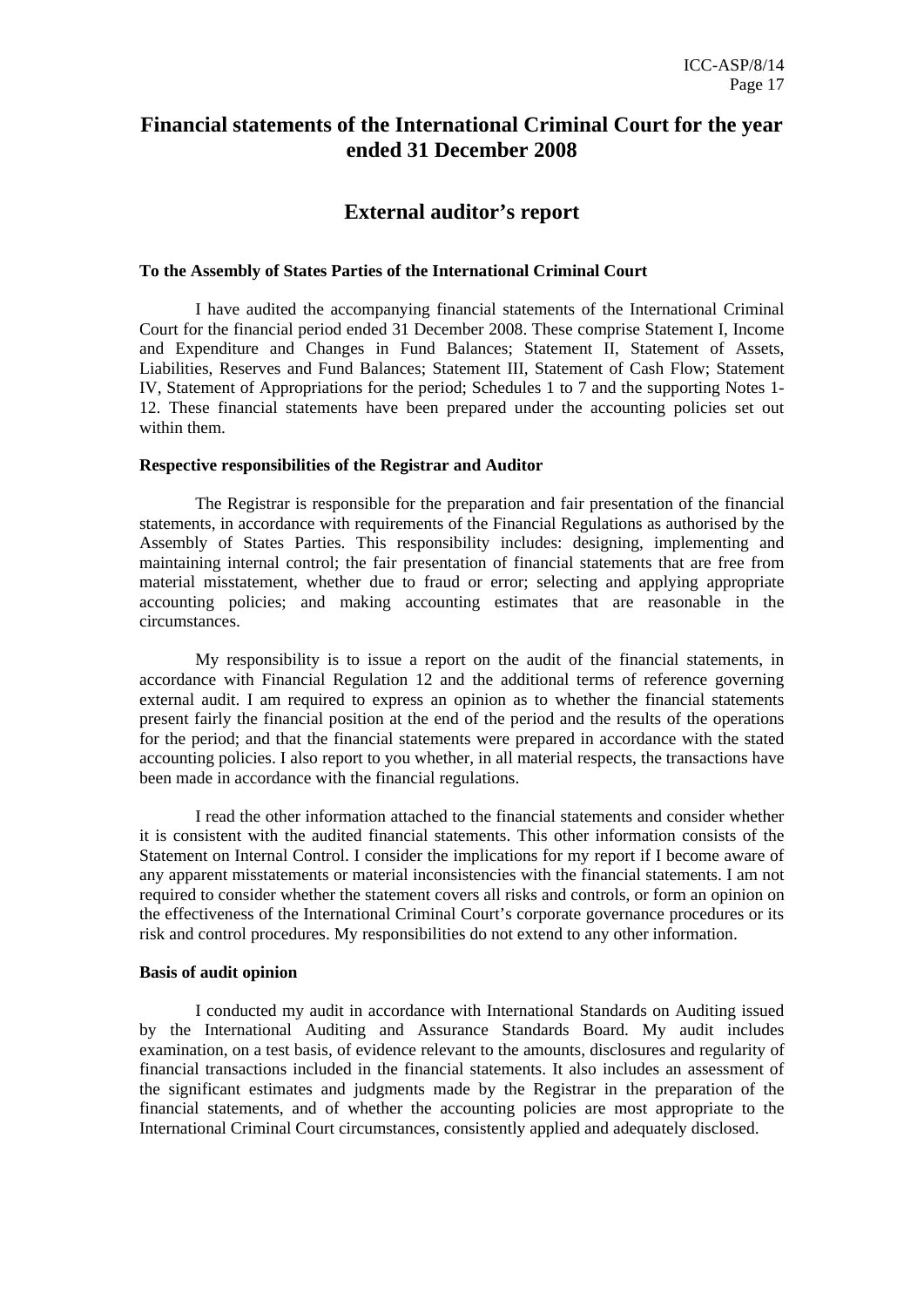I planned and performed my audit so as to obtain all the information and explanations which I considered necessary in order to provide me with sufficient evidence to give reasonable assurance that the financial statements are free from material misstatement, whether caused by fraud or error, and that in all material respects the transactions have been made in accordance with the Financial Regulations and applied to the purposes intended by the Assembly of States Parties. In forming my opinion I also evaluated the overall adequacy of the presentation of information in the financial statements.

#### **Opinion**

In my opinion, these financial statements present fairly, in all material respects, the financial position as at 31 December 2008 and the results of operations and cash flows for the period then ended in accordance with the International Criminal Court's stated accounting policies.

#### **Opinion on Regularity**

In my opinion, in all material respects, the transactions have been made in accordance with the Financial Regulations and applied to the purposes intended by the Assembly of States Parties.

#### **Long Form Report**

In accordance with Regulation 12 of the Financial Regulations, I have also issued a long-form report on my audit.

> (Signed) Amyas C E Morse Comptroller and Auditor General United Kingdom External Auditor

National Audit Office London, July 2009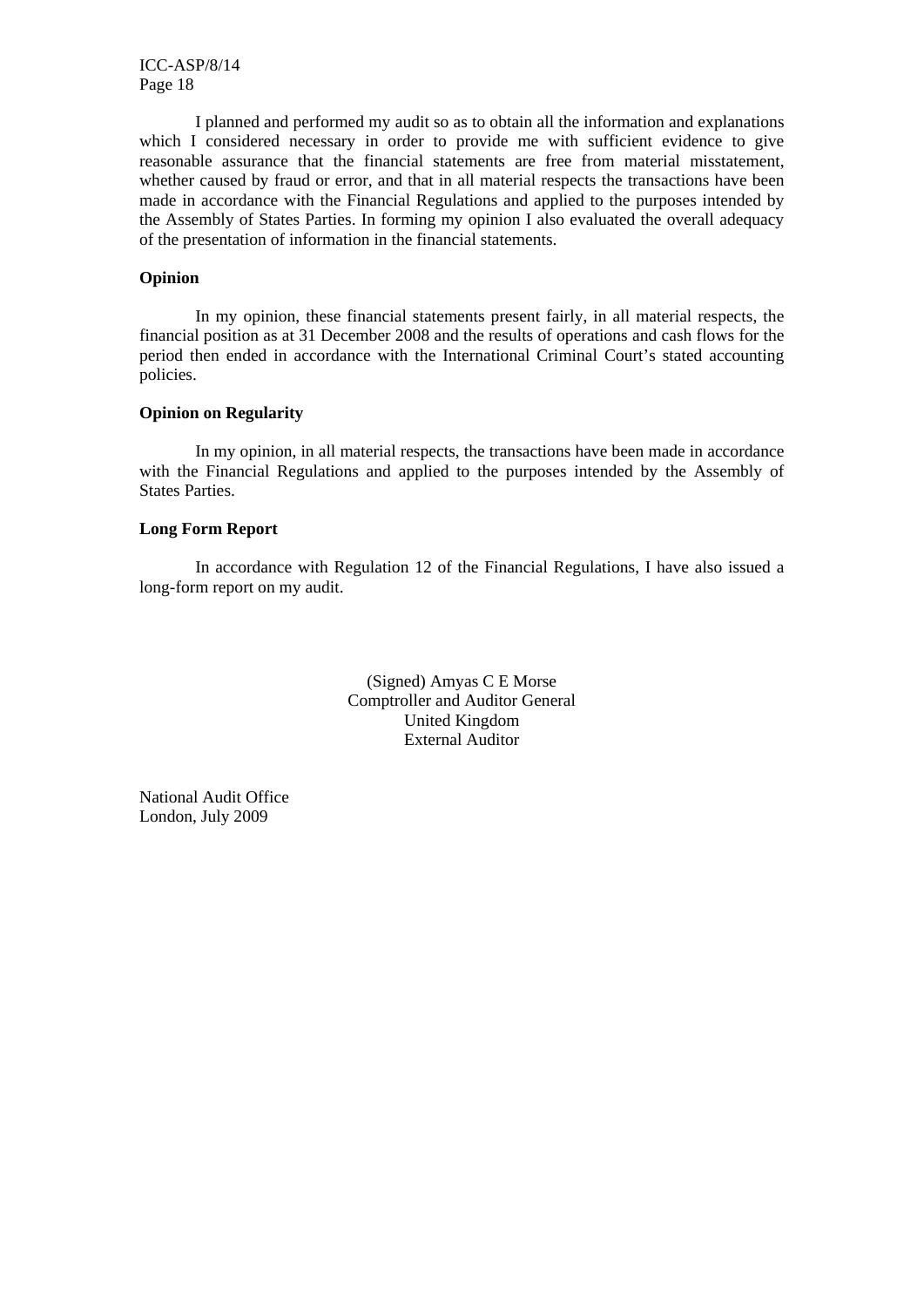## **External Auditor's Report 2008**

## **The audit of the financial statements of the International Criminal Court for 2008**

## **Contents**

*paragraphs* 

| <b>Executive Summary</b>                    |           |  |  |
|---------------------------------------------|-----------|--|--|
| <b>Detailed Findings</b>                    |           |  |  |
|                                             | $1 - 3$   |  |  |
| <b>Financial Management Issues</b>          |           |  |  |
|                                             | $4 - 16$  |  |  |
|                                             | 17-22     |  |  |
| Corporate Governance Issues                 |           |  |  |
|                                             | $23 - 25$ |  |  |
|                                             | 26-28     |  |  |
|                                             | 29-31     |  |  |
|                                             | $32 - 35$ |  |  |
| Other management issues                     |           |  |  |
|                                             | $36-40$   |  |  |
| $\overline{\phantom{a}}$                    | 41-48     |  |  |
| Follow up to Previous Audit Recommendations | 49-56     |  |  |
|                                             | 57        |  |  |
|                                             |           |  |  |
|                                             |           |  |  |
|                                             |           |  |  |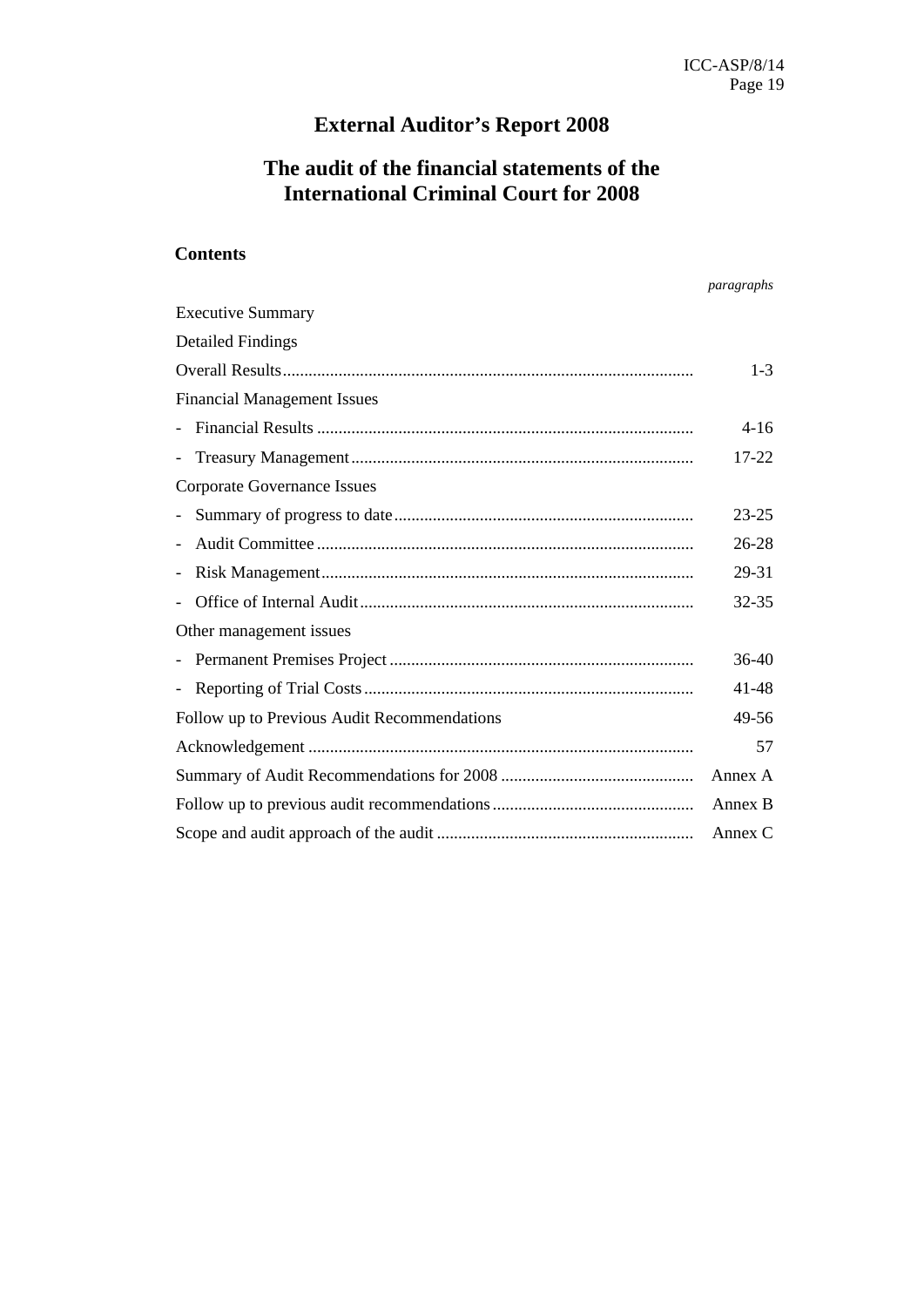## **Executive Summary**

- An unqualified audit opinion on the 2008 financial statements.
- Total income increased by 3 percent over 2007 to  $\Theta$ 5.3 million, while expenditure rose 8 per cent to €83.7 million. The increased income is accounted for by both a rise in assessed contributions and interest income of  $\epsilon$ 1.5 and  $\epsilon$ 1.4 million respectively.
- Collected contributions increased to 99.6 percent and the value of contributions outstanding at the year end declined to  $\Theta$ .3 million.
- In 2008 the Court implemented measures to ensure that unliquidated obligations in the accounts represented valid obligations in accordance with the Court's financial rules and regulations – confirmed by audit testing.
- On treasury management a number of measures have been taken to assess the level of risk to the Court's investments in the current economic climate. We have recommended that the Investment Committee engages with these ad hoc measures as part of ongoing treasury management.
- On corporate governance we are engaging with the heads of organs to ensure good practice in the arrangements for the Audit Committee. The Office of Internal Audit carried out a review of the Court's internal control environment preparatory to the development of a Statement of Internal Control to accompany the financial statements, and we have provided advice on the evidence needed to support and report this important reinforcement to good accountability.
- The Office of Internal Audit has been operating at less than full complement, which has limited the extent of oversight coverage provided and we have recommended that this should be addressed as a matter of priority.
- We reviewed the risk assessment produced by the Court and encourage the adoption of a risk register reflecting a smaller number of more strategic and prioritised risks which include both internal and external risks.
- We note the progress made with establishing the Permanent Premises Project, its Oversight Committee and the loan arrangements. We have highlighted the risks of the absence of effective accountability arrangements over the use and financial reporting of the loan at present.
- We note the functionality of the accounting system to report expenditure by situation, but encourage the Court to improve this further to be able to monitor and report costs for each trial.
- We recommend that the Assembly of States Parties takes a decision in principle on the adoption of International Public Sector Accounting Standards at its earliest opportunity to allow sufficient time for changes to be made to systems and financial regulations.
- The Court has made some progress in implementing external audit recommendations and we have presented a follow up commentary as part of this present report.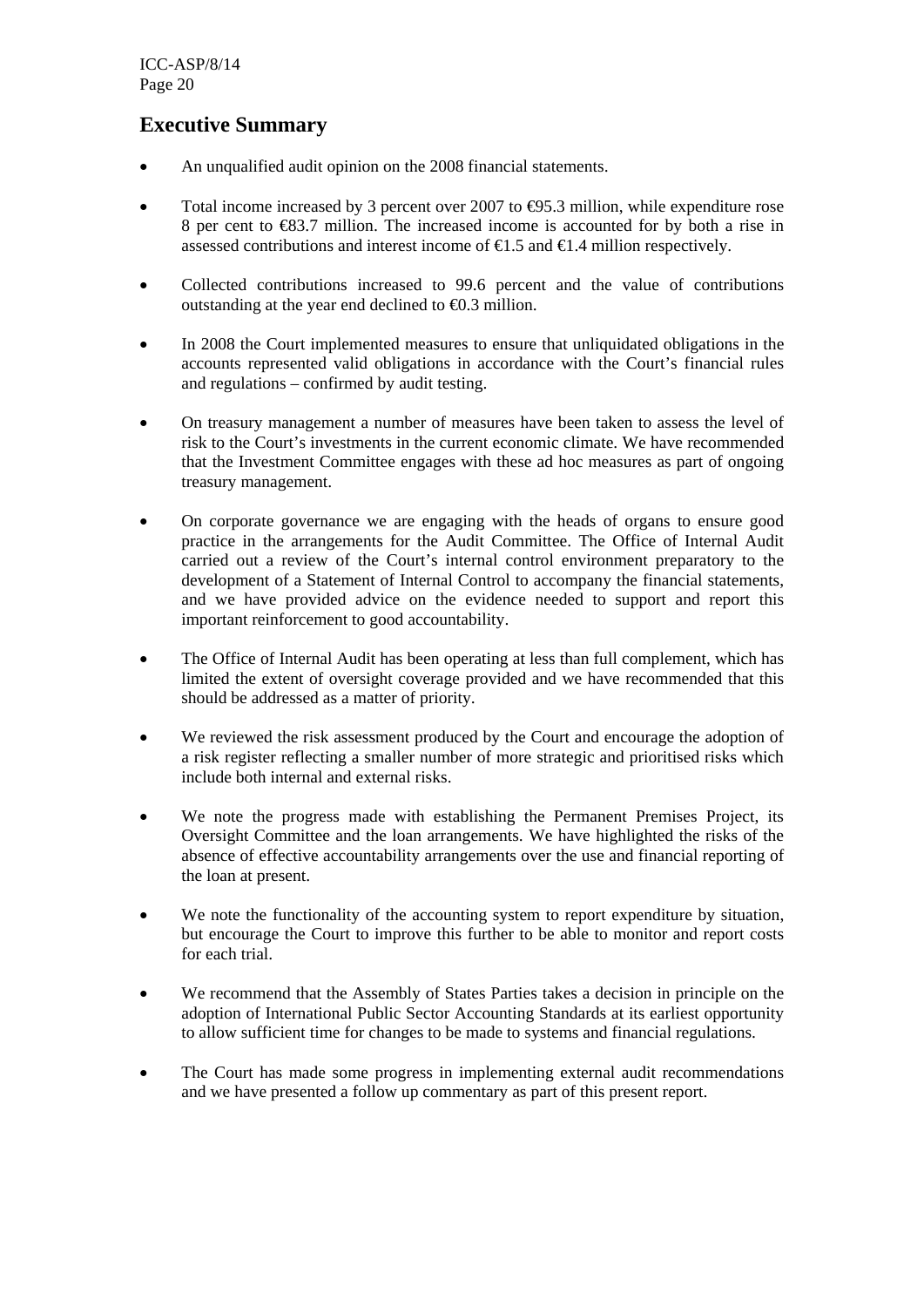## **Detailed findings**

## **Overall results of the audit**

1. We have audited the financial statements of the International Criminal Court in accordance with Regulation 12.1 of the Court's Financial Rules and in conformity with International Standards on Auditing issued by the International Auditing and Assurance Standards Board.

2. The audit examination revealed no weaknesses or errors which we considered material to the accuracy, completeness and validity of the financial statements as a whole; and the audit opinion confirms that these financial statements present fairly, in all material respects, the financial position as at 31 December 2008 and the results of operations and cash flows for the period then ended, in accordance with United Nations System Accounting Standards and the International Criminal Court's stated accounting policies.

3. The main observations and recommendations from our audit are set out below. Our recommendations are summarised in **Annex A**. Action taken by management in response to our previous year's recommendations, for 2007, is set out at **Annex B**. The scope and approach of the audit, which were communicated to the Registrar in a detailed audit strategy, is summarised at **Annex C**.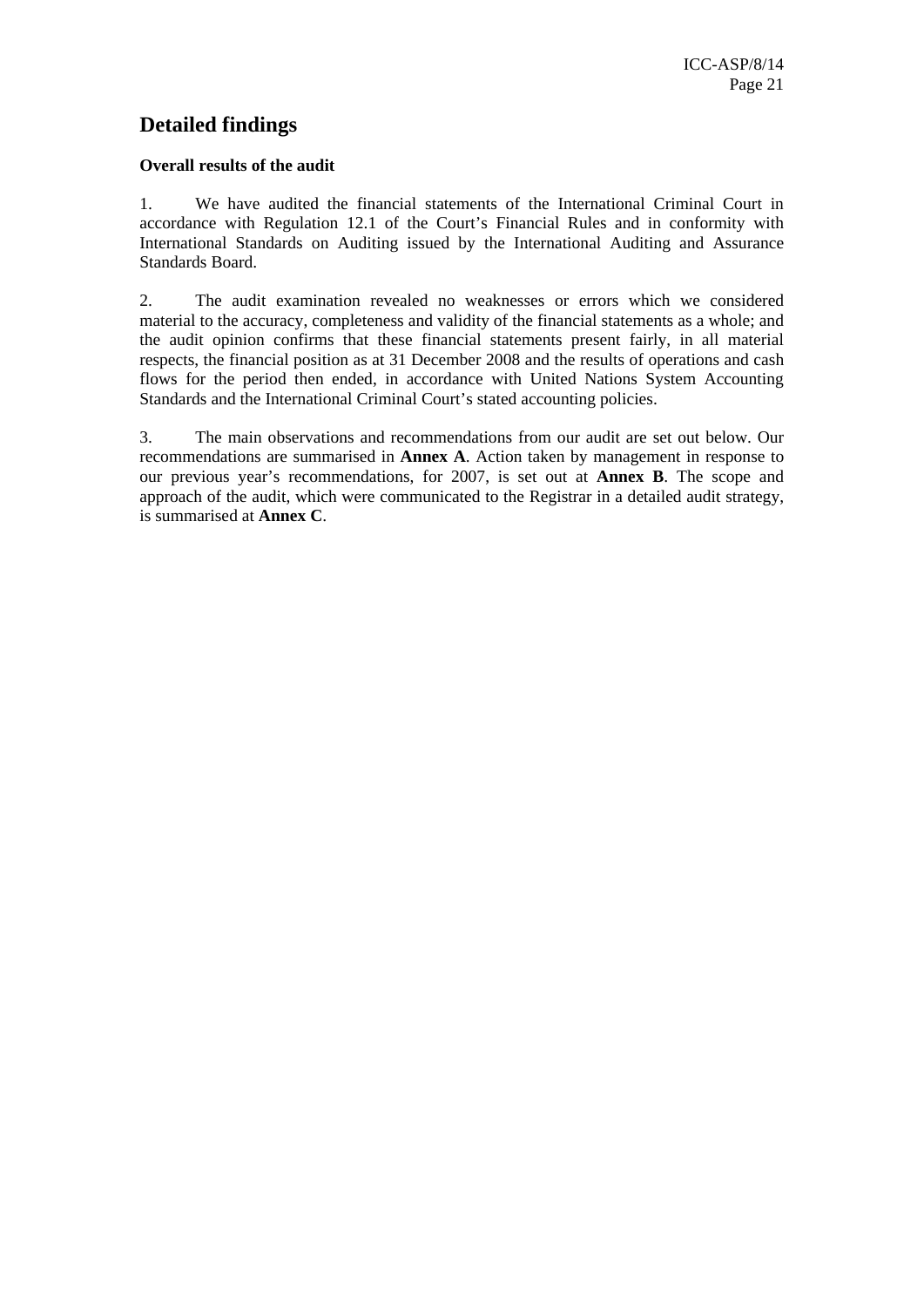## **Financial Results**

## **Overall Financial Performance**

4. An analysis of income and expenditure for the Court and how this compares to prior years is shown at Figure 1, covering the General Fund, the Working Capital Fund and Trust Funds.

|                                                      | 2008      | 2007      | 2006      |
|------------------------------------------------------|-----------|-----------|-----------|
| <b>Assessed Contributions</b>                        | 90,382    | 88,872    | 80,417    |
| <b>Voluntary Contributions</b>                       | 1,216     | 1,339     | 1,641     |
| Interest Income                                      | 4,582     | 3,128     | 1,703     |
| Miscellaneous Income                                 | 338       | 204       | 104       |
| <b>Total Income</b>                                  | 96.518    | 93,543    | 83,865    |
| <b>Total Expenditure</b>                             | (84, 854) | (78, 738) | (66, 431) |
| <b>Excess/(shortfall) of income over Expenditure</b> | 11,664    | 14,805    | 17,434    |

**Figure 1: Analysis of income and expenditure (in Euro)** 

5. Income for the year increased by 3 percent on 2007, partly accounted for by a rise in assessed contributions from €88.9 million to €90.4 million and by an increase in interest income from  $\epsilon 3.1$  million to  $\epsilon 4.6$  million. Expenditure increased by nearly 8 percent on the previous year, primarily due to an increase in staff costs of  $\epsilon$ 5.6 million (from  $\epsilon$ 54.4 million in 2007 to €60 million in 2008) as the Court continues to increase the number of permanent staff to carry out its full range of functions. Contractual services costs increased by  $\epsilon 1.8$ million due to greater activity in trial preparations and additional costs relating to the temporary premises.

6. The Court's net assets declined from  $\Theta$ 0.2 million in 2007 to  $\epsilon$ 73.5 million, as result of a reduction in accounts receivable (from  $\mathcal{R}3.3$  million in 2007 to  $\mathcal{L}0.5$  million for 2008), and a decline in cash and term deposits from  $\epsilon$ 77.2 million to  $\epsilon$ 66.8 million following the payment of the premium to Allianz in respect of the judges pension scheme which was previously included in these cash balances.

7. As part of our audit we examined all significant income and expenditure balances; and ensured that there was sufficient reliable evidence to support the receipts and disbursements recorded in the Court's financial statements, and to explain movements in income and expenditure between 2007 and 2008. We are also satisfied that the Court's ample cash balances provide sufficient working capital for operational purposes.

## **Collection of contributions**

8. The court collected 99.6 percent of assessed contributions in 2008 in comparison with 93.4 percent in 2007. This is a continued improvement in the collection rate for assessed contributions and demonstrates the ongoing action taken by the Court to improve its performance in this regard. Total accumulated arrears in contributions have fallen from €8.1 million in 2007 to  $\bigoplus$ .3 million in 2008. We commend the improved collection rate for older arrears and for assessed contributions in respect of 2008, particularly in collecting virtually all contributions due at a time of difficult economic conditions worldwide.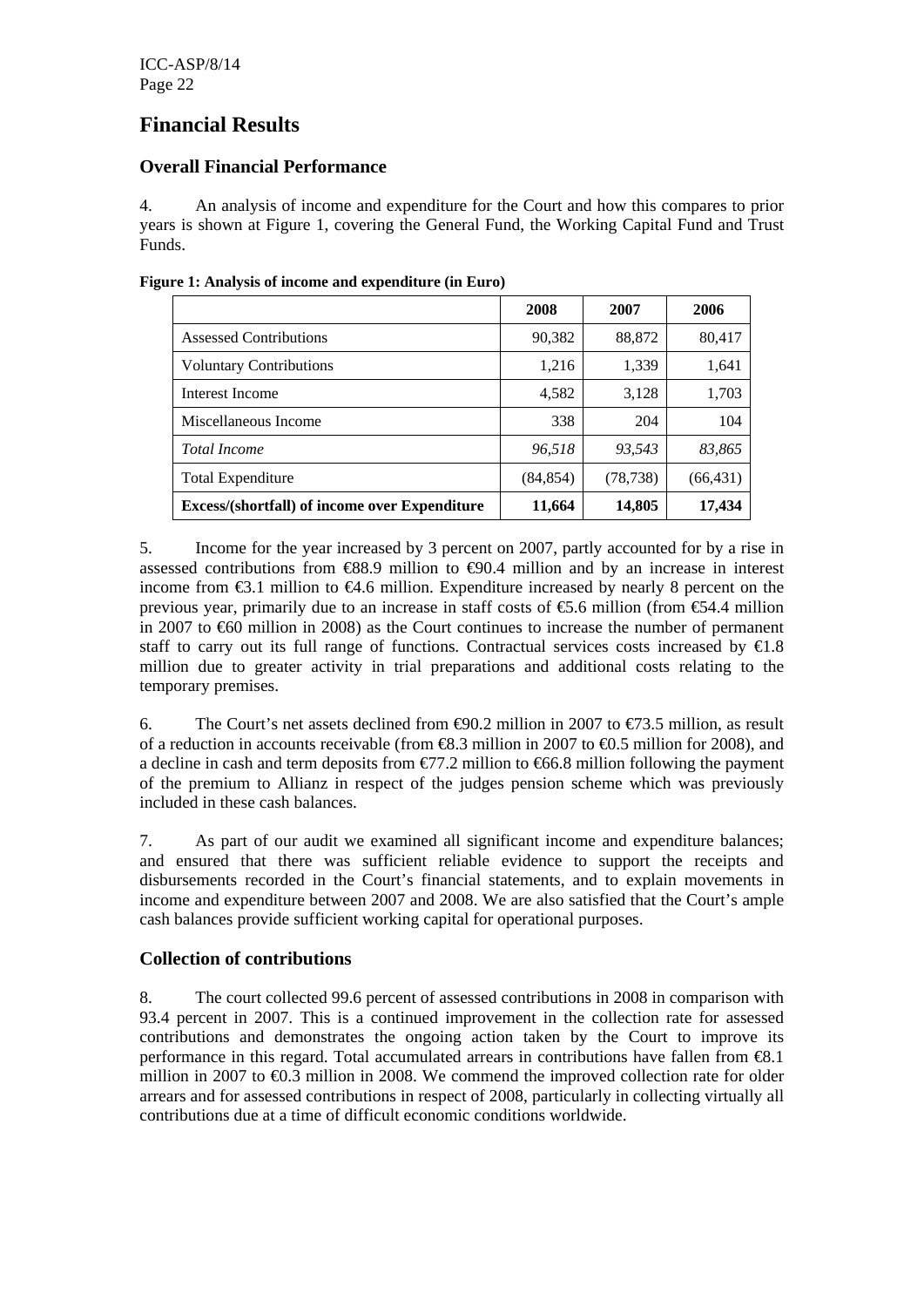## **Cash Flow Forecasting**

9. States Parties have approved budget expenditure of  $\bigoplus$  1 million for 2009, but plan to raise only €96 million in assessed contributions. The Court has been encouraged to find efficiency savings to bridge the gap where possible. In the event that the Court requires further funding to deliver it's programmes, it has been authorised to draw up to  $\epsilon$  million from the Working Capital Fund to meet any shortfall, following notification by the Registrar to the President of the Assembly and the Chair of the Committee on Budget and Finance. This arrangement was put in place in the knowledge that the Court has in each year since its inception, spent less than the full amount of annual appropriations.

10. However, the commencement of trials within the Court in early 2009 and the accompanying levels of activity mean the pattern of significant underspend against budget is less likely going forward; and if the Court is unable to meet the expected level of efficiency savings, there is a risk that it will have to draw on the full  $\epsilon$  million advance from the Working Capital Fund during 2009. This would leave a Working Capital Fund balance of approximately  $\epsilon$  million. The Working Capital Fund is designed to provide short term funding in the event that the payment of contributions from member states are delayed. The Court will need to monitor closely whether the balance held in the Working Capital Fund following any draw down for regular budget expenditure is sufficient for this purpose.

11. We believe, therefore, that robust cash management will become increasingly important for the Court and management should consider whether the necessary tools and systems are in place to monitor and forecast the cash position on an ongoing basis. Appropriate arrangements would allow the Court to predict when it may need to draw down funds from the Working Capital Fund and enable a timely request to their governing body for approval for such a draw down.

#### **Recommendation 1:**

We recommend that the Court take a view on the financial consequences and risks of drawing funds from the Working Capital Fund to fund budgeted expenditure rather than short term operational requirements. In doing so the Court should ensure that cash flow forecasting procedures are adequate to identify when and for how long advances from the Working Capital Fund will be needed.

We further recommend that the Court extend cash flow forecasting to the medium and long term, to inform the funding strategy for future years, where the level of assessed contributions may be lower than approved budgets and alternative sources of funding required to meet higher budget implementation rates.

## **Procurement**

12. In previous audit reports we have noted peaks in procurement towards the year end. In 2007 we queried some  $\bigoplus$  million of financial commitments (unliquidated obligations) in the accounts resulting from purchase orders raised in the last month of the year, which did not meet the criteria set down in the financial rules and regulations, and which subsequently required an audit adjustment to the financial statements.

13. In 2008, the Court made considerable efforts to ensure that obligations at the year end were valid in line with the financial rules and regulations. Management undertook an exercise to assess the validity of unliquidated obligations at year end to exclude charges without valid obligations from the year end balance. We reviewed this exercise and carried out our own detailed testing to confirm that in material respects the unliquidated obligations reported at the year end constituted valid obligations.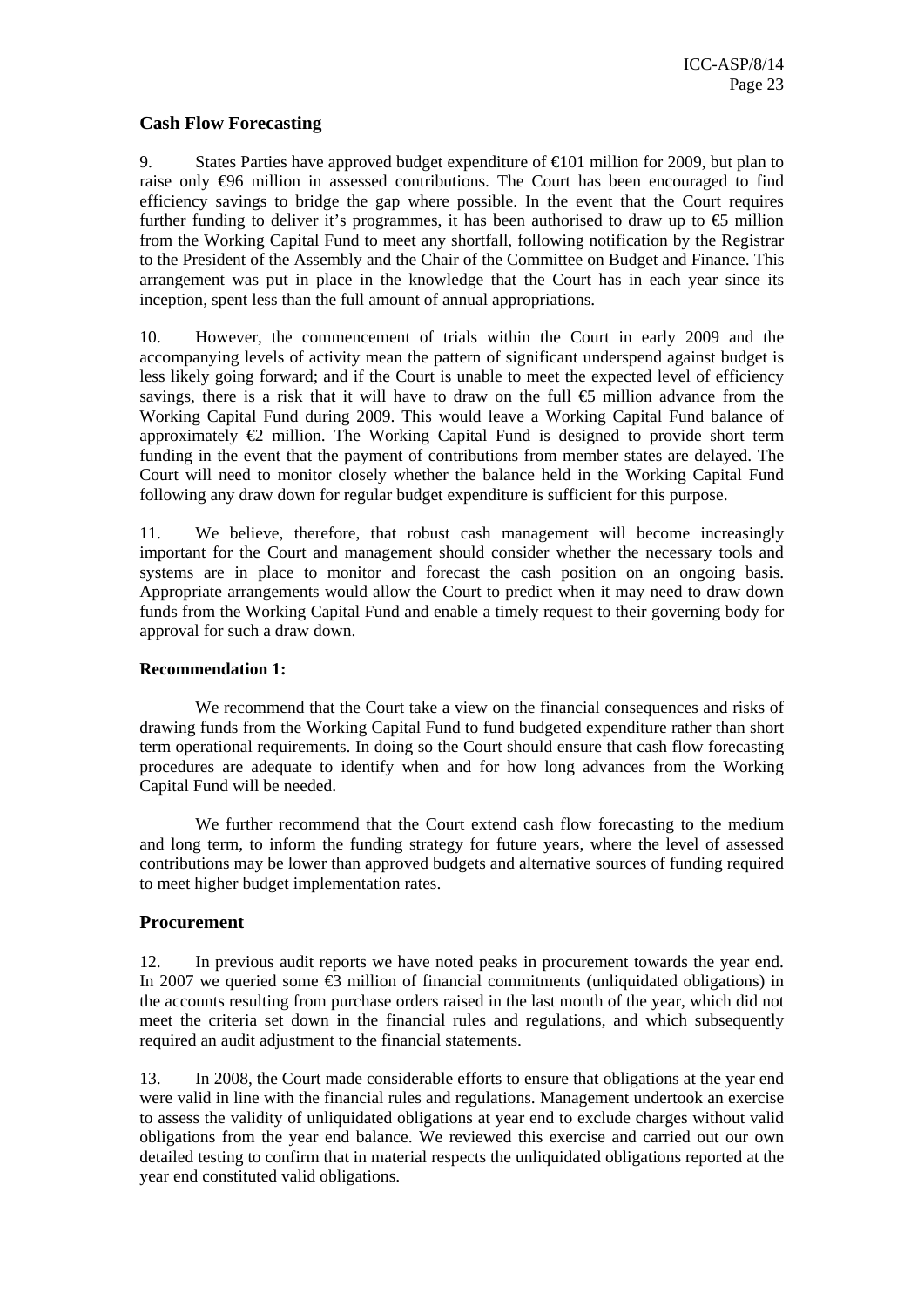14. This closer management of obligations has been supported by earlier and more consistent procurement planning, to reduce the risk that we previously identified of peaks in procurement close to the end of the financial period which can reduce the time available for reviewing procurement requests effectively. This has reduced by half the number of Procurement Review Committee (PRC) meetings required at the end of the year.

## **Cases of Fraud or Presumptive Fraud**

15. Under the terms of reference governing the external audit contained in the financial regulations, we are required to bring to the notice of the Assembly of States Parties any cases of fraud or presumptive fraud identified during the year. Primary responsibility for the prevention and detection of fraud rests with management. The Court informed us there had been two minor cases of fraud reported in the Court's field offices, with a value of approximately  $\bigoplus$ , 200. Both cases were investigated and the employees concerned were summarily dismissed.

## **Losses, Write Offs and Ex-gratia Payments**

16. The Property Survey Board authorised the write off of  $\epsilon$ 41,001 of non expendable property and an amount of €3,811 was written off as a cash loss. We noted assets valued at  $\epsilon$ 21,436 which had been identified for write off but on which action was pending at the time of our audit. These assets are disclosed in the Notes to the accounts. The Court reported no ex-gratia payments made in 2008.

## **Treasury Management**

17. As at 31 December 2008 the Court held cash balances of €67 million, compared with  $E77$  million in 2007. Currently the Court invests its short term funds through time deposits and current accounts spread across four of the largest Dutch banking institutions. During the year the Court generated  $\epsilon 4.5$  million in interest income which equates to a yield of 6.3 percent based on the average cash balance during the year. This compares with  $\epsilon$ 3.1 million interest earned in 2007, a yield of 4.6 percent. The increase in interest income is due to better use of time deposit accounts and obtaining favorable interest rates, and higher levels of surplus cash.

18. The Court does not anticipate maintaining the same interest yield for 2009, due to greater volatility in the market and less favorable rates of interest, which have reduced significantly since late 2008.Recent trends in global and financial markets have highlighted the need for strong treasury management practices. The Court needs to manage funds with due regard to managing an appropriate balance between security, liquidity and yield.

19. The Court has taken several steps to manage investment risk and combat the volatility of the financial markets. In accordance with the financial rules and regulations, the Court has concentrated its efforts on ensuring security of capital. To this end, as time deposits mature the Court has placed them in high yield deposit accounts which allow immediate access to funds if there were concerns over a bank's stability (although in 2008 the Court did not need to make any significant transfer of funds between banking institutions).

20. In December 2008, following an internal review of investment risk by the Budget and Finance Section, a consultancy firm was engaged to provide recommendations to meet the Court's primary investment objective of ensuring the security of principal sums invested. The consultants were also asked to consider liquidity and yield. The consultants recommended increased risk diversification using risk indicators and banks with a higher creditworthiness than had previously been the case.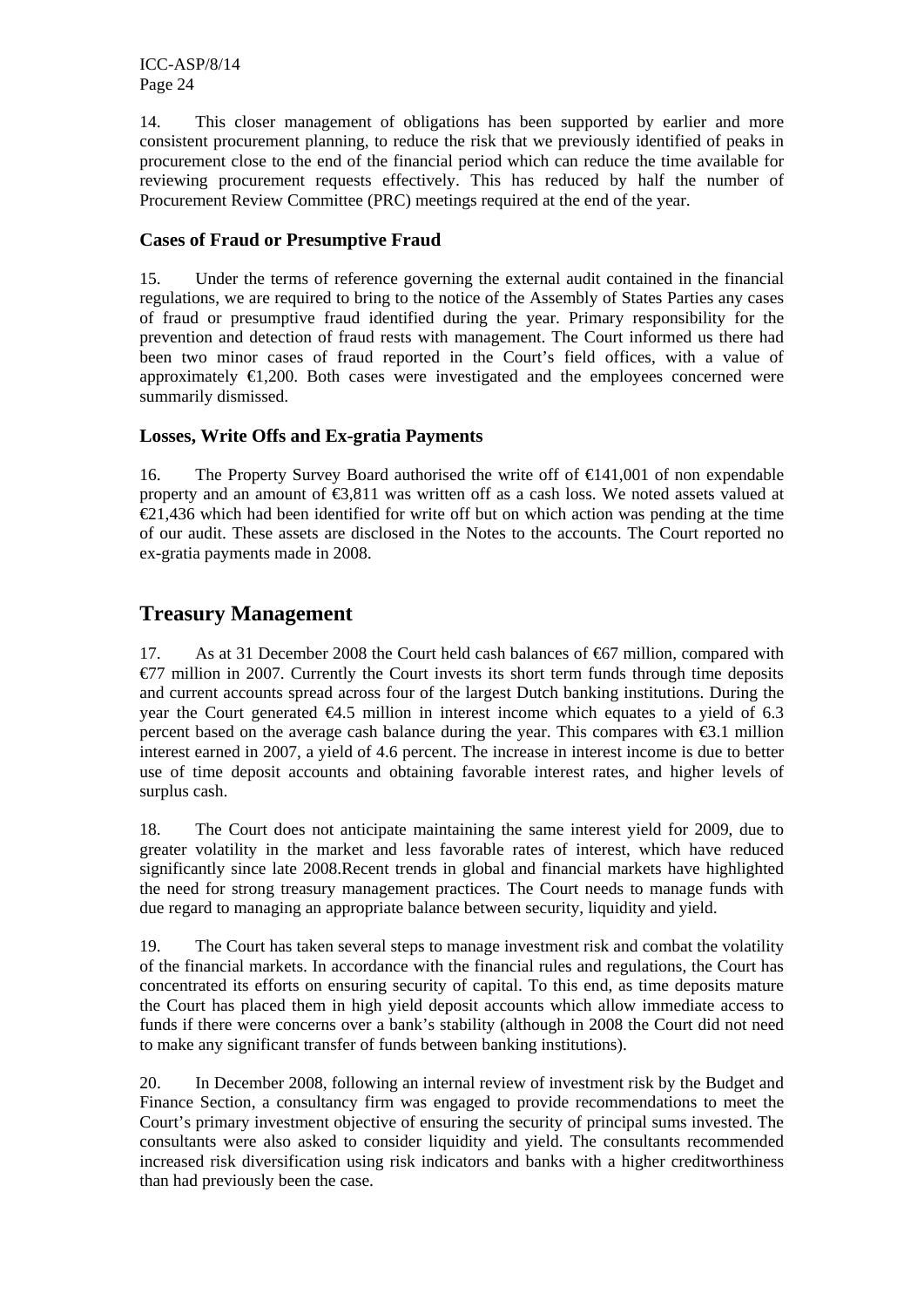21. The Treasury section now produces a weekly treasury framework matrix which summarizes internationally accepted ratings (Fitch ratings) for short and long term credit worthiness of the banks used by the Court. We reviewed these arrangements and confirmed that the Court was using banks rated at the highest level of safety for the next 13 months to 3 years ( $F1$ or  $F1+$ ), and for the long term ( $r = A+$  to  $AA+$ ).

22. Expert strategic advice on investment is important to ensure the safety of the Court's funds and to optimise investment income. The Court has an internal Investment Committee which meets when changes in investment guidelines are required, but the Committee has not been active and did not meet in 2008. The Court has been investigating the possibility of alternative arrangements to improve the oversight of investments and make recommendations on investment strategy.

#### **Recommendation 2:**

We recommend that an investment committee, meeting regularly, should be used to provide continuous oversight of the status and strategy of the Court's financial investments. Discussions in the meetings should be documented to support any strategic decisions that need to be made. We also recommend that the Committee should include external members with relevant experience and expertise.

## **Corporate Governance**

23. In previous years we have made recommendations in our reports that deal specifically with the improvement of corporate governance arrangements. We have now revisited the Court's arrangements and reviewed the progress that has been made to strengthen oversight and governance. The Court recognises the importance of effective and efficient oversight and governance arrangements and during our audit we conducted meetings with senior staff and the heads of organs, all of whom are keen to improve corporate governance as the Court extends its operational activity.

24. The Court operates under a structure defined by the Rome Statute which is designed to safeguard the fundamental principles of fairness of proceedings and independence of the organs but which also, as we have previously reported, gives rise to a lack of clarity in the Court's accountability arrangements. While the Court has developed arrangements within this structure through the Co-ordination Council, the Committee on Budget and Finance and the development of a Strategic Plan, further progress is needed to achieve effective accountability in keeping with modern good governance practice.

25. For reasons of integrity and sound financial management, it is important for the Court to demonstrate best practice in transparency, accountability and the administration of funds, and we have identified three areas where the Court can make immediate progress to strengthen its governance arrangements:

- Running the Audit Committee in line with best practice;
- Embedding risk management procedures in business processes; and
- Further strengthening of the Office of Internal Audit.

## **Audit Committee**

26. An effective Audit Committee forms a part of effective good governance arrangements and can offer judgements and advise on the adequacy of internal controls from which States and other stakeholders will be able to take assurance. The Audit Committee can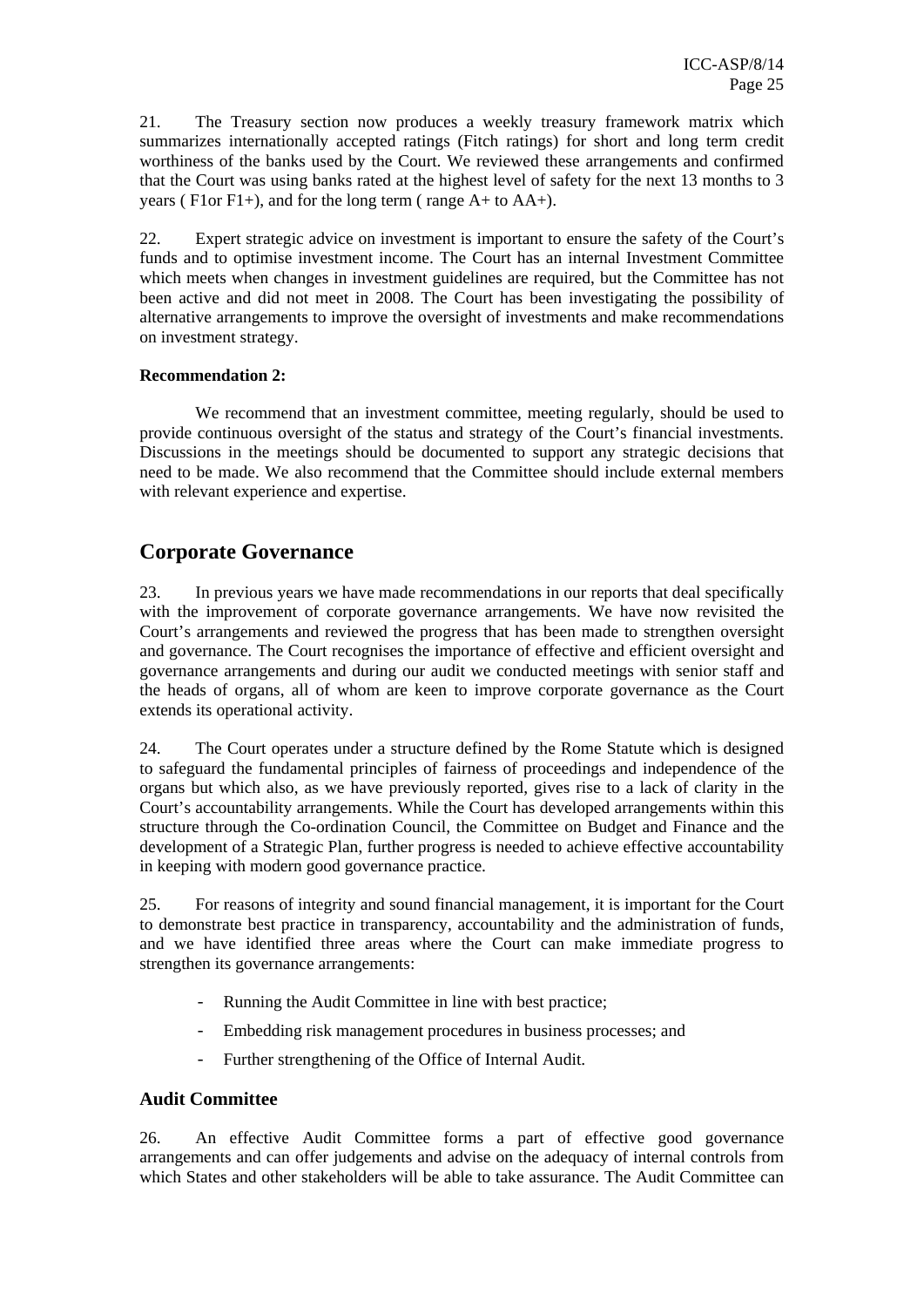also perform a useful function in adding value to key strategic and operational issues in an advisory capacity, by providing an independent view and expert guidance across a range of areas, focussing on financial and administrative issues.

27. The Court has had an Internal Oversight Committee composed of the President, the Prosecutor and the Registrar, which has focussed on internal audit activity. During 2008- 2009, the Court has made some progress in evolving its Internal Oversight Committee into a more conventional Audit Committee model which addresses both internal and external audit oversight coverage; and the Audit Committee Terms of Reference have been revised in preliminary form to align the role and remit of the Committee more closely with good practice. One independent member has been appointed and the Court is making considerable effort to appoint further independent members. Now the Court needs to progress this evolution further to achieve an effective audit committee operating in accordance with international best practice.

28. We are providing guidance and comments on the revised terms of reference and good audit committee practice to the President, the Prosecutor and the Registrar; and since May 2009 we attend, by invitation, the Audit Committee meetings. To inform further development, we make the following recommendation for the Court's consideration.

## **Recommendation 3:**

To reflect best practice in the operation of audit committees, we recommend that the Court give consideration to:

- A membership for the committee which consists mainly of independent nonexecutive members, with the heads of Organs in attendance at each meeting in line with their executive responsibilities;
- The chairing of the Audit Committee by a non-executive independent member of the Committee, without prejudice to the authority of the President and Prosecutor;
- At least two meetings a year are held for the audit committee to consider the draft financial statements of the Court and to receive the audit plans and results of the External Auditor and the Office of Internal Oversight;
- The Chairperson of the audit committee should report annually to the Court's governing body level on the work of the audit committee, and bring to attention any significant issues arising from the Audit Committee's deliberations.

## **Risk Management**

29. In our previous reports we have outlined the benefits of systematic risk management and the importance of an early consideration of risk so that important governance processes can become embedded within the Court's management and organisational culture. The need for systematic assessment and management of risk is now of even greater importance to the Court as a result of the growth in activity on investigations and trials.

30. We noted in 2007 that the Court was in the process of developing a Risk Management system and had appointed consultants to engage in a risk identification process. The risk assessment has now been completed and we have received a copy of the consultants' report. The risk assessment has been detailed and reflects a thorough process to identify key risks. However, the risk assessment is inwardly focussed and has not brought out key external risks facing the Court. A balanced and comprehensive risk assessment needs to cover risks presented by both internal and external factors.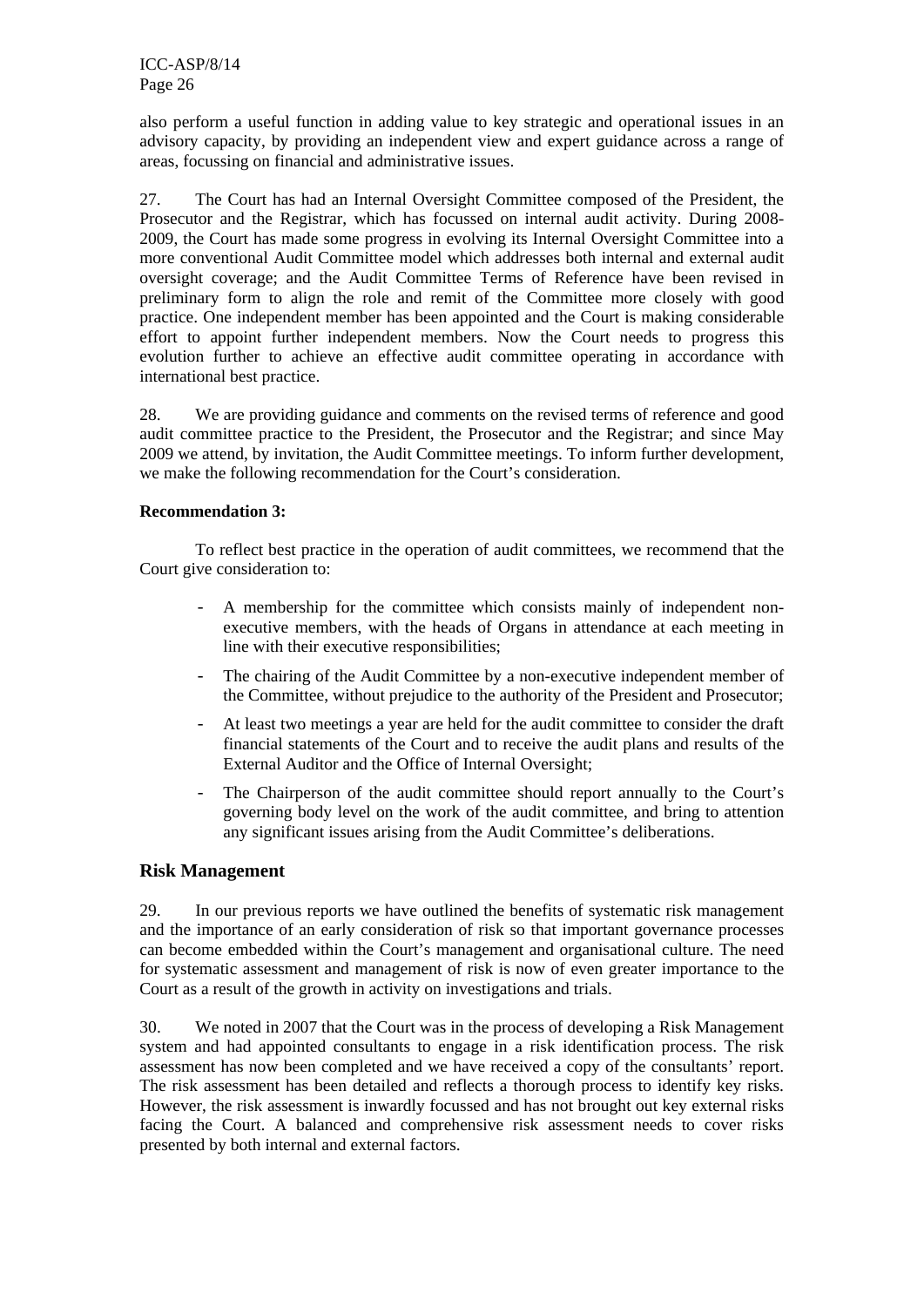31. While the consultants have produced a risk register, this needs further refinement into a prioritised set of risks based on the likelihood and impact of each risk. In so doing, the risk register should focus on risks with the highest impact and likelihood of occurring. Such a risk register should become the focus of regular review by the newly-established Audit Committee; and the Court should also bring the most significant risks to the attention of what is considered to be the governing body level.

#### **Recommendation 4:**

We recommend that improved risk assessment and risk management arrangements be taken forward as a matter of priority, to ensure that the Court maintains momentum on this important aspect of governance and is able to actively manage significant risks, ensuring that both external and internal risks are recognised and prioritised.

This should lead to the production of a risk register with prioritised risks, the identification of risk owners, and actions to mitigate key risks; reviewed and updated regularly by senior management and submitted to the Audit Committee for review and further action as necessary.

## **Office of Internal Audit**

32. We are satisfied that the Court now has an internal audit function in place which has conducted work successfully in a number of areas over the course of 2008.

33. One of the most significant areas of work has been the development and completion of a structured assessment of internal control processes, covering a number of key controls in the operational environments of budget and finance, human resources and procurement. The results of the testing have been used to provide some formal assurance to the Registrar on the effective operation of controls; and have enabled the Court to include for the first time a Statement on Internal Control with the financial statements. We encourage the Court to continue this progress and establish a system where heads of divisions provide annual assurance that the documented controls are operating effectively within their area of responsibility.

34. However, we noted that in 2008 the Office of Internal Audit had had to operate at less than full complement. Essential work was carried out but activities were limited by the lack of resources in the department. There was a change in director mid way through the year and all three approved support posts were vacant until the appointment of an auditor half way through the year. The senior auditor and support staff positions were still vacant at the end of 2008.

35. We reviewed Internal Audit's risk assessment matrix and note that a number of risks identified as high priority relate to areas in the Court's Information Technology division. The Office of Internal Audit does not currently employ an IT audit specialist but we believe that, in view of the IT audit expertise required to address the risks identified and carry out planned work in the IT division, the Court needs to ensure that it is able to access appropriate IT audit expertise for computer-based projects planned in the coming year.

#### **Recommendation 5:**

We recommend that the Court recruit a senior auditor as a matter of priority to enable the Office of Internal Audit to function at full capacity and deliver all planned reports.

We also recommend that the Court consider the need for IT audit expertise to ensure effective coverage in this specialised area.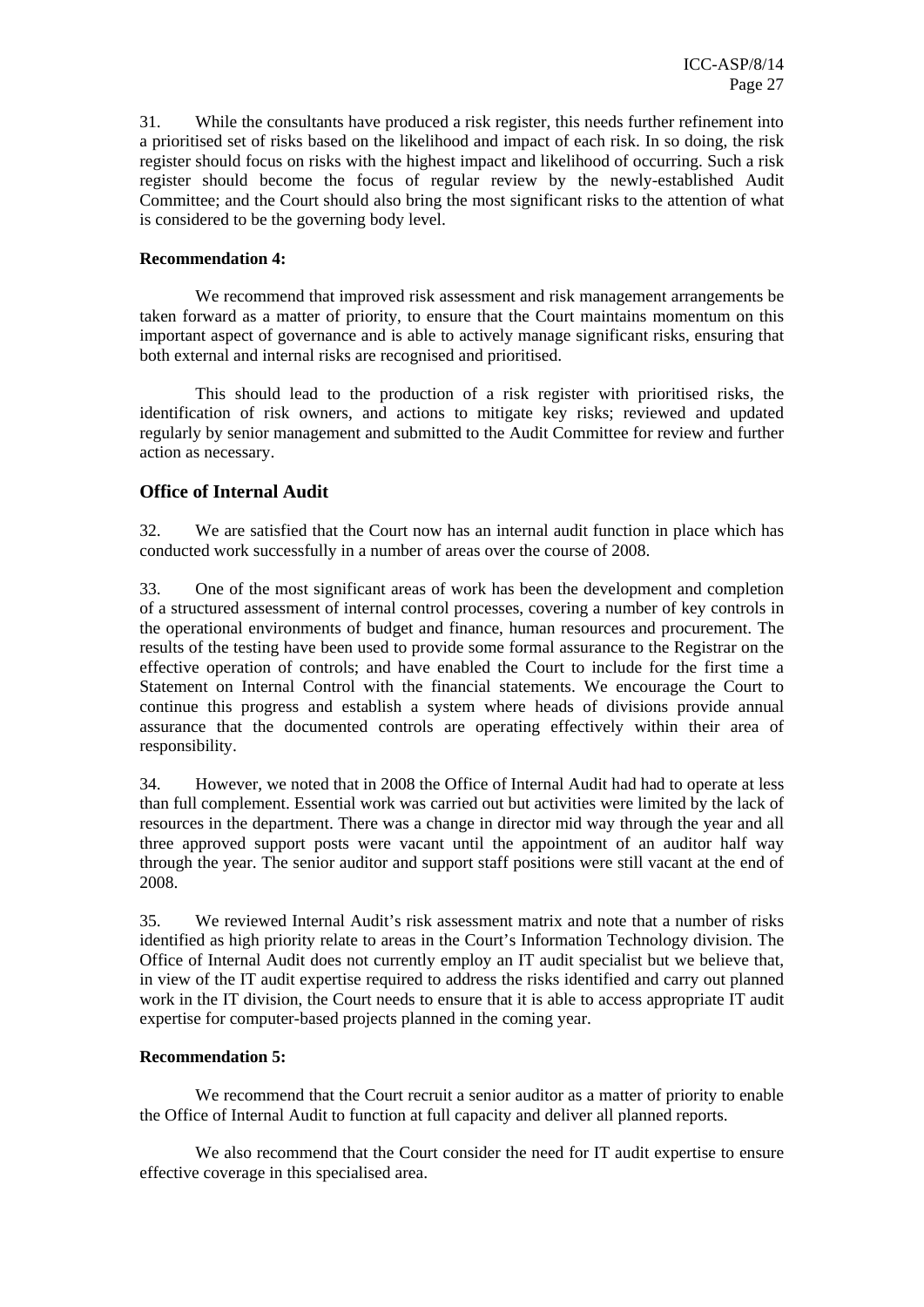## **Other Management Issues**

## **Permanent Premises Project**

36. The ASP resolution passed in December 2007 confirmed the arrangements for the permanent premises. We note the following progress towards the objectives of the resolution in 2008:

- A project-focussed Oversight Committee has been established; held its first meeting on 30 January 2008; and met twice monthly during 2008. These early meetings focussed on the options for financing the construction of the permanent premises and the establishment of arrangements for the functioning of the project, such as assembling the required team of experts to manage the project;
- A project board with a tripartite structure has been established consisting of a Host State Project Director, ASP Project Director (with support staff) and ICC Project Director;
- The Oversight Committee appointed the ASP Project Director who took up position on 1 October, following a comprehensive recruitment process involving an international executive recruitment firm. The Project Director is now established in role and reports monthly to the Oversight Committee;
- The Host State Project Director and the ICC Project Director have been in position since the beginning of 2008 and were involved in the recruitment of the ASP Project Director; and
- A Project Office for the Permanent Premises was established in 2008, comprising the ASP Director position plus two support staff posts. All posts remained vacant until the appointment of the ASP Project Director in October 2008. One post was still vacant at 31<sup>st</sup> December 2008.

## **Expenditure on the Permanent Premises Project**

37. Expenditure incurred for the Project Office for the Permanent Premises during 2008 reached 40 percent of the approved budget of  $\epsilon$ 208,500. In line with the ASP resolution passed in December 2007, the Project Director is required to report to the States Parties once yearly. There are presently no formal arrangements in place for monthly financial reporting to the Oversight Committee or to the Registrar.

38. At the end of 2008 the procurement process was begun to appoint an external project management firm who will be responsible for the day-to-day management of the project, and will report to the project board. Responsibilities will include the creation of a manual to set out internal and external working procedures; producing monthly progress reports including financial forecasts; and verifying invoices for work completed.

39. The loan agreement between the State of the Netherlands (Ministry of Foreign Affairs) and the International Criminal Court was signed on the  $23<sup>rd</sup>$  March 2009. The loan available is a maximum of  $\epsilon$ 200 million and each calendar month the Court must make available in writing to the State its financing requirements under the loan agreement for the following calendar month.

40. Installments of the loan are to be received monthly throughout 2009 and we note that €6 million is forecast as expenditure for 2009, covering the first year of the design and tendering stage.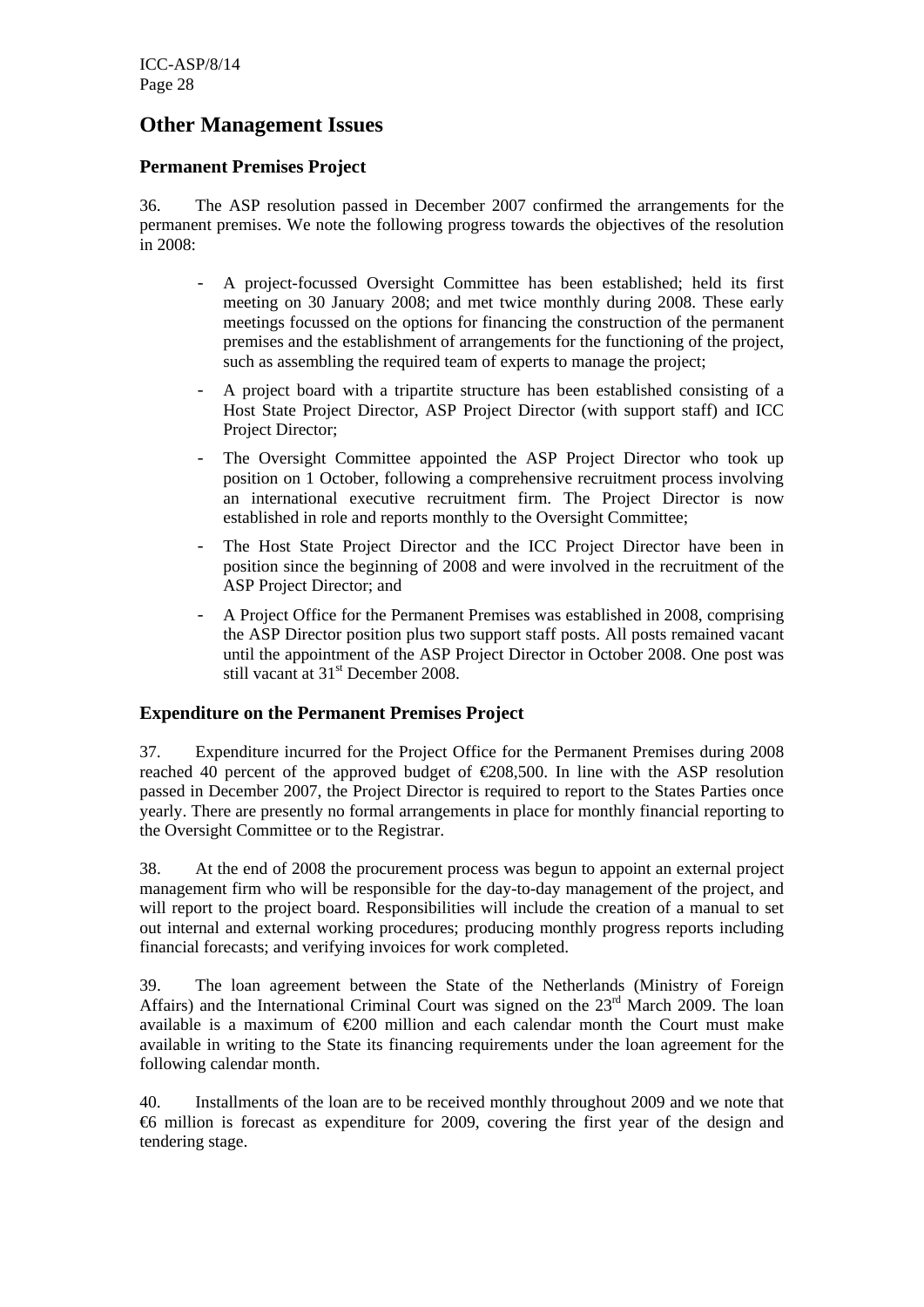#### **Recommendation 6:**

We recommend that the Court's decision to appoint a project management firm be implemented as early as practical, so that the procedures for monthly financial reporting can be established promptly. As the loan for this project is now being drawn down, it is important that accountability arrangements for the use of these funds are in place as quickly as possible.

## **Reporting of Trial Costs**

41. The judicial activity of the Court continued to increase in 2008 and the ICC was engaged in investigations into four situations. (A situation is the term used to describe referrals to the Court for investigations into a particular wrongdoing. A situation can lead to the arrest of several accused and therefore separate trials may need to be held, depending on the specific details relating to the individuals detained.) Four persons were in the custody of the Court in 2008 with their cases at different stages of proceedings. Three persons were in custody in relation to the Congo situation; and one person in relation to the Central African Republic situation.

42. Preparations for the first trial relating to the Congo situation continued throughout 2008 and the trial commenced on 26 January 2009. This marks an important stage in the Court's effort to achieve its mandate to try crimes against humanity and genocide. The other cases for the Congo situation and the Central African Republic are at pre-trial stages.

43. The Court's accounting system, SAP, contains a work breakdown structure that allows expenditure to be recorded in relation to a particular situation, in addition to the usual assignment in the accounting system which specifies the nature of the expenditure, the accounting year and the budget to which the expenditure is charged. The current structure for recording expenditure in the accounting system also allows for the distinction between direct costs, such as court time, and indirect costs, such as general expenses at situation level. Due to the way expenditure is recorded in the accounting system, this enables costs per situation to be calculated by extracting data from the accounting system.

44. Although information identifying costs by situation is available in the accounting system, there can be more than one trial in relation to each situation. Expenditure is only recorded against the situation it relates to and not the specific trial, because the current structure in the Court's accounting system does not allow expenditure to be recorded by trial.

45. The Court would benefit from reports on financial information by trial to support key operational decisions. This is particularly important to enable to Court to assess the current and future costs of each individual trial, so it can ensure that sufficient funding is in place. We have commented separately in this report on the need for the Court to forecast cash flows in the light of the potential need to draw on the Working Capital Fund in 2009.

46. We further believe that the short and long term financial and operational performance implications need to be understood for each trial in order to identify potential risks - such as areas susceptible to cost overruns - and enable management to address and mitigate these in a timely manner. This will be particularly important as the Court progresses further in its pretrial procedures and makes the decision to begin another trial. Such risks should also be incorporated as appropriate in to the Court's risk register.

47. The Court feels that the magnitude and complexity of the task to identify the cost of individual trials must not be understated. The Court has identified the following issues that will need to be addressed to be able to identify the cost of a trial: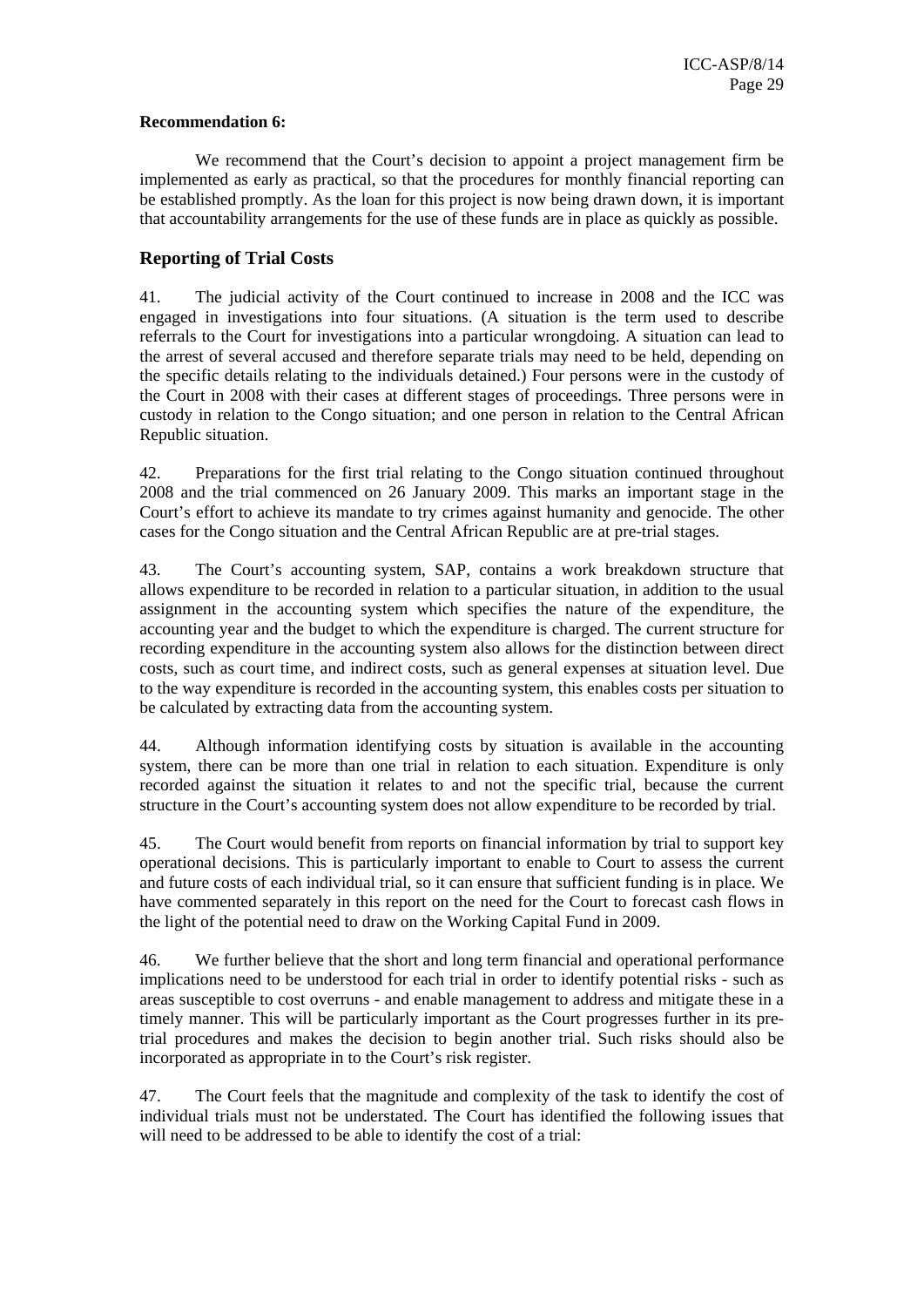- a common Court wide definition of what will constitute a trial should be established;
- defendants and or cases are sometimes either combined or separated during the trial process and a way to account for this will need to be developed; and
- staff split their time between different trials, situations, cases and general support and again a way to accurately allocate such cost will need to be developed.

48. The Court will need to address these issues in considering how improvements in management reporting can be achieved.

### **Recommendation 7:**

We recommend that the Court further develop SAP system capability so as to be able to report on the cost of each trial. Such information would help to better inform the Court, both for the purposes of future budgeting and also to assess the cash flow implications of each trial. This would facilitate the identification of risks (such as areas susceptible to cost overruns) and help support efficient and effective financial management.

## **Follow up to Previous Audit Recommendations**

## **Adopting International Public Sector Accounting Standards (IPSAS)**

49. In 2007, we reported on the move by the United Nations system to adopt International Public Sector Accounting Standards as its accounting and financial reporting framework in substitution for the existing UN System Accounting Standards, which have also been used by many non-UN bodies. We are encouraged by the progress staff have made to consider the requirements of IPSAS. Internal meetings have been held involving heads of division across the Court. External training has been organized for a number of key staff members who would be involved in the process of converting to IPSAS. We note that a formal plan outlining the projected timeframe and costs associated with IPSAS, such as changes to the accounting system, staff resources and training has been submitted for approval.

50. We recommended in 2007 that the Court should take a formal decision on adopting IPSAS. We understand that the Court do not plan to take any decision on the date of implementation until 2010, and at present the Court is considering an implementation date of 2011 or 2012. We reiterate our view that once the UN system has adopted IPSAS, the UNSAS standards will cease to represent the United Nations system's accounting standards; will no longer be maintained; and will cease to represent an accounting framework against which it will remain appropriate for international organisations to report their financial results or against which it would be appropriate for external auditors to express an opinion.

51. In our discussions with the Court on the adoption of these standards the Court has identified a number of issues that will need to be addressed for successful adoption as follows:

- The SAP accounting software package will require customization to ensure that relevant aspects of accounting data required for IPSAS can be successfully generated;
- Staff in the Court's finance function and more widely will require an appropriate level of training on the use and implementation of these new accounting standards; and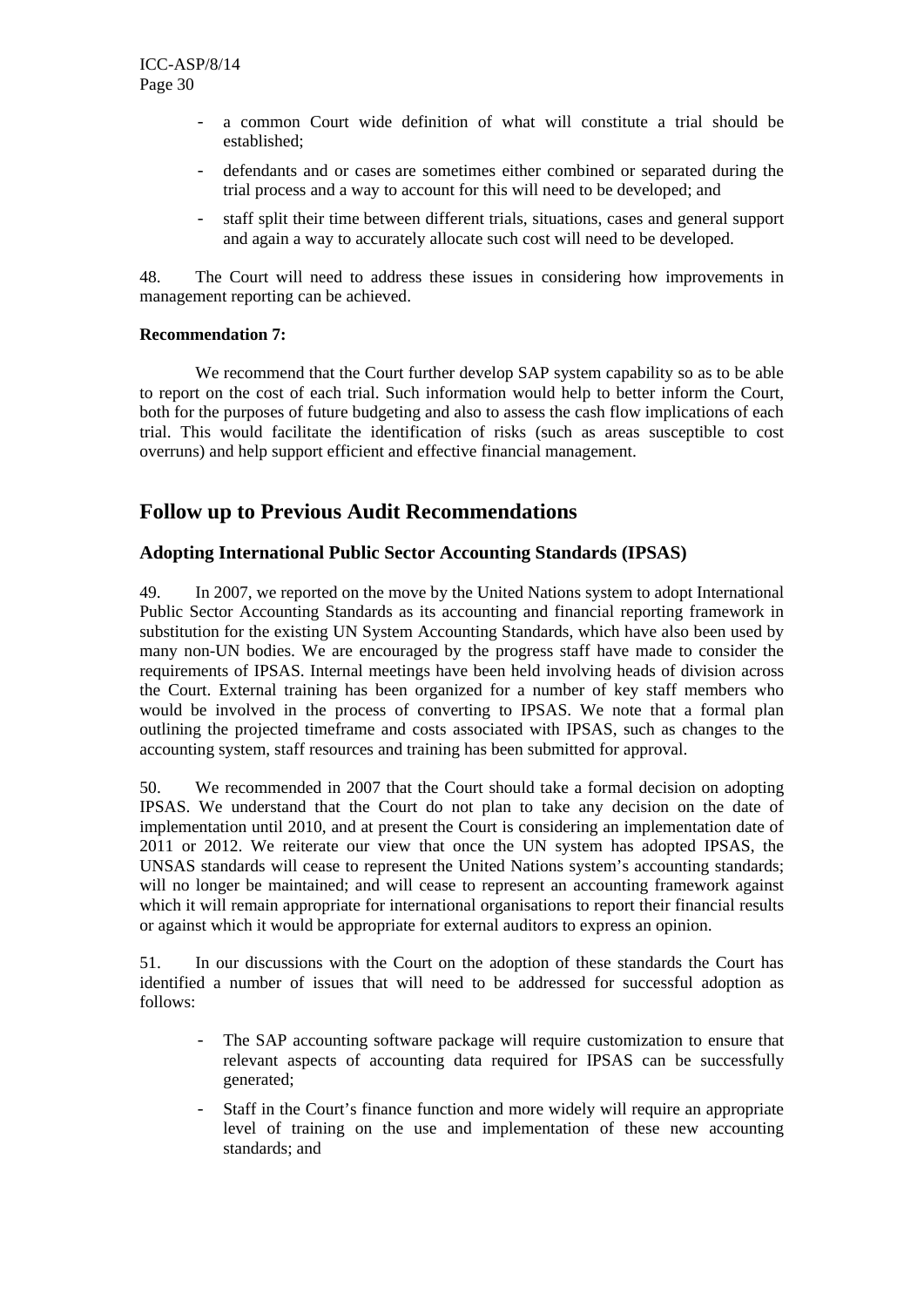- Some staff may need full time deployment on this project – although the Court will need to identify the extent to which this will be necessary as a part of the project plan.

52. While there is inevitably a cost associated with the adoption of IPSAS, we believe that since the Court upgraded its financial accounting systems to SAP in 2006, it should be well placed to adapt its system to accommodate IPSAS without the need for a replacement package. We encourage the Court to use the benefits of SAP to help inform a decision on when IPSAS will be adopted; and to ensure that the Court's preparations are sufficiently timely to avoid the risk of having insufficient time to make the necessary changes to systems and financial regulations before UNSAS becomes defunct.

#### **Recommendation 8:**

We reiterate our recommendation that the Assembly of States Parties takes a decision in principle at the earliest opportunity for the adoption of IPSAS, to support the establishment of an overall time frame for adoption and to allow sufficient time for changes to systems and financial regulations to be made.

53. Our detailed report on the progress made with previous audit recommendations is at Annex B.

54. The Court has addressed each of our recommendations made in 2007 and we welcome the positive progress made in a number of areas. The Court has successfully implemented recommendations as follows:

- Unliquidated obligations are being properly reviewed to ensure that they are supported by legitimate obligating documents and procurement requests are submitted to the Committee on Contracts in sufficient time;
- Budget transfers are being made fully in accordance with the rules on such transfers which were reviewed and further updated by the Committee on Budget and Finance in 2008;
- A Statement of Internal Control has been developed and will be signed by the Registrar in 2008;
- The report from the Office of Internal Audit on staff annual leave has been reviewed and its findings and recommendations have been implemented; and
- Recommendations in respect of the SAP system are being progressed.

55. There are a number of areas where the Court is considering further what appropriate action should be taken and we have also provided some further commentary and advice in this report. These include:

- Functioning of the Permanent Premises project board;
- Risk management; and
- Adoption of IPSAS;

56. The Court has demonstrated that they are actively taking forward our recommendations and have provided a very detailed analysis of progress in Annex B. We welcome this positive approach and will continue to work with the Court on a number of areas to further advance progress in 2009.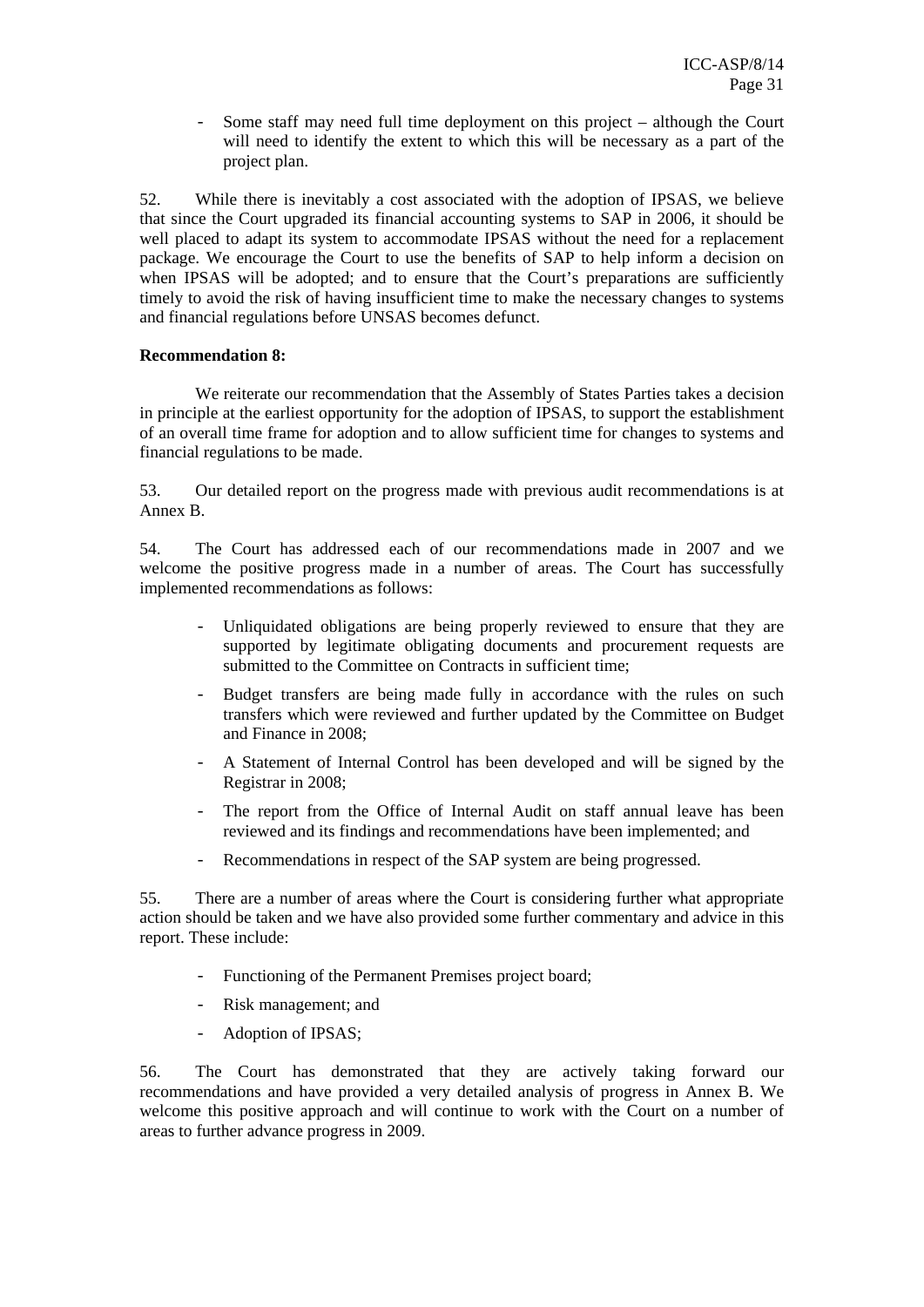## **Acknowledgement**

57. We are grateful for the continued assistance and co-operation provided by the Registrar and staff of the International Criminal Court during our audit.

> (Signed) Amyas C E Morse Comptroller and Auditor General, United Kingdom External Auditor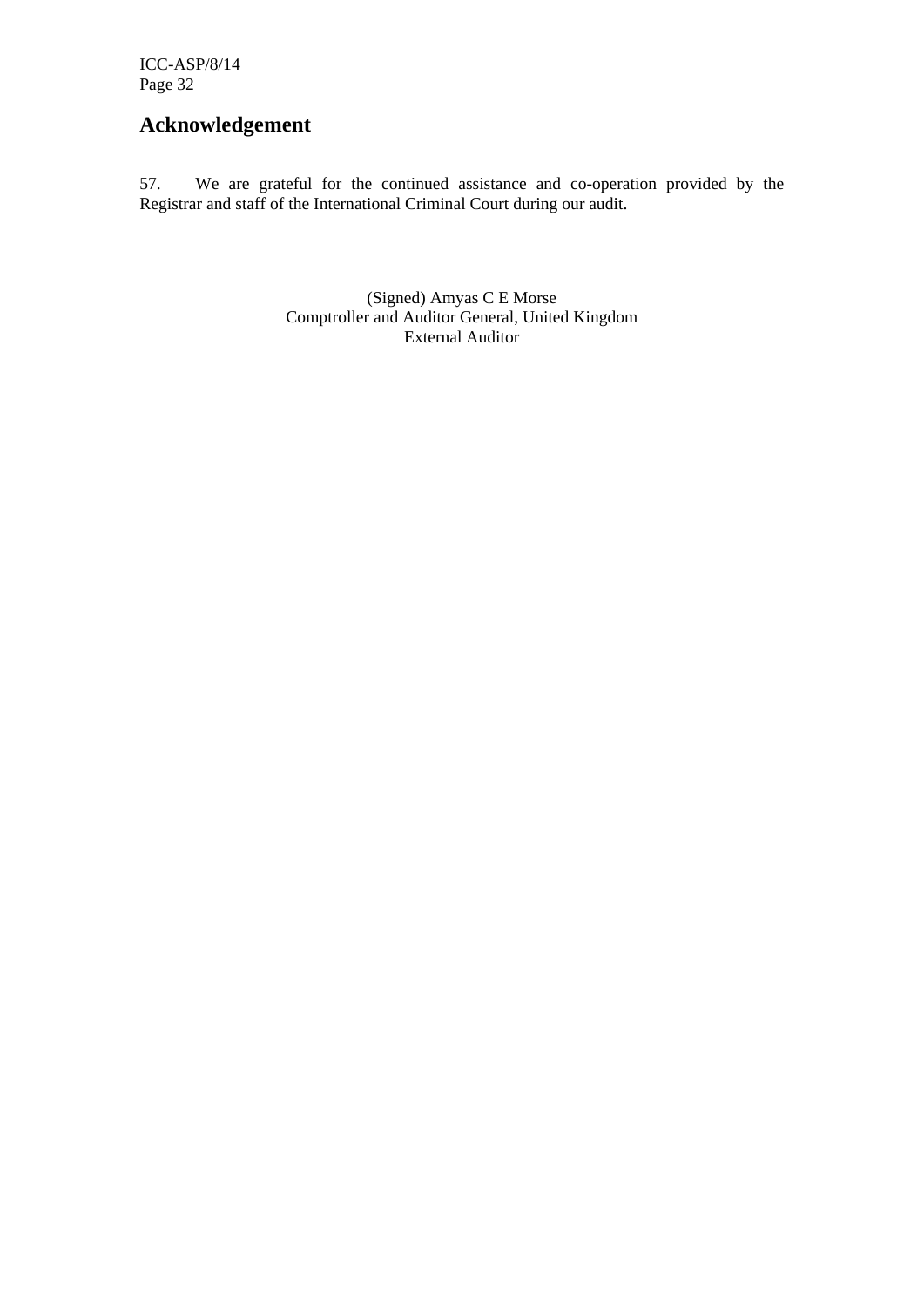## **Annex A**

## **Summary of Audit Recommendations for 2008**

### **On Cash Flow Forecasting**

#### **Recommendation 1:**

We recommend that the Court take a view on the financial consequences and risks of drawing funds from the Working Capital Fund to fund budgeted expenditure rather than short term operational requirements. In doing so the Court should ensure that cash flow forecasting procedures are adequate to identify when and for how long advances from the Working Capital Fund will be needed.

We further recommend that the Court extend cash flow forecasting to the medium and long term, to inform the funding strategy for future years, where the level of assessed contributions may be lower than approved budgets and alternative sources of funding required to meet higher budget implementation rates.

## **On Treasury Management**

#### **Recommendation 2:**

We recommend that an investment committee, meeting regularly, should be used to provide continuous oversight of the status and strategy of the Court's financial investments. Discussions in the meetings should be documented to support any strategic decisions that need to be made. We also recommend that the Committee should include external members with relevant experience and expertise.

#### **On Audit Committees**

#### **Recommendation 3:**

To reflect best practice in the operation of audit committees, we recommend that the Court give consideration to:

- A membership for the committee which consists mainly of independent nonexecutive members, with the heads of Organs in attendance at each meeting in line with their executive responsibilities;
- The chairing of the Audit Committee by a non-executive independent member of the Committee, without prejudice to the authority of the President and Prosecutor;
- At least two meetings a year are held for the audit committee to consider the draft financial statements of the Court and to receive the audit plans and results of the External Auditor and the Office of Internal Oversight;
- The Chairperson of the audit committee should report annually to the Court's governing body level on the work of the audit committee, and bring to attention any significant issues arising from the Audit Committee's deliberations.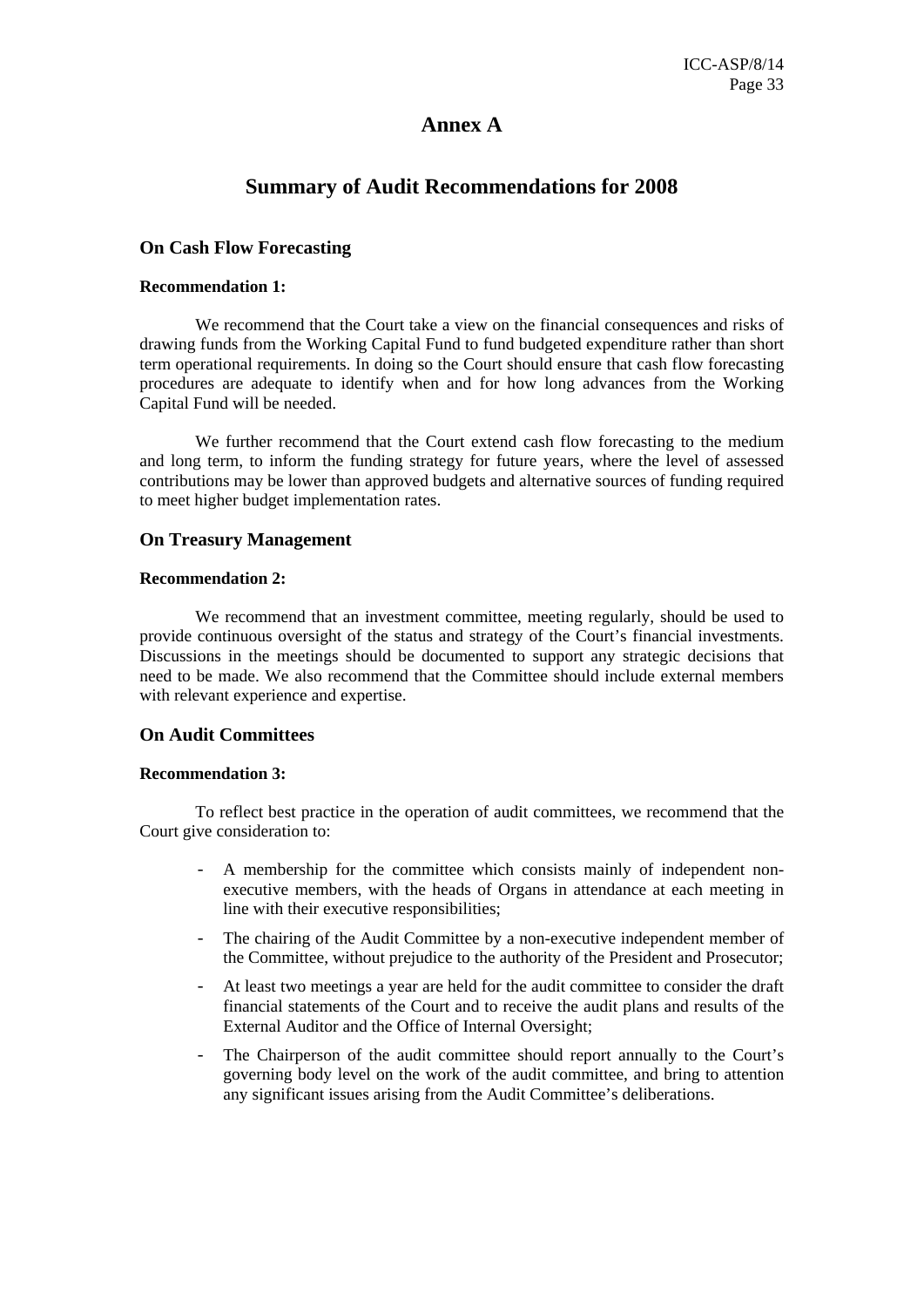## **On Risk Management**

#### **Recommendation 4:**

We recommend that improved risk assessment and risk management arrangements be taken forward as a matter of priority, to ensure that the Court maintains momentum on this important aspect of governance and is able to actively manage significant risks, ensuring that both external and internal risks are recognised and prioritised.

This should lead to the production of a risk register with prioritised risks, the identification of risk owners, and actions to mitigate key risks; reviewed and updated regularly by senior management and submitted to the Audit Committee for review and further action as necessary.

## **On the Office of Internal Audit**

#### **Recommendation 5:**

We recommend that the Court recruit a senior auditor as a matter of priority to enable the Office of Internal Audit to function at full capacity and deliver all planned reports.

We also recommend that the Court consider the need for IT audit expertise to ensure effective coverage in this specialised area.

## **On Financial Management Aspects of the Permanent Premises Project**

#### **Recommendation 6:**

We recommend that the Court's decision to appoint a project management firm be implemented as early as practical, so that the procedures for monthly financial reporting can be established promptly. As the loan for this project is now being drawn down, it is important that accountability arrangements for the use of these funds are in place as quickly as possible.

#### **On Identifying the costs of Individual Trials**

#### **Recommendation 7:**

We recommend that the Court further develop SAP system capability so as to be able to report on the cost of each trial. Such information would help to better inform the Court, both for the purposes of future budgeting and also to assess the cash flow implications of each trial. This would facilitate the identification of risks (such as areas susceptible to cost overruns) and help support efficient and effective financial management.

## **On the Adoption of International Public Sector Accounting Standards**

#### **Recommendation 8:**

We reiterate our recommendation that the Assembly of States Parties takes a decision in principle at the earliest opportunity for the adoption of IPSAS, to support the establishment of an overall time frame for adoption and to allow sufficient time for changes to systems and financial regulations to be made.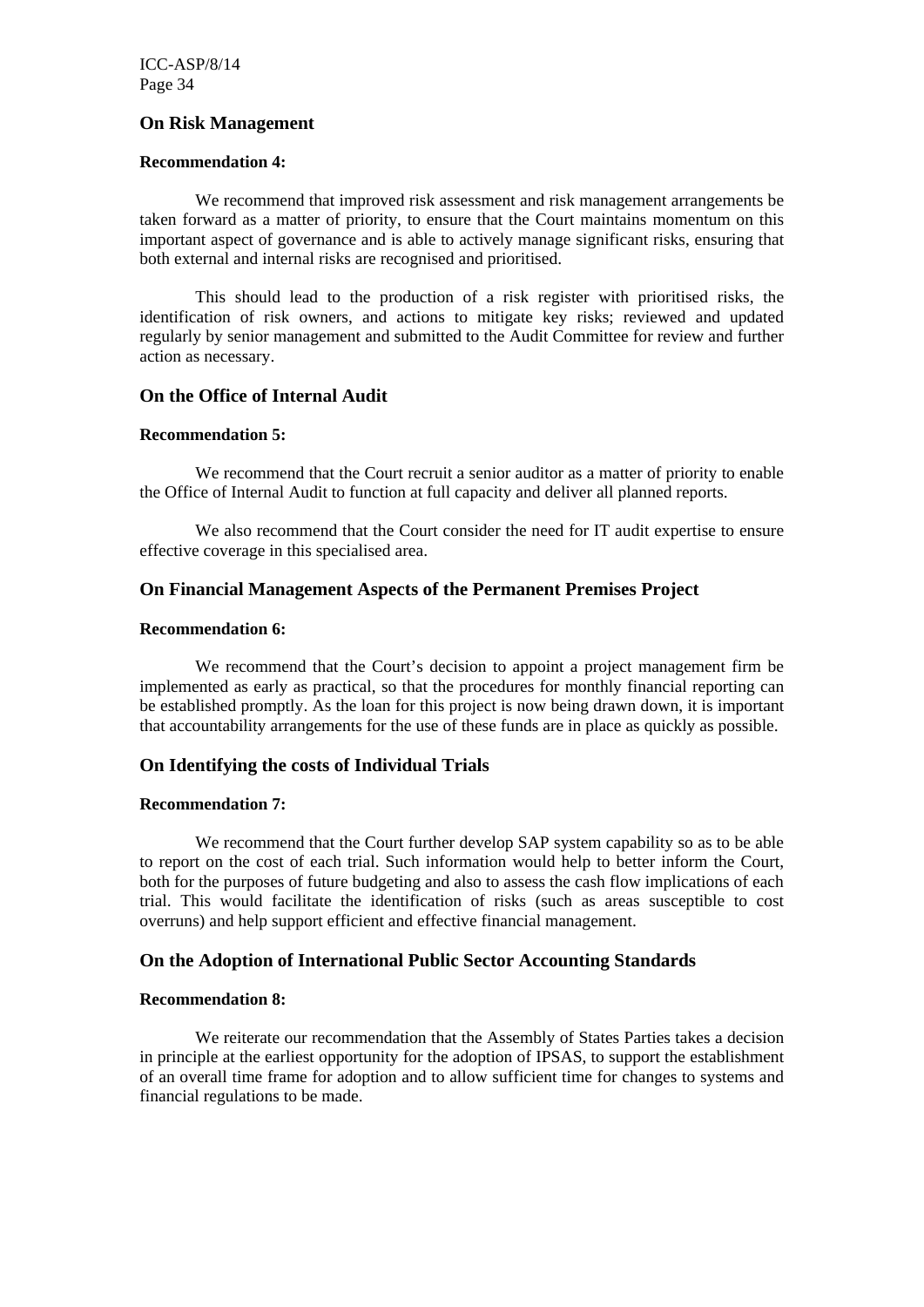## **Annex B**

# **Follow up to previous audit recommendations**

| Rec            | <b>Recommendation</b>                                                                                                                                                                                                                                                                                                                                          | <b>Responsibility</b> | <b>Action Plan</b>                                                                                                                                                                                                                                                                                                       |                                                                                                                                                                                   | <b>Expected Completion Date</b> External Auditor's Comments                                                                      |                         |
|----------------|----------------------------------------------------------------------------------------------------------------------------------------------------------------------------------------------------------------------------------------------------------------------------------------------------------------------------------------------------------------|-----------------------|--------------------------------------------------------------------------------------------------------------------------------------------------------------------------------------------------------------------------------------------------------------------------------------------------------------------------|-----------------------------------------------------------------------------------------------------------------------------------------------------------------------------------|----------------------------------------------------------------------------------------------------------------------------------|-------------------------|
| 1              | We recommended that periodically, staff Registry<br>be required to confirm awareness and<br>compliance with the IT security policy.                                                                                                                                                                                                                            |                       | taff are briefed on controls like passwords<br>etc during the introduction training. A<br>pilot will be undertaken to address this<br>recommendation further. Users may be<br>required to accept the terms of the policy<br>during the password change regime.                                                           | Project Ongoing:<br>Will be implemented as<br>Network Hardening project<br>(NERO) during 2Q 2009.                                                                                 | We note the comments and<br>We<br>action.<br>will<br>planned<br>continue to monitor as part of<br>our IT audit review each year. |                         |
| 2              | We recommend that the Court consider the Registry<br>potential cost of disability payments that<br>may have to be made for judges over 65<br>years of age if they were to become<br>disabled, and whether any financial<br>provision should be established for this<br>liability.                                                                              |                       | The Court has obtained the estimated<br>actuary valuation from Ernst & Young<br>Actuaries, and will include this either as a<br>provision in the budget, or in the accounts<br>on a yearly basis.                                                                                                                        | The Court is<br>seeking<br>estimates during 2009 in<br>order to determine a course<br>of action.                                                                                  | We note the comments and will<br>examine any provision that is<br>made for disability payments in<br>the future.                 |                         |
| 3              | We recommend that any permanent POPP<br>premises into which the Court moves<br>should be adaptable according to the level<br>of Court activities, so that if the workload<br>of the Court were to reduce, parts of the<br>building could be easily separated from the<br>court in order to rent to third parties.                                              |                       | Completed. The functional brief and the<br>first prize winning design takes into<br>flexibility<br>and scalability.<br>account<br>However, renting to third parties may be<br>difficult due to security requirements.                                                                                                    | Complete.                                                                                                                                                                         | We welcome the action taken.                                                                                                     |                         |
| $\overline{4}$ | A risk register containing the information Court<br>set out above should be used by the Court<br>as an active diagnostic tool to manage risks<br>on an ongoing basis. The risk register<br>should be reviewed by the Oversight<br>Committee and an annual submission<br>should be made to the Court's governing<br>body to bring key risks to their attention. |                       | grateful for the<br>Court is<br>The<br>recommendation, which will be taking<br>consideration<br>careful<br>when<br>into<br>implementing the risk management plan.<br>The pros and cons of the recommendation<br>will weighted against industry best<br>practices in order to ensure maximum<br>efficiency for the Court. | Risk Register finalised.<br>Analysis and risk mitigation<br>strategy in process (planned<br>finalisation Q3,Q4 2009,<br>including presentation to the<br>Court's governing body). | We have made some further<br>comments on the completed risk<br>assessment in paragraphs 33-36<br>of this report.                 | ICC-ASP/8/14<br>Page 35 |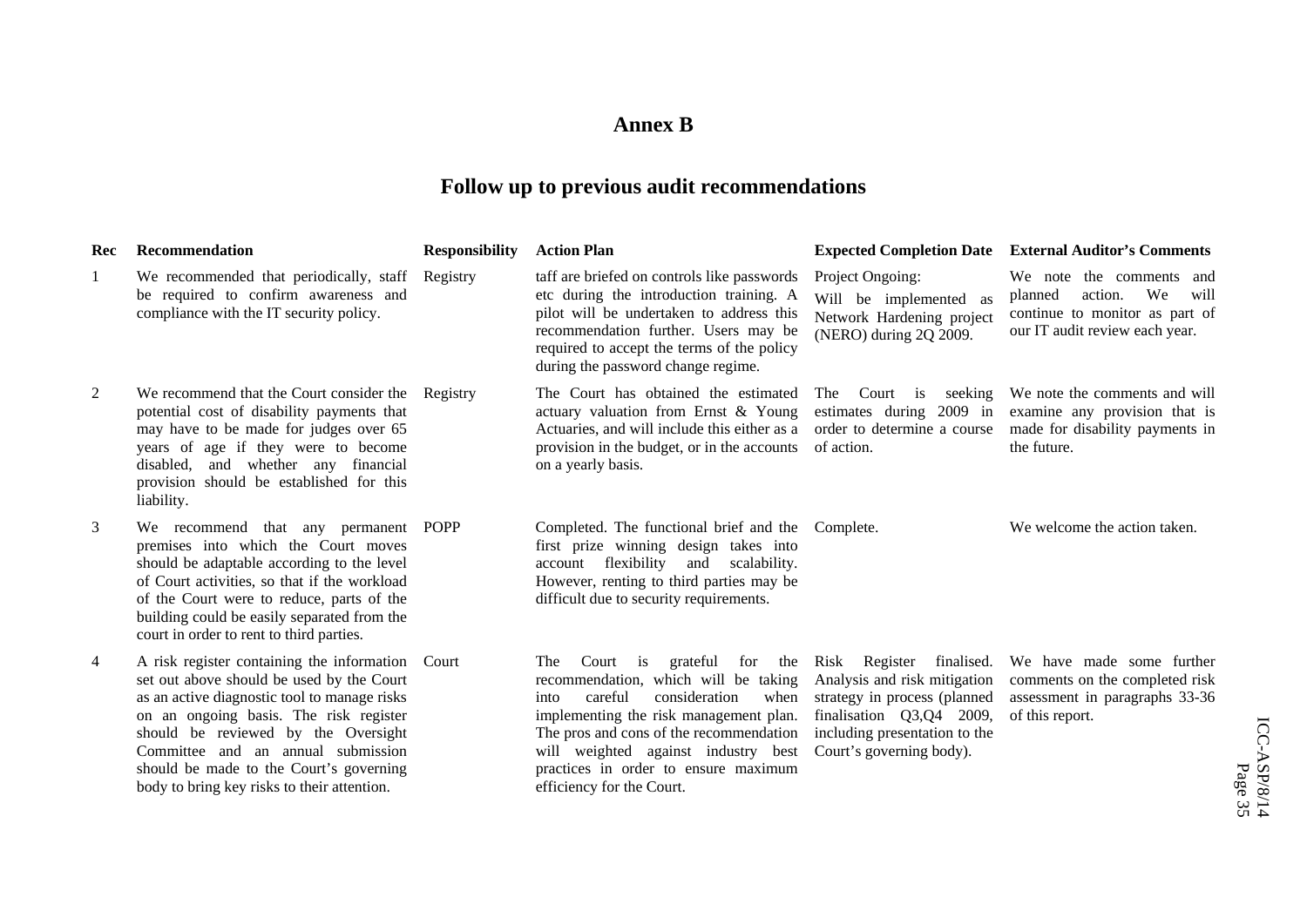| Rec | Recommendation                                                                                                                                                                                                                                                                                                                                                                                                                                                                                              | <b>Responsibility</b> | <b>Action Plan</b>                                                                                                                                                                                                                                                                                                                                                                                                                                                                                                                                                                                                                                                                                                        |           | <b>Expected Completion Date External Auditor's Comments</b>                                                                                                                                         |                         |
|-----|-------------------------------------------------------------------------------------------------------------------------------------------------------------------------------------------------------------------------------------------------------------------------------------------------------------------------------------------------------------------------------------------------------------------------------------------------------------------------------------------------------------|-----------------------|---------------------------------------------------------------------------------------------------------------------------------------------------------------------------------------------------------------------------------------------------------------------------------------------------------------------------------------------------------------------------------------------------------------------------------------------------------------------------------------------------------------------------------------------------------------------------------------------------------------------------------------------------------------------------------------------------------------------------|-----------|-----------------------------------------------------------------------------------------------------------------------------------------------------------------------------------------------------|-------------------------|
| 5   | We recommend that the Court ensure that Registry<br>all procurement requests relating to current<br>year appropriations are submitted in good<br>time for approval by the Procurement<br>Review Committee (PRC). We further<br>recommend that in accordance with the<br>Court's financial rules and regulations<br>purchase orders must be placed with a<br>vendor for a legal obligation to be created<br>and that the goods and services must be<br>due for delivery or started in the financial<br>year. |                       | A procurement plan has been created. It is<br>also intended to include a clause in the<br>ICC contracts standard terms and<br>conditions that will automatically cancel<br>any Purchase Order or Contract for which<br>a legally binding obligation does not exist<br>at the end of the year in which the<br>obligation is to be made.                                                                                                                                                                                                                                                                                                                                                                                    | Complete. | We welcome the positive action<br>taken to implement our<br>recommendation and we can<br>confirm from our audit testing<br>for 2008 that unliquidated<br>obligations are being properly<br>managed. | ICC-ASP/8/14<br>Page 36 |
| 6   | We recommend that year end procurement Registry<br>requests for goods and services due for<br>delivery or use in the following accounting<br>period should be charged against the<br>following year's appropriation for that<br>activity                                                                                                                                                                                                                                                                    |                       | Procurement:<br>A procurement plan has been prepared<br>and is being implemented in such a way<br>that obligations will be made in time for<br>delivery of goods or services to be<br>effected or started within the budget year<br>concerned. Unfulfilled obligations will be<br>either cancelled or re-obligated in the<br>subsequent year.<br>Accounting:<br>Instructions and clarifications were sent<br>out to all certifying officers in September<br>with regards to year end procurement<br>requests. Specifically, the issue of<br>charging goods and services to the<br>appropriate period was addressed. This of<br>course has to followed-up by checks<br>which I will address in the next<br>recommendation. | Complete. | We welcome the positive action<br>taken to implement our<br>recommendation and we can<br>confirm from our audit testing<br>for 2008 that unliquidated<br>obligations are being properly<br>managed. |                         |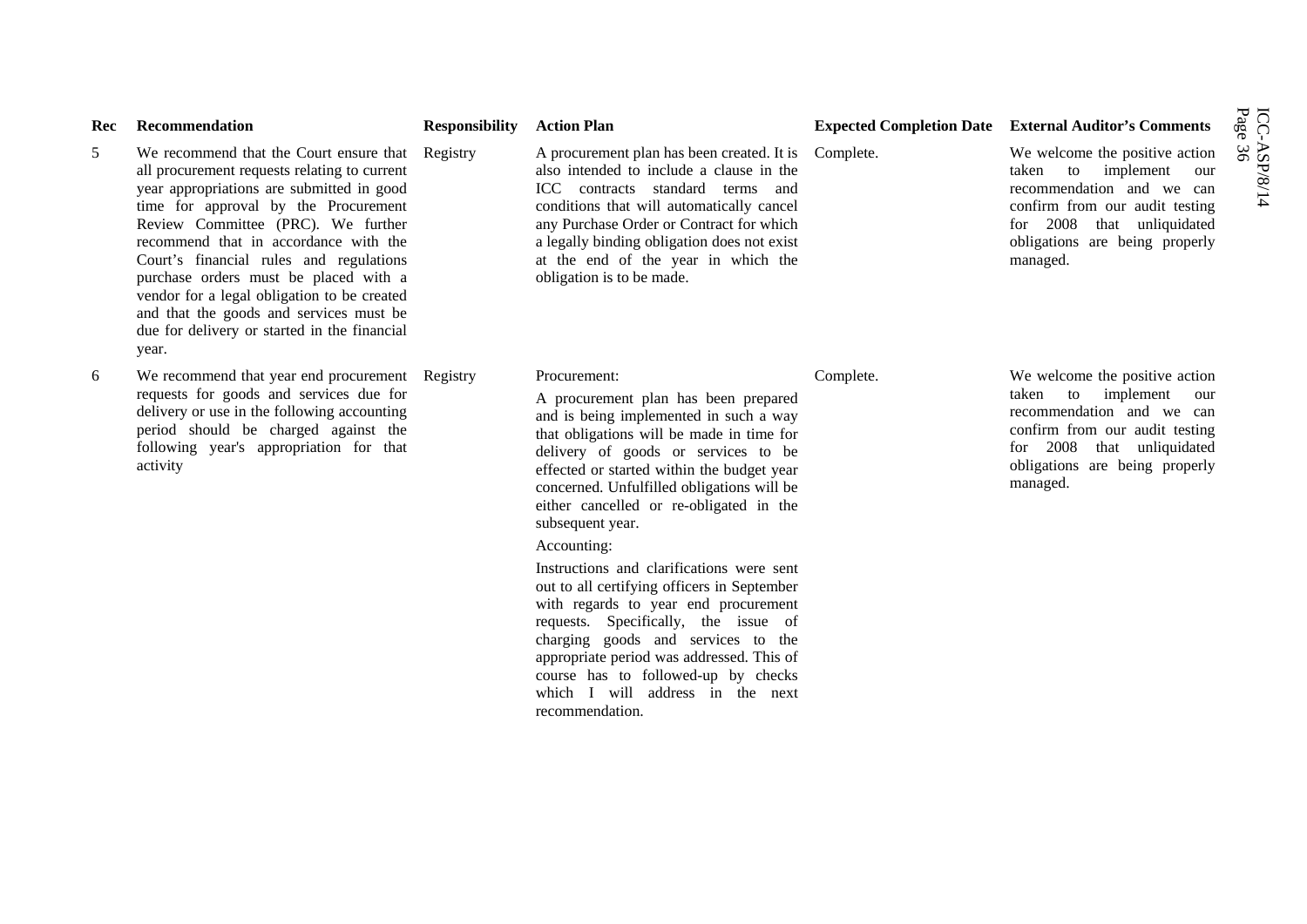| Rec    | Recommendation                                                                                                                                                                                                                                                                                                                                                                                                      | <b>Responsibility</b> | <b>Action Plan</b>                                                                                                                                                                                                                                                                                                                                                                                                                                                                                                                                                                                                                                                                                                                                                         |                                                                  | <b>Expected Completion Date External Auditor's Comments</b>                                                                                                                                                     |
|--------|---------------------------------------------------------------------------------------------------------------------------------------------------------------------------------------------------------------------------------------------------------------------------------------------------------------------------------------------------------------------------------------------------------------------|-----------------------|----------------------------------------------------------------------------------------------------------------------------------------------------------------------------------------------------------------------------------------------------------------------------------------------------------------------------------------------------------------------------------------------------------------------------------------------------------------------------------------------------------------------------------------------------------------------------------------------------------------------------------------------------------------------------------------------------------------------------------------------------------------------------|------------------------------------------------------------------|-----------------------------------------------------------------------------------------------------------------------------------------------------------------------------------------------------------------|
| $\tau$ | We recommend that the Court introduce a Registry<br>year end ULO review exercise. This<br>review process should identify year end<br>purchase requests that either do not<br>constitute a valid legal obligation of the<br>Court or obligations that do not relate to<br>the current year. Obligating documents not<br>meeting this requirement should be<br>excluded from the year end ULO balance.                |                       | As part of the audit preparation ULOs are<br>screened in SAP by Budget & Finance<br>staff for any indications of improper<br>charging. In particular any transactions<br>taking place in November and December                                                                                                                                                                                                                                                                                                                                                                                                                                                                                                                                                             | Complete:<br>A review of ULO took place<br>in December 2008.     | We welcome the positive action<br>implement<br>taken<br>to<br>our<br>recommendation and we can<br>confirm from our audit testing<br>for 2008<br>that unliquidated<br>obligations are being properly<br>managed. |
| 8      | We recommend that the ICT division Registry<br>implement the recommendations of the<br>external investigations into the SAP crash<br>as a matter of urgency and in particular<br>ensure that contingency plans for a similar<br>systems failure are in place to ensure<br>business continuity. Such plans may help<br>to mitigate the risk that key financial<br>information may be lost through system<br>failure. |                       | The recommendations contain a series of<br>technical issues but can be categorised as<br>follows:<br>1) Improve the SAP infrastructure (Status<br>: Complete. A new SAP cluster has been<br>installed and signed off); and<br>2) Improve the backup infrastructure<br>(Status :Partly complete. The backup<br>software has been upgraded and the<br>hardware improved. Recovery has been<br>tested from disk and it is successful. A<br>more complete test environment is<br>required to execute a more extensive and<br>regular restore test. This is the incomplete<br>portion and work is on-going to provide<br>this. Work plan involves finalise the<br>MER2 (November 2008), Create Test<br>Server Infrastructure (Q1 2009), Execute<br>recovery tests (March 2009). | Ongoing.<br>Full<br>is<br>implementation<br>expected by Q3 2009. | We note the progress that is<br>being made<br>and<br>we will<br>continue<br>review<br>tο<br>implementation in future audits.                                                                                    |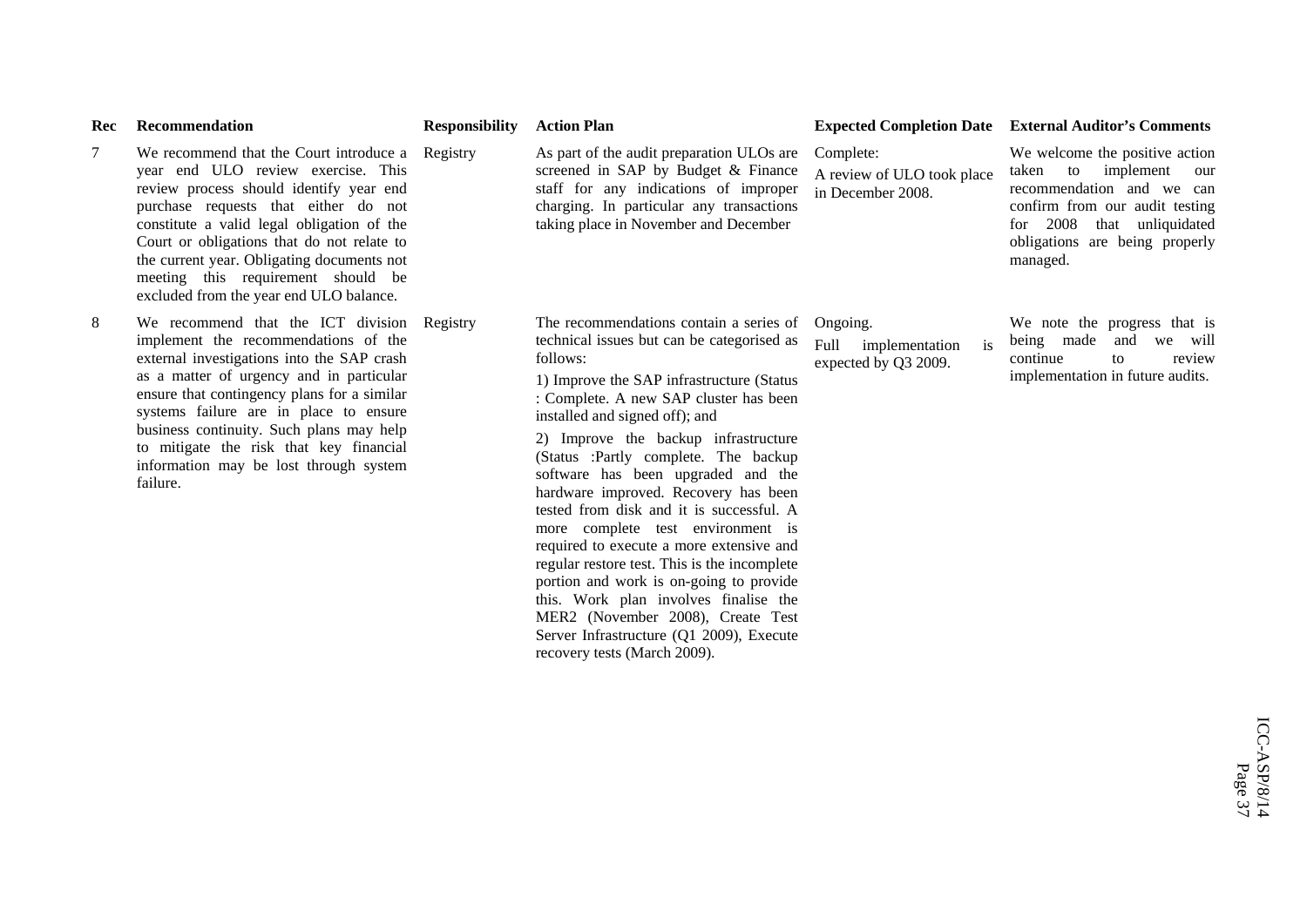| Rec | Recommendation                                                                                                                                                                                                                                                                                                                                                                                                                                                                                                                                                                                                | <b>Responsibility</b> | <b>Action Plan</b>                                                                                                                                                                                                                                                                                                                                                                                                                                                                                                                                                                                                                                         |                                                      | <b>Expected Completion Date External Auditor's Comments</b>                                                                                                                                                              |
|-----|---------------------------------------------------------------------------------------------------------------------------------------------------------------------------------------------------------------------------------------------------------------------------------------------------------------------------------------------------------------------------------------------------------------------------------------------------------------------------------------------------------------------------------------------------------------------------------------------------------------|-----------------------|------------------------------------------------------------------------------------------------------------------------------------------------------------------------------------------------------------------------------------------------------------------------------------------------------------------------------------------------------------------------------------------------------------------------------------------------------------------------------------------------------------------------------------------------------------------------------------------------------------------------------------------------------------|------------------------------------------------------|--------------------------------------------------------------------------------------------------------------------------------------------------------------------------------------------------------------------------|
| 9   | We also recommend that the Court ensure Registry<br>that its IT<br>reflects the<br>strategy<br>arrangements set down in the IT disaster<br>recovery plan once it has been developed.<br>The IT strategy should show how<br>contingency arrangements are to be<br>achieved and maintained.                                                                                                                                                                                                                                                                                                                     |                       | The ICT Section has a strategic plan<br>approved by its governing body (ITSB).<br>Currently the organisation is undergoing<br>a review of its strategic goals and<br>objectives.<br>Once<br>complete<br>the<br>organisations objectives will be mapped<br>onto the ICT strategic plan and the plan<br>updated accordingly. It is envisioned that<br>the plan will be presented to the ITSB Q1<br>2009.                                                                                                                                                                                                                                                     | accepted by ITSB Q1 2009.<br>Implementation ongoing. | Plan was presented and We note the progress that is<br>being made<br>and<br>we will<br>continue<br>to<br>review<br>implementation in future audits.                                                                      |
| 10  | We recommend that the Court ensures that Registry<br>all staff involved in the preparation and<br>modification of the annual budget:<br>• Ensure that all future budget requests<br>adequately reflect current funding needs<br>for the year, thus minimising the need for<br>transfers.<br>• In line with the guidance issued by the<br>Committee on Budget and Finance,<br>implement a clear and organisation wide<br>set of guidelines for delegated authority for<br>approval of budget transfers and limits.<br>• Ensure that budget transfer requests are<br>submitted well in advance of the year end, |                       | The first point about ensuring budget Complete<br>requests adequately reflect funding needs<br>will be addressed by the Budget &<br>unit by holding budget<br>Finance<br>preparation training for the 2010 budget<br>during January and February. The<br>approval of budget transfers is clear as all<br>transfers must adhere to specific<br>guidelines and signature authority. The<br>issue of submitting requests before year<br>addressed<br>has<br>been<br>end<br>in<br>recommendation number 2. There will be<br>transfers though near year end every year<br>to cover payroll by virtue of the fact we<br>have mandated staff vacancy rates of 10- |                                                      | We welcome the positive action<br>that has been taken and we have<br>confirmed from our audit testing<br>of budget transfers in 2008 that<br>such transfers are compliant<br>with the rules and regulations set<br>down. |
|     | thus ensuring that any purchases dependant<br>upon a re-allocation of funds can be<br>approved by PRC, communicated to the<br>vendor and recorded against current year<br>appropriations.                                                                                                                                                                                                                                                                                                                                                                                                                     |                       | 15% built into the budget.                                                                                                                                                                                                                                                                                                                                                                                                                                                                                                                                                                                                                                 |                                                      |                                                                                                                                                                                                                          |

 $\text{ICC-ASP/8/14} \ \text{Page 38}$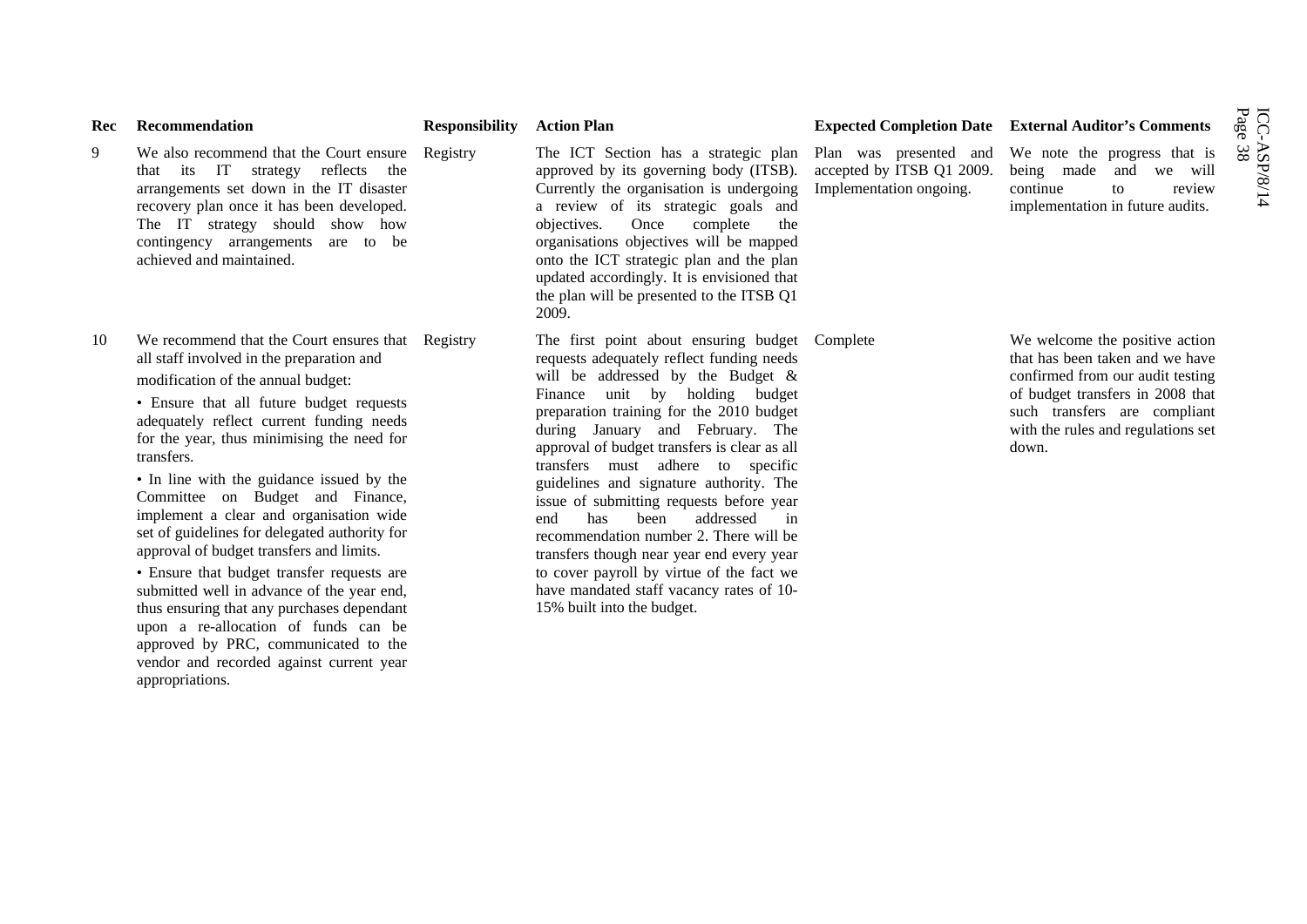11 We recommend that the Court formally take the decision to adopt IPSAS and develop a strategy for the adoption of these accounting standards. We further recommend that a project team are established for IPSAS implementation and that they report on a regular basis to the Registrar, Committee on Budget and Finance and ASP.

Registry After its eleventh session, the Committee on Budget and Finance (CBF) recommended that the Court should work towards implementation of IPSAS in the medium term and the approval of funding for a project plan in 2009 ( $\in \{20,000\}$ ) as a first step. It further recommended that the Court report to the Assembly at its eighth session, through the Committee, on the project plan and next steps towards implementing IPSAS, including the financial implications and necessary amendments to the Financial Regulations and Rules. The Committee advised to move steadily rather than rapidly towards implementation of IPSAS and to take advantage of the lessons learned during implementation of IPSAS in other international organizations and to prepare the Court's SAP-ERP system for the change in accounting standards. The Committee suggested that implementation in 2011 or 2012 might be targets for the Court, and asked the Court to recommend an implementation date in its report next year.

At its seventh meeting, the ASP endorsed this recommendation.

#### Rec Recommendation **Responsibility Action Plan Expected Completion Date External Auditor's Comments**

IPSAS organisational meeting held. Training scheduled for 6-8 July 2009. Project plan to be reviewed by CBF in August 2009.

We note the comments and the progress made and we have included some further commentary in this report at paragraphs 51 to 53.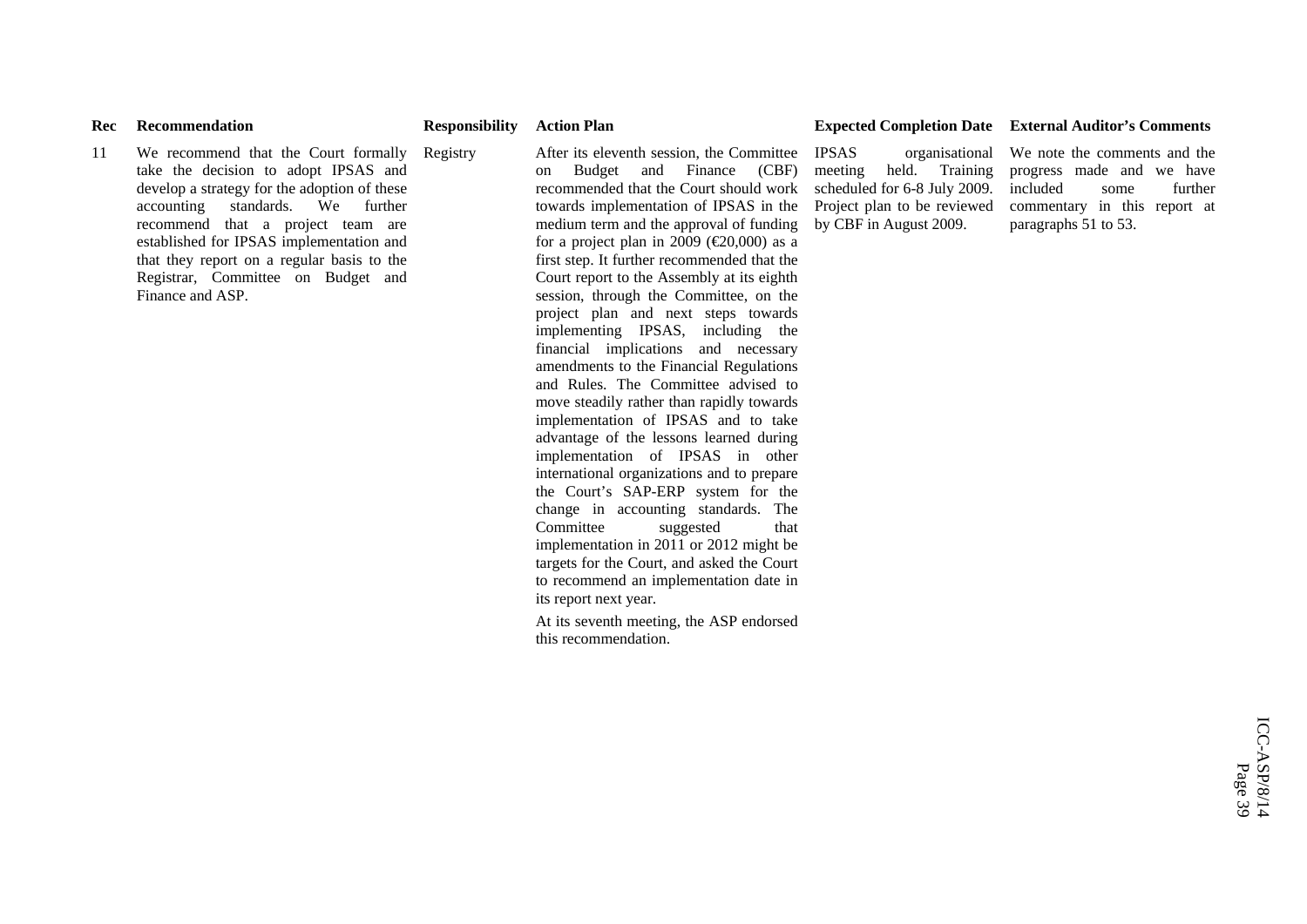| Rec | Recommendation                                                                                                                                                                                                                                                                                                                                                                                                                                                                                                                            | <b>Responsibility</b> | <b>Action Plan</b>                                                                                                                                                                                                                                                                                                                                                                                                                                                                                                                                                                                                                                                                                                                                                                                                                                                                                                                                                                                                                          |                                                                                                                                           | <b>Expected Completion Date External Auditor's Comments</b>                        | ICC-ASI<br>Page 40 |
|-----|-------------------------------------------------------------------------------------------------------------------------------------------------------------------------------------------------------------------------------------------------------------------------------------------------------------------------------------------------------------------------------------------------------------------------------------------------------------------------------------------------------------------------------------------|-----------------------|---------------------------------------------------------------------------------------------------------------------------------------------------------------------------------------------------------------------------------------------------------------------------------------------------------------------------------------------------------------------------------------------------------------------------------------------------------------------------------------------------------------------------------------------------------------------------------------------------------------------------------------------------------------------------------------------------------------------------------------------------------------------------------------------------------------------------------------------------------------------------------------------------------------------------------------------------------------------------------------------------------------------------------------------|-------------------------------------------------------------------------------------------------------------------------------------------|------------------------------------------------------------------------------------|--------------------|
| 12  | We recommend that the Court ensure that Registry<br>it review carefully the upcoming OIA<br>report on annual leave and ensure that<br>recommended<br>improvements<br>are<br>implemented to ensure that annual leave<br>balances for all staff are accurately<br>recorded, complete and available at the<br>year end. These figures should be collated,<br>reviewed and available for audit ensuring<br>that this figure is fully supported when it<br>becomes a balance sheet liability on the<br>adoption of IPSAS accounting standards. |                       | As of 27 October 2008, the Court<br>implemented time management in SAP.<br>The goal was to provide an application,<br>integrated within the HR system and<br>Payroll that did not require users to<br>expend much effort in monitoring the<br>recording of leave, overtime and<br>compensatory time off, and would at the<br>same time facilitate the information flow<br>and/or payment process between any<br>section, HR and Payroll.<br>The advantages of the SAP Time<br>Management tool in comparison with the<br>current system are:<br>All sections will use a standard common<br>recording tool for all types of leave and<br>OT/CTO instead of several excel<br>documents.<br>The entitlements and payments are<br>calculated automatically.<br>Managers can retrieve historical and<br>current reports from SAP for an overview<br>of the attendance for their staff.<br>Operating rules and guidelines avoid data<br>entry mistakes.<br>Payroll and HR are integrated within this<br>application, avoiding duplication of work. | Training sessions were held.<br>Section chiefs submitted<br>systems generated vacation<br>balances signed by staff<br>members as correct. | We welcome the positive action<br>to implement<br>this<br>taken<br>recommendation. |                    |
|     |                                                                                                                                                                                                                                                                                                                                                                                                                                                                                                                                           |                       |                                                                                                                                                                                                                                                                                                                                                                                                                                                                                                                                                                                                                                                                                                                                                                                                                                                                                                                                                                                                                                             |                                                                                                                                           |                                                                                    |                    |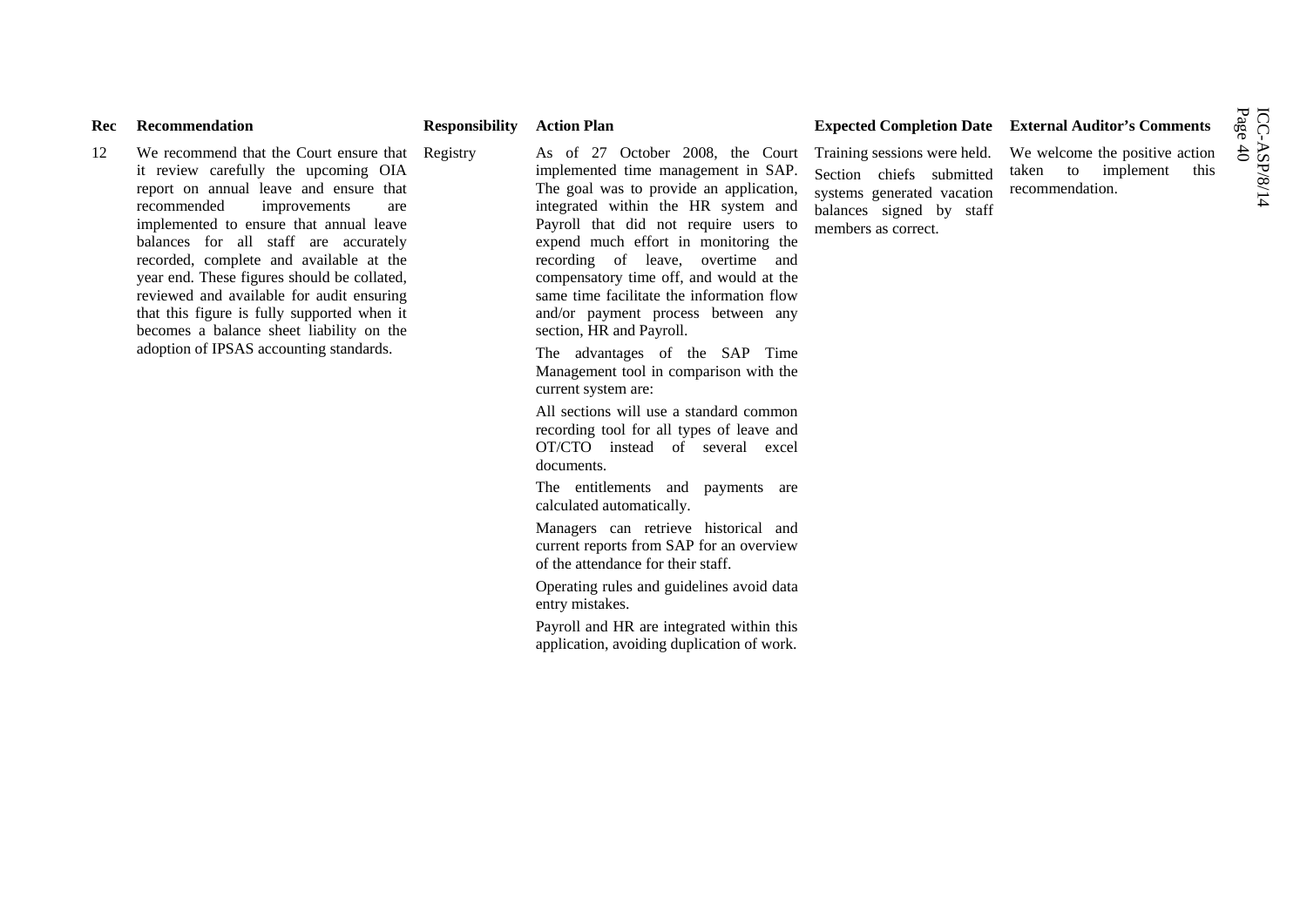| Rec | Recommendation                                                                                                                                                                                                                                                                                                                                                                                                                                                                                                                                                                                                                                                                                                                 | <b>Responsibility</b> Action Plan |                                                                                                                                                                                                                                                                                                                                                                                                                                                                                                                     |                                                                                                                                                      | <b>Expected Completion Date External Auditor's Comments</b>                                                                                                                                         |                         |
|-----|--------------------------------------------------------------------------------------------------------------------------------------------------------------------------------------------------------------------------------------------------------------------------------------------------------------------------------------------------------------------------------------------------------------------------------------------------------------------------------------------------------------------------------------------------------------------------------------------------------------------------------------------------------------------------------------------------------------------------------|-----------------------------------|---------------------------------------------------------------------------------------------------------------------------------------------------------------------------------------------------------------------------------------------------------------------------------------------------------------------------------------------------------------------------------------------------------------------------------------------------------------------------------------------------------------------|------------------------------------------------------------------------------------------------------------------------------------------------------|-----------------------------------------------------------------------------------------------------------------------------------------------------------------------------------------------------|-------------------------|
| 13  | We recommend that in their deliberations Court<br>to set up the project office, oversight<br>committee for the project and appoint the<br>project director, they ensure that as<br>responsibility for the project rests with the<br>Registrar as the administrative organ of the<br>Court the project office and project<br>director come within the Registrar's sphere<br>of control for day to day decision making<br>and accountability. In turn the Registrar<br>can then report to the Oversight Committee<br>on the progress being made with the<br>This ensures<br>project.<br>that<br>the<br>administrative organ of the Court has<br>overall responsibility and accountability<br>for the permanent premises project. |                                   | Waiting for reply by the States.<br>Also see new resolution (2008).<br>(It must be recalled that it is not the Court<br>who sets up the Oversight Committee, but<br>the States. (see resolution 2007)<br>As decided by the States, the ASP project<br>director (according to the resolution)<br>reports directly to the Oversight<br>Committee, and is only for administrative<br>reasons a staff member of the Court.<br>The ICC project director, who reports to<br>the Registrar, is part of the project board.) | Resolution adopted.                                                                                                                                  | We note the comments made<br>and we have included some<br>further<br>commentary<br>on<br>developments in this project at<br>paragraphs 41 to 44 of this<br>report.                                  |                         |
| 14  | We recommend that the Court endeavour Registry<br>to introduce a Statement of Control into<br>the 2008 financial statements in line with<br>current corporate governance best practice.<br>We further recommend that the Court<br>establishes a system where heads of<br>division provide an annual assurance<br>statement confirming that the internal<br>controls operating in their sphere of<br>controls are working effectively or where<br>necessary such a statement should report<br>on control failures.                                                                                                                                                                                                              |                                   | The Budget $&$ Finance section is assisting<br>the Office of Internal Audit in the<br>preparation of a statement of internal<br>control questionnaire which will be used<br>as a basis upon which to introduce a<br>statement of internal control with the<br>2008 financial statements.                                                                                                                                                                                                                            | Complete. Questionnaire in<br>December with a finalizing<br>and completed by Finance<br>staff in Q1 2009. It was<br>reviewed and accepted by<br>OIA. | The Court have provided a draft<br>Statement of Internal Control for<br>signature by the Registrar in<br>respect of 2008.                                                                           |                         |
| 15  | We recommend that the new Audit Court<br>Committee mandate be implemented fully<br>and that the modified committee<br>endeavour to meet adequately throughout<br>2008 with the aim of providing adequate<br>financial audit oversight.                                                                                                                                                                                                                                                                                                                                                                                                                                                                                         |                                   | The Audit Committee is already With respect to the second<br>assuming its full mandate. The first external member of the<br>external member will take part in the Audit Committee, upon<br>upcoming meeting of the Audit review of the terms of<br>Committee scheduled for 27 May 2009.<br>The Coordination Council has to appoint<br>a second external member.                                                                                                                                                     | reference of the Audit<br>Committee (ongoing), a<br>selection process of the report at paragraphs 30-32.<br>second member will start.                | We are working closely with the<br>Heads of Organs to assist them<br>with operating the audit<br>committee in line with best<br>practice internationally. Further<br>commentary is included in this | ICC-ASP/8/14<br>Page 41 |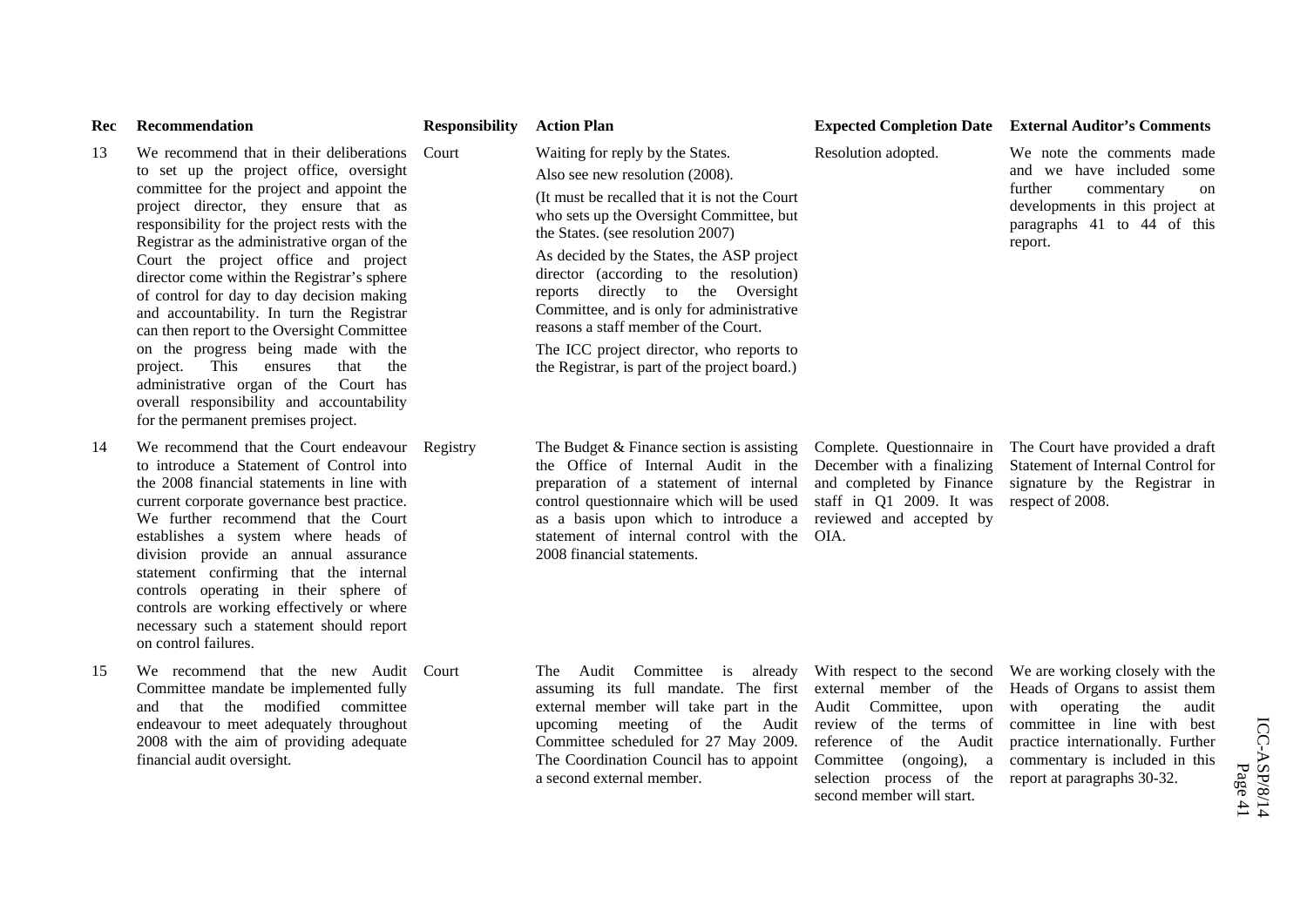#### **Annex C**

#### **Scope and audit approach**

#### **Audit Scope and Objectives**

Our audit examined the financial statements of the International Criminal Court for the financial period ended 31 December 2008 in accordance with the Financial Regulations. The main purpose of the audit was to enable us to form an opinion on whether the financial statements fairly presented the Fund's financial position, its surplus, funds and cash flows for the year ended 31 December 2008; and whether they had been properly prepared in accordance with the Financial Regulations.

#### **Audit Standards**

Our audit was conducted in accordance with International Standards on Auditing as issued by the International Auditing and Assurance Standards Board. These standards required us to plan and carry out the audit so as to obtain reasonable assurance that the financial statements are free from material misstatement. Management were responsible for preparing these financial statements and the External Auditor is responsible for expressing an opinion on them, based on evidence obtained during the audit.

#### **Audit Approach**

Our audit included a general review of the accounting systems and such tests of the accounting records and internal control procedures as we considered necessary in the circumstances. The audit procedures are designed primarily for the purpose of forming an opinion on the Court's financial statements. Consequently our work did not involve detailed review of all aspects of financial and budgetary systems from a management perspective, and the results should not be regarded as a comprehensive statement of all weaknesses that exist or all improvements that might be made

Our audit also included focused work in which all material areas of the financial statements were subject to direct substantive testing. A final examination was carried out to ensure that the financial statements accurately reflected the Court's accounting records; that the transactions conformed to the relevant financial regulations and governing body directives; and that the audited accounts were fairly presented.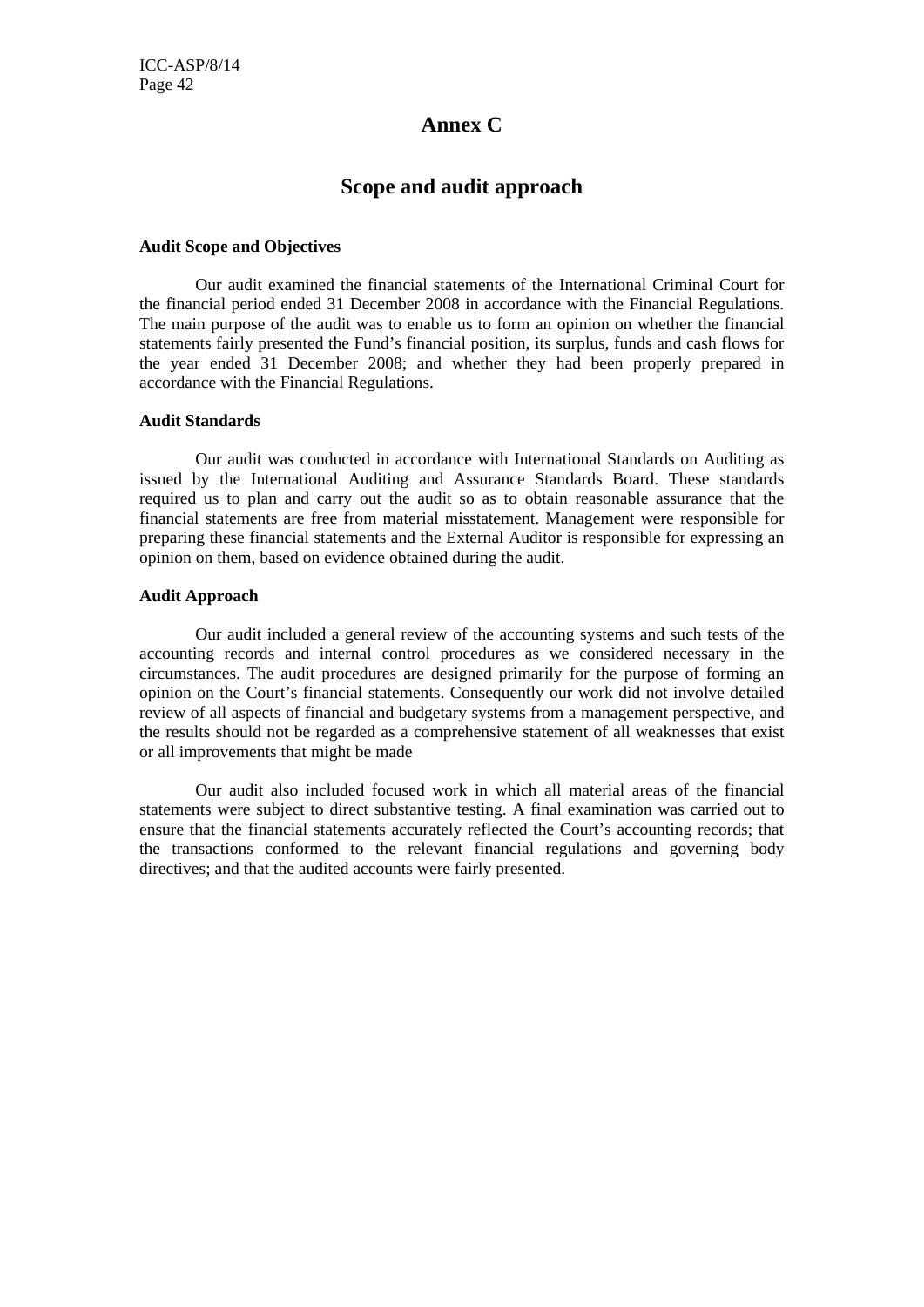#### **Statement I**

#### **International Criminal Court Statement of income and expenditure and changes in fund balances for the period ending 31 December 2008**

(*in thousands of euros*)

|                                                               |           | <b>General Fund &amp; Working Capital</b><br><b>Notes</b><br>Fund<br>ref. |       |                          | <b>Trust Funds</b> |                | <b>Notes</b><br><b>Total</b><br>ref. |                  |
|---------------------------------------------------------------|-----------|---------------------------------------------------------------------------|-------|--------------------------|--------------------|----------------|--------------------------------------|------------------|
|                                                               | 2008      | (re-stated) 2007                                                          |       | 2008                     | (re-stated) 2007   |                | 2008                                 | (re-stated) 2007 |
| <b>Income</b>                                                 |           |                                                                           |       |                          |                    |                |                                      |                  |
| Assessed contributions                                        | 90,382    | 88,872                                                                    | 4.1   |                          |                    |                | 90,382                               | 88,872           |
| Voluntary contributions                                       | ÷.        | $\overline{\phantom{a}}$                                                  |       | 1,216                    | 1,339              | 5.1            | 1,216                                | 1,339            |
| Interest income                                               | 4,537     | 3,104                                                                     | 4.2   | 45                       | 24                 | 5.2            | 4,582                                | 3,128            |
| Other/miscellaneous income                                    | 338       | 204                                                                       | 4.3   | $\sim$                   | $\sim$             |                | 338                                  | 204              |
| <b>Total income</b>                                           | 95,257    | 92,180                                                                    |       | 1,261                    | 1,363              |                | 96,518                               | 93,543           |
| <b>Expenditure</b>                                            |           |                                                                           |       |                          |                    |                |                                      |                  |
| Disbursed expenditures                                        | 73,713    | 61,608                                                                    | 4.4   | 994                      | 1,081              | S7             | 74,707                               | 62,689           |
| Unliquidated obligations                                      | 9,000     | 10,914                                                                    | 4.4   | 200                      | 193                | $S\mathcal{I}$ | 9,200                                | 11,107           |
| Provision for pension liabilities                             |           | 3,424                                                                     | 4.5a  |                          |                    |                |                                      | 3,424            |
| Provision for US tax liability                                | 74        | $\sim$                                                                    | 4.5b  |                          |                    |                | 74                                   |                  |
| Provision for ILO cases                                       | 35        | 74                                                                        | 4.6   |                          |                    |                | 35                                   | 74               |
| Provision for Repatriation Grant Accrual                      | 838       | 1444                                                                      | 4.5.c |                          |                    |                | 838                                  | 1444             |
| <b>Total expenditure</b>                                      | 83,660    | 77,464                                                                    |       | 1,194                    | 1,274              |                | 84,854                               | 78,738           |
| Excess/(shortfall) of income over<br>expenditure              | 11,597    | 14,716                                                                    |       | 67                       | 89                 |                | 11,664                               | 14,805           |
| Savings on, or cancellation of, prior periods'<br>obligations | 2,433     | 2,933                                                                     | 4.7   | 24                       | 15                 |                | 2,457                                | 2,948            |
| <b>Credits to States Parties</b>                              | (23, 217) | (6,326)                                                                   | 4.8   | ÷,                       |                    |                | (23,217)                             | (6,326)          |
| Refund to donors                                              |           | $\overline{\phantom{a}}$                                                  |       | (73)                     | (93)               | 5.3            | (73)                                 | (93)             |
| Net increase in Working Capital Fund                          |           | 705                                                                       | 4.9   | $\ddot{\phantom{1}}$     | $\sim$             |                | $\overline{\phantom{a}}$             | 705              |
| Reserve for pension of judges                                 |           | ÷.                                                                        |       | $\overline{\phantom{a}}$ |                    |                |                                      |                  |
| Fund balances at beginning of financial period                | 56,806    | 44,778                                                                    |       | 464                      | 453                |                | 57,270                               | 45,231           |
| Fund balances as at 31 December                               | 47,619    | 56,806                                                                    |       | 482                      | 464                |                | 48,101                               | 57,270           |

Signed (Bruce Neese) Chief of Finance and Budget Section…………………………………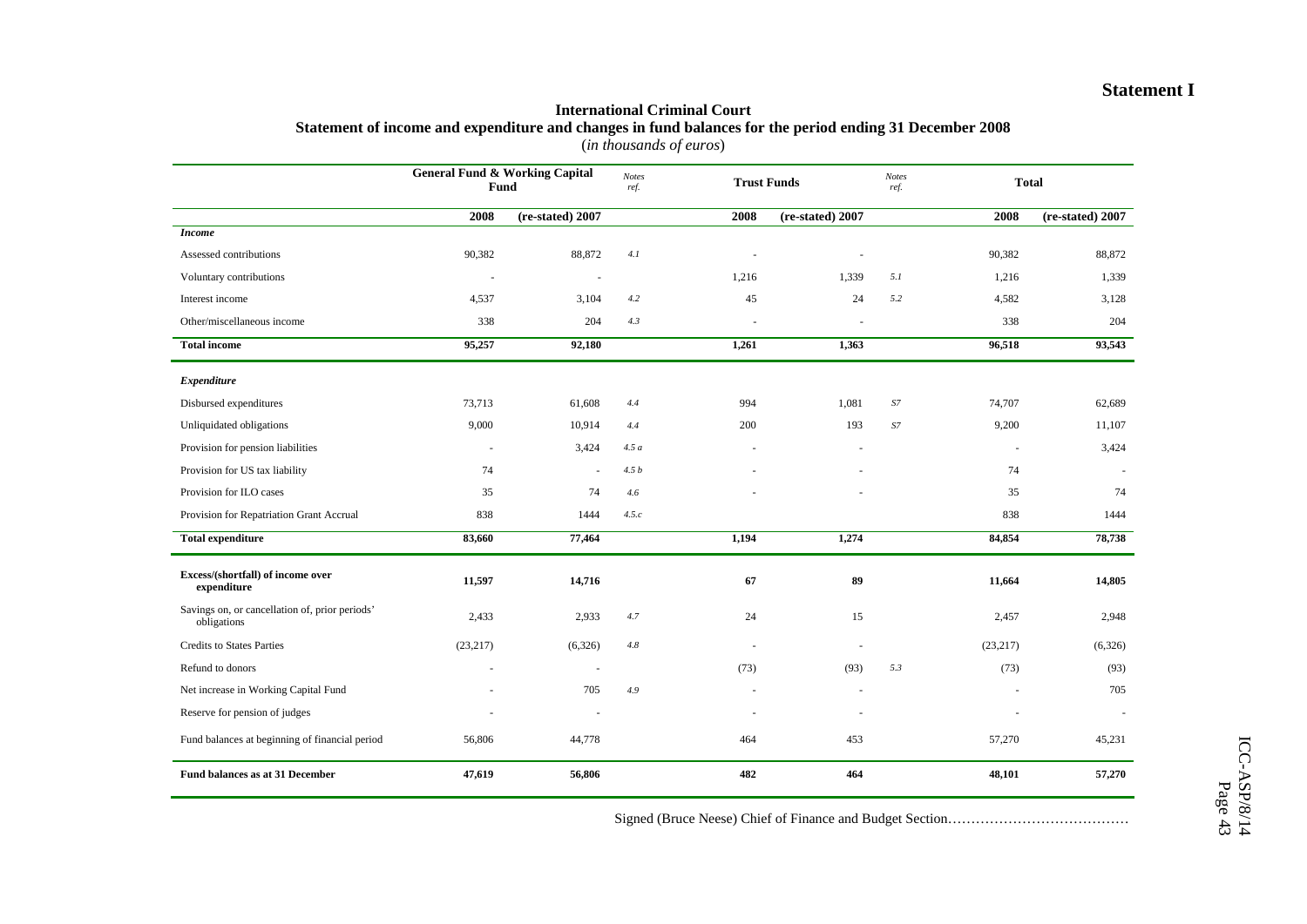## **Statement of assets, liabilities, reserves and fund balances as at 31 December 2008**<br>(*in thousands of euros*)

|                                                          | <b>General Fund &amp; Working Capital</b><br>Fund |                          | <b>Notes</b><br>ref. | <b>Trust Funds</b> |                  | <b>Notes</b><br>ref. | <b>Total</b> |                  |
|----------------------------------------------------------|---------------------------------------------------|--------------------------|----------------------|--------------------|------------------|----------------------|--------------|------------------|
|                                                          | 2008                                              | (re-stated) 2007         |                      | 2008               | (re-stated) 2007 |                      | 2008         | (re-stated) 2007 |
| Assets                                                   |                                                   |                          |                      |                    |                  |                      |              |                  |
| Cash and term deposits                                   | 66,977                                            | 77,236                   |                      | 835                | 687              |                      | 67,812       | 77,923           |
| Assessed contributions receivable from States<br>Parties | 557                                               | 8,149                    | 4.10                 |                    |                  |                      | 557          | 8,149            |
| Voluntary contributions receivable                       | ٠                                                 | $\overline{\phantom{a}}$ |                      | 286                | 207              |                      | 286          | 207              |
| Other contributions receivable                           | $\mathbf{1}$                                      | 19                       | 4.11                 |                    |                  |                      | 1            | 19               |
| Interfund balances receivable                            | 561                                               | 26                       | 4.12                 |                    |                  |                      | 561          | 26               |
| Other accounts receivable                                | 4,938                                             | 4,426                    | 4.13                 | 8                  | 8                | 5.4                  | 4,946        | 4,434            |
| Deferred charges - education grants                      | 433                                               | 330                      | 4.14                 |                    |                  |                      | 433          | 330              |
| <b>Total assets</b>                                      | 73,467                                            | 90,186                   |                      | 1,129              | 902              |                      | 74,596       | 91,088           |
| Liabilities                                              |                                                   |                          |                      |                    |                  |                      |              |                  |
| Contributions/payments received in advance               | 13,090                                            | 9,161                    | 4.15                 | 299                | 223              | 5.5                  | 13,389       | 9,384            |
| Unliquidated obligations                                 | 9,000                                             | 10,914                   |                      | 200                | 193              |                      | 9,200        | 11,107           |
| Interfund balances payable                               | 14                                                | ä,                       |                      | 148                | 22               | 5.6                  | 162          | 22               |
| Provision for accrued pension of judges                  | $\overline{a}$                                    | 9,715                    | 4.5a                 |                    |                  |                      | $\sim$       | 9,715            |
| Provision for US Tax Liability                           | 74                                                | ä,                       | 4.5b                 |                    |                  |                      | 74           |                  |
| Provision for ILO cases                                  | 35                                                | 74                       | 4.6                  |                    |                  |                      | 35           | 74               |
| Provision for Repatriation Grant Accrual                 | 2,844                                             | 2,312                    |                      |                    |                  |                      | 2,844        | 2,312            |
| Other accounts payable                                   | 791                                               | 1,204                    | 4.16                 |                    |                  |                      | 791          | 1,204            |
| <b>Total liabilities</b>                                 | 25,848                                            | 33,380                   |                      | 647                | 438              |                      | 26,495       | 33,818           |
| <b>Reserves and fund balances</b>                        |                                                   |                          |                      |                    |                  |                      |              |                  |
| Working Capital Fund                                     | 7,406                                             | 7,406                    | 4.9                  |                    |                  |                      | 7,406        | 7,406            |
| Contingency Fund                                         | 9,169                                             | 9,169                    | 4.17                 |                    |                  |                      | 9,169        | 9,169            |
| Reserve for unpaid contributions                         | 252                                               | 2,298                    | 4.18                 |                    |                  |                      | 252          | 2,298            |
| Cumulative surplus                                       | 30,792                                            | 37,933                   | S4                   | 482                | 464              |                      | 31,274       | 38,397           |
| <b>Total reserves and fund balances</b>                  | 47,619                                            | 56,806                   |                      | 482                | 464              |                      | 48,101       | 57,270           |
| Total liabilities, reserves and fund balances            | 73,467                                            | 90,186                   |                      | 1,129              | 902              |                      | 74,596       | 91,088           |

Signed (Bruce Neese)

Chief of Finance and Budget Section…………………………………………….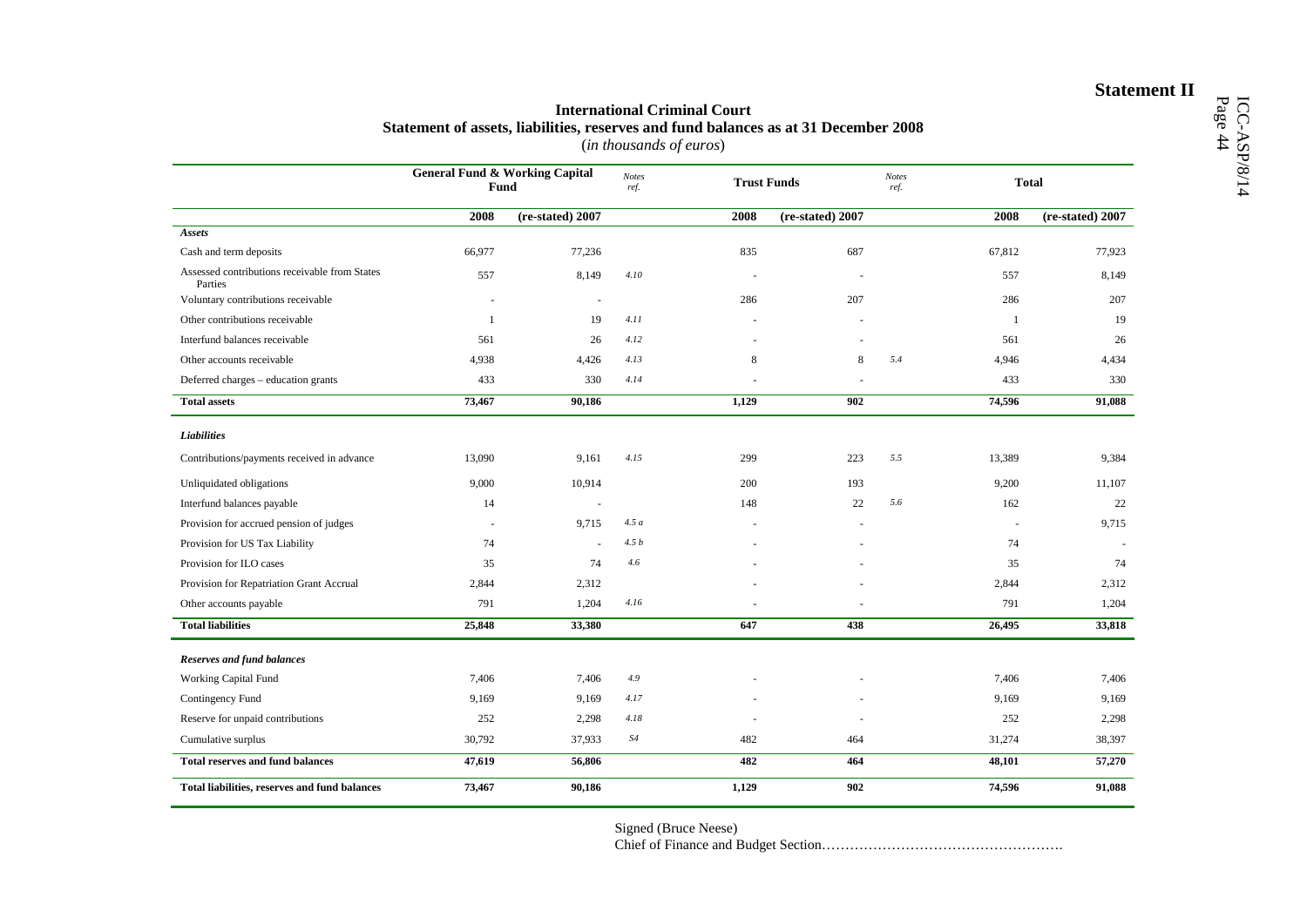#### **Statement III**

|                                                                 | <b>General Fund &amp; Working</b><br><b>Capital Fund</b> |         | <b>Trust Funds</b> |                          | <b>Total</b> |         |
|-----------------------------------------------------------------|----------------------------------------------------------|---------|--------------------|--------------------------|--------------|---------|
|                                                                 | 2008                                                     | 2007    | 2008               | 2007                     | 2008         | 2007    |
| <b>Cash flows from operating activities</b>                     |                                                          |         |                    |                          |              |         |
| Net excess/(shortfall) of income over expenditure (Statement I) | 11,597                                                   | 14,716  | 67                 | 89                       | 11,664       | 14,805  |
| Contributions receivable (increase)/decrease                    | 7,610                                                    | 3,896   | (79)               | (51)                     | 7,531        | 3,845   |
| Interfund balances receivable (increase)/decrease               | (535)                                                    | 65      | ÷,                 | $\overline{a}$           | (535)        | 65      |
| Other accounts receivable (increase)/decrease                   | (512)                                                    | (375)   |                    | (1)                      | (512)        | (376)   |
| Deferred charges (increase)/decrease                            | (103)                                                    | (60)    | ä,                 |                          | (103)        | (60)    |
| Contributions received in advance increase/(decrease)           | 3,929                                                    | 1,417   | 76                 | 31                       | 4,005        | 1,448   |
| Unliquidated obligations increase/(decrease)                    | (1,914)                                                  | (807)   | 7                  | 55                       | (1,907)      | (752)   |
| Interfund balances payable increase/(decrease)                  | 14                                                       |         | 126                | (66)                     | 140          | (66)    |
| Provision for accrued pension of judges increase/(decrease)     | (9,715)                                                  | 3,424   |                    |                          | (9,715)      | 3,424   |
| Provision for US Tax liability increase /(decrease)             | 74                                                       |         |                    |                          | 74           |         |
| Provision for ILO cases increase/(decrease)                     | (39)                                                     | (52)    |                    |                          | (39)         | (52)    |
| Provision for Repatriation Grant Accrual increase / (decrease)  | 532                                                      | 2312    |                    |                          | 532          | 2312    |
| Accounts payable increase/(decrease)                            | (413)                                                    | (877)   | L.                 | ÷.                       | (413)        | (877)   |
| Less: interest income                                           | (4,537)                                                  | (3,104) | (45)               | (24)                     | (4, 582)     | (3,128) |
| Net cash from operating activities                              | 5,988                                                    | 20,555  | 152                | 33                       | 6,140        | 20,588  |
| Cash flows from investing and financing activities              |                                                          |         |                    |                          |              |         |
| Plus: interest income                                           | 4,537                                                    | 3,104   | 45                 | 24                       | 4,582        | 3,128   |
| Net cash from investing and financing activities                | 4,537                                                    | 3,104   | 45                 | 24                       | 4,582        | 3,128   |
| <b>Cash flows from other sources</b>                            |                                                          |         |                    |                          |              |         |
| Net increase/(decrease) in Working Capital Fund                 |                                                          | 705     |                    |                          |              | 705     |
| Savings on, or cancellation of, prior periods' obligations      | 2,433                                                    | 2,933   | 24                 | 15                       | 2,457        | 2,948   |
| Reserve for pension of judges                                   | ÷,                                                       |         |                    | $\sim$                   |              |         |
| <b>Credits to States Parties</b>                                | (23, 217)                                                | (6,326) | $\overline{a}$     | $\overline{\phantom{a}}$ | (23,217)     | (6,326) |
| Refund to donors                                                |                                                          |         | (73)               | (93)                     | (73)         | (93)    |
| Net cash from other resources                                   | (20, 784)                                                | (2,688) | (49)               | (78)                     | (20, 833)    | (2,766) |
| Net increase/(decrease) in cash and term deposits               | (10,259)                                                 | 20,971  | 148                | (21)                     | (10, 111)    | 20,950  |
| Cash and term deposits at beginning of financial period         | 77,236                                                   | 56,265  | 687                | 708                      | 77,923       | 56,973  |
| Cash and term deposits at 31 December (Statement II)            | 66,977                                                   | 77,236  | 835                | 687                      | 67,812       | 77,923  |

#### **International Criminal Court Statement of cash flow as at 31 December 2008** (*in thousands of euros*)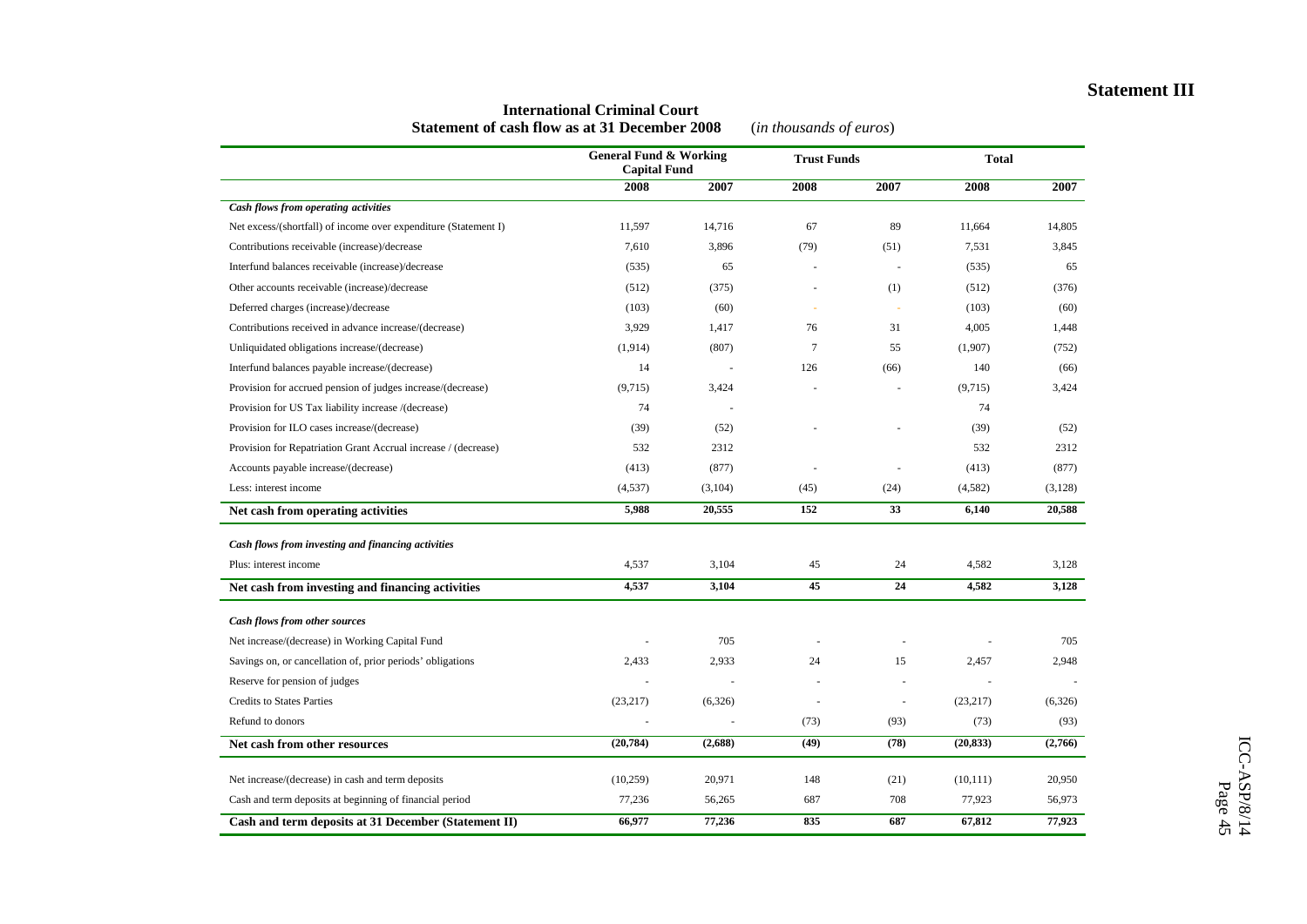## **Statement IV**

| <b>Major Programme</b>                              | Appropriation<br>approved | <b>Disbursements</b> | Unliquidated<br>obligations | <b>Provisions</b> | <b>Total</b><br>expenditures | Unencumbered<br>balance |
|-----------------------------------------------------|---------------------------|----------------------|-----------------------------|-------------------|------------------------------|-------------------------|
| Judiciary                                           | 10,426                    | 9,126                | 192                         | 252               | 9,570                        | 856                     |
| Office of the Prosecutor                            | 23,201                    | 19,954               | 1,032                       | 266               | 21,252                       | 1,949                   |
| Registry                                            | 51,512                    | 41,364               | 6,996                       | 407               | 48,767                       | 2,745                   |
| Secretariat of the<br>Assembly of States Parties    | 4,029                     | 2,313                | 687                         | 7                 | 3,007                        | 1,022                   |
| Secretariat of the Trust<br><b>Fund for Victims</b> | 1.006                     | 872                  | 93                          | 15                | 980                          | 26                      |
| <b>Permanent Premises</b><br>Project Office         | 208                       | 84                   | $\boldsymbol{0}$            | $\mathbf{0}$      | 84                           | 124                     |
| <b>Total</b>                                        | 90,382                    | 73,713               | 9,000                       | 947               | 83,660                       | 6,722                   |

# International Criminal Court<br>Statement of appropriations for the period 1 January to 31 December 2008<br>(*in thousands of euros*)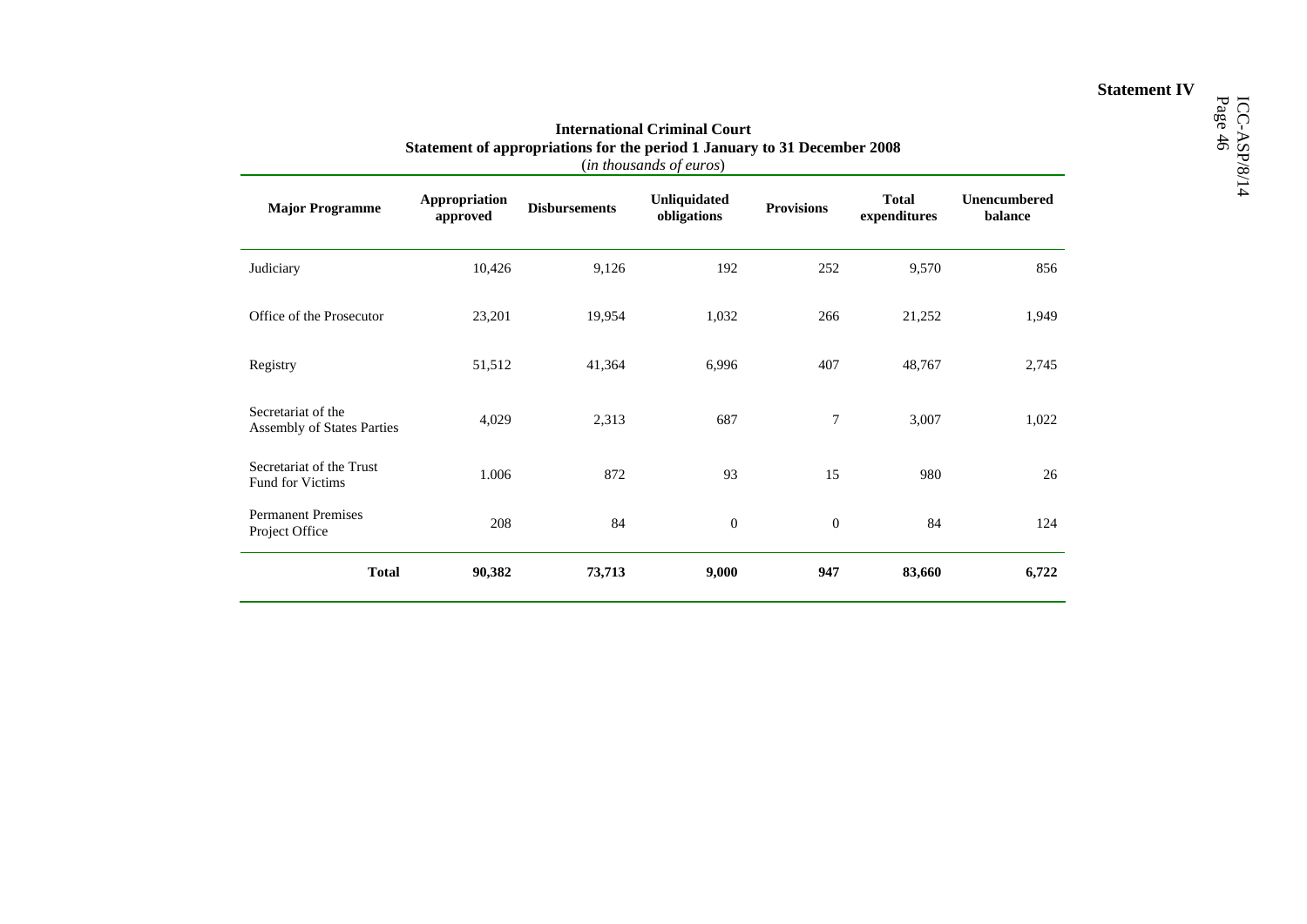#### **International Criminal Court Status of contributions as at 31 December 2008**

*(in euros)* 

| <b>States Parties</b>               | Outstanding<br>as at 1   |                          | Outstanding              | Assessed               | <b>Credits</b> from | Collections b/           | Outstanding   | <b>Total</b>            | <b>Credit on</b>                   | Receipts<br>relating to |
|-------------------------------------|--------------------------|--------------------------|--------------------------|------------------------|---------------------|--------------------------|---------------|-------------------------|------------------------------------|-------------------------|
|                                     | <b>January 2008</b>      | Collections a/           |                          |                        | 2007<br>2008        |                          |               | outstanding             | 2008 receipts                      | 2009                    |
|                                     |                          | <b>Prior years</b>       |                          |                        |                     |                          |               |                         |                                    |                         |
| Afghanistan<br>Albania              | 4,004                    | 923                      | 3,081                    | 1,346<br>8,073         | $\sim$<br>1,401     | $\sim$<br>6,672          | 1,346         | 4,427<br>$\overline{a}$ | $\sim$<br>$\overline{\phantom{a}}$ | 2,304                   |
| Andorra                             |                          |                          |                          | 10,764                 | 1,006               | 9,758                    |               | ä,                      | 2,310                              |                         |
| Antigua and Barbuda                 |                          |                          |                          | 2,691                  | 2,659               | 32                       |               | ä,                      |                                    |                         |
| Argentina                           | 2,487,022                | 2,487,022                | ÷.                       | 437,302                | $\sim$              | 437,302                  |               | ÷.                      | 1,353<br>90,830                    |                         |
|                                     |                          |                          |                          |                        |                     |                          |               |                         |                                    |                         |
| Australia<br>Austria                | $\sim$                   | $\overline{\phantom{a}}$ | $\sim$                   | 2,404,488<br>1,193,497 | 225,398<br>110,337  | 2,179,090<br>1,083,160   |               | $\sim$                  | $\sim$<br>45                       | 735,133                 |
| <b>Barbados</b>                     |                          |                          | $\sim$                   | 12,110                 | $\sim$              | 12,110                   |               | $\overline{a}$          | $\overline{a}$                     |                         |
|                                     | 10,699                   | 10,699                   |                          |                        |                     |                          |               |                         |                                    |                         |
| Belgium                             |                          |                          | $\sim$                   | 1,482,790              | 276,860             | 1,205,930                |               |                         | 8,059                              | $\sim$                  |
| Belize                              | ÷.                       | ÷,                       | ÷.                       | 1,346                  | 565                 | 781                      |               | ÷,                      | 462                                |                         |
| Benin *                             | ÷.                       | $\sim$                   | ÷.                       | 1,346                  | 1,346               | $\sim$                   | ÷.            | ÷.                      | 6,301                              | $\sim$                  |
| Bolivia                             | 45,131                   | 21,504                   | 23,627                   | 8,074                  | $\sim$              | $\overline{\phantom{a}}$ | 8,074         | 31,701                  |                                    |                         |
| Bosnia & Herzegovina                |                          | ÷,                       | ÷,                       | 8,073                  | 1,139               | 6,934                    | $\sim$        | ä,                      | ÷.                                 | 1,385                   |
| Botswana                            | $\sim$                   | ÷.                       |                          | 18,838                 | 1,764               | 17,074                   | $\sim$        | $\sim$                  | 91                                 | $\sim$                  |
| <b>Brazil</b>                       | 1,133,033                | 1,133,033                | $\sim$                   | 1,178,697              | $\sim$              | 1,107,631                | 71,066        | 71,066                  | $\sim$                             | $\sim$                  |
| Bulgaria                            | $\sim$                   | $\sim$                   | $\sim$                   | 26,911                 | 4,711               | 22,200                   | $\mathcal{L}$ | $\sim$                  | 128                                |                         |
| Burkina Faso                        | $\overline{\phantom{a}}$ | $\overline{\phantom{a}}$ | $\overline{\phantom{a}}$ | 2,691                  | 513                 | 923                      | 1,255         | 1,255                   |                                    |                         |
| Burundi                             | 4,437                    | 1,250                    | 3,187                    | 1,346                  | ÷.                  | $\sim$                   | 1,346         | 4,533                   |                                    |                         |
| Cambodia                            | 1,369                    | 1,369                    | ÷.                       | 1,346                  | ÷.                  | 1,346                    | $\sim$        | $\sim$                  | 14                                 |                         |
| Canada                              | $\sim$                   | $\overline{\phantom{a}}$ | $\sim$                   | 4,005,687              | 738,136             | 3,267,551                | $\sim$        | $\sim$                  | 1,298,942                          |                         |
| Central African Republic            | 4,437                    | 462                      | 3,975                    | 1,346                  | $\sim$              | $\sim$                   | 1,346         | 5,321                   | ÷.                                 | $\sim$                  |
| Chad                                | 1,603                    | $\overline{\phantom{a}}$ | 1,603                    | 1,346                  | $\sim$              | $\sim$                   | 1,346         | 2,949                   |                                    |                         |
| Colombia                            |                          | ä,                       | $\sim$                   | 141,282                | 116,751             | 24,531                   | $\sim$        | $\sim$                  |                                    | 72,236                  |
| Comoros                             | 1,870                    |                          | 1,870                    | 1,346                  |                     | $\overline{\phantom{a}}$ | 1,346         | 3,216                   |                                    |                         |
| Congo                               | $\overline{\phantom{a}}$ | $\sim$                   | $\sim$                   | 1,346                  | $\sim$              | 462                      | 884           | 884                     |                                    |                         |
| Cook Islands                        | $\sim$                   |                          | ÷.                       | 336                    | $\sim$              | $\sim$                   | 336           | 336                     | $\sim$                             |                         |
| Costa Rica                          | 20,907                   | 20,907                   |                          | 43,057                 | $\sim$              | 43,057                   |               | ä,                      | 2,714                              |                         |
| Croatia                             | $\sim$                   |                          | ÷                        | 67,277                 | 11,058              | 56,219                   |               | ÷,                      | $\sim$                             | 17,085                  |
| Cyprus                              |                          |                          |                          | 59,204                 | 10,572              | 48,632                   |               | $\sim$                  | 295                                |                         |
| Democratic Republic of the<br>Congo | 16,535                   | 16,535                   |                          | 4,037                  | $\sim$              | 4,037                    |               |                         | 1,688                              |                         |
| Denmark                             |                          | $\overline{\phantom{a}}$ | $\overline{\phantom{a}}$ | 994,358                | 93,328              | 901,030                  | $\sim$        |                         |                                    | 331,545                 |
| Djibouti                            | 2,859                    | 462                      | 2,397                    | 1,346                  | $\sim$              | $\sim$                   | 1,346         | 3,743                   |                                    |                         |
| Dominica                            | 2,973                    | 462                      | 2,511                    | 1,346                  | $\sim$              | $\sim$                   | 1,346         | 3,857                   |                                    |                         |
| Dominican Republic                  | 114,610                  | 76,400                   | 38,210                   | 32,293                 | ÷.                  | $\sim$                   | 32,293        | 70,503                  |                                    |                         |
| Ecuador                             |                          | $\sim$                   | $\sim$                   | 28,256                 | 2,816               | 25,440                   | ÷.            | $\sim$                  | $\sim$                             |                         |
| Estonia                             | $\sim$                   |                          |                          | 21,529                 | 3,560               | 17,969                   |               |                         | 5,541                              |                         |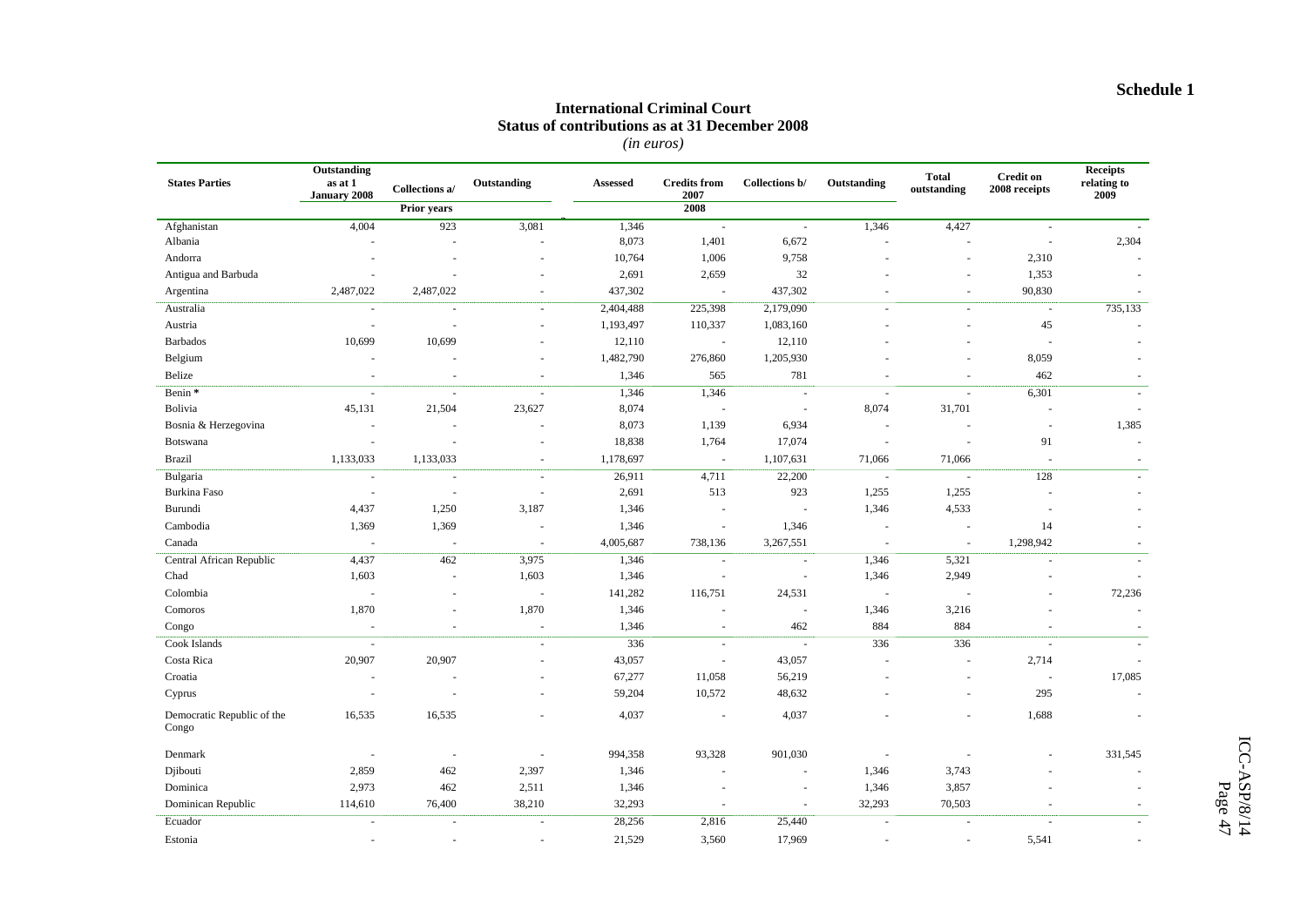| <b>States Parties</b> | Outstanding<br>as at 1<br><b>January 2008</b> | Collections a/                 | Outstanding              | Assessed   | <b>Credits</b> from<br>2007 | Collections b/     | Outstanding              | <b>Total</b><br>outstanding | <b>Credit on</b><br>2008 receipts | Receipts<br>$% \left\vert \left( \mathbf{r}_{1},\mathbf{r}_{2}\right) \right\vert$ relating to<br>2009 |
|-----------------------|-----------------------------------------------|--------------------------------|--------------------------|------------|-----------------------------|--------------------|--------------------------|-----------------------------|-----------------------------------|--------------------------------------------------------------------------------------------------------|
|                       |                                               | Prior years                    |                          |            | 2008                        |                    |                          |                             |                                   |                                                                                                        |
| Fiji                  | 4,113                                         | 1,847                          | 2,266                    | 4,037      | $\sim$                      | $\sim$             | 4,037                    | 6,303                       | $\blacksquare$                    |                                                                                                        |
| Finland               |                                               |                                |                          | 758,887    | 70,159                      | 688,728            |                          |                             | $30\,$                            | ÷.                                                                                                     |
| France                |                                               | $\sim$                         | ÷.                       | 8,478,278  | 1,572,265                   | 6,906,013          |                          | J.                          | $\sim$                            | 1,378,151                                                                                              |
| Gabon                 | 16,142                                        | 4,155                          | 11,987                   | 10,764     | $\overline{\phantom{a}}$    | $\sim$             | 10,764                   | 22,751                      | $\sim$                            |                                                                                                        |
| Gambia                | 2,859                                         | 2,859                          |                          | 1,346      | $\sim$                      | 1,346              |                          |                             | $\,8\,$                           |                                                                                                        |
| Georgia               |                                               |                                |                          | 4,037      | 373                         | 3,664              |                          | L.                          | 1,385                             |                                                                                                        |
| Germany               |                                               |                                |                          | 11,540,739 | 1,083,828                   | 10,456,911         |                          |                             | 439                               |                                                                                                        |
| Ghana*                |                                               | $\sim$                         | $\sim$                   | 5,382      | 5,382                       |                    |                          | ÷,                          |                                   | 7,136                                                                                                  |
| Greece                | $\sim$                                        | $\sim$                         | $\sim$                   | 801,945    | 74,139                      | 727,806            | J.                       | ÷,                          | 3,998                             | $\sim$                                                                                                 |
| Guinea                | 13,842                                        | 2,611                          | 11,231                   | 1,346      |                             |                    | 1,346                    | 12,577                      |                                   | $\sim$                                                                                                 |
| Guyana                | 83                                            | 83                             |                          | 1,346      | $\sim$                      | 1,346              | $\overline{\phantom{a}}$ | ÷,                          |                                   | 2,954                                                                                                  |
| Honduras              | 20,872                                        | 12,979                         | 7,893                    | 6,728      |                             |                    | 6,728                    | 14,621                      |                                   |                                                                                                        |
| Hungary               | $\sim$                                        | $\sim$                         | $\sim$                   | 328,313    | 30,598                      | 297,715            | $\bar{a}$                | $\overline{\phantom{a}}$    |                                   | 58,187                                                                                                 |
| Iceland               |                                               | $\overline{\phantom{a}}$       | $\sim$                   | 49,785     | 9,049                       | 40,736             | $\sim$                   | $\sim$                      | 15,700                            | $\sim$                                                                                                 |
| Ireland               |                                               |                                | $\sim$                   | 598,768    | 101,119                     | 497,649            |                          |                             |                                   | 161,621                                                                                                |
| Italy                 |                                               |                                | $\sim$                   | 6,834,022  | 1,270,723                   | 5,563,299          |                          |                             |                                   | 2,255,714                                                                                              |
| Japan                 |                                               |                                |                          | 19,884,061 | $\sim$                      | 19,884,061         |                          |                             |                                   | $\overline{\phantom{a}}$                                                                               |
| Jordan                |                                               |                                | $\sim$                   | 16,147     | 1,514                       | 14,633             |                          |                             | $\mathbf{1}$                      | $\overline{\phantom{a}}$                                                                               |
| Kenya                 |                                               |                                | $\sim$                   | 13,455     | 3,186                       | 10,269             | $\sim$                   | $\overline{\phantom{a}}$    |                                   | 67                                                                                                     |
| Latvia                |                                               |                                | ÷.                       | 24,220     | 2,944                       | 21,276             | $\sim$                   | ÷.                          |                                   | 6,927                                                                                                  |
| Lesotho               |                                               |                                |                          | 1,346      | 266                         | 462                | 618                      | 618                         |                                   |                                                                                                        |
| Liberia               |                                               |                                |                          | 1,346      | $\overline{\phantom{a}}$    | 462                | 884                      | 884                         |                                   |                                                                                                        |
| Liechtenstein         |                                               |                                |                          | 13,455     | 1,898                       | 11,557             |                          | $\overline{\phantom{a}}$    | 2,309                             |                                                                                                        |
| Lithuania             |                                               | ä,                             | $\overline{\phantom{a}}$ | 41,712     | $\sim$                      | 41,712             | $\sim$                   | $\sim$                      | 11,082                            |                                                                                                        |
| Luxembourg            |                                               | $\sim$                         | $\overline{\phantom{a}}$ | 114,371    | 10,723                      | 103,648            | ł,                       | J.                          |                                   | 35,557                                                                                                 |
| Madagascar            |                                               |                                |                          | 1,570      | $\sim$                      | 1,527              | 43                       | 43                          |                                   | $\sim$                                                                                                 |
| Malawi                | 6,395                                         | 6,395                          |                          | 1,346      | $\sim$                      | 462                | 884                      | 884                         |                                   | $\sim$                                                                                                 |
| Mali*                 |                                               |                                |                          | 1,346      | 1,346                       |                    |                          |                             |                                   | 7,673                                                                                                  |
| Malta                 |                                               | $\overline{\phantom{a}}$       | ÷.                       | 22,874     | 3,946                       | 18,928             | $\overline{\phantom{a}}$ |                             |                                   | 6,465                                                                                                  |
| Marshall Islands      | 4,548                                         | 462                            | 4,086                    | 1,346      |                             |                    | 1,346                    | 5,432                       |                                   |                                                                                                        |
| Mauritius             |                                               |                                |                          | 14,801     | 2,806                       | 11,995             |                          |                             |                                   |                                                                                                        |
|                       |                                               |                                |                          |            |                             |                    |                          |                             |                                   | $\sim$                                                                                                 |
| Mexico                |                                               |                                | $\sim$                   | 3,036,894  | 280,758<br>255              | 2,756,136<br>1,091 |                          |                             |                                   | 869,516<br>462                                                                                         |
| Mongolia              |                                               | $\overline{\phantom{a}}$<br>÷, | $\overline{\phantom{a}}$ | 1,346      |                             |                    | ÷,                       | ÷,                          | $\overline{a}$                    |                                                                                                        |
| Montenegro            |                                               |                                | $\sim$                   | 1,346      | 124                         | 1,222              | $\ddot{\phantom{1}}$     | ÷,                          |                                   | 269                                                                                                    |
| Namibia               |                                               | $\sim$                         | ÷.                       | 8,073      | 761                         | 7,312              | $\sim$                   | $\sim$                      | 2,771                             |                                                                                                        |
| Nauru                 | 4,247                                         | 462                            | 3,785                    | 1,346      | $\sim$                      | $\sim$             | 1,346                    | 5,131                       | $\sim$                            | ÷.                                                                                                     |
| Netherlands           |                                               | $\overline{\phantom{a}}$       | $\sim$                   | 2,520,205  | 232,991                     | 2,287,214          | $\overline{\phantom{a}}$ | $\overline{\phantom{a}}$    | 96                                |                                                                                                        |
| New Zealand           |                                               | $\sim$                         | $\sim$                   | 344,460    | 60,742                      | 283,718            | ÷,                       | $\sim$                      |                                   | 102,050                                                                                                |
| Niger                 | 5,977                                         | 408                            | 5,569                    | 1,346      | $\sim$                      |                    | 1,346                    | 6,915                       |                                   |                                                                                                        |
| Nigeria               |                                               |                                |                          | 64,586     | 5,126                       | 19,393             | 40,067                   | 40,067                      |                                   |                                                                                                        |
| Norway                |                                               | ÷.                             |                          | 1,052,216  | 97,276                      | 954,940            | ä,                       | ÷,                          | $\overline{\phantom{a}}$          | 313,541                                                                                                |
| Panama                | 9.216                                         | 9.216                          |                          | 30.948     |                             | 30.948             |                          |                             | 918                               |                                                                                                        |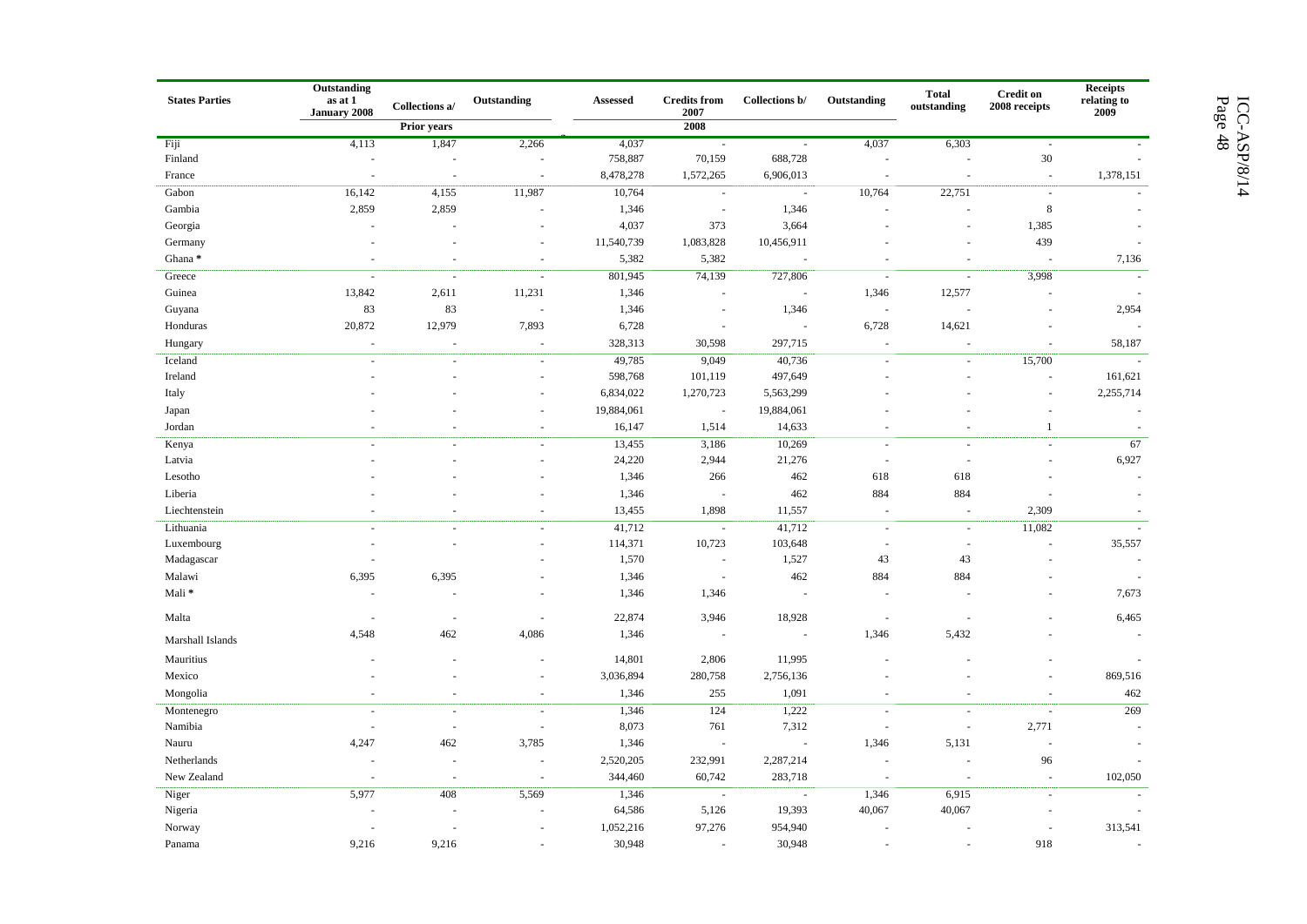| <b>States Parties</b>                    | Outstanding<br>as at 1<br>January 2008 | Collections a/     | Outstanding              | Assessed   | <b>Credits from</b><br>2007 | Collections b/ | Outstanding    | <b>Total</b><br>outstanding | <b>Credit on</b><br>2008 receipts | <b>Receipts</b><br>relating to<br>2009 |
|------------------------------------------|----------------------------------------|--------------------|--------------------------|------------|-----------------------------|----------------|----------------|-----------------------------|-----------------------------------|----------------------------------------|
|                                          |                                        | <b>Prior</b> years |                          |            | 2008                        |                |                |                             |                                   |                                        |
| Paraguay                                 | 2,101                                  | 2,101              |                          | 6,728      | $\sim$                      | 6,310          | 418            | 418                         | $\omega$                          |                                        |
| Peru                                     | 269,571                                | 150,597            | 118,974                  | 104,953    | $\sim$                      | $\overline{2}$ | 104,951        | 223,925                     | $\sim$                            |                                        |
| Poland                                   |                                        |                    |                          | 674,118    | 62,321                      | 611,797        |                |                             | 26                                |                                        |
| Portugal                                 |                                        |                    |                          | 709,102    | 66,474                      | 642,628        |                |                             | ä,                                | 217,031                                |
| Republic of Korea                        |                                        |                    |                          | 2,923,868  | 270,309                     | 2,653,559      |                |                             | 829,342                           |                                        |
| Romania                                  |                                        |                    |                          | 94,188     | 16,553                      | 77,635         |                |                             | ä,                                | 453                                    |
| Saint Kitts and Nevis                    |                                        |                    |                          | 1,346      | 124                         | 1,222          | ÷.             | $\sim$                      | ÷.                                |                                        |
| Saint Vincent and the<br>Grenadines      | 4,547                                  | 4,547              |                          | 1,346      | $\sim$                      | 428            | 918            | 918                         |                                   |                                        |
| Samoa                                    |                                        |                    |                          | 1,346      | 246                         | 1,098          | 2              | $\overline{c}$              | ÷,                                |                                        |
| San Marino                               |                                        |                    |                          | 4,037      | 765                         | 3,272          |                | $\sim$                      | 1,385                             |                                        |
| Senegal                                  |                                        |                    |                          | 5,382      | 590                         | 2,309          | 2,483          | 2,483                       | J.                                |                                        |
| Serbia                                   | ÷.                                     | $\sim$             | $\sim$                   | 28,256     | 2,649                       | 25,607         | $\sim$         | $\sim$                      | 142                               |                                        |
| Sierra Leone                             | 4,015                                  | 462                | 3,553                    | 1,346      | $\sim$                      | $\sim$         | 1,346          | 4,899                       | $\sim$                            |                                        |
| Slovakia                                 |                                        |                    |                          | 84,769     | 14,506                      | 70,263         | ÷,             | $\sim$                      | 23,551                            |                                        |
| Slovenia                                 |                                        |                    |                          | 129,172    | 12,100                      | 117,072        |                | $\sim$                      | 617                               |                                        |
| South Africa                             |                                        |                    |                          | 390,208    | 74,256                      | 315,952        | ÷              | $\sim$                      | 134,833                           |                                        |
| Spain                                    | 3,895,268                              | 3,895,268          | $\sim$                   | 3,993,577  | $\blacksquare$              | 3,993,577      | $\overline{a}$ | $\sim$                      | $\sim$                            | 1,163,661                              |
| Suriname                                 |                                        |                    |                          | 336        | $\sim$                      |                | 336            | 336                         | $\sim$                            |                                        |
| Sweden                                   |                                        |                    |                          | 1,441,079  | 263,721                     | 1,177,358      |                | $\sim$                      | 7,527                             |                                        |
| Switzerland                              |                                        |                    |                          | 1,636,182  | 151,264                     | 1,484,918      | ä,             | $\sim$                      | 62                                |                                        |
| Tajikistan                               | 2,507                                  | 2,507              |                          | 1,346      | $\sim$                      | 888            | 458            | 458                         | $\overline{a}$                    |                                        |
| The Former Yugoslav Rep.<br>of Macedonia |                                        |                    |                          | 6,728      |                             | 6,728          |                |                             | 4,003                             |                                        |
| Timor-Leste                              |                                        |                    |                          | 1,346      | 126                         | 1,220          |                |                             | 577                               |                                        |
| Trinidad and Tobago                      |                                        |                    |                          | 36,330     | 6,236                       | 30,094         |                |                             | 166                               |                                        |
| Uganda                                   | 3,555                                  | 3,555              |                          | 4,037      | $\sim$                      | 4,037          |                |                             | $\overline{\phantom{a}}$          | 232                                    |
| <b>United Kingdom</b>                    |                                        |                    |                          | 8,937,110  | 1,627,366                   | 7,309,744      |                |                             | ÷.                                | 2,829,237                              |
| United Republic of Tanzania              | $\sim$                                 | ÷,                 | $\overline{\phantom{a}}$ | 8,073      | 1,651                       | 6,422          |                | $\bar{a}$                   | 21                                | ÷.                                     |
| Uruguay                                  | 23,600                                 | 23,600             |                          | 36,330     | ÷,                          | 36,330         |                |                             | 41,782                            |                                        |
| Venezuela                                |                                        |                    |                          | 269,109    | 47,402                      | 221,707        |                | $\sim$                      | 11,515                            |                                        |
| Zambia                                   | 3,582                                  | 923                | 2,659                    | 1,346      |                             |                | 1,346          | 4,005                       |                                   |                                        |
| <b>Total</b> (108 States Parties)        | 8,148,529                              | 7,896,065          | 252,464                  | 90,382,100 | 9,146,876                   | 80,930,227     | 304,997        | 557,461                     | 2,513,057                         | 10,576,594                             |

*\* In 2008, credit on 2007 receipts reported for Benin, Ghana and Mali were respectively €3,362, €10,671 and €8,096. Only €1,346, €5,382 and €1,346 were reported in 2008 as collections*  against 2008 assessed contributions. The remaining amounts of respectively €2,016, €5,289 and €6,750 are included in the amounts for credit on 2008 receipts to be applied against future *years' contributions.*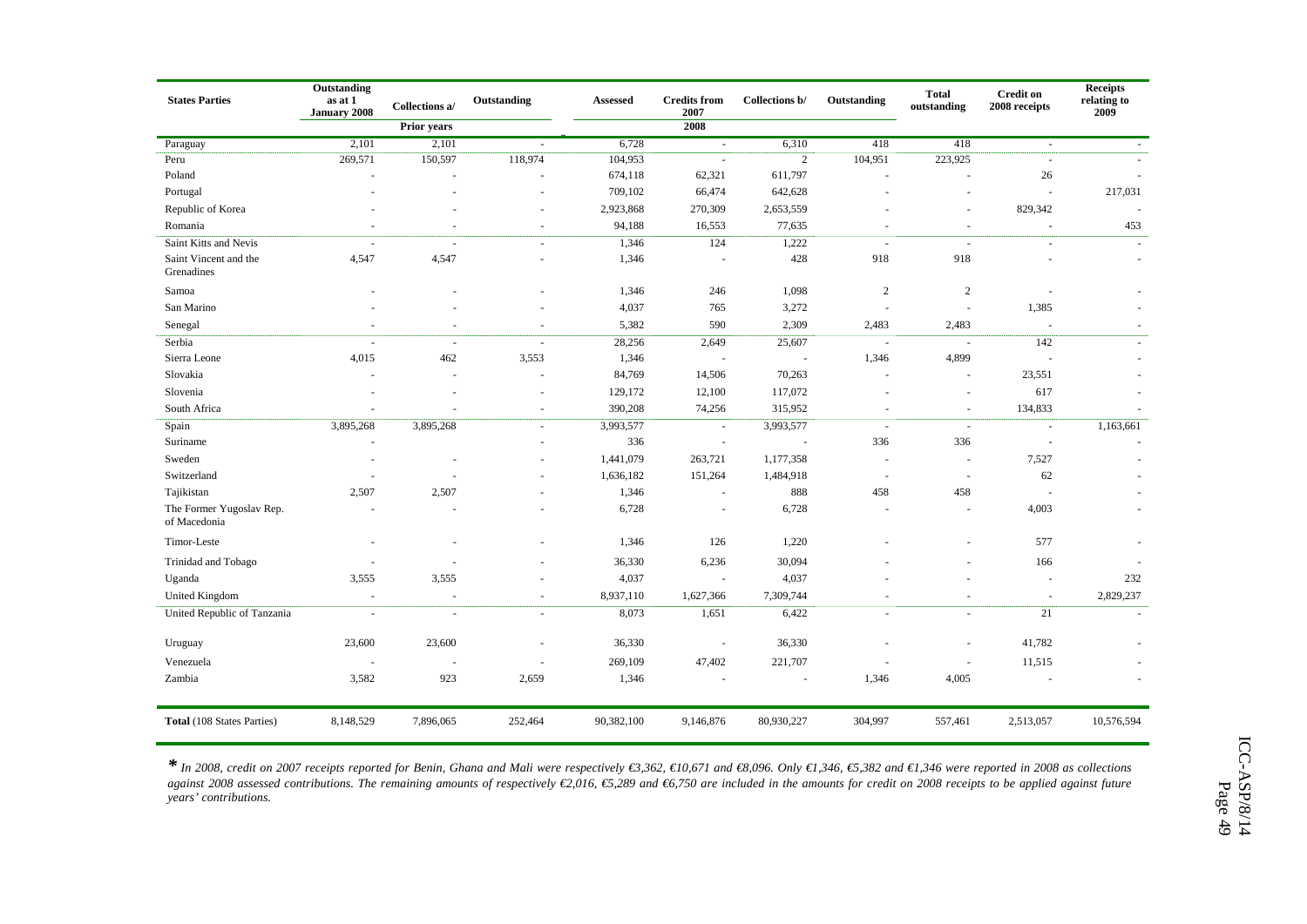| (in euros)                                      |           |           |
|-------------------------------------------------|-----------|-----------|
|                                                 | 2008      | 2007      |
| <b>Balance at beginning of financial period</b> | 7,386,629 | 6,606,176 |
| Receipts/(refunds)                              |           |           |
| Receipts from States Parties                    | 18,753    | 780,453   |
| Withdrawals                                     |           |           |
| <b>Balance as at 31 December</b>                | 7,405,382 | 7,386,629 |
|                                                 |           |           |
| <b>Established level</b>                        | 7,405,983 | 7,405,983 |
| Less: due from States Parties (Schedule 3)      | 601       | 19,354    |
| <b>Balance as at 31 December</b>                | 7,405,382 | 7,386,629 |

#### **International Criminal Court Status of Working Capital Fund as at 31 December 2008** *(in euros)*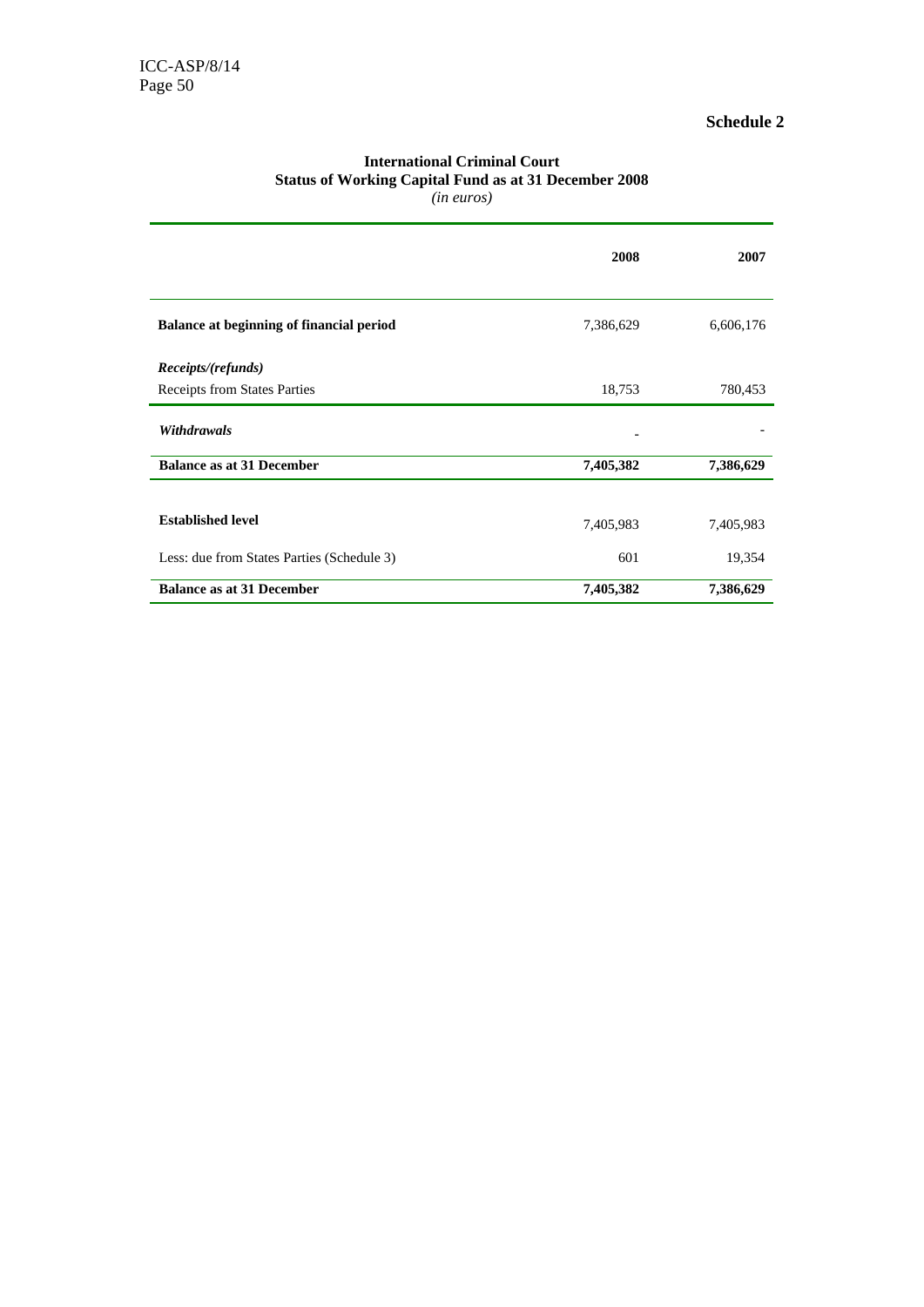#### **International Criminal Court Status of advances to the Working Capital Fund as at 31 December 2008**  *(in euros*)

| 110<br>Afghanistan<br>110<br>$\overline{\phantom{a}}$<br>661<br>661<br>Albania<br>882<br>882<br>Andorra<br>221<br>221<br>Antigua and Barbuda<br>Argentina<br>35,832<br>35,832<br>Australia<br>197,018<br>197,018<br>$\blacksquare$<br>97,794<br>97,794<br>Austria<br><b>Barbados</b><br>992<br>992<br>Belgium<br>121,496<br>121,496<br>Belize<br>110<br>110<br>111<br>111<br>Benin<br>÷,<br>Bolivia<br>661<br>661<br>661<br>661<br>Bosnia & Herzegovina<br>Botswana<br>1,544<br>1,544<br>96,580<br>96,580<br><b>Brazil</b><br>2,204<br>Bulgaria<br>2,204<br>$\overline{\phantom{a}}$<br>Burkina Faso<br>221<br>221<br>Burundi<br>110<br>110<br>Cambodia<br>111<br>111<br>328,216<br>Canada<br>328,216<br>Central African Republic<br>110<br>92<br>18<br>Chad<br>110<br>$\boldsymbol{0}$<br>110<br>Colombia<br>11,575<br>11,575<br>77<br>Comoros<br>110<br>33<br>Congo<br>110<br>110<br>Cook Islands<br>110<br>$\mathbf{0}$<br>110<br>Costa Rica<br>3,528<br>3,528<br>5,513<br>Croatia<br>5,513<br>4,851<br>4,851<br>Cyprus<br>Democratic Republic of the Congo<br>330<br>330<br>٠<br>Denmark<br>81,476<br>81,476<br>Djibouti<br>110<br>110<br>Dominica<br>110<br>110<br>Dominican Republic<br>2,646<br>2,646<br>2,315<br>2,315<br>Ecuador<br>Estonia<br>1,765<br>1,765<br>Fiji<br>331<br>331<br>Finland<br>62,182<br>62,182<br>France<br>694,686<br>694,686<br>Gabon<br>882<br>882<br>Gambia<br>110<br>110<br>$\overline{a}$<br>Georgia<br>330<br>330<br>945,614<br>945,614<br>Germany<br>Ghana<br>441<br>441<br>65,709<br>65,709<br>Greece<br>Guinea <sup>*</sup><br>110<br>$-15$<br>125<br>110<br>Guyana<br>110<br>Honduras<br>551<br>551<br>26,901<br>26,901<br>Hungary | <b>States Parties</b> | <b>Working Capital Fund</b> | <b>Cumulative payments</b> | Outstanding | <b>Receipts relating</b><br>to 2008 |
|----------------------------------------------------------------------------------------------------------------------------------------------------------------------------------------------------------------------------------------------------------------------------------------------------------------------------------------------------------------------------------------------------------------------------------------------------------------------------------------------------------------------------------------------------------------------------------------------------------------------------------------------------------------------------------------------------------------------------------------------------------------------------------------------------------------------------------------------------------------------------------------------------------------------------------------------------------------------------------------------------------------------------------------------------------------------------------------------------------------------------------------------------------------------------------------------------------------------------------------------------------------------------------------------------------------------------------------------------------------------------------------------------------------------------------------------------------------------------------------------------------------------------------------------------------------------------------------------------------------------------------------------------------------------------|-----------------------|-----------------------------|----------------------------|-------------|-------------------------------------|
|                                                                                                                                                                                                                                                                                                                                                                                                                                                                                                                                                                                                                                                                                                                                                                                                                                                                                                                                                                                                                                                                                                                                                                                                                                                                                                                                                                                                                                                                                                                                                                                                                                                                            |                       |                             |                            |             |                                     |
|                                                                                                                                                                                                                                                                                                                                                                                                                                                                                                                                                                                                                                                                                                                                                                                                                                                                                                                                                                                                                                                                                                                                                                                                                                                                                                                                                                                                                                                                                                                                                                                                                                                                            |                       |                             |                            |             |                                     |
|                                                                                                                                                                                                                                                                                                                                                                                                                                                                                                                                                                                                                                                                                                                                                                                                                                                                                                                                                                                                                                                                                                                                                                                                                                                                                                                                                                                                                                                                                                                                                                                                                                                                            |                       |                             |                            |             |                                     |
|                                                                                                                                                                                                                                                                                                                                                                                                                                                                                                                                                                                                                                                                                                                                                                                                                                                                                                                                                                                                                                                                                                                                                                                                                                                                                                                                                                                                                                                                                                                                                                                                                                                                            |                       |                             |                            |             |                                     |
|                                                                                                                                                                                                                                                                                                                                                                                                                                                                                                                                                                                                                                                                                                                                                                                                                                                                                                                                                                                                                                                                                                                                                                                                                                                                                                                                                                                                                                                                                                                                                                                                                                                                            |                       |                             |                            |             |                                     |
|                                                                                                                                                                                                                                                                                                                                                                                                                                                                                                                                                                                                                                                                                                                                                                                                                                                                                                                                                                                                                                                                                                                                                                                                                                                                                                                                                                                                                                                                                                                                                                                                                                                                            |                       |                             |                            |             |                                     |
|                                                                                                                                                                                                                                                                                                                                                                                                                                                                                                                                                                                                                                                                                                                                                                                                                                                                                                                                                                                                                                                                                                                                                                                                                                                                                                                                                                                                                                                                                                                                                                                                                                                                            |                       |                             |                            |             |                                     |
|                                                                                                                                                                                                                                                                                                                                                                                                                                                                                                                                                                                                                                                                                                                                                                                                                                                                                                                                                                                                                                                                                                                                                                                                                                                                                                                                                                                                                                                                                                                                                                                                                                                                            |                       |                             |                            |             |                                     |
|                                                                                                                                                                                                                                                                                                                                                                                                                                                                                                                                                                                                                                                                                                                                                                                                                                                                                                                                                                                                                                                                                                                                                                                                                                                                                                                                                                                                                                                                                                                                                                                                                                                                            |                       |                             |                            |             |                                     |
|                                                                                                                                                                                                                                                                                                                                                                                                                                                                                                                                                                                                                                                                                                                                                                                                                                                                                                                                                                                                                                                                                                                                                                                                                                                                                                                                                                                                                                                                                                                                                                                                                                                                            |                       |                             |                            |             |                                     |
|                                                                                                                                                                                                                                                                                                                                                                                                                                                                                                                                                                                                                                                                                                                                                                                                                                                                                                                                                                                                                                                                                                                                                                                                                                                                                                                                                                                                                                                                                                                                                                                                                                                                            |                       |                             |                            |             |                                     |
|                                                                                                                                                                                                                                                                                                                                                                                                                                                                                                                                                                                                                                                                                                                                                                                                                                                                                                                                                                                                                                                                                                                                                                                                                                                                                                                                                                                                                                                                                                                                                                                                                                                                            |                       |                             |                            |             |                                     |
|                                                                                                                                                                                                                                                                                                                                                                                                                                                                                                                                                                                                                                                                                                                                                                                                                                                                                                                                                                                                                                                                                                                                                                                                                                                                                                                                                                                                                                                                                                                                                                                                                                                                            |                       |                             |                            |             |                                     |
|                                                                                                                                                                                                                                                                                                                                                                                                                                                                                                                                                                                                                                                                                                                                                                                                                                                                                                                                                                                                                                                                                                                                                                                                                                                                                                                                                                                                                                                                                                                                                                                                                                                                            |                       |                             |                            |             |                                     |
|                                                                                                                                                                                                                                                                                                                                                                                                                                                                                                                                                                                                                                                                                                                                                                                                                                                                                                                                                                                                                                                                                                                                                                                                                                                                                                                                                                                                                                                                                                                                                                                                                                                                            |                       |                             |                            |             |                                     |
|                                                                                                                                                                                                                                                                                                                                                                                                                                                                                                                                                                                                                                                                                                                                                                                                                                                                                                                                                                                                                                                                                                                                                                                                                                                                                                                                                                                                                                                                                                                                                                                                                                                                            |                       |                             |                            |             |                                     |
|                                                                                                                                                                                                                                                                                                                                                                                                                                                                                                                                                                                                                                                                                                                                                                                                                                                                                                                                                                                                                                                                                                                                                                                                                                                                                                                                                                                                                                                                                                                                                                                                                                                                            |                       |                             |                            |             |                                     |
|                                                                                                                                                                                                                                                                                                                                                                                                                                                                                                                                                                                                                                                                                                                                                                                                                                                                                                                                                                                                                                                                                                                                                                                                                                                                                                                                                                                                                                                                                                                                                                                                                                                                            |                       |                             |                            |             |                                     |
|                                                                                                                                                                                                                                                                                                                                                                                                                                                                                                                                                                                                                                                                                                                                                                                                                                                                                                                                                                                                                                                                                                                                                                                                                                                                                                                                                                                                                                                                                                                                                                                                                                                                            |                       |                             |                            |             |                                     |
|                                                                                                                                                                                                                                                                                                                                                                                                                                                                                                                                                                                                                                                                                                                                                                                                                                                                                                                                                                                                                                                                                                                                                                                                                                                                                                                                                                                                                                                                                                                                                                                                                                                                            |                       |                             |                            |             |                                     |
|                                                                                                                                                                                                                                                                                                                                                                                                                                                                                                                                                                                                                                                                                                                                                                                                                                                                                                                                                                                                                                                                                                                                                                                                                                                                                                                                                                                                                                                                                                                                                                                                                                                                            |                       |                             |                            |             |                                     |
|                                                                                                                                                                                                                                                                                                                                                                                                                                                                                                                                                                                                                                                                                                                                                                                                                                                                                                                                                                                                                                                                                                                                                                                                                                                                                                                                                                                                                                                                                                                                                                                                                                                                            |                       |                             |                            |             |                                     |
|                                                                                                                                                                                                                                                                                                                                                                                                                                                                                                                                                                                                                                                                                                                                                                                                                                                                                                                                                                                                                                                                                                                                                                                                                                                                                                                                                                                                                                                                                                                                                                                                                                                                            |                       |                             |                            |             |                                     |
|                                                                                                                                                                                                                                                                                                                                                                                                                                                                                                                                                                                                                                                                                                                                                                                                                                                                                                                                                                                                                                                                                                                                                                                                                                                                                                                                                                                                                                                                                                                                                                                                                                                                            |                       |                             |                            |             |                                     |
|                                                                                                                                                                                                                                                                                                                                                                                                                                                                                                                                                                                                                                                                                                                                                                                                                                                                                                                                                                                                                                                                                                                                                                                                                                                                                                                                                                                                                                                                                                                                                                                                                                                                            |                       |                             |                            |             |                                     |
|                                                                                                                                                                                                                                                                                                                                                                                                                                                                                                                                                                                                                                                                                                                                                                                                                                                                                                                                                                                                                                                                                                                                                                                                                                                                                                                                                                                                                                                                                                                                                                                                                                                                            |                       |                             |                            |             |                                     |
|                                                                                                                                                                                                                                                                                                                                                                                                                                                                                                                                                                                                                                                                                                                                                                                                                                                                                                                                                                                                                                                                                                                                                                                                                                                                                                                                                                                                                                                                                                                                                                                                                                                                            |                       |                             |                            |             |                                     |
|                                                                                                                                                                                                                                                                                                                                                                                                                                                                                                                                                                                                                                                                                                                                                                                                                                                                                                                                                                                                                                                                                                                                                                                                                                                                                                                                                                                                                                                                                                                                                                                                                                                                            |                       |                             |                            |             |                                     |
|                                                                                                                                                                                                                                                                                                                                                                                                                                                                                                                                                                                                                                                                                                                                                                                                                                                                                                                                                                                                                                                                                                                                                                                                                                                                                                                                                                                                                                                                                                                                                                                                                                                                            |                       |                             |                            |             |                                     |
|                                                                                                                                                                                                                                                                                                                                                                                                                                                                                                                                                                                                                                                                                                                                                                                                                                                                                                                                                                                                                                                                                                                                                                                                                                                                                                                                                                                                                                                                                                                                                                                                                                                                            |                       |                             |                            |             |                                     |
|                                                                                                                                                                                                                                                                                                                                                                                                                                                                                                                                                                                                                                                                                                                                                                                                                                                                                                                                                                                                                                                                                                                                                                                                                                                                                                                                                                                                                                                                                                                                                                                                                                                                            |                       |                             |                            |             |                                     |
|                                                                                                                                                                                                                                                                                                                                                                                                                                                                                                                                                                                                                                                                                                                                                                                                                                                                                                                                                                                                                                                                                                                                                                                                                                                                                                                                                                                                                                                                                                                                                                                                                                                                            |                       |                             |                            |             |                                     |
|                                                                                                                                                                                                                                                                                                                                                                                                                                                                                                                                                                                                                                                                                                                                                                                                                                                                                                                                                                                                                                                                                                                                                                                                                                                                                                                                                                                                                                                                                                                                                                                                                                                                            |                       |                             |                            |             |                                     |
|                                                                                                                                                                                                                                                                                                                                                                                                                                                                                                                                                                                                                                                                                                                                                                                                                                                                                                                                                                                                                                                                                                                                                                                                                                                                                                                                                                                                                                                                                                                                                                                                                                                                            |                       |                             |                            |             |                                     |
|                                                                                                                                                                                                                                                                                                                                                                                                                                                                                                                                                                                                                                                                                                                                                                                                                                                                                                                                                                                                                                                                                                                                                                                                                                                                                                                                                                                                                                                                                                                                                                                                                                                                            |                       |                             |                            |             |                                     |
|                                                                                                                                                                                                                                                                                                                                                                                                                                                                                                                                                                                                                                                                                                                                                                                                                                                                                                                                                                                                                                                                                                                                                                                                                                                                                                                                                                                                                                                                                                                                                                                                                                                                            |                       |                             |                            |             |                                     |
|                                                                                                                                                                                                                                                                                                                                                                                                                                                                                                                                                                                                                                                                                                                                                                                                                                                                                                                                                                                                                                                                                                                                                                                                                                                                                                                                                                                                                                                                                                                                                                                                                                                                            |                       |                             |                            |             |                                     |
|                                                                                                                                                                                                                                                                                                                                                                                                                                                                                                                                                                                                                                                                                                                                                                                                                                                                                                                                                                                                                                                                                                                                                                                                                                                                                                                                                                                                                                                                                                                                                                                                                                                                            |                       |                             |                            |             |                                     |
|                                                                                                                                                                                                                                                                                                                                                                                                                                                                                                                                                                                                                                                                                                                                                                                                                                                                                                                                                                                                                                                                                                                                                                                                                                                                                                                                                                                                                                                                                                                                                                                                                                                                            |                       |                             |                            |             |                                     |
|                                                                                                                                                                                                                                                                                                                                                                                                                                                                                                                                                                                                                                                                                                                                                                                                                                                                                                                                                                                                                                                                                                                                                                                                                                                                                                                                                                                                                                                                                                                                                                                                                                                                            |                       |                             |                            |             |                                     |
|                                                                                                                                                                                                                                                                                                                                                                                                                                                                                                                                                                                                                                                                                                                                                                                                                                                                                                                                                                                                                                                                                                                                                                                                                                                                                                                                                                                                                                                                                                                                                                                                                                                                            |                       |                             |                            |             |                                     |
|                                                                                                                                                                                                                                                                                                                                                                                                                                                                                                                                                                                                                                                                                                                                                                                                                                                                                                                                                                                                                                                                                                                                                                                                                                                                                                                                                                                                                                                                                                                                                                                                                                                                            |                       |                             |                            |             |                                     |
|                                                                                                                                                                                                                                                                                                                                                                                                                                                                                                                                                                                                                                                                                                                                                                                                                                                                                                                                                                                                                                                                                                                                                                                                                                                                                                                                                                                                                                                                                                                                                                                                                                                                            |                       |                             |                            |             |                                     |
|                                                                                                                                                                                                                                                                                                                                                                                                                                                                                                                                                                                                                                                                                                                                                                                                                                                                                                                                                                                                                                                                                                                                                                                                                                                                                                                                                                                                                                                                                                                                                                                                                                                                            |                       |                             |                            |             |                                     |
|                                                                                                                                                                                                                                                                                                                                                                                                                                                                                                                                                                                                                                                                                                                                                                                                                                                                                                                                                                                                                                                                                                                                                                                                                                                                                                                                                                                                                                                                                                                                                                                                                                                                            |                       |                             |                            |             |                                     |
|                                                                                                                                                                                                                                                                                                                                                                                                                                                                                                                                                                                                                                                                                                                                                                                                                                                                                                                                                                                                                                                                                                                                                                                                                                                                                                                                                                                                                                                                                                                                                                                                                                                                            |                       |                             |                            |             |                                     |
|                                                                                                                                                                                                                                                                                                                                                                                                                                                                                                                                                                                                                                                                                                                                                                                                                                                                                                                                                                                                                                                                                                                                                                                                                                                                                                                                                                                                                                                                                                                                                                                                                                                                            |                       |                             |                            |             |                                     |
|                                                                                                                                                                                                                                                                                                                                                                                                                                                                                                                                                                                                                                                                                                                                                                                                                                                                                                                                                                                                                                                                                                                                                                                                                                                                                                                                                                                                                                                                                                                                                                                                                                                                            |                       |                             |                            |             |                                     |
|                                                                                                                                                                                                                                                                                                                                                                                                                                                                                                                                                                                                                                                                                                                                                                                                                                                                                                                                                                                                                                                                                                                                                                                                                                                                                                                                                                                                                                                                                                                                                                                                                                                                            |                       |                             |                            |             |                                     |
|                                                                                                                                                                                                                                                                                                                                                                                                                                                                                                                                                                                                                                                                                                                                                                                                                                                                                                                                                                                                                                                                                                                                                                                                                                                                                                                                                                                                                                                                                                                                                                                                                                                                            |                       |                             |                            |             |                                     |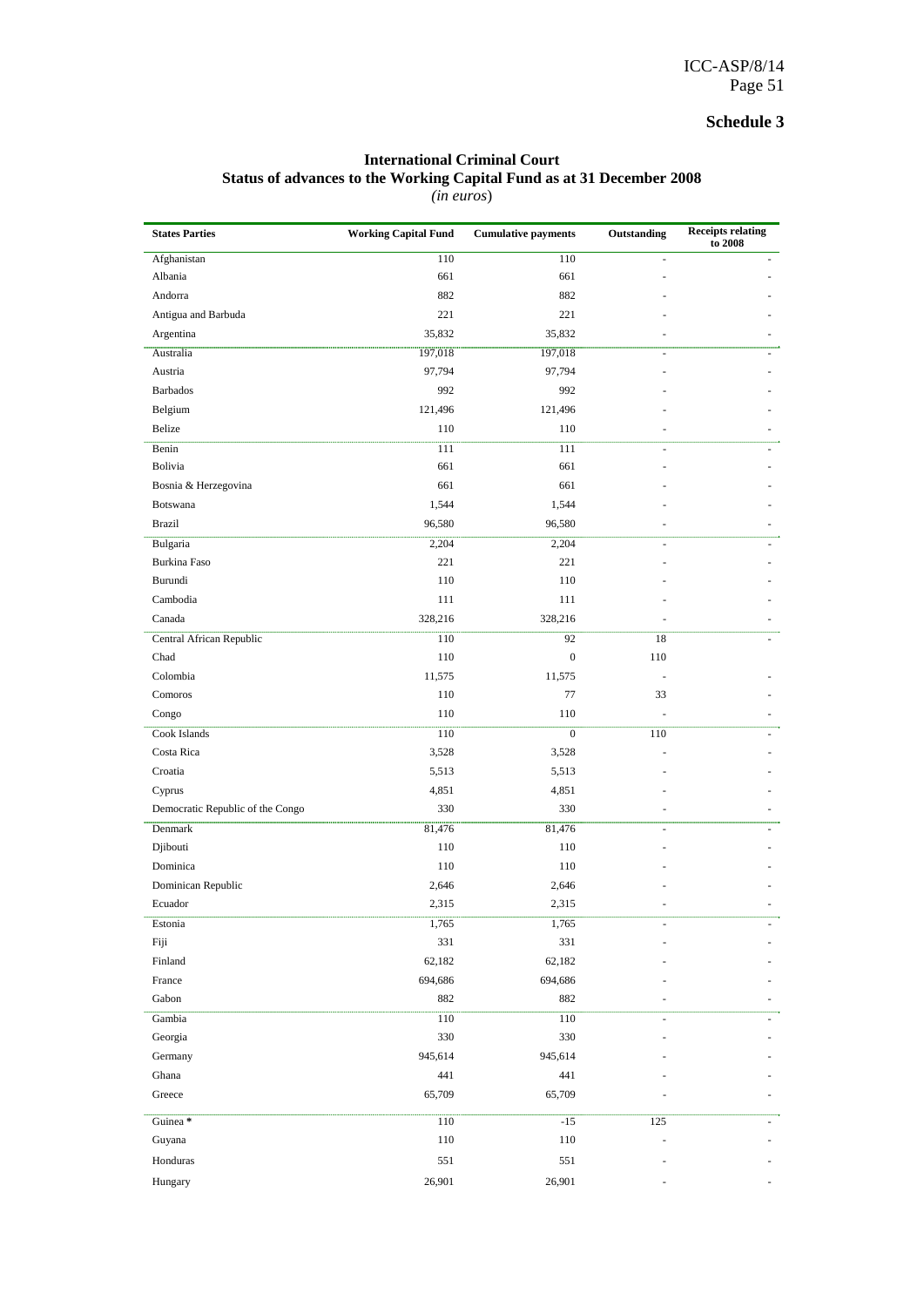#### ICC-ASP/8/14 Page 52

| <b>States Parties</b>            | <b>Working Capital Fund</b> | <b>Cumulative payments</b> | Outstanding              | <b>Receipts relating</b><br>to 2008 |  |
|----------------------------------|-----------------------------|----------------------------|--------------------------|-------------------------------------|--|
| Iceland                          | 4,080                       | 4,080                      |                          |                                     |  |
| Ireland                          | 49,061                      | 49,061                     |                          |                                     |  |
| Italy                            | 559,960                     | 559,960                    |                          |                                     |  |
| Japan                            | 1,629,316                   | 1,629,316                  |                          |                                     |  |
| Jordan                           | 1,323                       | 1,323                      |                          |                                     |  |
| Kenya                            | 1,103                       | 1,103                      |                          |                                     |  |
| Latvia                           | 1,985                       | 1,985                      | ÷,                       |                                     |  |
| Lesotho                          | 110                         | 110                        |                          |                                     |  |
| Liberia                          | 110                         | 110                        |                          |                                     |  |
| Liechtenstein                    | 1,103                       | 1,103                      |                          |                                     |  |
| Lithuania                        | 3,418                       | 3,418                      |                          |                                     |  |
| Luxembourg                       | 9,371                       | 9,371                      | $\overline{\phantom{a}}$ |                                     |  |
| Madagascar                       | 221                         | 221                        |                          |                                     |  |
| Malawi                           | 110                         | 110                        |                          |                                     |  |
| Mali                             | 111                         | 111                        |                          |                                     |  |
| Malta                            | 1,875                       | 1,875                      |                          |                                     |  |
| Marshall Islands                 | 110                         | 92                         | 18                       | $\overline{\phantom{a}}$            |  |
| Mauritius                        | 1,213                       | 1,213                      |                          |                                     |  |
| Mexico                           | 248,835                     | 248,835                    |                          |                                     |  |
| Mongolia                         | 110                         | 110                        |                          |                                     |  |
| Montenegro                       | 110                         | 110                        |                          |                                     |  |
| Namibia                          | 662                         | 662                        | $\blacksquare$           |                                     |  |
| Nauru                            | 110                         | 92                         | 18                       |                                     |  |
| Netherlands                      | 206,499                     | 206,499                    |                          |                                     |  |
| New Zealand                      | 28,224                      | 28,224                     |                          |                                     |  |
| Niger                            | 110                         | 69                         | 41                       |                                     |  |
| Nigeria                          | 5,293                       | 5,293                      |                          |                                     |  |
| Norway                           | 86,216                      | 86,216                     |                          |                                     |  |
| Panama                           | 2,536                       | 2,536                      |                          |                                     |  |
| Paraguay                         | 551                         | 551                        |                          |                                     |  |
| Peru                             | 8,599                       | 8,599                      |                          |                                     |  |
| Poland                           | 55,235                      | 55,235                     |                          |                                     |  |
| Portugal                         | 58,103                      | 58,103                     |                          |                                     |  |
| Republic of Korea                | 239,576                     | 239,576                    |                          |                                     |  |
| Romania                          | 7,717                       | 7,717                      |                          |                                     |  |
| Saint Kitts and Nevis            | 110                         | 110                        |                          |                                     |  |
| Saint Vincent and the Grenadines | 110                         | 110                        |                          |                                     |  |
| Samoa                            | 110                         | 110                        |                          |                                     |  |
| San Marino                       | 331                         | 331                        |                          |                                     |  |
| Senegal                          | 440                         | 440                        |                          |                                     |  |
|                                  |                             |                            |                          |                                     |  |
| Serbia                           | 2,315                       | 2,315                      |                          |                                     |  |
| Sierra Leone                     | 110                         | 92                         | 18                       |                                     |  |
| Slovakia                         | 6,945                       | 6,945                      |                          |                                     |  |
| Slovenia                         | 10,583                      | 10,583                     |                          |                                     |  |
| South Africa                     | 31,973                      | 31,973                     |                          |                                     |  |
| Spain                            | 327,223                     | 327,223                    |                          |                                     |  |
| Suriname                         | 110                         | $\boldsymbol{0}$           | 110                      |                                     |  |
| Sweden                           | 118,079                     | 118,079                    |                          |                                     |  |
| Switzerland<br>Tajikistan        | 134,065<br>110              | 134,065<br>110             |                          |                                     |  |
| The Former Yugoslav Rep. of      | 552                         | 552                        |                          |                                     |  |
| Macedonia                        |                             |                            |                          |                                     |  |
| Timor-Leste                      | 110                         | 110                        |                          |                                     |  |
| Trinidad and Tobago              | 2,977                       | 2,977                      |                          |                                     |  |
| Uganda                           | 331                         | 331                        |                          |                                     |  |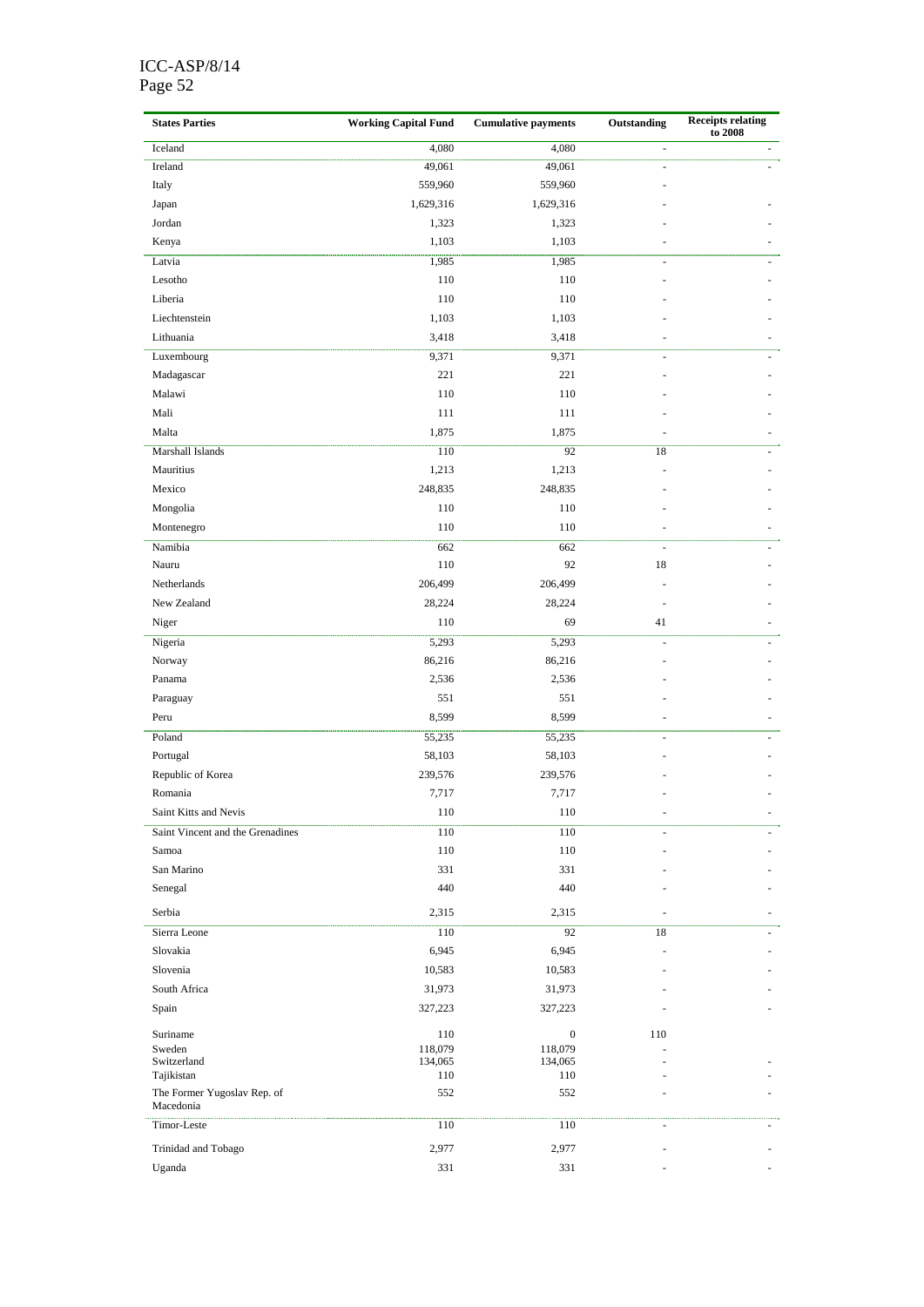| <b>States Parties</b>             | <b>Working Capital Fund</b> | <b>Cumulative payments</b> | Outstanding | <b>Receipts relating</b><br>to 2008 |
|-----------------------------------|-----------------------------|----------------------------|-------------|-------------------------------------|
| United Kingdom                    | 732.282                     | 732.282                    |             |                                     |
| United Republic of Tanzania       | 662                         | 662                        |             |                                     |
| Uruguay                           | 2.977                       | 2.977                      | -           |                                     |
| Venezuela                         | 22,050                      | 22,050                     |             |                                     |
| Zambia                            | 111                         | 111                        | -           | -                                   |
| <b>Total</b> (108 States Parties) | 7,405.983                   | 7.405.382                  | 601         |                                     |

*\*the negative amount for the cumulative payments for Guinea is caused by the refund of the WCF portion of the cash surplus for 2005, being €290; this decreased the total assessed WCF for Guinea from €400 to €110.*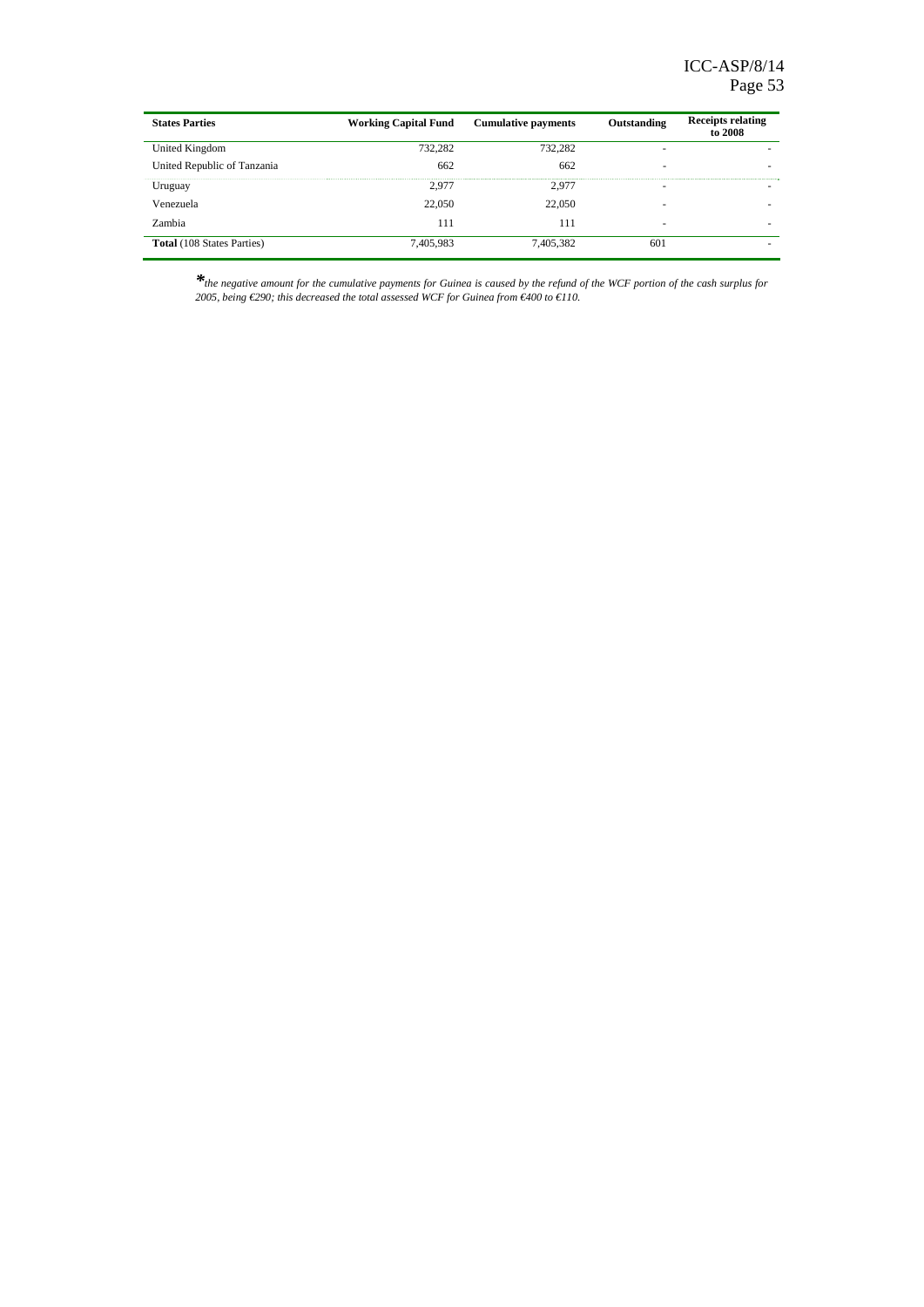|                                                             | 2008       | (re-stated) 2007 |
|-------------------------------------------------------------|------------|------------------|
| <b>Current</b> year                                         |            |                  |
| <b>Credits</b>                                              |            |                  |
| Receipts of assessed contributions                          | 90,077,103 | 83,020,863       |
| Miscellaneous income                                        | 4,875,171  | 3,308,350        |
|                                                             | 94,952,274 | 86,329,213       |
| <b>Charges</b>                                              |            |                  |
| Disbursed expenditures                                      | 73,712,446 | 61,608,565       |
| Unliquidated obligations                                    | 8,999,929  | 10,913,607       |
| Provision for pension liabilities                           |            | 3,423,734        |
| Provision for US Tax liability                              | 73,945     |                  |
| Provision for ILO cases                                     | 34,947     | 73,711           |
| Provision for Repatriation Grant Accrual                    | 838,414    | 1,443,966        |
|                                                             | 83,659,681 | 77,463,583       |
| Provisional cash surplus/(deficit)                          | 11,292,593 | 8,865,630        |
| Contributions receivable                                    | 304,997    | 5,850,937        |
| Excess/(shortfall) of income over expenditure (Statement I) | 11,597,590 | 14,716,567       |
| Disposition of prior year's provisional surplus/(deficit)   |            |                  |
| Prior year's provisional surplus/(deficit)                  | 8,865,630  | 10,612,832       |
| Plus: Receipt of prior periods' assessed contributions      | 7,896,065  | 9,671,584        |
| Savings on, or cancellation of, prior periods' obligations  | 2,433,169  | 2,932,636        |
| Prior year's cash surplus/(deficit)                         | 19,194,864 | 23,217,052       |
|                                                             |            |                  |

#### **International Criminal Court Status of cash surplus as at 31 December 2008** *(in euros)*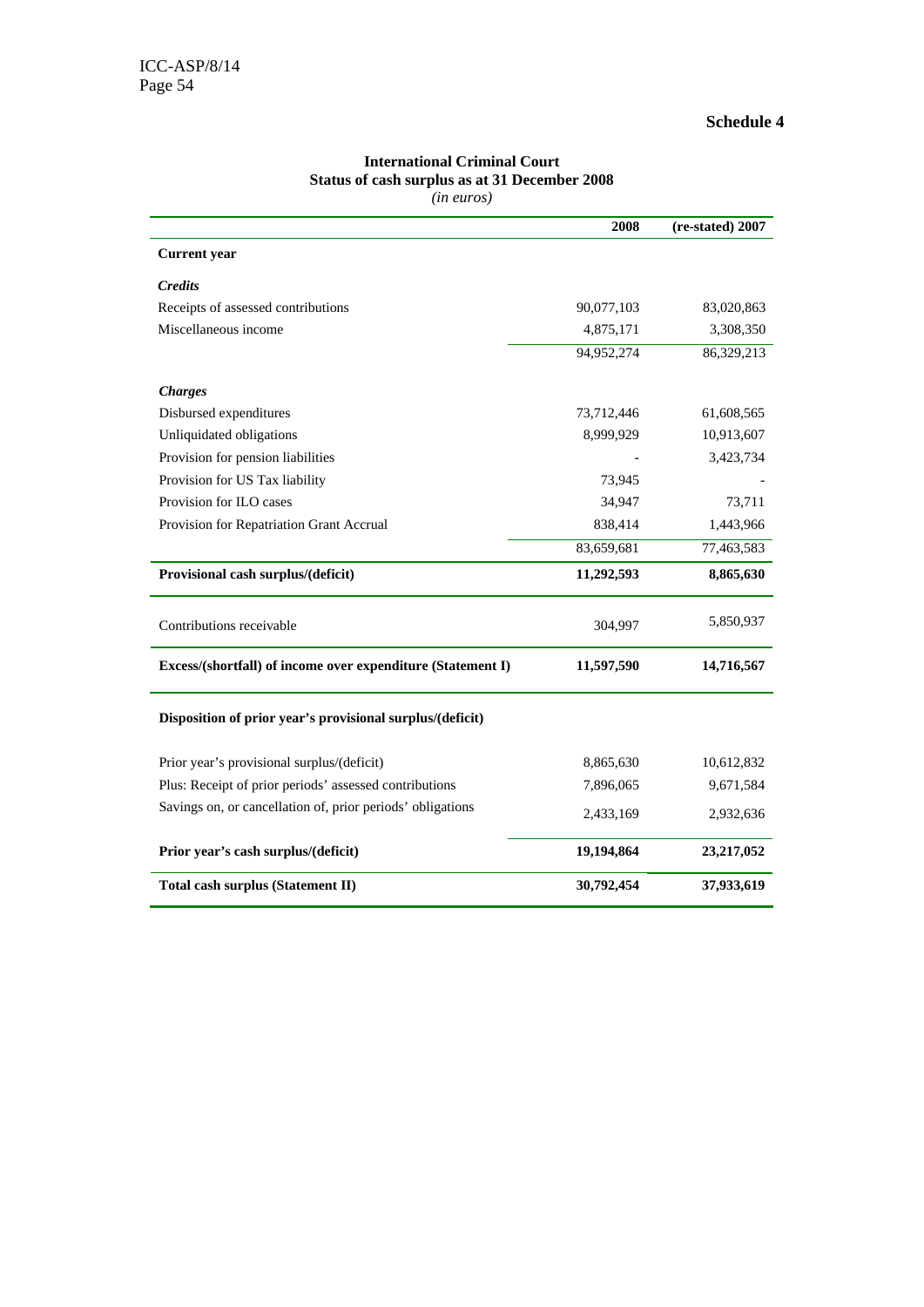#### **International Criminal Court Shares of States Parties in the 2007 cash surplus**  (*in euros*)

| <b>States Parties</b>            | <b>States Parties</b><br>to the Rome<br><b>Statute since</b> | 2007 Scale of<br>assessment | <b>Surplus</b> |
|----------------------------------|--------------------------------------------------------------|-----------------------------|----------------|
| Afghanistan                      | May-03                                                       | 0.00180                     | 346            |
| Albania                          | Apr- $03$                                                    | 0.01082                     | 2,077          |
| Andorra                          | $Dec-02$                                                     | 0.01443                     | 2,770          |
| Antigua and Barbuda              | $Dec-02$                                                     | 0.00361                     | 693            |
| Argentina                        | $Dec-02$                                                     | 0.58621                     | 112,522        |
| Australia                        | Dec-02                                                       | 3.22323                     | 618,695        |
| Austria                          | $Dec-02$                                                     | 1.59989                     | 307,097        |
| <b>Barbados</b>                  | Mar-03                                                       | 0.01623                     | 3,116          |
| Belgium                          | $Dec-02$                                                     | 1.98769                     | 381,534        |
| <b>Belize</b>                    | $Dec-02$                                                     | 0.00180                     | 346            |
| Benin                            | $Dec-02$                                                     | 0.00180                     | 346            |
| Bolivia                          | $Dec-02$                                                     | 0.01082                     | 2,077          |
| Bosnia & Herzegovina             | $Dec-02$                                                     | 0.01082                     | 2,077          |
| Botswana                         | $Dec-02$                                                     | 0.02525                     | 4,847          |
| Brazil                           | $Dec-02$                                                     | 1.58005                     | 303,289        |
| Bulgaria                         | $Dec-02$                                                     | 0.03607                     | 6,924          |
| <b>Burkina Faso</b>              | Jul-04                                                       | 0.00361                     | 693            |
| Burundi                          | Dec-04                                                       | 0.00180                     | 346            |
| Cambodia                         | $Dec-02$                                                     | 0.00180                     | 346            |
| Canada                           | $Dec-02$                                                     | 5.36965                     | 1,030,696      |
| Central African Republic         | $Dec-02$                                                     | 0.00180                     | 346            |
| Chad                             | $Jan-07$                                                     | 0.00180                     | 346            |
| Colombia                         | $Dec-02$                                                     | 0.18939                     | 36,353         |
| Comoros                          | $Nov-06$                                                     | 0.00180                     | 346            |
| Congo                            | Aug-04                                                       | 0.00180                     | 346            |
| Costa Rica                       | $Dec-02$                                                     | 0.05772                     | 11,079         |
| Croatia                          | $Dec-02$                                                     | 0.09019                     | 17,311         |
| Cyprus                           | $Dec-02$                                                     | 0.07936                     | 15,234         |
| Democratic Republic of the Congo | $Dec-02$                                                     | 0.00541                     | 1,039          |
| Denmark                          | $Dec-02$                                                     | 1.33294                     | 255,857        |
| Djibouti                         | Feb-03                                                       | 0.00180                     | 346            |
| Dominica                         | $Dec-02$                                                     | 0.00180                     | 346            |
| Dominican Republic               | Aug-05                                                       | 0.04329                     | 8,309          |
| Ecuador                          | Dec-02                                                       | 0.03788                     | 7,271          |
| Estonia                          | $Dec-02$                                                     | 0.02886                     | 5,540          |
| Fiji                             | $Dec-02$                                                     | 0.00541                     | 1,039          |
| Finland                          | $Dec-02$                                                     | 1.01729                     | 195,268        |
| France                           | $Dec-02$                                                     | 11.36518                    | 2,181,531      |
| Gabon                            | $Dec-02$                                                     | 0.01443                     | 2,770          |
| Gambia                           | $Dec-02$                                                     | 0.00180                     | 346            |
| Georgia                          | $Dec-02$                                                     | 0.00541                     | 1,039          |
| Germany                          | $Dec-02$                                                     | 15.47042                    | 2,969,527      |
| Ghana                            | $Dec-02$                                                     | 0.00721                     | 1,385          |
| Greece                           | $Dec-02$                                                     | 1.07501                     | 206,347        |
| Guinea                           | $Dec-02$                                                     | 0.00180                     | 346            |
| Guyana                           | $Dec-04$                                                     | 0.00180                     | 346            |
| Honduras                         | $Dec-02$                                                     | 0.00902                     | 1,731          |
| Hungary                          | $Dec-02$                                                     | 0.44011                     | 84,478         |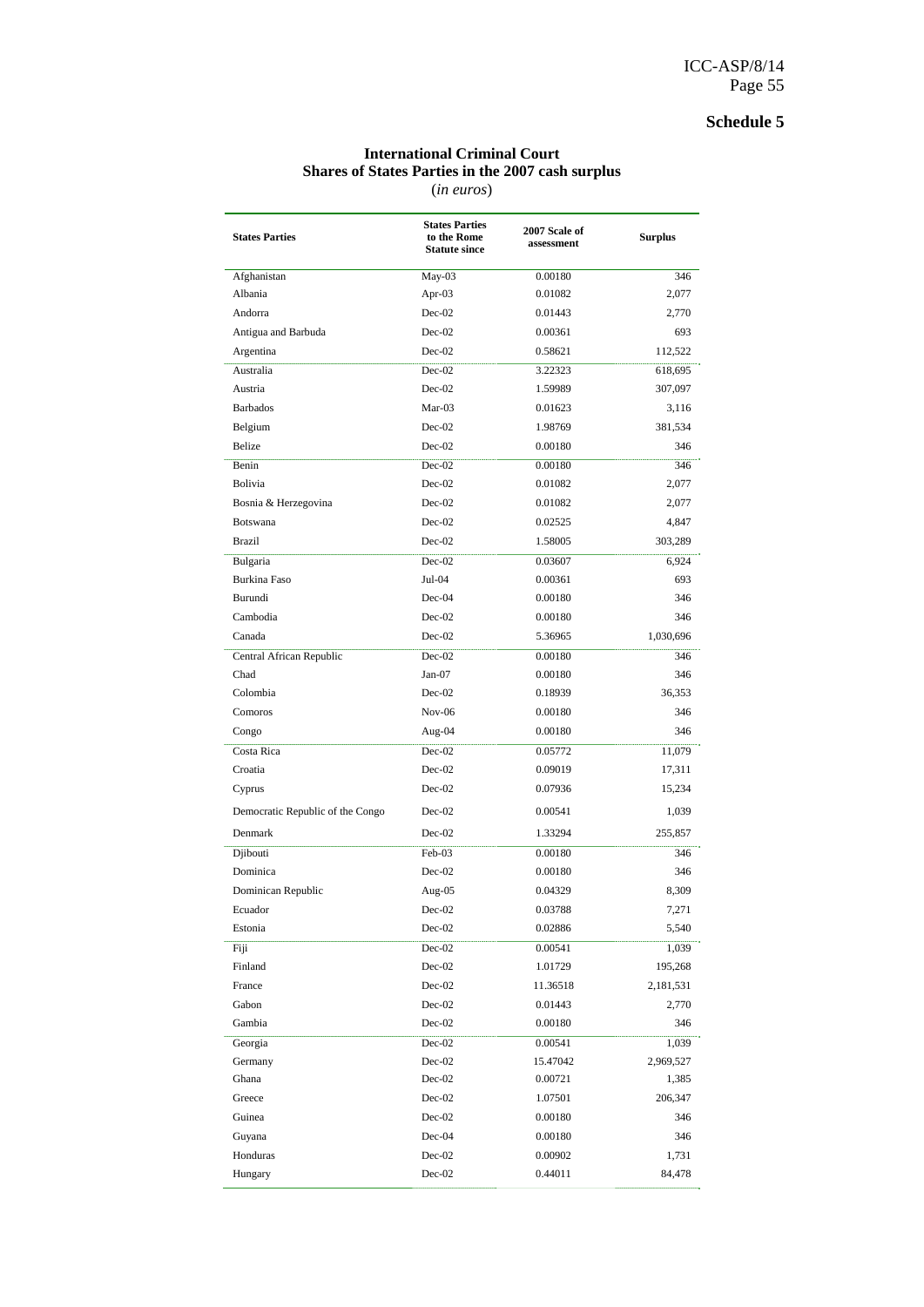| <b>States Parties</b>                    | <b>States Parties</b><br>to the Rome<br><b>Statute since</b> | 2007 Scale of<br>assessment | <b>Surplus</b> |
|------------------------------------------|--------------------------------------------------------------|-----------------------------|----------------|
| Iceland                                  | $Dec-02$                                                     | 0.06674                     | 12,810         |
| Ireland                                  | $Dec-02$                                                     | 0.80265                     | 154,068        |
| Italy                                    | $Dec-02$                                                     | 9.16105                     | 1,758,450      |
| Japan                                    | $Oct-07$                                                     | 5.50000                     | 1,055,718      |
| Jordan                                   | $Dec-02$                                                     | 0.02164                     | 4,155          |
| Kenya                                    | $Jun-05$                                                     | 0.01804                     | 3,462          |
| Latvia                                   | $Dec-02$                                                     | 0.03247                     | 6,232          |
| Lesotho                                  | $Dec-02$                                                     | 0.00180                     | 346            |
| Liberia                                  | $Dec-04$                                                     | 0.00180                     | 346            |
| Liechtenstein                            | $Dec-02$                                                     | 0.01804                     | 3,462          |
| Lithuania                                | $Dec-02$                                                     | 0.05592                     | 10,733         |
| Luxembourg                               | $Dec-02$                                                     | 0.15332                     | 29,429         |
| Malawi                                   | $Dec-02$                                                     | 0.00180                     | 346            |
| Mali                                     | $Dec-02$                                                     | 0.00180                     | 346            |
| Malta                                    | $Dec-02$                                                     | 0.03066                     | 5.886          |
| Marshall Islands                         | $Dec-02$                                                     | 0.00180                     | 346            |
| Mauritius                                | $Dec-02$                                                     | 0.01984                     | 3,809          |
| Mexico                                   | $Jan-06$                                                     | 4.07097                     | 781,418        |
| Mongolia                                 | $Dec-02$                                                     | 0.00180                     | 346            |
| Montenegro                               | $Jun-06$                                                     | 0.00180                     | 346            |
| Namibia                                  | $Dec-02$                                                     | 0.01082                     | 2,077          |
| Nauru                                    | $Dec-02$                                                     | 0.00180                     | 346            |
| Netherlands                              | $Dec-02$                                                     | 3.37835                     | 648,470        |
| New Zealand                              | $Dec-02$                                                     | 0.46175                     | 88,632         |
| Niger                                    | $Dec-02$                                                     | 0.00180                     | 346            |
| Nigeria                                  | $Dec-02$                                                     | 0.08658                     | 16,619         |
| Norway                                   | $Dec-02$                                                     | 1.41050                     | 270,744        |
| Panama                                   | $Dec-02$                                                     | 0.04149                     | 7,963          |
| Paraguay                                 | $Dec-02$                                                     | 0.00902                     | 1,731          |
| Peru                                     | $Dec-02$                                                     | 0.14069                     | 27,005         |
| Poland                                   | $Dec-02$                                                     | 0.90366                     | 173,456        |
| Portugal                                 | $Dec-02$                                                     | 0.95056                     | 182,458        |
| Republic of Korea                        | $Dec-02$                                                     | 3.91946                     | 752,336        |
| Romania                                  | $Dec-02$                                                     | 0.12626                     | 24,235         |
| Saint Kitts and Nevis                    | $Nov-06$                                                     | 0.00180                     | 346            |
| Saint Vincent and the Grenadines         | $Dec-02$                                                     | 0.00180                     | 346            |
| Samoa                                    | $Dec-02$                                                     | 0.00180                     | 346            |
| San Marino                               | $Dec-02$                                                     | 0.00541                     | 1,039          |
| Senegal                                  | $Dec-02$                                                     | 0.00721                     | 1,385          |
| Serbia                                   | $Dec-02$                                                     | 0.03788                     | 7,271          |
| Sierra Leone                             | $Dec-02$                                                     | 0.00180                     | 346            |
| Slovakia                                 | $Dec-02$                                                     | 0.11363                     | 21,812         |
| Slovenia                                 | $Dec-02$                                                     | 0.17316                     | 33,237         |
| South Africa                             | $Dec-02$                                                     | 0.52308                     | 100,404        |
| Spain                                    | $Dec-02$                                                     | 5.35341                     | 1,027,580      |
| Sweden                                   | $Dec-02$                                                     | 1.93177                     | 370,801        |
| Switzerland                              | $Dec-02$                                                     | 2.19331                     | 421,003        |
| Tajikistan                               | $Dec-02$                                                     | 0.00180                     | 346            |
| The Former Yugoslav Rep. of<br>Macedonia | $Dec-02$                                                     | 0.00902                     | 1,731          |
| Timor-Leste                              | $Dec-02$                                                     | 0.00180                     | 346            |
| Trinidad and Tobago                      | $Dec-02$                                                     | 0.04870                     | 9,348          |
| Uganda                                   | $Dec-02$                                                     | 0.00541                     | 1,039          |
| United Kingdom                           | $Dec-02$                                                     | 11.98025                    | 2,299,592      |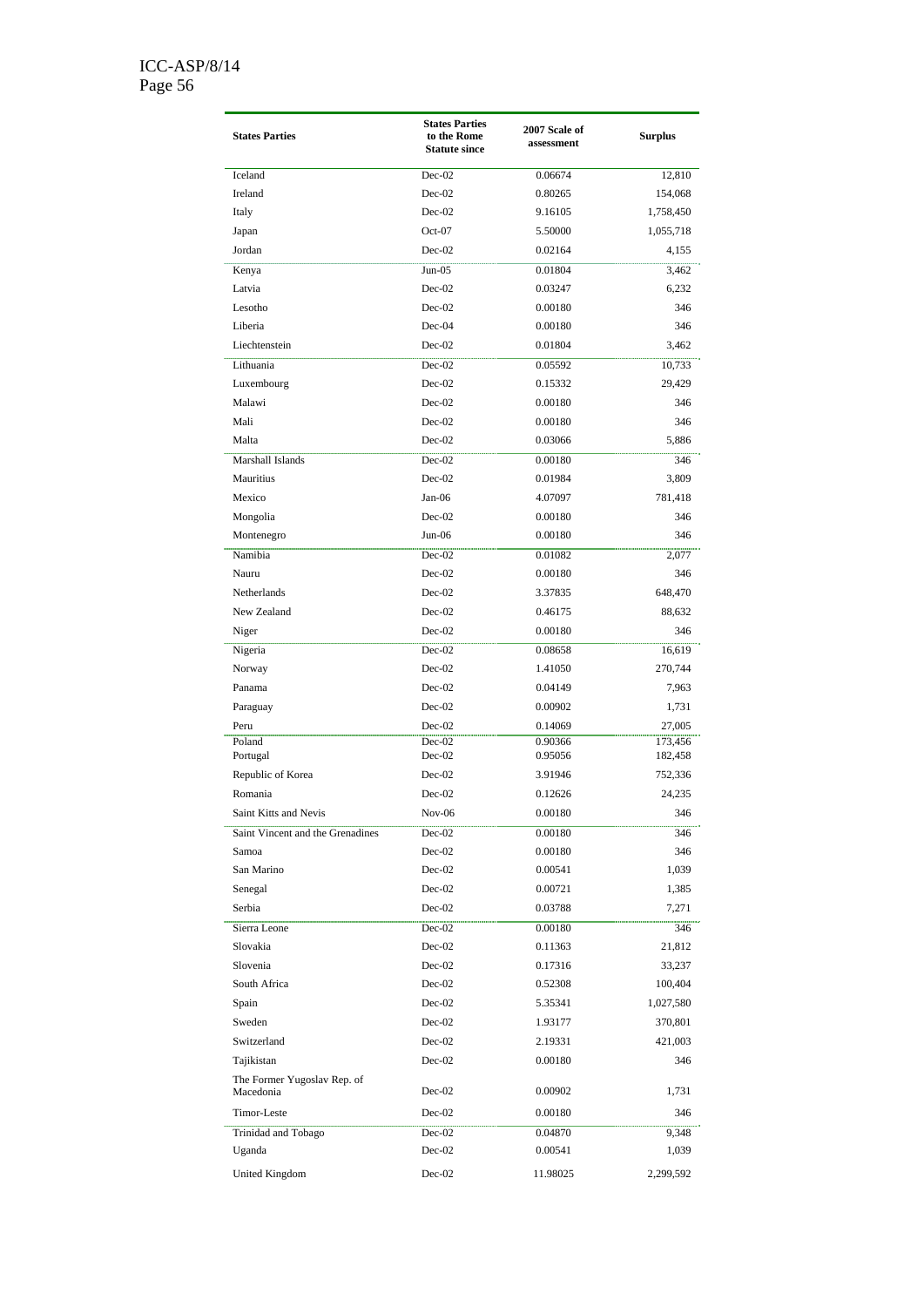| <b>States Parties</b>             | <b>States Parties</b><br>to the Rome<br><b>Statute since</b> | 2007 Scale of<br>assessment | <b>Surplus</b> |
|-----------------------------------|--------------------------------------------------------------|-----------------------------|----------------|
| United Republic of Tanzania       | $Dec-02$                                                     | 0.01082                     | 2,077          |
| Uruguay                           | $Dec-02$                                                     | 0.04870                     | 9,348          |
| Venezuela                         | Dec-02                                                       | 0.36074                     | 69.244         |
| Zambia                            | $Dec-02$                                                     | 0.00180                     | 346            |
| <b>Total (105 States Parties)</b> |                                                              | 100.0000                    | 19,194,864     |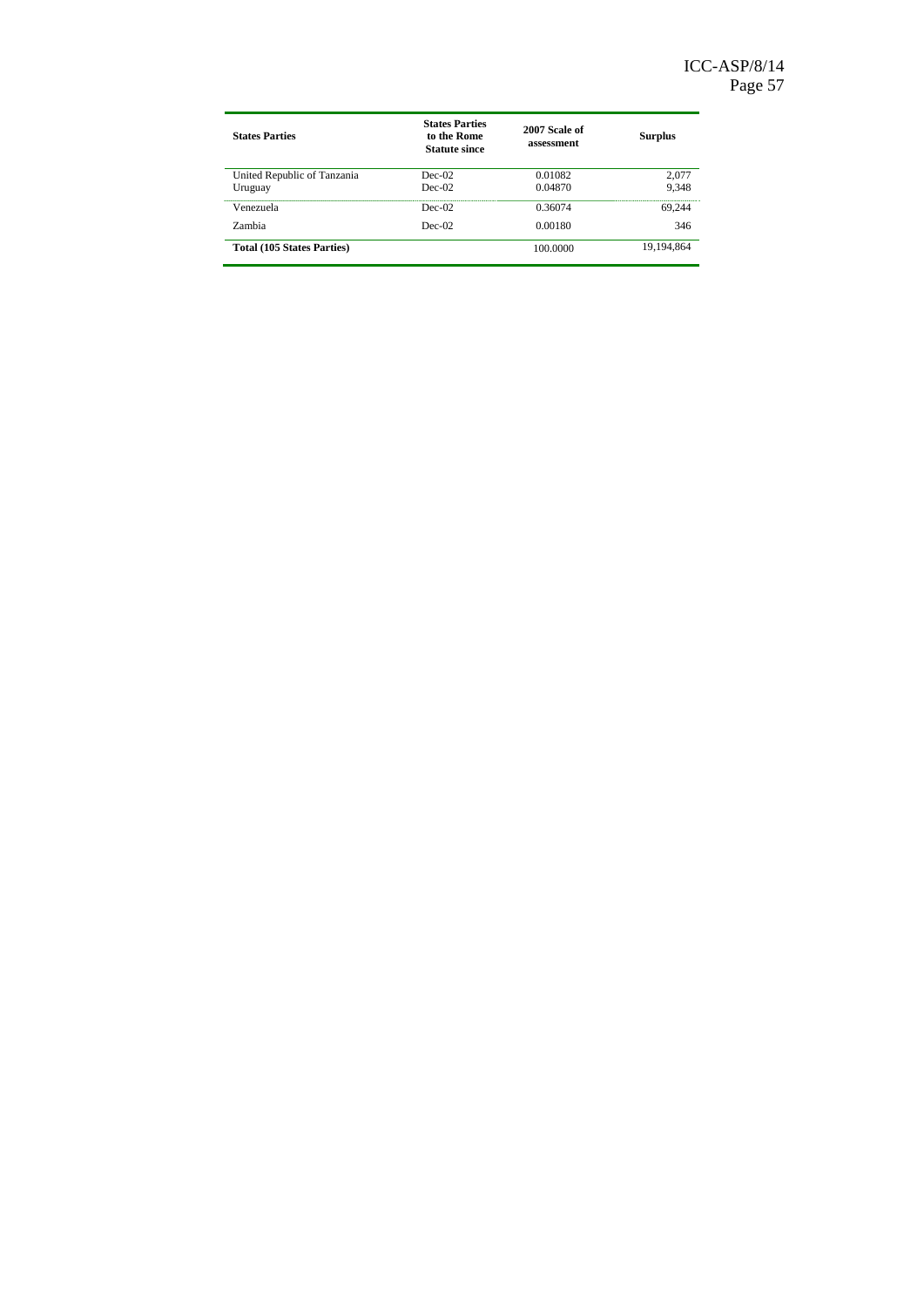#### **International Criminal Court Status of voluntary contributions as at 31 December 2008** *(in euros*)

| Project                                         | Contributor                       | <b>Pledges</b>           | <b>Received</b>          | Outstanding              | <b>Receipts</b><br>for<br>future<br>periods | <b>Refund</b><br>to<br>donors |
|-------------------------------------------------|-----------------------------------|--------------------------|--------------------------|--------------------------|---------------------------------------------|-------------------------------|
| Internship and Visiting Professionals Programme | <b>European Commission</b>        | 885,792                  | 600,040                  | 285,752                  | 209,325                                     | 5,691                         |
|                                                 | MacArthur Foundation              | 22,427                   | 22,427                   |                          |                                             |                               |
|                                                 | Finland                           | 45,000                   | 45,000                   | ä,                       | 15,000                                      |                               |
|                                                 | Foundation Open Society Institute | 20,974                   | 20,974                   |                          | $\overline{\phantom{a}}$                    | 17,438                        |
|                                                 | Germany                           | 40,000                   | 40,000                   |                          |                                             |                               |
|                                                 | Switzerland                       | 18,750                   | 18,750                   | ÷,                       | 6,250                                       |                               |
|                                                 |                                   | 1,032,943                | 747,191                  | 285,752                  | 230,575                                     | 23,129                        |
| <b>Least Developed Countries</b>                | Austria                           |                          | 10,000                   | L.                       |                                             |                               |
|                                                 | Bulgaria                          | $\ddot{\phantom{1}}$     | 7,722                    |                          |                                             |                               |
|                                                 | Finland                           |                          | 20,000                   |                          |                                             |                               |
|                                                 | Greece                            |                          | 20,000                   |                          |                                             |                               |
|                                                 | Poland                            |                          | 10,000                   |                          |                                             |                               |
|                                                 | The Netherlands                   |                          | 20,428                   |                          |                                             |                               |
|                                                 | Germany                           |                          |                          |                          |                                             | 9,359                         |
|                                                 |                                   |                          | 88,150                   |                          |                                             | 9,359                         |
| Judicial Capacity Strengthening Programme       | MacArthur Foundation              | $\overline{\phantom{a}}$ | $\bar{a}$                | $\overline{\phantom{a}}$ | $\overline{\phantom{a}}$                    | $\overline{\phantom{a}}$      |
|                                                 |                                   | L.                       | L.                       | ä,                       | ÷,                                          | ÷.                            |
| ICC Legal Tools Project (Case Matrix)           | The Netherlands                   | 20,000                   | 20,000                   | ä,                       |                                             |                               |
|                                                 | Germany                           | 39,500                   | 39,500                   | ÷,                       |                                             |                               |
|                                                 | Finland                           | 35,000                   | 35,000                   | $\overline{\phantom{a}}$ | 35,000                                      | $\overline{a}$                |
|                                                 |                                   | 94,500                   | 94,500                   |                          | 35,000                                      |                               |
| Joint Appellate Training Programme              | Foundation Open Society Institute | ä,                       | ÷,                       | ä,                       | ä,                                          | 221                           |
| <b>Defence Counsel Seminar</b>                  | Finland                           | $\overline{\phantom{a}}$ | $\overline{\phantom{a}}$ | $\overline{\phantom{a}}$ | 33,000                                      |                               |
| <b>Institutional Video</b>                      | <b>MFA Norway</b>                 | ÷.                       |                          |                          |                                             | 40,000                        |
| <b>General Trust Fund</b>                       | Austria                           | $\overline{\phantom{a}}$ |                          |                          |                                             | 256                           |
| <b>Total voluntary contributions</b>            |                                   | 1,127,443                | 929,841                  | 285,752                  | 298,575                                     | 72,965                        |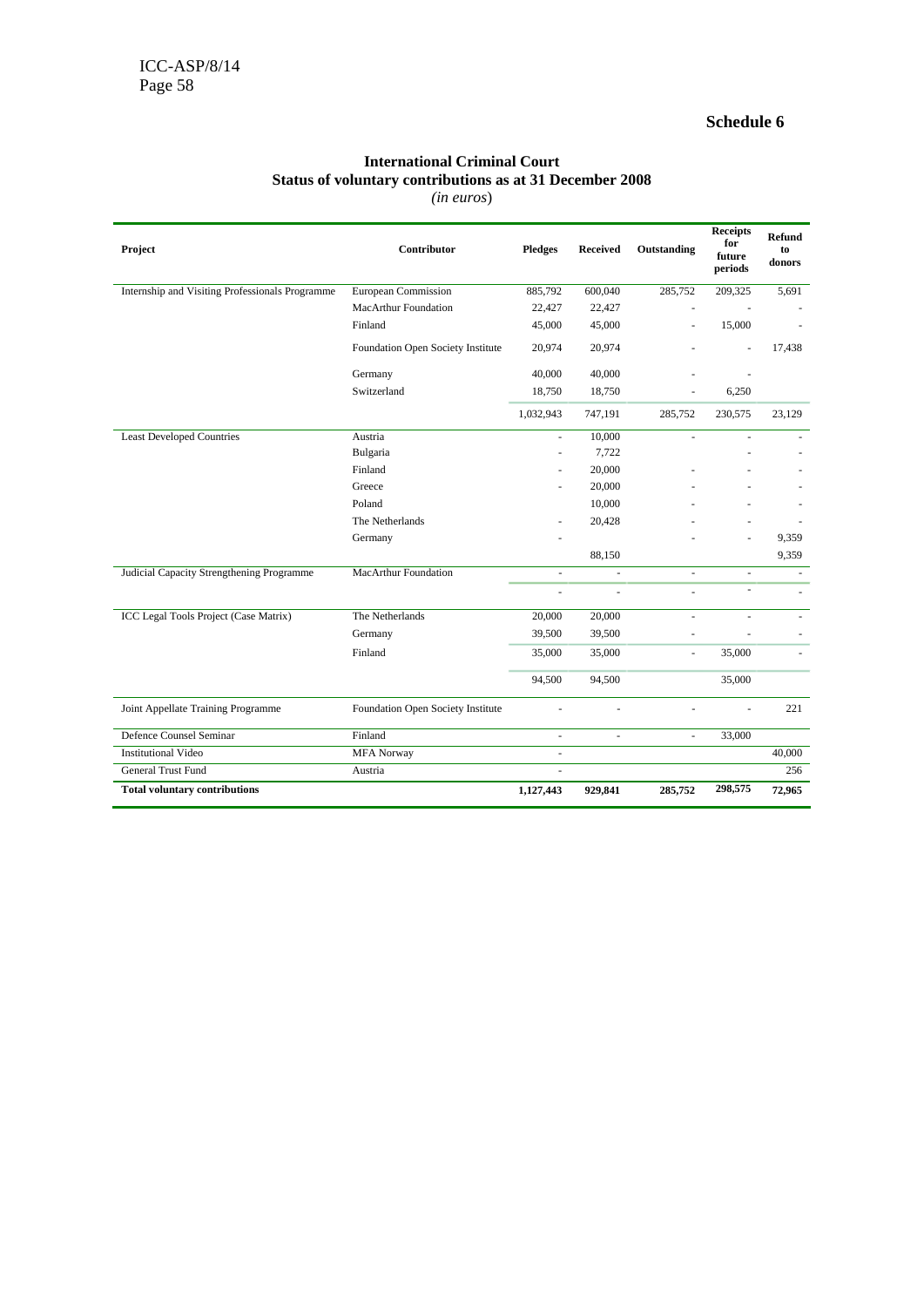#### **International Criminal Court Status of trust funds as at 31 December 2008** *(in euros)*

| <b>Trust Fund</b>                               | <b>Balances brought</b><br>forward as at 1<br><b>January</b> | <b>Receipts</b>          | <b>Disbursements</b>     | <b>Unliquidated</b><br>obligations | <b>Total</b><br>expenditures | <b>Interest</b><br><b>Earned</b> | Savings on, or<br>cancellation of,<br>prior periods'<br>obligations | <b>Refunds to</b><br>donors | <b>Unencumbered</b><br>balances |
|-------------------------------------------------|--------------------------------------------------------------|--------------------------|--------------------------|------------------------------------|------------------------------|----------------------------------|---------------------------------------------------------------------|-----------------------------|---------------------------------|
| <b>General Trust Fund</b>                       | 5.057                                                        | $\sim$                   | 5,000                    | $\sim$                             | 5,000                        | 198                              | $\overline{\phantom{a}}$                                            | (256)                       |                                 |
| Internship and Visiting Professionals Programme | (152, 279)                                                   | 747,191                  | 801,358                  | 97,058                             | 898,416                      | 32,070                           | 17,054                                                              | (23, 129)                   | (277,509)                       |
| <b>ICC</b> Institutional Video                  | 38,810                                                       | $\overline{\phantom{a}}$ |                          |                                    | $\sim$                       | 1,192                            | $\overline{\phantom{a}}$                                            | (40,000)                    | 2                               |
| <b>Least Developed Countries</b>                | 147,647                                                      | 88,150                   | 86,150                   | 66,866                             | 153,016                      | 7,028                            | 3,396                                                               | (9,359)                     | 83,846                          |
| ICC Legal Tools Project (Case Matrix)           | 6,930                                                        | 94,500                   | 94,972                   |                                    | 94,972                       | 1,848                            | 780                                                                 | $\overline{\phantom{a}}$    | 9,086                           |
| Judicial Capacity Strengthening Programme       | 42,542                                                       | ٠                        | 6,594                    | 35,949                             | 42,543                       | 2,120                            | $\overline{\phantom{a}}$                                            | $\overline{\phantom{a}}$    | 2,119                           |
| Joint Appellate Training Programme              | 221                                                          | $\overline{\phantom{a}}$ | $\overline{\phantom{a}}$ | $\sim$                             | $\sim$                       | $\sim$                           | $\overline{\phantom{a}}$                                            | (221)                       | $\sim$                          |
| Defence Counsel Seminar                         | 3,517                                                        | $\overline{\phantom{a}}$ |                          |                                    | $\sim$                       | 792                              | 2,596                                                               | ٠                           | 6,905                           |
| <b>Total</b>                                    | 92,445                                                       | 929,841                  | 994,074                  | 199,873                            | 1,193,947                    | 45,248                           | 23,826                                                              | (72, 965)                   | (175, 552)                      |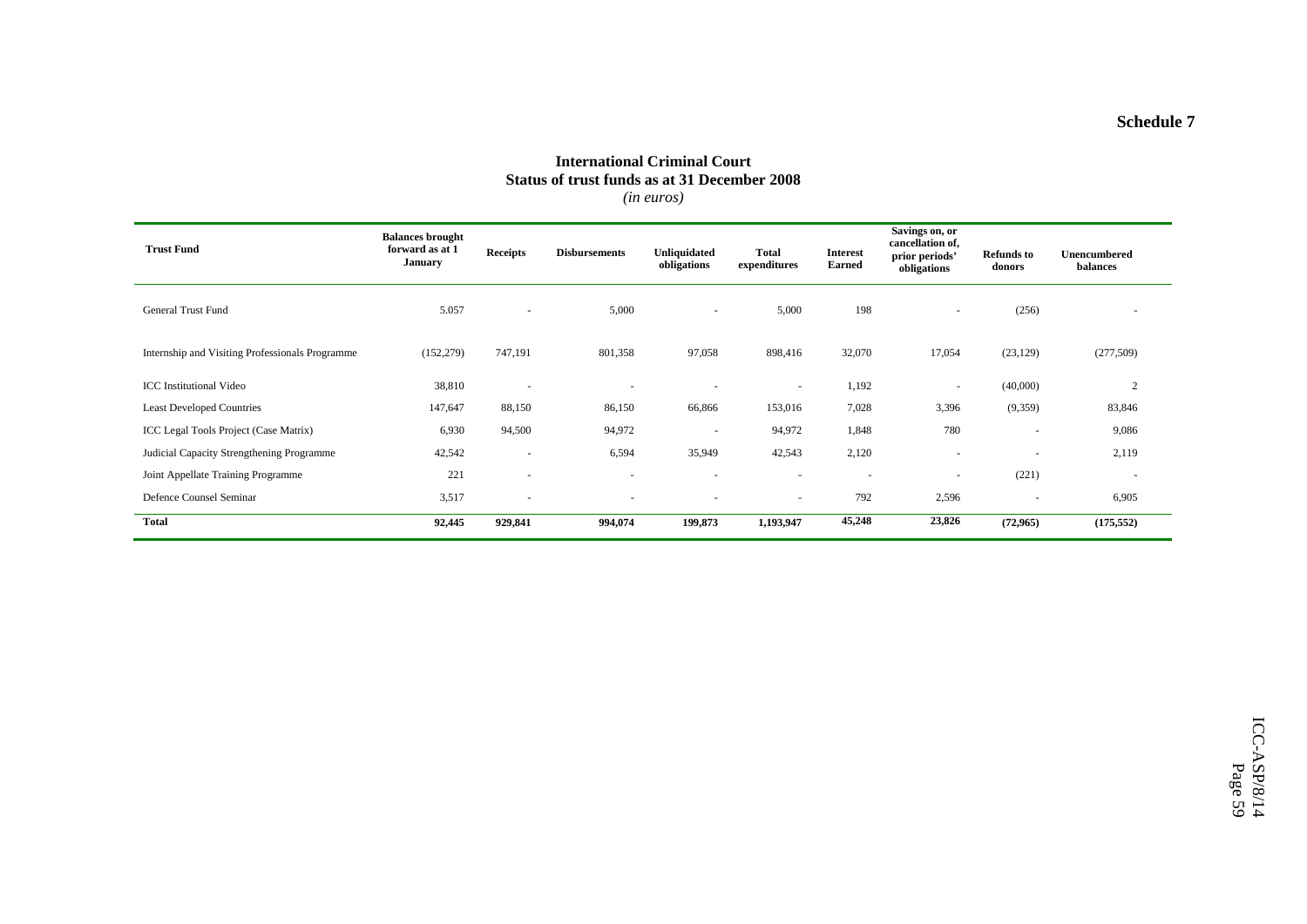#### **Notes to the financial statements**

#### **1. The International Criminal Court and its objectives**

1.1 The International Criminal Court (ICC) is a permanent institution with the power to exercise jurisdiction over perpetrators of the most serious crimes of international concern (genocide, crimes against humanity, war crimes and crimes of aggression once formally defined). The Court has four organs: the Presidency, Chambers (consisting of an Appeals Division, a Trial Division and a Pre-Trial Division), the Office of the Prosecutor and the Registry. In its resolution ICC-ASP/2/Res.3, adopted in September 2003, the Assembly of States Parties established the Secretariat of the Assembly of States Parties (the Secretariat), to begin its operations on 1 January 2004. In undertaking their tasks, the organs of the Court are guided by the framework set out in the Rome Statute, the Rules of Procedure and Evidence, and other relevant instruments.

The objectives pursued by each organ of the Court are as follows:

#### a) **Presidency**

- (i) To ensure the proper administration of the Court through means of managerial oversight, coordination and cooperation;
- (ii) To oversee and support the fair, open and effective conduct of proceedings and to fulfil all exclusive judicial functions assigned to the Presidency;
- (iii) To broaden global understanding of and support for the work of the Court by representing it in the international arena.

#### b) **Chambers**

(i) To ensure the conduct of fair, effective and open proceedings, safeguarding the rights of all parties.

#### c) **Office of the Prosecutor**

- (i) To promote national efforts and international cooperation to prevent and punish genocide, crimes against humanity and war crimes;
- (ii) To investigate and prosecute genocide, crimes against humanity and war crimes;
- (iii) To build universal consensus on the principles and purposes of the Rome Statute.

#### d) **Registry**

(i) To provide efficient, effective and high-quality judicial and administrative support services to the Presidency and Chambers, the Office of the Prosecutor, the defence, and victims and witnesses.

#### e) **Secretariat of the Assembly of States Parties**

(i) To organise conferences of the Assembly and meetings of the subsidiary bodies of the Assembly, including the Bureau and the Committee on Budget and Finance;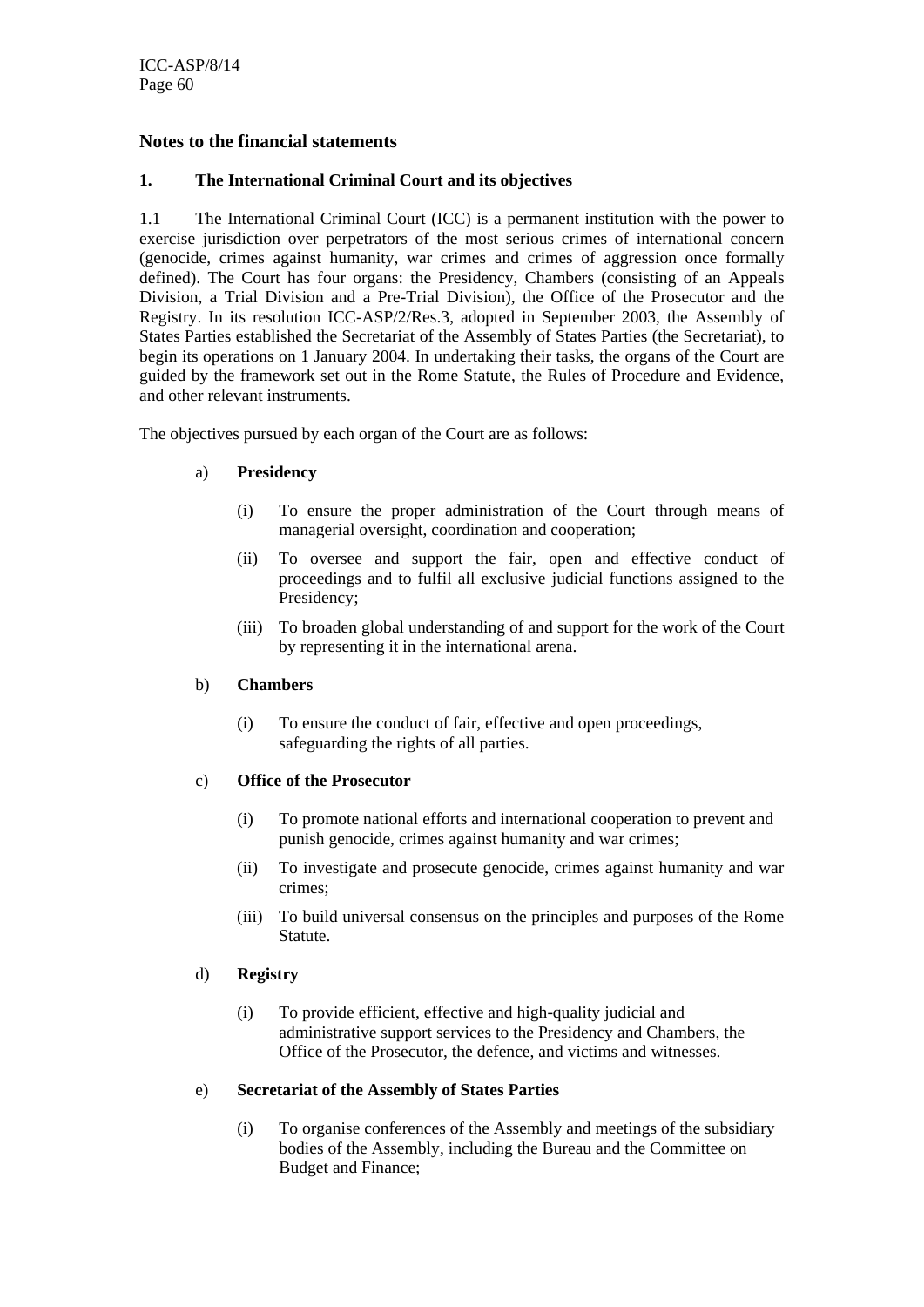- (ii) To assist the Assembly, including its Bureau and subsidiary bodies in all matters relating to their work, with particular emphasis on the effective scheduling and procedurally correct conduct of meetings as well as consultations;
- (iii) To enable the Assembly and its subsidiary bodies to carry out their mandate more effectively by providing them with high-quality substantive Secretariat servicing and support, including technical Secretariat services.

#### **2. Summary of significant accounting and financial reporting policies**

2.1 The accounts of the International Criminal Court are maintained in accordance with the Financial Regulations and Rules of the Court, as adopted by the Assembly of States Parties at its first session in September 2002, and amendments thereto. The accounts of the ICC are currently in conformity with the United Nations system accounting standards. These notes form an integral part of the ICC's financial statements.

2.2 **Fund accounting**: the Organisation's accounts are maintained on a fund accounting basis. Separate funds for general or special purposes may be established by the Assembly of States Parties. Trust funds and special accounts funded wholly by voluntary contributions may be established and closed by the Registrar.

2.3 **Financial period**: the financial period of the Organisation is one calendar year, unless otherwise decided by the Assembly of States Parties.

2.4 **Accrual basis**: with the exception of voluntary contributions, as defined in subparagraph 2.15 (b) below, income, expenditure, assets and liabilities are recognised on the modified accrual basis of accounting.

2.5 **Historical cost basis**: the accounts are prepared on the historical cost basis of accounting and are not adjusted to reflect the effects of changing prices for goods and services.

2.6 **Currency of accounts and treatment of exchange rate movements**: the accounts of the Organisation are presented in euros. Accounting records kept in other currencies are converted into euros at the United Nations operational rate of exchange in effect at the date of the financial statement. Transactions in other currencies are converted into euros at the United Nations operational rate of exchange in effect at the date of transaction. Exchange rate gains and losses are treated as follows:

- a) Realised gains and losses resulting from the purchase of other currencies are recorded as miscellaneous income;
- b) Realised losses on transactions are reflected in the expenditures of the main programme;
- c) Unrealised gains and losses resulting from the revaluation of cash and other assets and liabilities are recorded as a provision in the balance sheet. At yearend, a cumulative net gain is left as a provision in the balance sheet, whereas a net loss is specifically provided for and recorded as expenditure;
- d) Unrealised gains and losses relating to the revaluation of unliquidated obligations are recorded as expenditure and adjusted in the corresponding programme budgets.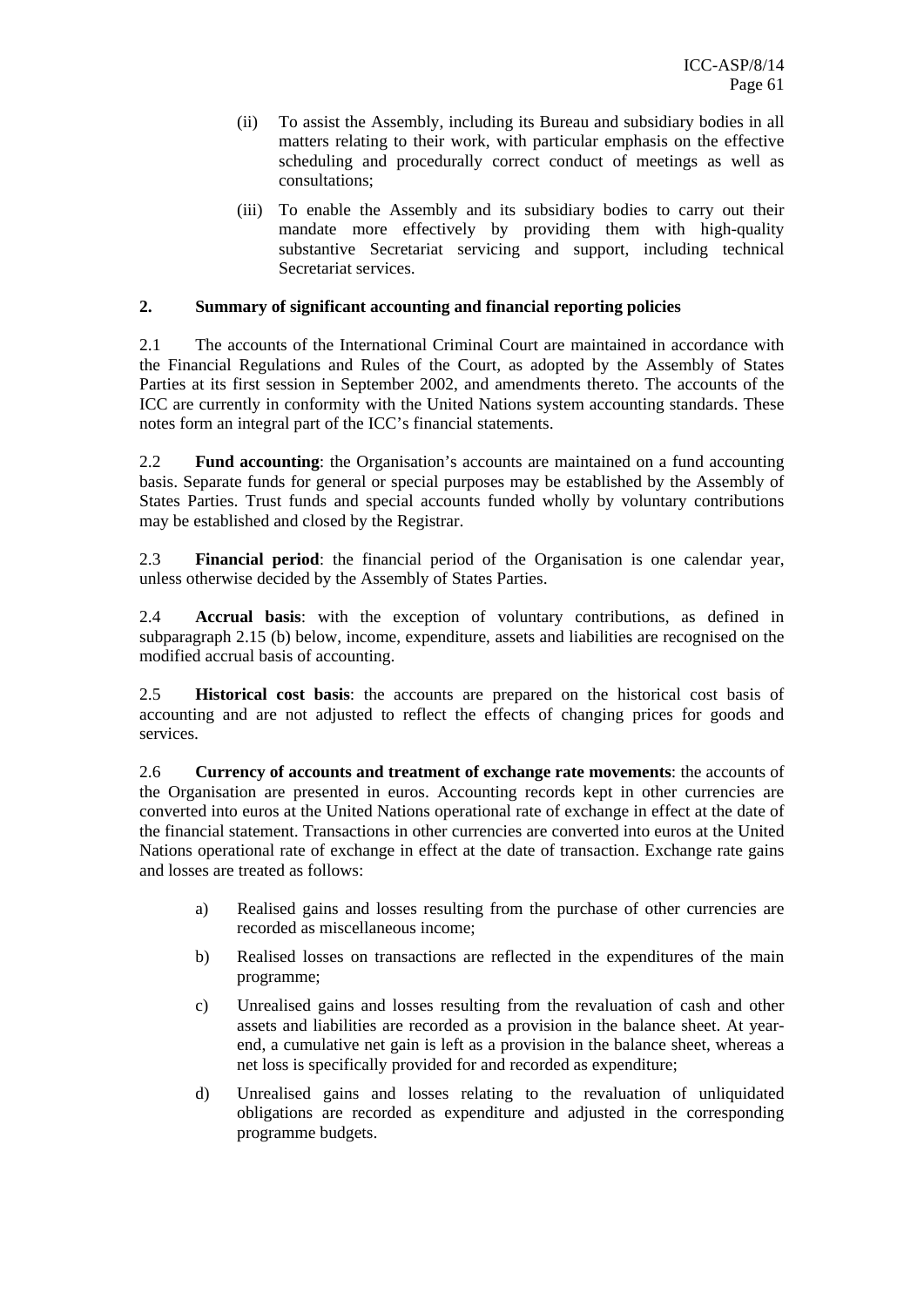2.7 **The General Fund** was established for the purpose of accounting for the expenditures of the Court. The General Fund includes assessed contributions, funds provided by the United Nations, voluntary contributions, miscellaneous income and advances made from the Working Capital Fund to finance expenditures.

2.8 **The Working Capital Fund** is the fund established to ensure capital for the Court to meet short-term liquidity problems pending receipt of assessed contributions. The amount of the Working Capital Fund is determined by the Assembly of States Parties for each financial period and is assessed in accordance with the scale of assessments used for the appropriations of the Court, in accordance with financial regulation 6.2.

2.9 **Trust Funds and special accounts** are established and closed by the Registrar, and are reported to the Presidency and, through the Committee on Budget and Finance, to the Assembly of States Parties. They are funded wholly by voluntary contributions in accordance with specific terms and agreements with the donors.

Reserve accounts and special accounts funded wholly or in part by assessed contributions may be established by the Assembly of States Parties.

2.10 **The Contingency Fund** in the maximum amount of  $\epsilon$ 10,000,000 was established by the Assembly of States Parties in September 2004 to be effective 1 January 2005, to ensure that the Court can meet:

- a) Costs associated with an unforeseen situation following a decision by the Prosecutor to open an investigation; or
- b) Unavoidable expenses for developments in existing situations that could not be foreseen or could not be accurately estimated at the time of adoption of the budget; or
- c) Costs associated with an unforeseen meeting of the Assembly of States Parties.

The level of the Contingency Fund is determined by the Assembly of States Parties and is financed by assessed contributions or by applying cash surpluses, as determined by the Assembly of States Parties.

#### 2.11 **Assessed contributions:**

- a) In accordance with financial regulation 5.2, the appropriations are assessed to States Parties in accordance with the scale of assessments adopted by the United Nations for its regular budget, adjusted to reflect differences in membership between the United Nations and the Court;
- b) In accordance with financial regulation 5.8, payments made by a State Party are credited first to the Working Capital Fund and then to the contributions due to the General Fund, and then to the Contingency Fund, in the order in which the State Party was assessed;
- c) Contributions paid in other currencies are converted into euros at the rate of exchange in effect at the date of payment;
- d) New States Parties to the Rome Statute are assessed for the year in which they became States Parties for the Working Capital Fund and the regular budget, in accordance with financial regulation 5.10.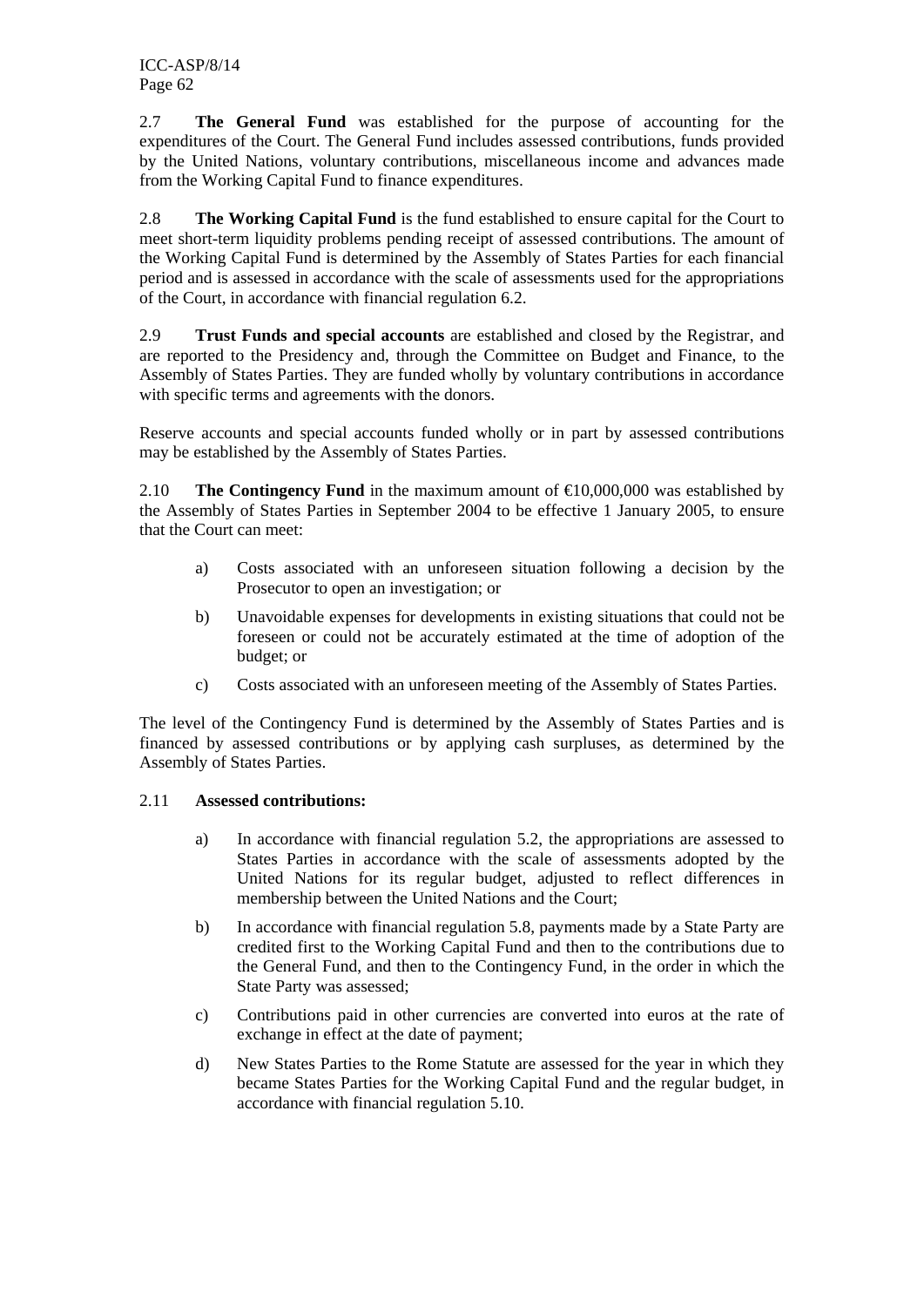#### 2.12 **Surpluses due to States Parties** for a given financial period are funds arising from:

- a) Unencumbered balances of appropriations;
- b) Savings on, or cancellation of, prior periods' obligations;
- c) Contributions resulting from the assessment of new States Parties;
- d) Revisions to the scale of assessments taking effect during the financial year; and
- e) Miscellaneous income as defined in subparagraph 2.15(d) below.

Unless otherwise determined by the Assembly of States Parties, surpluses at the end of the financial period, after deducting there from any assessed contributions for that financial period which remain unpaid, are apportioned to the States Parties based on the scale of assessments applicable for the financial period to which the surplus relates. As of 1 January following the year in which the audit of the accounts of the financial period is completed, the amount of surplus apportioned to a State Party is surrendered if its contribution for that financial period has been paid in full. In such cases, the credit is used to offset, in whole or in part, contributions due to the Working Capital Fund and assessed contributions due for the calendar year following the financial period to which the surplus relates.

2.13 **Reserve for unpaid assessed contributions:** a reserve in the amount of assessed contributions remaining unpaid for prior financial periods is shown on the balance sheet as a deduction from the cumulative surplus.

2.14 **Contributions received in advance:** contributions received in advance are shown on the balance sheet as a liability. Contributions received in advance are applied in the following financial period, first against any advances due to the Working Capital Fund and second, to the assessed contributions.

- 2.15 **Income:** the organisation's income consists of:
	- a) Assessed contributions: for the purposes of the financial statements, income is recognised when the assessments to the States Parties of the adopted programme budget have been approved by the Assembly of States Parties;
	- b) Voluntary contributions are recorded as income on the basis of a written commitment to pay monetary contributions during the current financial year, except where contributions are not preceded by a pledge. For these funds, income is recorded at the time that the actual contributions are received from the donors;
	- c) unds provided by the United Nations in accordance with article 115, subparagraph (b), of the Rome Statute;
	- d) Miscellaneous income includes:
		- (i) Refunds of actual expenditures incurred in prior financial periods;
		- (ii) Interest income: includes all interest earned on deposits in interestbearing bank accounts and time deposits;
		- (iii) Income derived from investments of the General Fund, the Working Capital Fund and the Contingency Fund;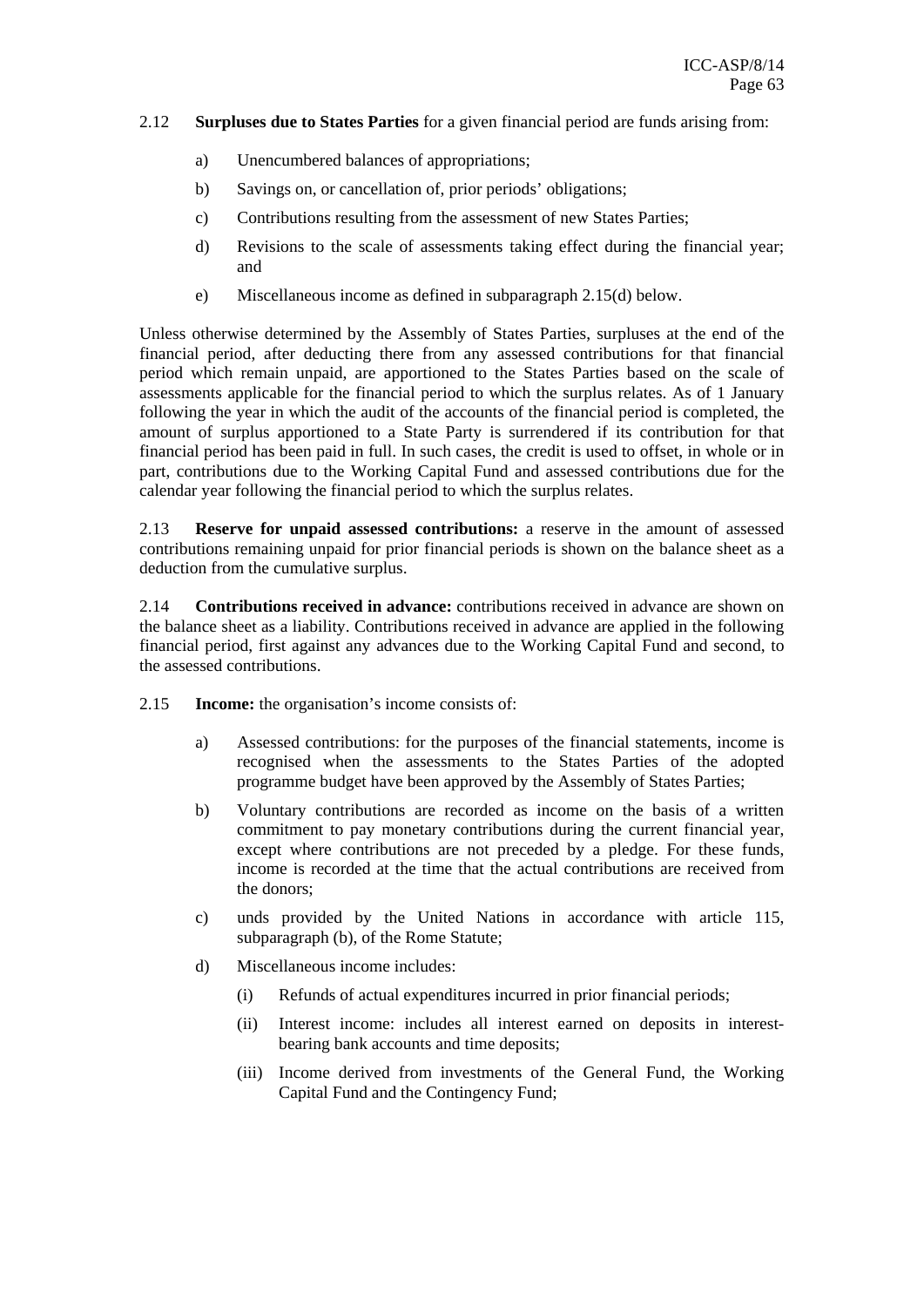- (iv) At the end of the financial period, a net positive balance of the account for loss or gain on exchange resulting from currency exchange, or revaluation and devaluation of currency is credited to miscellaneous income. A net negative balance is charged to the relevant expenditure account;
- (v) Proceeds from the sale of property;
- (vi) Voluntary contributions for which no purpose is specified.

#### 2.16 **Expenditure:**

- a) Expenditures are incurred against authorised allotments in accordance with financial rule 104.1. Total expenditures reported include disbursement expenditures and unliquidated obligations:
- b) Expenditures incurred for non-expendable property are charged to the budget of the period when acquired and are not capitalised. Inventory of such nonexpendable property is maintained at the historical cost;
- c) Obligations pertaining to future financial periods are recorded against a deferred charge account, in accordance with financial rule 111.7.

2.17 **Unliquidated obligations** are commitments entered into that have not been disbursed during the financial period. Obligations are based on a formal contract, agreement, purchase order or other form of undertaking, or on a liability recognised by the Court. Current period obligations remain valid for 12 months after the end of the financial year to which they relate.

2.18 **Provision for pension liabilities for judges:** During its seventh session held from 9 to 13 October 2006, the CBF recommended that the Court should accept the tender of Allianz/NL to insure the judges' pension scheme. The CBF recommendation followed the earlier ASP request to the CBF (ICC-ASP/4/Res.9) for the latter to advise on the most cost effective option of administering the judge's pension scheme. The CBF recommendation was accepted by the ASP during its fifth session (See ICC-ASP/5/32, Page 16, paragraph 31). The Commencement Date for the contract is 31 December 2008.

2.19 **Cash and term deposits** comprise funds held in interest-bearing bank accounts, time deposits and call accounts.

#### 2.20 **Deferred charges** comprise**:**

- a) Obligations established prior to the financial period to which they pertain, which are recorded as deferred charges to be charged against the relevant appropriations and funds when they become available;
- b) Expenditure items that are not properly chargeable in the current financial period and that will be charged as expenditure in a subsequent financial period;
- c) That portion of the education grant advance which is assumed to pertain to the scholastic year completed at the date of the financial statement is reported as deferred charges for the purposes of the balance sheet statement only. The full amount of the advance is maintained in the accounts receivable of staff members and officials of the Court until the required evidence of entitlement is produced, at which time the budgetary account is charged and the advance settled.

2.21 **Deferred income** includes pledged contributions for future financial periods and other income received but not yet earned.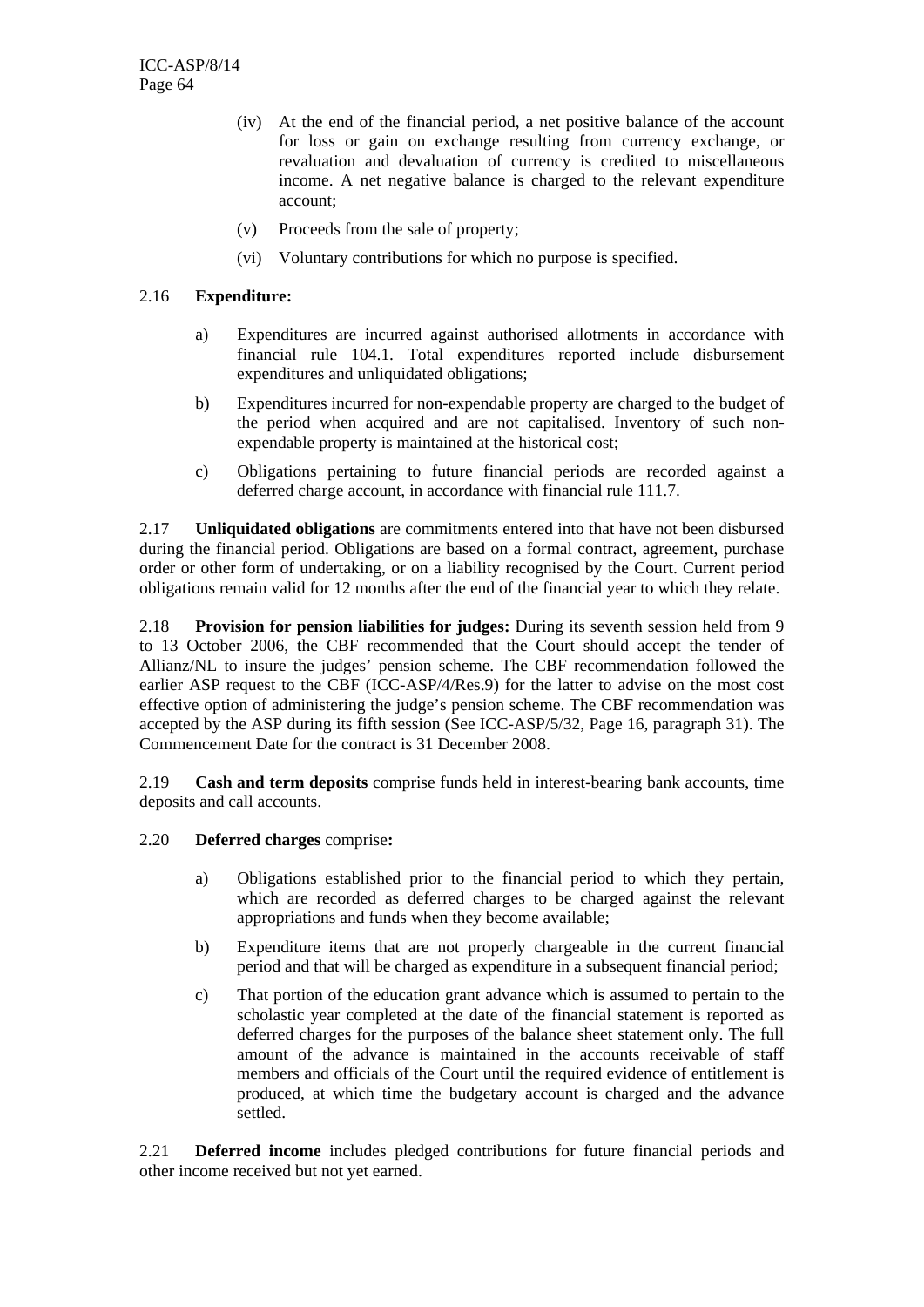2.22 **Commitments** of the Court relating to prior and current financial periods are shown as unliquidated obligations. Current period obligations remain valid for 12 months following the end of the financial period to which they relate. Commitments against future financial periods are recorded as deferred charges.

2.23 **Repatriation grant liability:** internationally recruited staff members who separate become entitled to repatriation grants after one year of service. Similarly, judges become entitled to receive a relocation allowance after five years of service, upon termination of duty.

2.24 **Contingent liabilities,** if any, are disclosed in the notes to the financial statements.

2.25 **United Nations Joint Staff Pension Fund (UNJSPF)**: in accordance with decision ICC-ASP/1/Decision 3 of the Assembly of States Parties and United Nations General Assembly resolution 58/262 adopted on 23 December 2003, the ICC became a member organisation of the UNJSPF with effect from 1 January 2004. The UNJSPF provides retirement, death, disability and related benefits to ICC staff.

The Pension Fund is a funded defined benefit plan. The financial obligation of the organisation to the Fund consists of its mandated contribution at the rate established by the United Nations General Assembly of 15.8 per cent of pensionable remuneration, together with any share of any actuarial deficiency payments under Article 26 of the Regulations of the Fund. Such deficiency payments are only payable if and when the United Nations General Assembly has invoked the provision of article 26, following determination that there is a requirement for deficiency payments based on an assessment of the actuarial sufficiency of the Fund as of the valuation date.

At the time of this report, the United Nations General Assembly has not invoked this provision.

#### **3. The International Criminal Court (statements I-IV)**

3.1 **The International Criminal Court** was established by the Rome Statute of the International Criminal Court on 17 July 1998, when 120 States participating in the "United Nations Diplomatic Conference of Plenipotentiaries on the Establishment of an International Criminal Court" adopted the Statute. The Court is an independent permanent judicial institution composed of the following organs:

- a) The Presidency, comprising the President and the First and Second Vice-Presidents;
- b) The Chambers, comprising an Appeals Division, a Trial Division and a Pre-Trial Division. The Appeals Division is composed of the President and four other judges; the Trial Division is composed of not less than six judges, as is the Pre-Trial Division;
- c) The Office of the Prosecutor, which acts independently as a separate organ of the Court, is responsible for the investigation and prosecution of crimes within the jurisdiction of the Court;
- d) The Registry, which is responsible for:
	- (i) Non-judicial support and administrative services for the Court;
	- (ii) The provision of judicial support for court services;
	- (iii) Management of the internal security of the Court;
	- (iv) The implementation of mechanisms to assist and safeguard the rights of victims, witnesses and defence;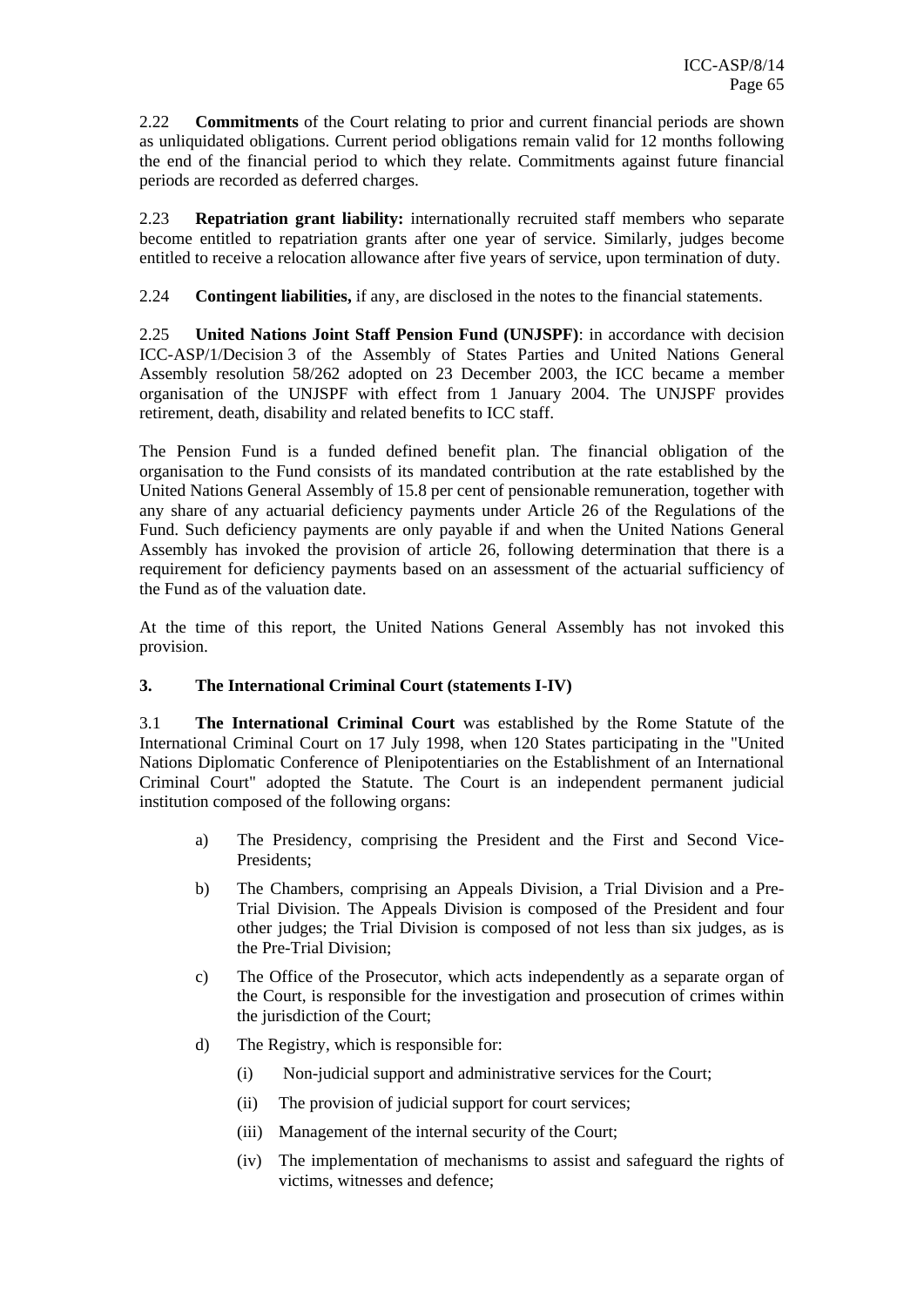e) The Secretariat, which provides the Assembly and its Bureau, the Credentials Committee, the Committee on Budget and Finance, the Special Group on the Crime of Aggression, as well as, upon explicit decision by the Assembly, any subsidiary body that may be established by the Assembly, with independent substantive servicing as well as administrative and technical assistance.

The seat of the Court has been established at The Hague in the Netherlands in accordance with article 3 of the Rome Statute. The Court has also established five field offices to enable it to conduct its field operations. These field offices are operational in Uganda, Democratic Republic of the Congo, Chad and Central African Republic.

For the purposes of the 2008 financial period, the appropriations were divided into six major programmes: the Judiciary (Presidency and Chambers), the Office of the Prosecutor, the Registry, the Secretariat of the Assembly of States Parties, the Secretariat of the Trust Fund for Victims and the Permanent Premises Project Office.

3.2 **The financial period of the organisation** is one calendar year unless otherwise decided by the Assembly of States Parties.

3.3 **Statement I** reports the income and expenditure and changes in reserve and fund balances during the financial period. It includes the calculation of the excess of income over expenditure for the current period and prior period adjustments of income or expenditure.

3.4 **Statement II** shows the assets, liabilities, reserves and fund balances as at 31 December 2008. The value of non-expendable property is excluded from the assets (see note  $2.16(b)$ ).

3.5 **Statement III** is the cash flow summary statement prepared using the indirect method of International Accounting Standard 7.

3.6 **Statement IV** reports on expenditures against the appropriation approved for the financial period.

#### **4. General Fund, Working Capital Fund and Contingency Fund**

4.1 **Assessed contributions:** the Assembly of States Parties, in its resolution ICC-ASP/6/Res.4, approved the funding of the appropriations of the Court for the financial period 1 January to 31 December 2008 in the total amount of €90,382,100. As at 31 December 2008, there were 108 States Parties to the Rome Statute.

4.2 **Interest income:** interest in the amount of €4,537,438 represents interest earned on the Court's bank accounts for the General Fund, the Working Capital Fund and the Contingency Fund.

4.3 **Miscellaneous income:** the total miscellaneous income of €337,733 represents the following:

| <b>Miscellaneous income</b>                                | <b>Amount</b> (euros) |
|------------------------------------------------------------|-----------------------|
| Refund of expenditures incurred in prior financial periods | 148.258               |
| Miscellaneous income                                       | 189.475               |
| <b>Total</b>                                               | 337,733               |

| Table 1: Details of miscellaneous income |  |  |
|------------------------------------------|--|--|
|------------------------------------------|--|--|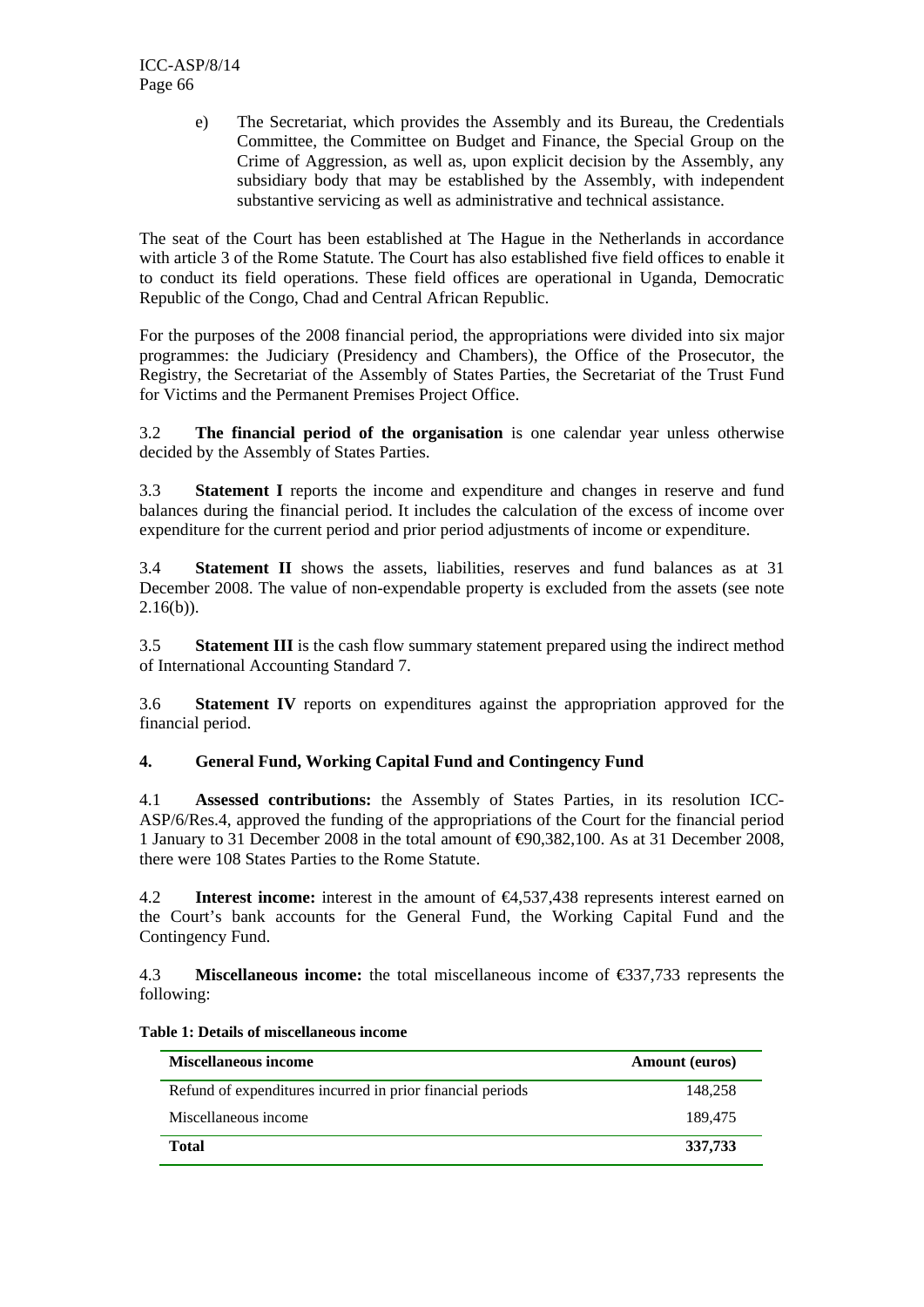4.4 **Expenditures:** the total amount of expenditures, €83,659,681 comprises total disbursements of  $\epsilon$ 73,712,446, outstanding obligations of  $\epsilon$ 8,999,929 and provisions for liabilities of €947,306. The expenditures are detailed in table 2 below.

| <b>Category of expenditure</b> | Appropriation<br>amount | <b>Disbursed</b><br>expenditures | <b>Unliquidated</b><br>obligations | Provisions* | <b>Total</b><br>expenditures |
|--------------------------------|-------------------------|----------------------------------|------------------------------------|-------------|------------------------------|
| Salaries & other staff costs   | 64,349,100              | 58,146,465                       | 967,155                            | 912,359     | 60,025,979                   |
| Travel & hospitality           | 4,530,000               | 2,680,516                        | 950,979                            |             | 3,631,495                    |
| Contractual services           | 7,406,100               | 4,690,038                        | 2,906,447                          | 34,947      | 7,631,432                    |
| Operating expenses             | 11,703,500              | 6,452,115                        | 3,056,636                          |             | 9,508,751                    |
| Acquisitions                   | 2,393,400               | 1,743,312                        | 1,118,712                          |             | 2,862,024                    |
| <b>Total</b>                   | 90,382,100              | 73,712,446                       | 8,999,929                          | 947,306     | 83,659,681                   |

#### **Table 2: Details of expenditures (in euros)**

**\*** The amount of €947,306 is recorded in the accounts as a provision for US Tax Liability for staff of €73,945, a provision for Repatriation Grant Accrual of €838,414 and a provision for ILO cases of  $\bigoplus$ 4.947 as stated in notes 4.5 and 4.6 below.

#### 4.5 **Provisions**

a) **Pension expenditures:** During its seventh session held from 9 to 13 October 2006, the CBF recommended that the Court should accept the tender of Allianz/NL to insure the judges' pension scheme. The CBF recommendation followed the earlier ASP request to the CBF (ICC-ASP/4/Res.9) for the latter to advise on the most cost effective option of administering the judge's pension scheme. The CBF recommendation was accepted by the ASP during its fifth session (See ICC-ASP/5/32, Page 16, paragraph 31). The Commencement Date for the contract between ICC and Allianz/NL is 31 December 2008.

The pension scheme of the judges' pension will change from an accrual basis system to the payment of an annual premium to Allianz. The accrued amount of the provision of €9,715,023 was settled by the payment made to Allianz/NL and the accrual amount premium for 2008 was paid to Allianz and recorded as expenditure for  $\epsilon 2,438,901$ .

b) **Provision for US Tax Liability:** According to the practice and fundamental principles of the International Civil Service, as adjudicated upon by the International Labour Organization Administrative Tribunal (ILOAT), all employees of the Court are entitled to exemption from taxation on Court salaries, emoluments and allowances paid by the Court. The calculated tax liability is €73,945 as estimated for the years 2007 and 2008 for 14 United States taxpayers on the payroll of the Court during this period.

c) **Provision for Repatriation Grant Accrual:** The accounting for repatriation grants has been adjusted in 2008 to increase financial statement transparency. The Repatriation Grant Liability has been subdivided into Provision for Repatriation Grant Accrual of €2,844,505 and Repatriation Grant Liability of €197,433 under Other Accounts Payable. The distinction being that the Repatriation Grant Liability refers to amounts owed to staff as of 31 December 2008 who have already left the Court and the amounts are therefore due and payable. The Repatriation Grant Accrual refers to amounts earned by eligible employees as at 31 December 2008 but are not payable as at 31 December as the staff are still employed by the Court. The amount charged to the budget in 2008 for Provision for Repatriation Grant was €838,414 which was split between the different organs of ICC. The same subdivision is made for 2007 (as restated) into Provision for Repatriation Grant Accrual of  $\epsilon$ 2,312,677 and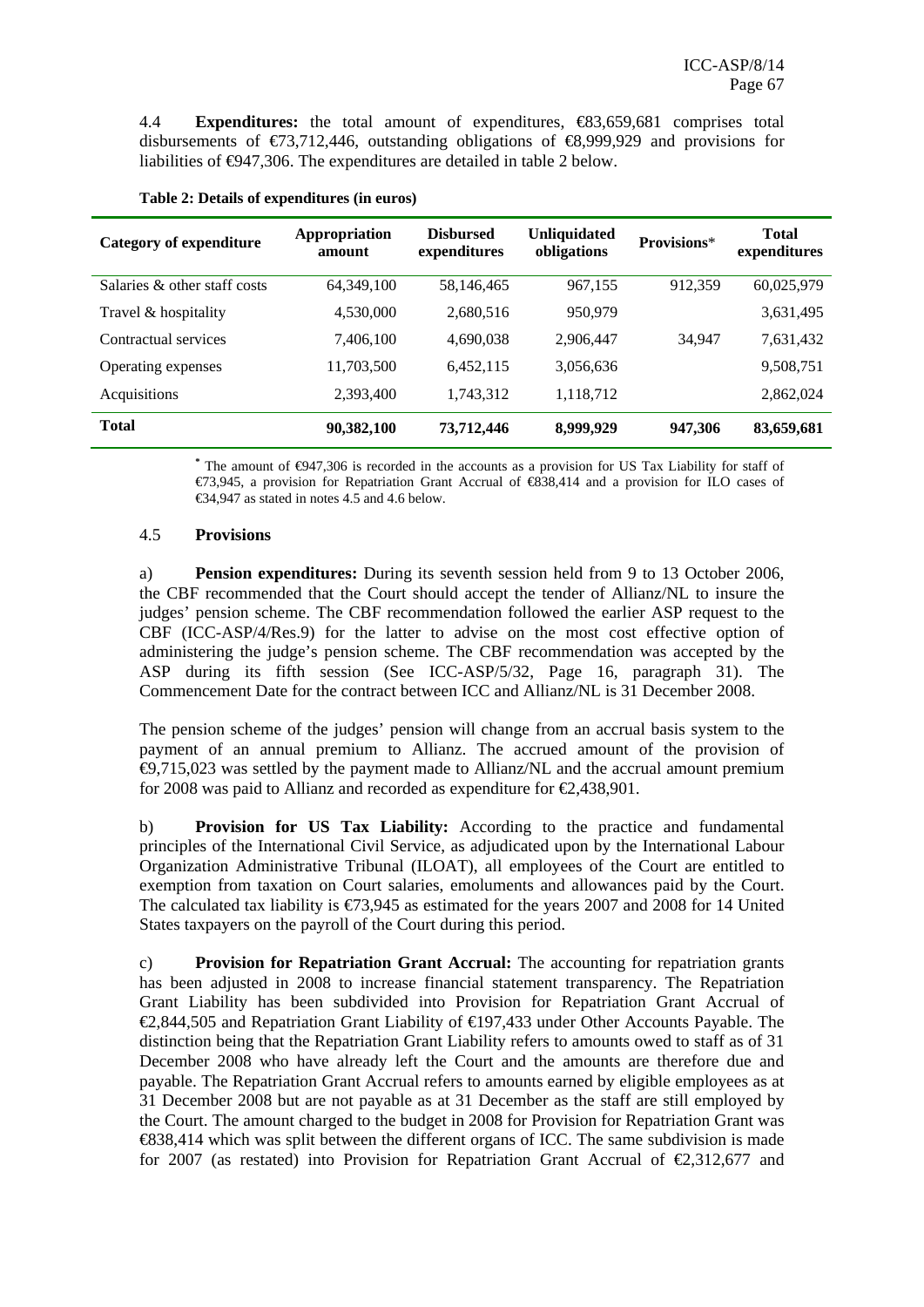Repatriation Grant Liability of  $E$ 151,890 under other Accounts Payable. The amount charged to the budget in 2007 for Provision for Repatriation Grant was €1,443,966.

4.6 **Provision for ILO cases:** In 2007, the ICC reported a provision of € 38,332 for damages and costs regarding a case against the ICC presented by a former staff member of the ICC to the International Labour Organisation Administrative Tribunal (ILOAT). In its Judgment of 30 July 2008, case no AT 2757, the Administrative Tribunal of the International Labour Organisation (ILOAT) ordered the ICC to pay the former staff member salary and damages for a total sum of  $\epsilon$ 248,709. This amount was paid on 25 August 2008 to the staff member partially from the provision. The remaining amount of  $\epsilon$ 210,377 has been charged to the regular budget of ICC.

The Court also recorded as a provision the amount of administrative costs of the Tribunal for 2008 in the amount of  $\epsilon$ 34,947. At the closing of 2008 there were no ICC cases pending before the International Labor Organization Appeals Tribunal (ILOAT) which could result in a judgment during 2008. Therefore, no provision for ILOAT judgments was included in the 2008 financial statements of the Court.

4.7 **Savings on, or cancellation of, prior periods' obligations:** actual disbursements of prior periods' obligations of  $\epsilon 10,913,607$  amounted to  $\epsilon 13,480,438$  due to savings on or cancellation of obligations in the amount of  $\epsilon$ 2,433,169.

4.8 **Credits to States Parties:** cash surplus credited to eligible States Parties amounted to €23,217,052. This comprises cash surpluses from 2006 and had been apportioned to States Parties in accordance with their respective assessments for that financial period. The sum of €6,187,837 of this cash surplus had been returned to States Parties and the remaining amount of €17,029,215 was credited towards assessed contributions due and is included in the total amount of collections during 2008 (Schedule 1).

4.9 **Working Capital Fund:** the Assembly of States Parties, in its resolution ICC-ASP/6/Res.4, established the Working Capital Fund for the financial period 1 January to 31 December 2008 in the amount of  $\epsilon$ 7,405,983 at the same level compared to the previous financial period.

4.10 **Assessed contributions receivable:** the outstanding balance of contributions of €557,461 comprises €252,464 due for prior financial periods and €304,997 due for 2008 (Schedule 1). Contributions received from States Parties in excess of contributions due in the amount of  $\epsilon$ ,513,057 are reported as contributions received in advance (see note 4.15(b) below).

4.11 **Other contributions receivable** refer to the outstanding balance due to the Working Capital Fund. The outstanding balance as at 31 December 2008 was €601 (Schedules 2 and 3).

4.12 **Interfund balances receivable** to the General Fund as at 31 December 2008 amount to €561,120, comprising €147,952 from the Trust Funds and €413,168 from the Trust Fund for Victims for which there are separate accounts.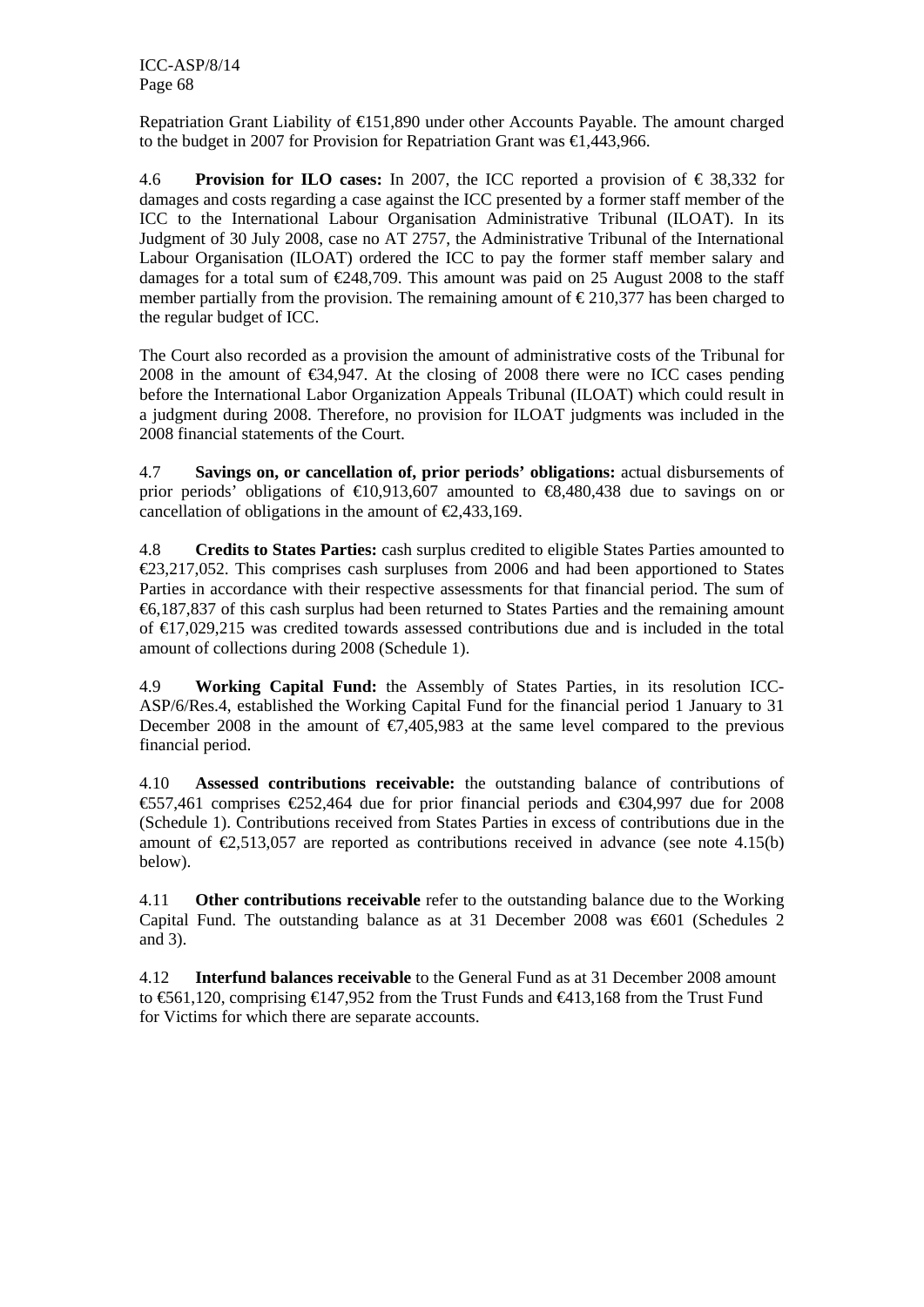4.13 **Other accounts receivable** in the total amount of €4,937,747 are detailed in table 3 below.

| <b>Accounts receivable</b>                         | <b>Amount</b> (euros) |
|----------------------------------------------------|-----------------------|
| Governments (value-added tax) a)                   | 989,495               |
| Staff                                              | 1,019,509             |
| <b>Vendors</b>                                     | 77,871                |
| Interest accrued                                   | 1,715,624             |
| Travel advances (other than cash advances) b)      | 495,306               |
| Advances to vendors for travel-related expenses c) | 507,269               |
| Others                                             | 132,673               |
| Total                                              | 4,937,747             |

**Table 3: Details of other accounts receivable** 

a) Value-added tax: the amount of  $\Theta$ 89,495 recorded in the accounts as receivable from government for value-added tax (VAT) paid on goods and services includes an amount of €165,046 representing VAT for purchases in Uganda during 2005, 2006, 2007 and 2008. This amount is a receivable from the Ugandan Government. It is not certain whether the amount of  $\epsilon$ 65,046 will be fully recoverable, as the law granting VAT exemption status to ICC in Uganda was signed on 18 October 2008 and entered into force on 1<sup>st</sup> July 2008. Efforts will be made for retroactive VAT reimbursement on the basis that the ICC was entitled to VAT exemption status from the beginning of its operations in Uganda and that the delays in formally recognizing that status were not caused by ICC.

b) **Travel advances (other than cash advances):** represent the amount of travel advances for which the travellers had not submitted travel expense claims to be recorded in the accounts as expenditure in 2008. This is the amount of travel advances with the exception of those paid in the form of cash. Cash advances are recorded as receivables from the travellers and are included in the total amounts for "Staff", "Vendors", or "Others" receivables.

c) **Advances to vendors for travel-related expenses:** represent the amounts paid to vendors for travelrelated expenses such as tickets and shipments for which the travel claims had not been submitted by the travellers to be recorded as expenditure in the accounts as at 31 December 2008.

4.14 **Education grant advances:** deferred charges contain the amount of €433,234 which is the portion of the education grant advance that is assumed to pertain to the scholastic years completed as at 31 December 2008.

4.15 **Contributions or payments received in advance:** a total of €13,089,651 was received from States Parties to be applied to the next financial period. This comprises:

- a) €10,576,594 received from States Parties in advance for 2009 assessed contributions (Schedule 1);
- b) €2,513,057 representing contributions received in excess of assessed contributions for 2008 resulting from assessment of new States Parties, overpayments or the distribution of 2006 cash surplus (Schedule 1).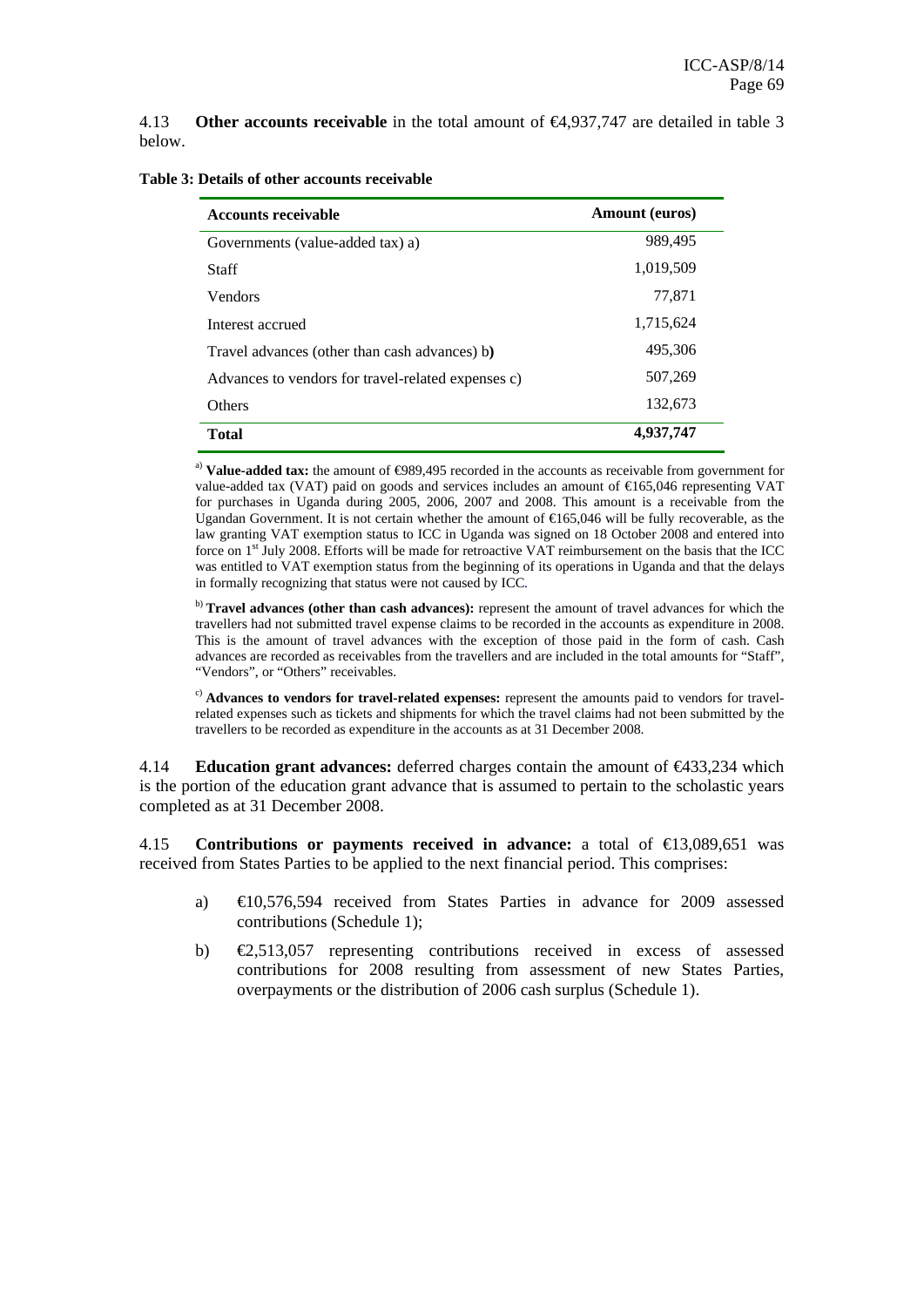4.16 **Other accounts payable** in the total amount of €790,983 are detailed in table 4 below.

| <b>Accounts payable</b>                                            | <b>Amount</b> (euros) |
|--------------------------------------------------------------------|-----------------------|
| <b>Staff</b>                                                       | 41,780                |
| <b>Vendors</b>                                                     | 130,304               |
| Deferred payment from Special Court for Sierra Leone <sup>a)</sup> | 356,870               |
| Repatriation grant liability <sup>b)</sup>                         | 197,433               |
| <b>Others</b>                                                      | 64.596                |
| <b>Total</b>                                                       | 790.983               |

**Table 4: Details of other accounts payable** 

a) **Deferred payment from the Special Court of Sierra Leone:** on 29 March 2006, the ICC received a request from the President of the Special Court of Sierra Leone (Special Court) to provide temporary assistance with regard to the provision of courtroom and detention services and facilities and support for the conduct of the trial of Charles Taylor. After consultations with the Bureau of the Assembly of States Parties, the ICC agreed to provide the services and facilities on condition that full payment in advance would be made before services are rendered. Based on this decision, the ICC and the Special Court signed a Memorandum of Understanding (MOU) on 13 April 2006 regarding the administrative arrangements between the two Courts.

Following this agreement, the Special Court made advance payments to the ICC to cover its expenditures. The amount of €356,870 is the balance of the advance payments received from the Special Court less the expenditures incurred by the Special Court as at 31 December 2008.

**b) Repatriation grant liability:** The accounting for repatriation grants has been adjusted in 2008 to increase financial statement transparency. The Repatriation Grant Liability has been subdivided into Provision for Repatriation Grant Accrual of €2,844,505 and Repatriation Grant Liability of €197,433 under Other Accounts Payable. The distinction being that the Repatriation Grant Liability refers to amounts owed to staff as of 31 December 2008 who have already left the Court and the amounts are therefore due and payable. The Repatriation Grant Accrual refers to amounts earned by eligible employees as at 31 December 2008 but are not payable as at 31 December as the staff are still employed by the Court. The same subdivision is made for 2007 (as restated) into Provision for Repatriation Grant Accrual of  $\epsilon$ 2,312,677 and Repatriation Grant Liability of €151,890 under other Accounts Payable.

4.17 **Contingency Fund:** the amount of €9,168,567 representing the cash surplus for 2002-2003 financial period had been credited to establish the Contingency Fund in accordance with resolution ICC-ASP/ICC/Res.4 (b). The fund had not been used in 2008.

4.18 **Reserve for unpaid assessed contributions**: an amount of €252,464, being the amount of outstanding assessed contributions for prior financial periods (Schedule 1), is deducted from the cumulative surplus to derive the cash surplus for 2007 for distribution to States Parties (Schedule 4).

#### **5. Trust Funds**

5.1 **Voluntary contributions:** contributions in the amount of €1,215,593 have been pledged and/or received for 2008 projects.

5.2 **Interest income:** interest in the amount of €45,248 represents interest earned on the Court's bank account for the Trust Funds.

5.3 **Refund to donors:** the amount of €72,965 was refunded to donors, being the amount in excess of the requirements of the specific projects completed (Schedules 6 and 7).

5.4 **Other accounts receivable:** the amount of €7,854 is the interest earned but not received with regard to the bank account of the Trust Funds.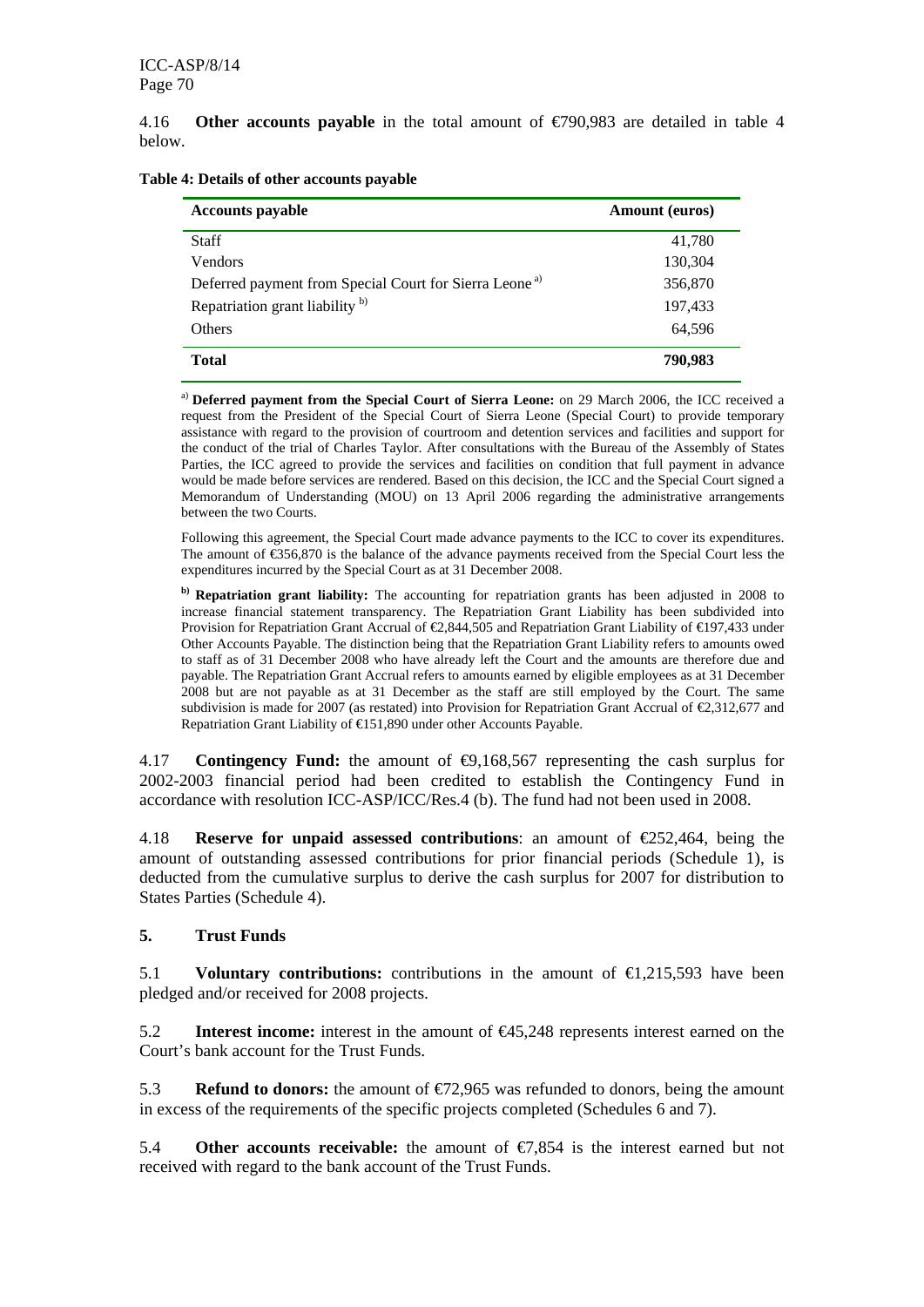5.5 **Contributions or payments received in advance:** the ICC received voluntary contributions in the total amount of  $\epsilon$ 298,575 for projects starting after 31 December 2008 (Schedule 6).

5.6 **Interfund balances payable:** as at 31 December 2008, interfund balances between the Trust Fund and the General Fund amounted to a payable of  $\epsilon$  47,952.

#### **6. Non-expendable property**

6.1 A summary of non-expendable property, at historical cost, as at 31 December 2008 is provided in table 6 below. In accordance with the current ICC accounting policies, nonexpendable property is not included in the fixed assets of the organisation, but is directly charged to the budget upon acquisition.

| <b>Asset management category</b>                        | Opening<br>balance as at<br>1 January<br>2008 | Acquisitions/<br>adjustments | Written-<br>off items <sup>a)</sup> | <b>Closing</b><br>balance as<br>at 31<br><b>December</b><br>2008 |
|---------------------------------------------------------|-----------------------------------------------|------------------------------|-------------------------------------|------------------------------------------------------------------|
| Information, technology and<br>communications equipment | 5,920,281                                     | 976,055                      | (86,589)                            | 6,809,747                                                        |
| Security and safety equipment                           | 801,853                                       | 27,047                       | (14,035)                            | 814,865                                                          |
| General services equipment                              | 925,066                                       | 108,360                      | (3,988)                             | 1,029,438                                                        |
| Vehicles and transportation equipment                   | 777,412                                       | 33,694                       |                                     | 811,106                                                          |
| Office of the Prosecutor equipment                      | 1,292,225                                     | 78,341                       | (36, 389)                           | 1,334,177                                                        |
| Other equipment                                         | 647,193                                       | 528,431                      |                                     | 1,175,624                                                        |
| Courtrooms and Pre-Trial Chamber <sup>b)</sup>          | 1,362,918                                     |                              |                                     | 1,362,918                                                        |
| <b>Total</b>                                            | 11,726,948                                    | 1,751,928                    | (141,001)                           | 13,337,875                                                       |

#### **Table 5: Summary of non-expendable property (in euros)**

**a)** During 2008, items valued at a total amount of €141,001 had been written off.

**b)** Courtrooms and Pre-Trial chamber – Courtroom elements constituting an integral part of the installation.

In addition to the above, the ICC's records include the following non-expendable property acquired from voluntary contributions:

| <b>Asset management</b><br>category | <b>Opening balance as</b><br>at 1 January 2008 | Acquisitions/<br>adjustments | <b>Closing balance as at</b><br>31 December 2008 |
|-------------------------------------|------------------------------------------------|------------------------------|--------------------------------------------------|
| Advance team budget                 | 18.277                                         |                              | 18,277                                           |
| <b>Host State contributions</b>     | 148.960                                        | -                            | 148,960                                          |
| Other donations                     | 270,597                                        |                              | 270,597                                          |
| <b>Total</b>                        | 437,834                                        | ۰                            | 437,834                                          |